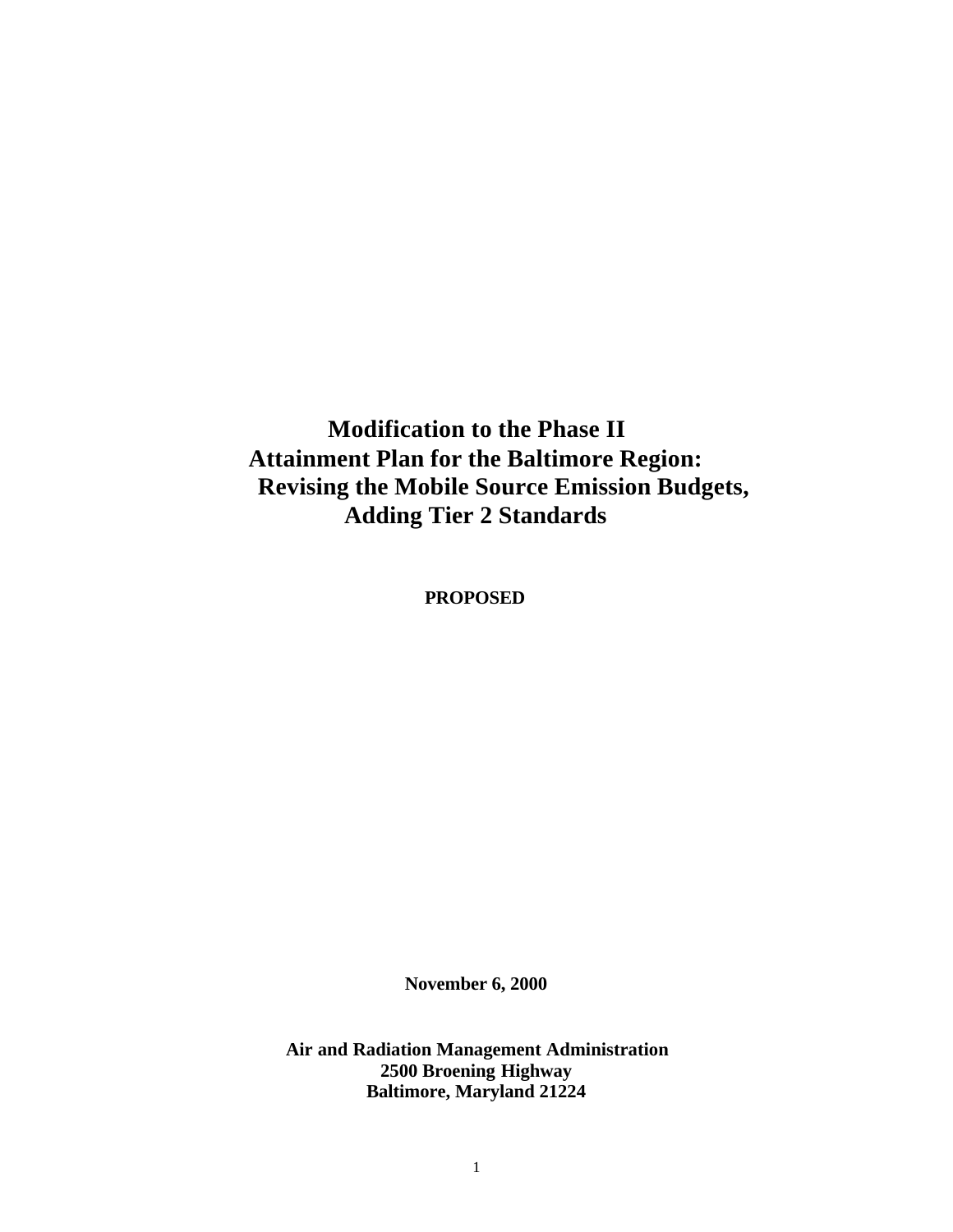# **Executive Summary**

Under the 1990 Clean Air Act Amendments, the Baltimore Region was classified as severe nonattainment area with respect to the National Ambient Air Quality Standard for ozone. The Clean Air Act requires that severe ozone nonattainment areas submit an attainment plan that includes a photochemical modeling demonstration that the area will comply with the federal ozone standard by 2005.

On April 28, 1998, Maryland submitted an attainment plan for the Baltimore Nonattainment Area and Cecil County entitled *Phase II Attainment Plan for the Baltimore Region and Cecil County* (Phase II Attainment Plan). This plan included local and regional modeling and weight of evidence demonstrations that these areas would be likely to achieve compliance with the federal ozone standard if pollution transported from areas outside these nonattainment areas was reduced.

The control measures contained in the Phase II Attainment Plan as modified through December 3, 1999 include: Enhanced Inspection/Maintenance Program, Tier 1 Vehicle Emission Standards, Reformulated Gasoline Phase I and II, National Low Emission Vehicle Program (NLEV), Stage II Vapor Recovery, Landfill Controls, Open Burning Ban, Surface Cleaning/Degreasing Controls, Reformulated Architectural Coatings, Reformulated Consumer Products, Auto Refinishing Controls, Nonroad Diesel Engine Standards, Nonroad Gasoline Engine Standards, Marine Engine Standards, Railroad Locomotive Standards, Expandable Polystyrene Reasonably Available Control Technology (RACT), Yeast Production RACT, Commercial Bakeries RACT, Screen Printing Controls, Federal Air Toxics Controls, Graphic Arts Controls, Enhanced Rule Compliance Program, State Air Toxics Controls, Heavy Duty Diesel Engine Rule, NOx RACT, and NOx Phase II and III.

EPA proposed approval of the Phase II Attainment Plan on December 16, 1999. The SIP will approved on the following conditions:

- 1. Maryland submits an adequate motor vehicle emissions budget with Tier 2 standards included by December 31, 2000.
- 2. Maryland reaffirms the intent of its existing enforceable commitment to adopt additional control measures as needed to attain the one-hour ozone national ambient air quality standard (NAAQS). The EPA has determined that the Baltimore Nonattainment Area will need additional emissions reductions to ensure attainment of the ozone NAAQS. The additional reduction requirements are equal to 3.1 of the 1990 baseline VOC emissions for the Baltimore Region.
- 3. Maryland adopts and submits a rule(s) for the regional NOx reductions consistent with the modeling demonstration, i.e. the NOx SIP Call.
- 4. Maryland commits to do the following: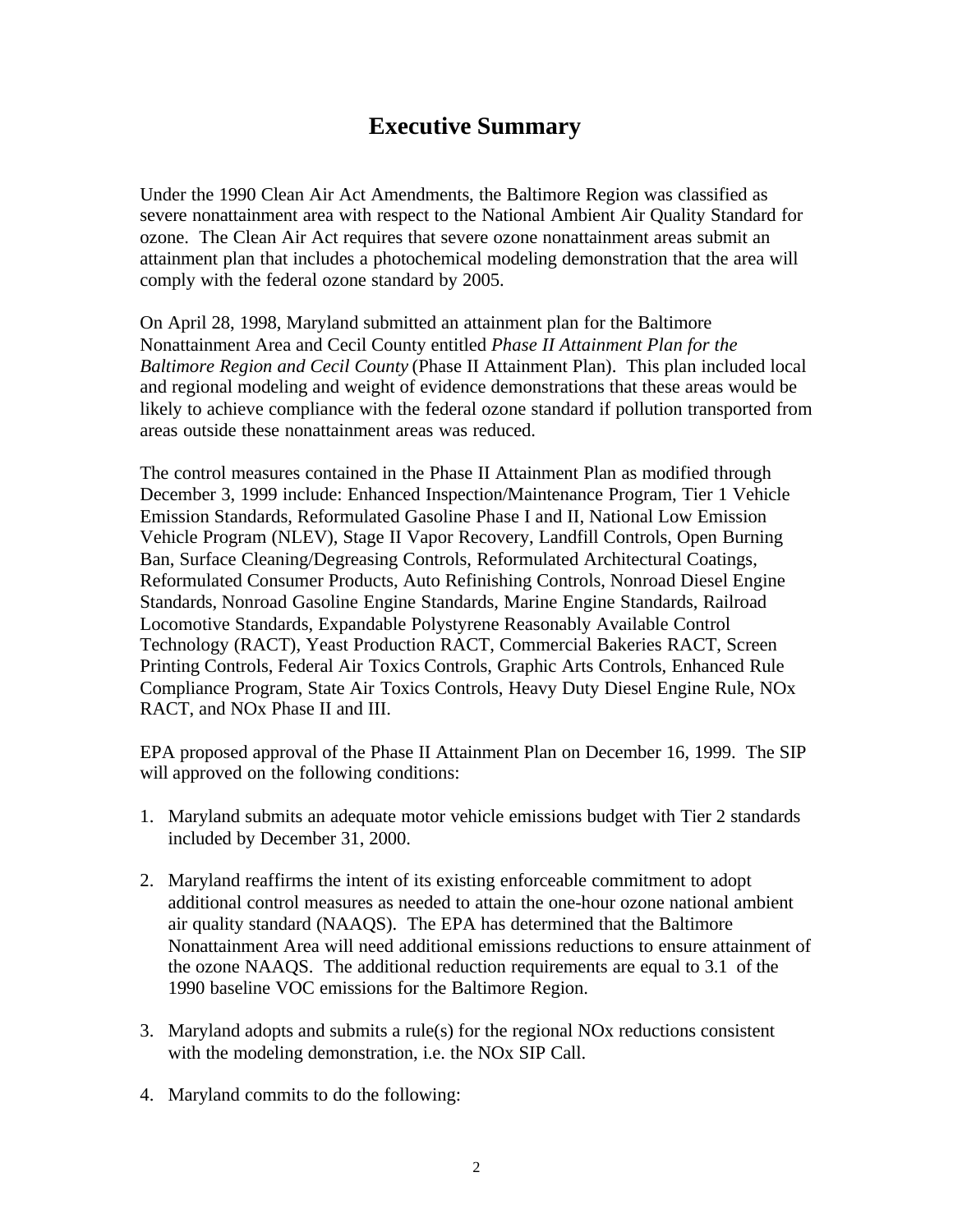- a. By 10/31/01 submit measures that achieve the additional emission reductions as required, including a revised motor vehicle emissions budget if additional measures affect the motor vehicle emission inventory.
- b. Revise the SIP and motor vehicle emissions budget using MOBILE6 within one (1) year after it is issued.
- c. Perform a mid-course review by 12/31/03. The midcourse review will include an evaluation of trends in monitor data, local emissions, implementation of local emissions strategies, and comparison to the state implementation plans to determine progress the region is making towards attainment of the one-hour ozone standard.

This SIP revision fulfills condition number one (1) above which involves modifying the mobile emissions budget due to the adoption of Tier 2 standards. This document also provides a commitment that the MDE (as referenced in December 24, 1999 and April 28, 1998 SIP documents) will continue to adopt additional control measures to ensure that NAAQS standards will be adhered to by 2005. These additional measures will be adopted and submitted to the EPA no later than October 31, 2001. Maryland also commits to completing a mid-course review and submitting a revised SIP and motor vehicle emissions budget within one (1) year of the release of MOBILE6. Maryland commits to reduce emissions by an additional 0.5 tons/day of VOC and 6.4 tons/day of NOx to offset increases to the mobile source emissions budget made in December 1999.

The purpose of this modification to the Phase II Attainment Plan is to revise the motor vehicle emission budgets to include reductions from Tier 2 Vehicle Standards. Motor vehicle emissions budgets must be established for the attainment year and reflect all control programs used in the attainment demonstration. Motor vehicle emission budgets must be adequate for the purpose of determining whether transportation plans and improvement programs conform to the Phase II Attainment Plan.

On December 21, 1999, the EPA announced new regulations effecting emissions standards for the production of new vehicles beginning in 2004 and known as Tier 2 standards. The emissions reduction benefits of this Tier 2 program for the Maryland region will be significant. The new tailpipe standard will take into account all classes of passenger vehicles (including SUV's and light trucks) beginning in 2004. In effect, the rule forces SUV's (Sport Utility Vehicles) and light trucks to meet the same tailpipe emission standards as cars. Simultaneously, the EPA announced lower sulfur in gasoline standards, as part of the new tailpipe standard, which are necessary to enable passenger vehicles to meet Tier 2 emission standards.

This current SIP revision incorporates the new Tier 2 standards into the mobile source emission budgets for the Baltimore Nonattainment Area. Using the criteria established in the federal transportation conformity rule at 40 CFR 93.118(e)(4) and federal guidance regarding motor vehicle emission budgets in attainment plans, the 2005 motor vehicle emission budgets for the Baltimore Nonattainment Area is 45.5 tons/day VOC and 96.9 tons/day NOx.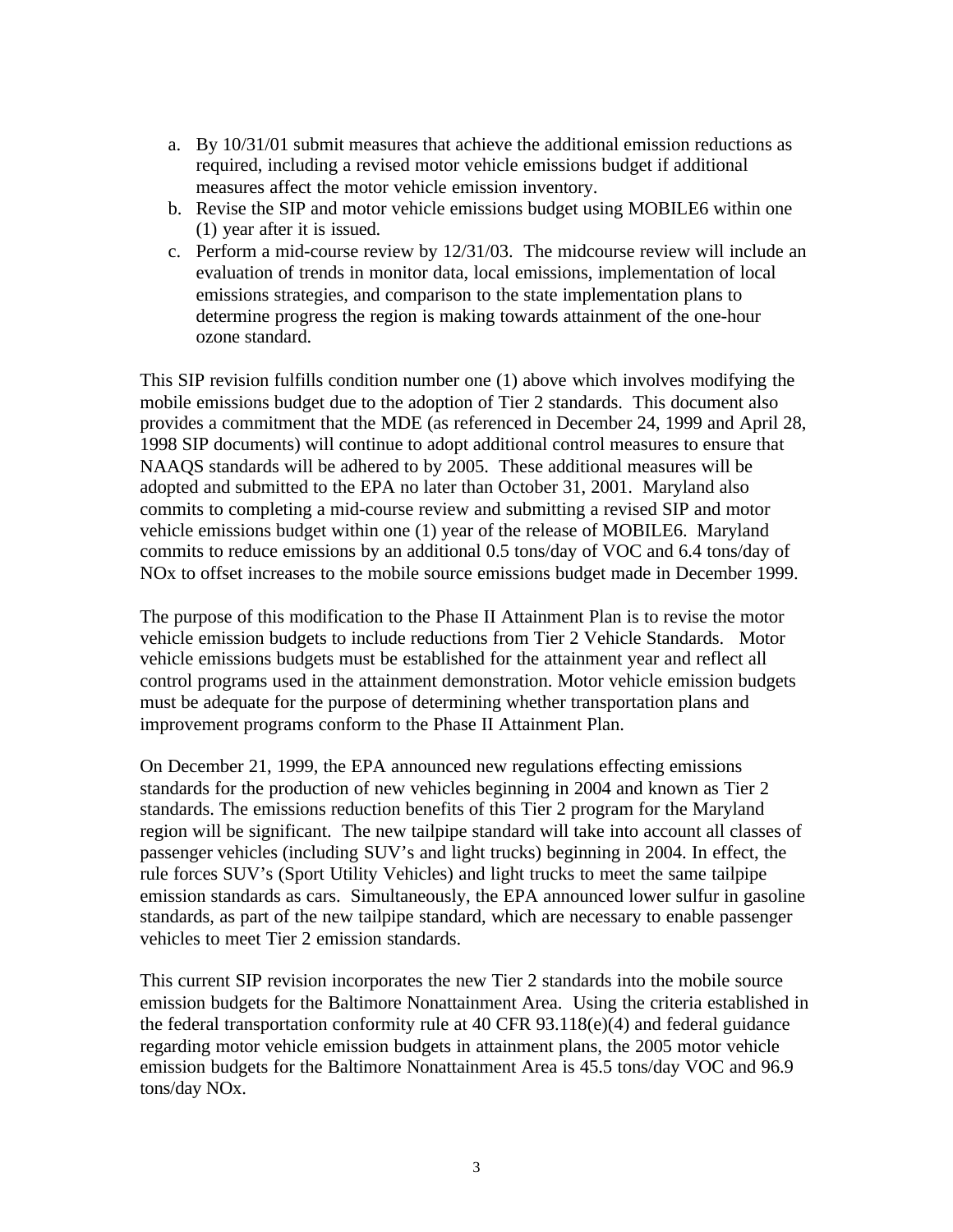# **TABLE OF CONTENTS**

| I.  |                                                        |       |
|-----|--------------------------------------------------------|-------|
| П.  | <b>Motor Vehicle Emission Budgets For The Phase II</b> |       |
|     |                                                        |       |
| Ш.  |                                                        | 8     |
| IV. |                                                        | 8     |
|     | Appendix A – Mobile Source Data for the Baltimore      |       |
|     |                                                        | $A-1$ |
|     |                                                        | $A-2$ |
|     |                                                        |       |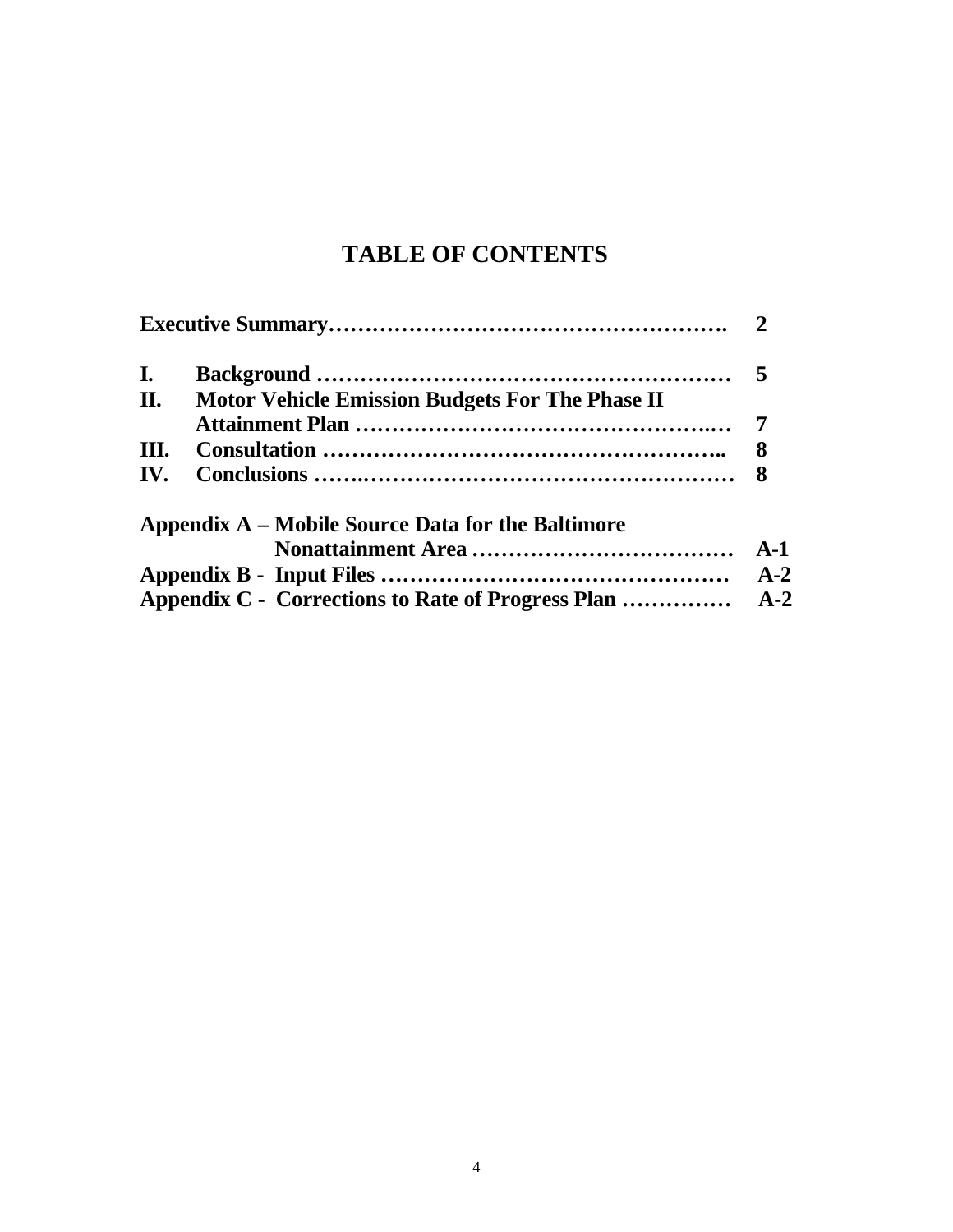## **Modification to the Phase II Attainment Plan for the Baltimore Nonattainment Area: Revising the Mobile Source Emission Budgets Adding Tier 2 Standards**

#### **I. Background**

Under the 1990 Clean Air Act Amendments, the Baltimore Nonattainment Area was classified as severe nonattainment areas with respect to the National Ambient Air Quality Standard for ozone. By November 1994, the Clean Air Act required that severe ozone nonattainment areas submit an attainment plan that included a photochemical modeling demonstration that the area would comply with the federal ozone standard by 2005. In a memorandum dated March 2, 1995, Mary Nichols, Assistant Administrator of the U. S. Environmental Protection Agency (EPA), provided an extended schedule for submitting attainment demonstrations in two phases for serious and severe ozone nonattainment areas. The extended schedule was contingent upon participation in the Ozone Transport Assessment Group and adoption of regional control measures such as the National Low Emission Vehicle (NLEV) Program and regional nitrogen oxides (NOx) reductions from utilities and other large NOx sources.

On April 28, 1998 Maryland submitted an attainment plan for the Baltimore Nonattainment Area and Cecil County entitled *Phase II Attainment Plan for the Baltimore Region and Cecil County*. This plan included local and regional modeling and weight of evidence demonstrations that these areas would be likely to achieve compliance with the federal ozone standard if pollution transported from areas outside these nonattainment areas was reduced. Maryland participated in the Ozone Transport Assessment Group (OTAG) process to identify a suite of regional strategies that would reduce transport across the eastern half of the United States. These regional measures, when combined with federal, state and local measures already included in the Phase II Attainment Plan were likely to result in achieving compliance with the ozone standard in 2005.

The control measures contained in the Phase II Attainment Plan submitted April 28, 1998 include: Enhanced Inspection/Maintenance (Enhanced I/M) Program, Tier 1 Vehicle Emission Standards, Reformulated Gasoline Phase I and II, Stage II Vapor Recovery, Landfill Emission Controls, Open Burning Ban, Surface Cleaning/Degreasing Controls, Reformulated Architectural Coatings, Reformulated Consumer Products, Auto Refinishing Controls, Nonroad Diesel Engine Standards, Nonroad Gasoline Engine Emission Standards, Marine Engine Emission Standards, Railroad Locomotive Emission Standards, Expandable Polystyrene Reasonably Available Control Technology (RACT), Yeast Production RACT, Commercial Bakeries RACT, Screen Printing Controls, Federal Air Toxics Controls, Graphic art Controls, Enhanced Rule Compliance Program, State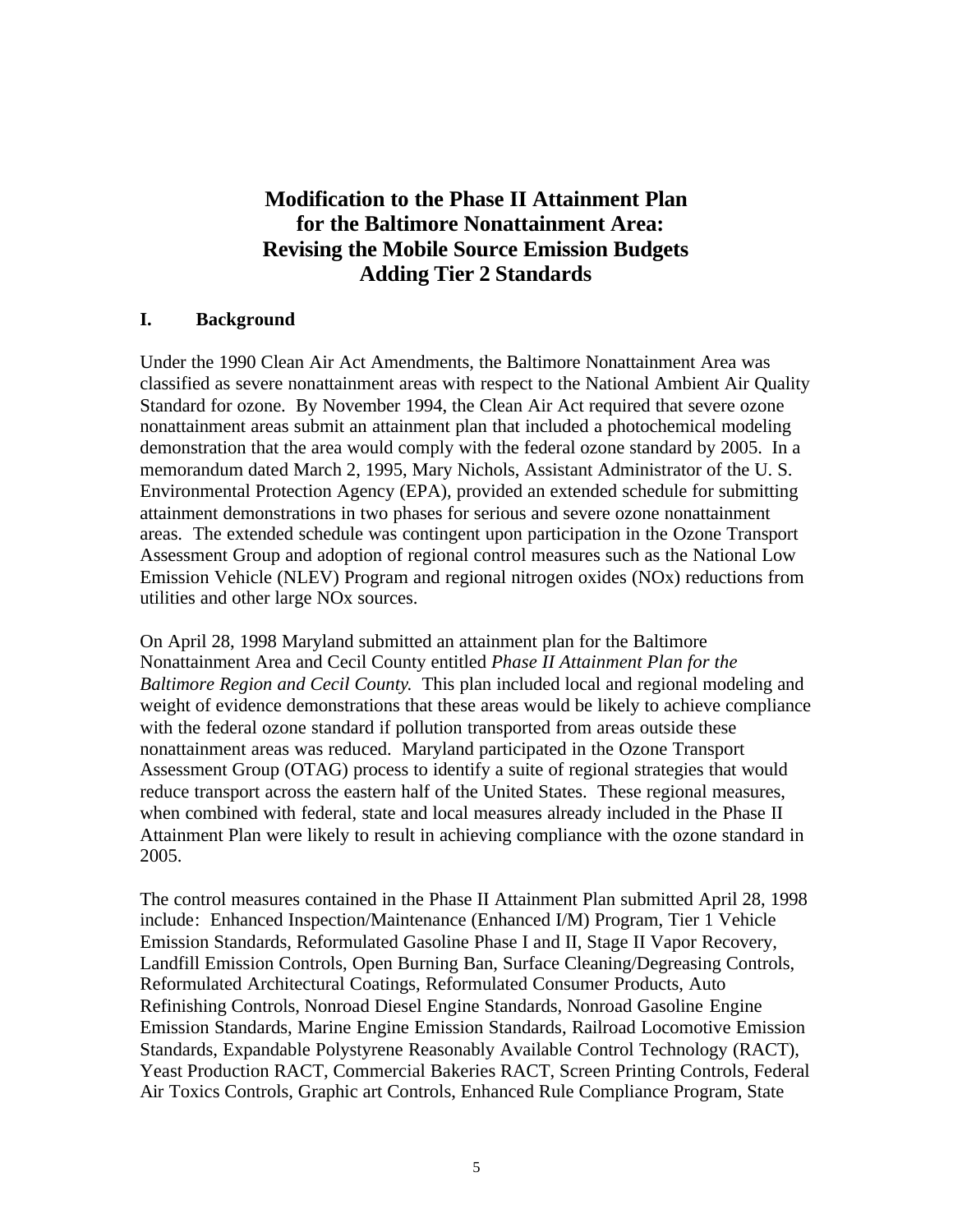Air Toxics Controls, Heavy Duty Diesel Engine Emission Standards, The National Low Emission Vehicle Program, NOx RACT on major sources, and NOx Phase II and III Controls on Large NOx sources. On December 3, 1999 a modification to the Phase II Attainment Plan incorporating all the measures identified above that affect highway vehicle emissions into the mobile source emissions budget was submitted to the EPA.

#### **Attainment Plan Approved**

EPA proposed approval of the Phase II Attainment Plan on December 16, 1999. In March 2000, the EPA determined that the mobile source emissions budget for the Baltimore Region was adequate for use in the conformity process. The SIP will be approved based on the following conditions:

- 1. Maryland submits an adequate motor vehicle emissions budget with Tier 2 standards included by December 31, 2000.
- 2. Maryland reaffirms the intent of its existing enforceable commitment to adopt additional control measures as needed to attain the one-hour ozone national ambient air quality standard (NAAQS). The EPA has determined that the Baltimore Nonattainment Area will need additional emissions reductions to ensure attainment of the ozone NAAQS. The additional reduction requirements are equal to 3.1 of the 1990 baseline VOC emissions for the Baltimore Region.
- 3. Maryland adopts and submits a rule(s) for the regional NOx reductions consistent with the modeling demonstration, i.e. the NOx SIP Call.
- 4. Maryland commits to do the following:
	- d. By 10/31/01 submit measures that achieve the additional emission reductions as required, including a revised motor vehicle emissions budget if additional measures affect the motor vehicle emission inventory.
	- e. Revise the SIP and motor vehicle emissions budget using MOBILE6 within one (1) year after it is issued.
	- f. Perform a mid-course review by 12/31/03. The midcourse review will include an evaluation of trends in monitor data, local emissions, implementation of local emissions strategies, and comparison to the state implementation plans to determine progress the region is making towards attainment of the one-hour ozone standard.

This SIP revision fulfills item number one (1) above, and makes commitments to fulfill the other conditions in the appropriate timeframe.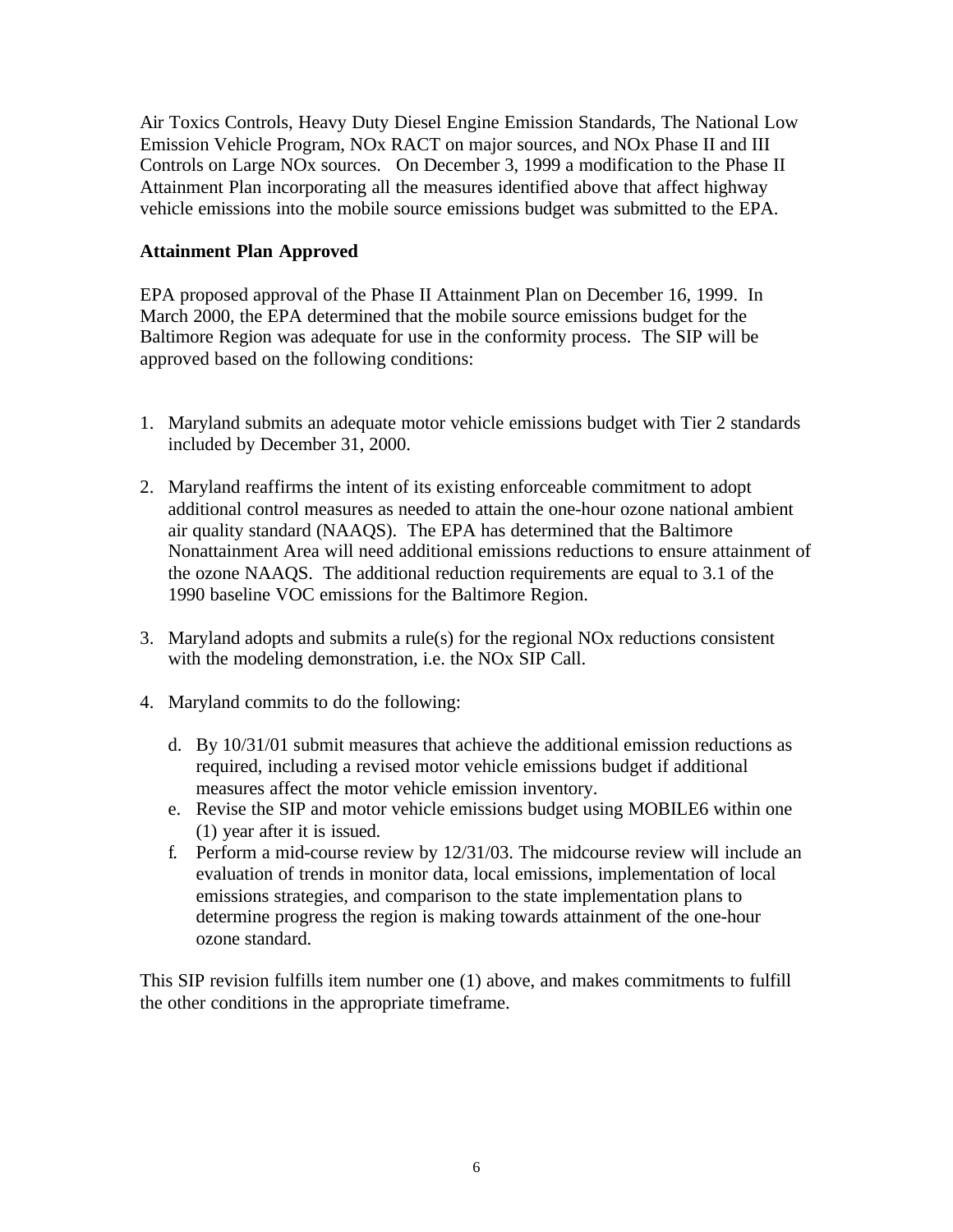#### **Tier 2 Standards:**

On December 21, 1999, federal regulations were announced tightening tailpipe emission standards for the third time. In the early 1980's, the Federal Motor Vehicle Control Program began with Tier 0 tailpipe standards. These standards reduced emissions by over 90% from pre-control levels. Implementation of Tier 1 tailpipe standards began with the model year 1994. This round of standards made substantial reductions in carbon monoxide and nitrogen oxides.

As part of the EPA's program for cleaner vehicles, cleaner gasoline, and more protective tailpipe emission standards, the EPA announced lower sulfur in gasoline standards. A lower sulfur content in gasoline is needed to enable passenger vehicles to meet the Tier 2 standards

The benefits of this Tier 2 program for the Maryland region will be significant. The new tailpipe standard will take into account all classes of passenger vehicles (including SUV's and light trucks) beginning in 2004. New sulfur in gasoline standards require refiners to place caps on sulfur in fuel. These refiners have a great deal of flexibility under the new standard system that allows them to phase the standard in and even use credits from refiners who reduce emissions early.

#### **II. Motor Vehicle Emission Budgets for the Phase II Attainment Plan**

In the Baltimore Region, motor vehicle emission budgets established in the Phase II Attainment Plan are based on implicit motor vehicle emission budgets. An implicit motor vehicle emission budget is derived by projecting the level of onroad mobile source emissions for the appropriate milestone year or attainment year including the emission reductions from all mobile source control measures identified in the plan. The budgets in this modification were developed using this procedure and include the following control programs: the Federal Motor Vehicle Control Program, Tier 1, reformulated gasoline Phase I and II, enhanced inspection/maintenance program, NLEV program, and heavy duty diesel engine 2 g standard (HDDE2g).

The motor vehicle emission budgets for the Baltimore Region were prepared in conjunction with Transportation Steering Committee staff and the Maryland Department of Transportation. The emissions estimates were derived using travel data from the TP+ transportation model and average speed estimates supplied by the Transportation Steering Committee staff through a process described below. Emission factors were developed using MOBILE5b, the EPA approved mobile emissions model. The factors developed include the following controls: Federal Motor Vehicle Control Program (FMVCP), reformulated gasoline Phase I and II, enhanced I/M, Tier 1 and 2, NLEV, and the HDDE2g rule and were based on 1999 vehicle fleet characteristics. Detailed analysis parameters for the MOBILE5b model runs can be found in Appendix A.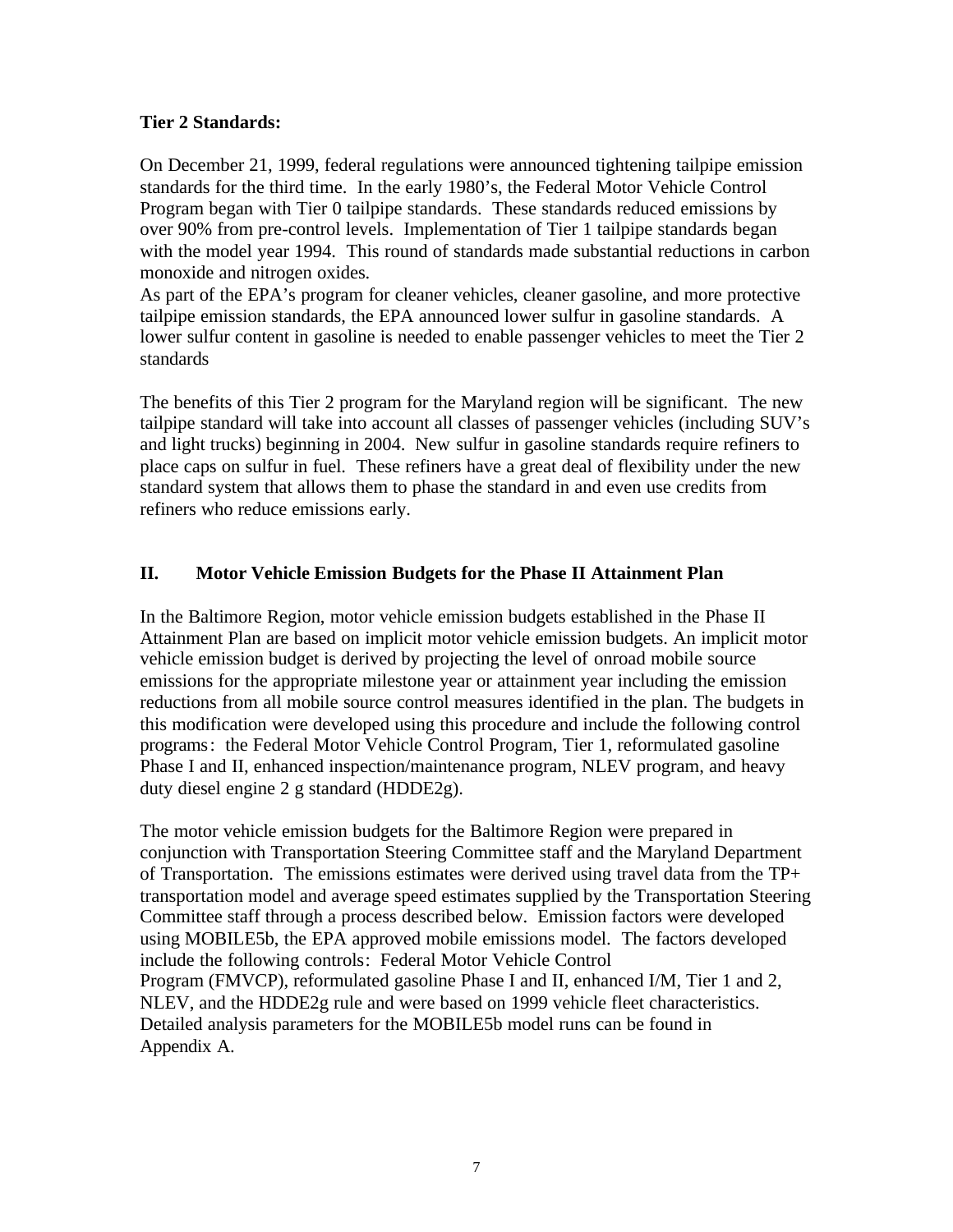The Transportation Planning Division of the Baltimore Metropolitan Council (BMC), which serves as staff to the Transportation Steering Committee (TSC), applies a traditional four step travel model (trip generation, trip distribution, mode choice, and trip assignment) with feedback from trip assignment to trip distribution in redistributing Home-Based Work (HBW) trips. The model was developed in the TP+ software environment. The staff has made significant changes to the regional travel demand model during the past three years, which have provided a more reliable model for future year projections. The main enhancements to the model were an enhanced zonal structure and highway networks and new trip attraction rates. With these changes in the modeling equations and updates to the highway network characteristics, the model is better positioned to analyze and produce conformity results.

Motorized vehicle trips for 8 trip purposes (Home-Based Work, Home-Based Shop, Home-Based Other, Home-Based School, Work Based Other, Other Based Other, and Light and Heavy trucks) are generated at the production end using inputs of household size stratified by vehicle availability for 4 area types (City Center, Urban, Suburban, and Rural). Regression equations using inputs of employment and number of households are used to develop motorized attractions. Motorized vehicle trips are distributed using a standard gravity model using uncongested travel time for non-work purposes and am peak period congested skims for HBW. Home-based trips are split into auto drivers, auto passengers, and transit riders using inputs of travel time and cost for transit and highway, parking cost, and median household income. An additional logit model is executed in developing auto shares (SOV, HOV2, HOV3, HOV4+) for the HBW purpose. Assignment of the vehicle trip tables is completed for 5 time periods (2 peak and 3 off peak).

The travel demand model consisting of 1,326 Transportation Analysis Zones (TAZs) was developed for Baltimore City and the surrounding 5 jurisdictions in the Baltimore region and 4 neighboring jurisdictions from the Washington Region. The travel model was validated in 1999 against 1996 conditions as documented in *Baltimore Region Travel Demand Model 1996 Validation*. Trip generation and trip distribution have been calibrated against a 1993 Household Travel Survey and a 1996 Baltimore Regional Transit Study is being used to revise the mode choice model.

Since the application of Tier 2 only effects the 2005 budget, only this budget will be modified. The explicit motor vehicle emission budgets for the Baltimore Region for 2005 is 45.5 tons/day VOC and 96.9 tons/day NOx.

#### **III. Consultation**

The conformity rule requires air quality planning agencies to develop a consultation process with state departments of transportation and local officials. This process fosters understanding of the development process for air quality plans and transportation plans between the agencies. The Maryland Department of the Environment (MDE) adopted regulations, COMAR 26.11.26, governing consultation between the Maryland Departments of Transportation and the Environment and Baltimore Region Transportation Board (formally known as the Transportation Steering Committee) with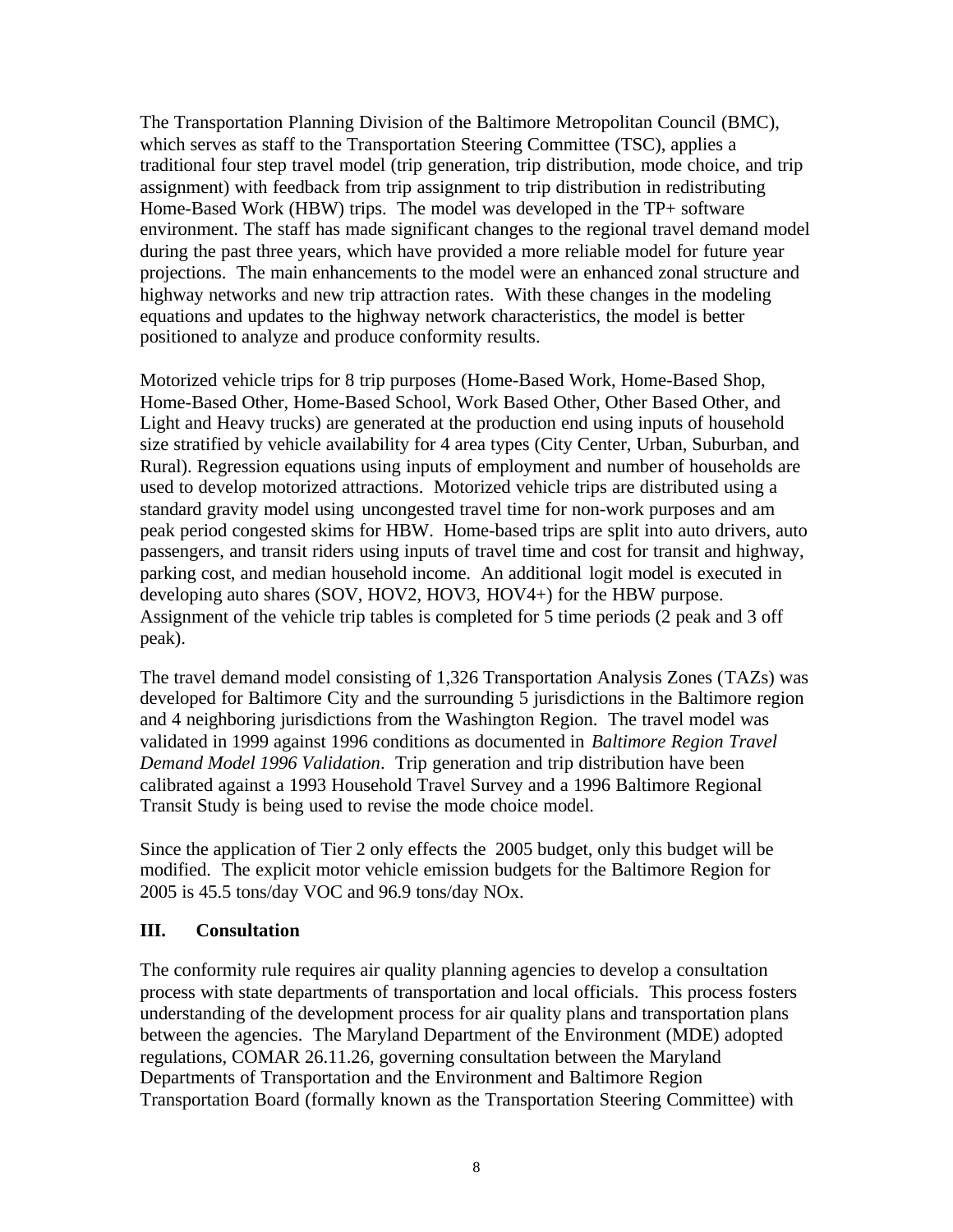respect to the development of air quality plans and transportation plans. This modification to the Phase II Attainment Plan and the motor vehicle emission budgets in it were developed in accordance with the consultation rule.

### **IV. Conclusions**

The goal of this modification to the Phase II Attainment Plan is to establish new motor vehicle emission budgets for the Phase II Attainment Plan for the Baltimore Region. This document clarifies commitments by MDE (as referenced in December 24, 1999 and April 28, 1998 SIP documents) to adopt additional control measures to ensure that NAAQS standards will be adhered to by 2005. Additional measures equal to the emissions reduction shortfall identified in the attainment plan approval will be adopted and submitted to the EPA no later than October 31, 2001. Maryland also commits to revising the SIP and the mobile emissions budgets using Mobile 6 within one (1) year of the release of its release. Maryland commits to reduce emissions by an additional 0.5 tons/day VOC and 6.4 tons/day NOx to offset increases to the mobile source emissions budget made in December 1999.

## **V. Corrections to the Baltimore Region Rate of Progress Plan**

The Phase II Attainment Plan for the Baltimore Region and Cecil County included a rate of progress (ROP) plan for the Baltimore Region. This plan shows how the Baltimore Region will make a 3% per year reduction in VOC emissions after 1996 through 2005. In 1999, Maryland increased the mobile source emission budgets for the Baltimore region. Maryland committed to demonstrate that the increases to the mobile budgets do not prevent Maryland from meeting the previously established ROP target levels for 2002 and 2005. The Rate-of-Progress calculation and other supporting documentation are included in Appendix C. These calculation demonstrate that the Baltimore Region has achieved the reductions needed to meet ROP requirements using the original 2002 and 2005 target levels.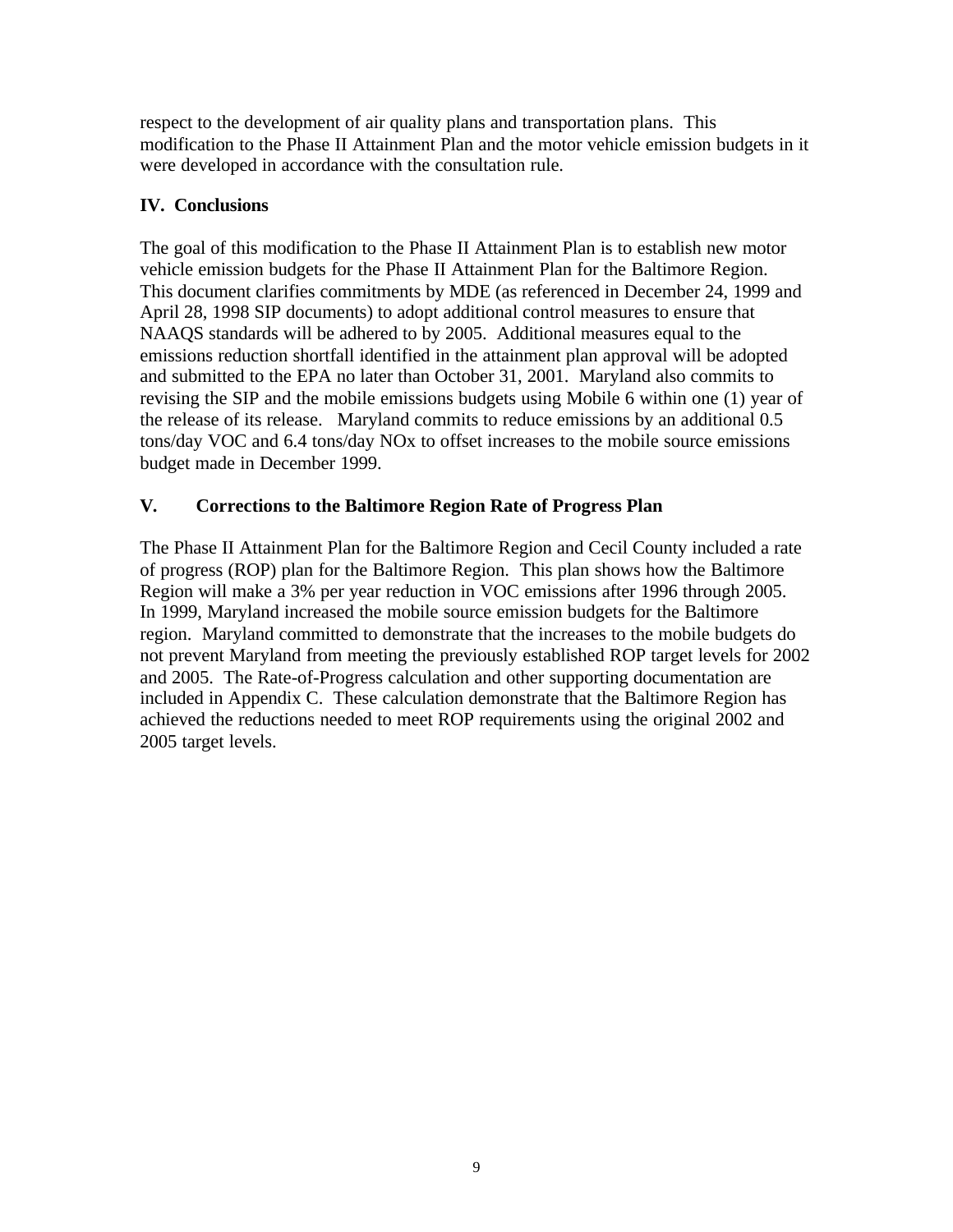**APPENDIX A**

## **MOBILE SOURCE DATA FOR THE BALTIMORE REGION**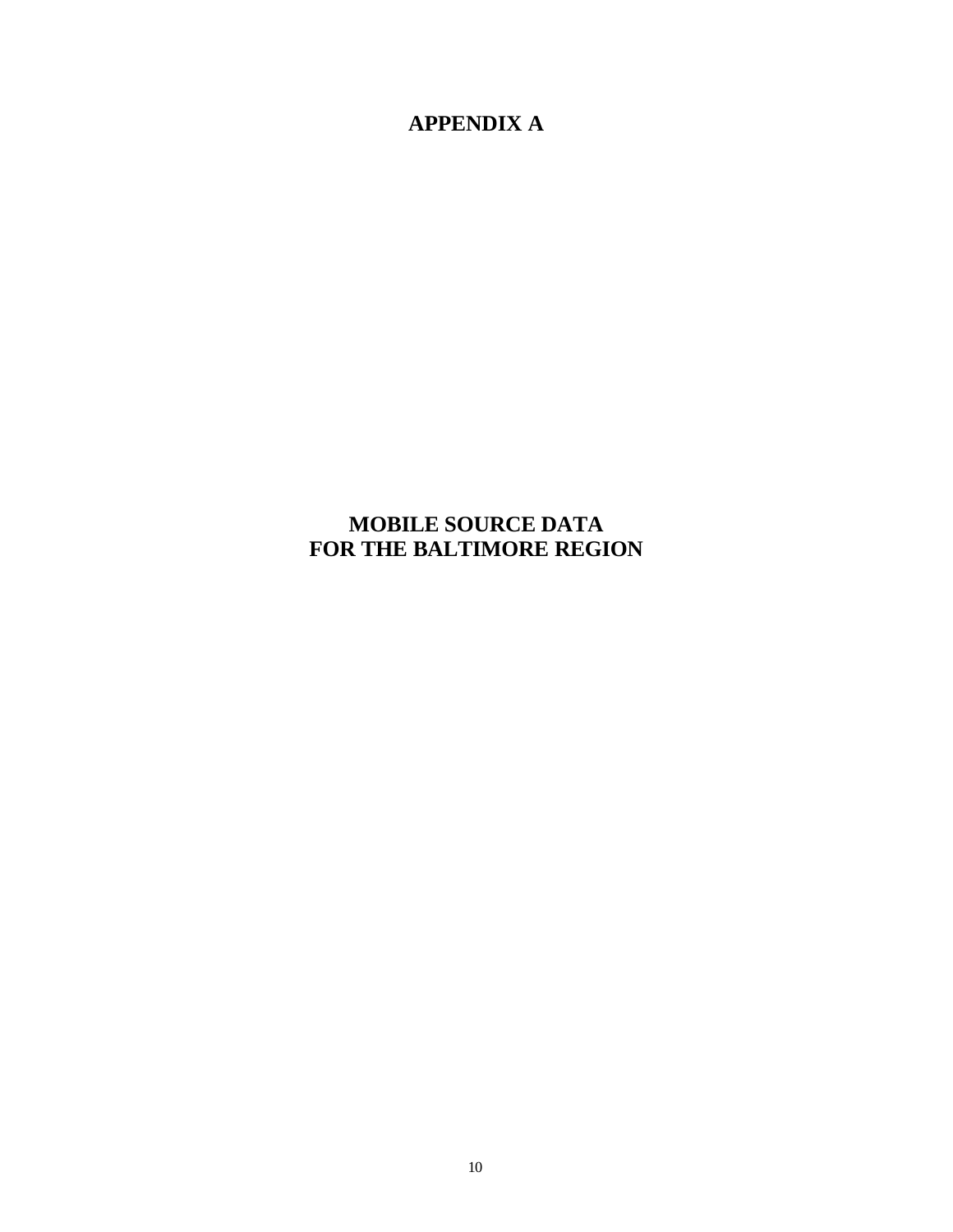## **Maryland Department of the Environment Mobile Sources Control Program**

## **Baltimore Area MOBILE Emission Modeling Analysis Highway Network Data for SIP MOBILE Budget**

| tons per day  |
|---------------|
|               |
|               |
|               |
|               |
|               |
|               |
| tons per day  |
| million miles |
| mph           |
|               |
| millions      |
| millions      |
|               |

#### Note: **Emission modeling includes latest 1999 MD Vehicle Reg. Mixes.**

Emissions are expressed in tons per summer weekday.

 The analysis includes all controls such as Stage II, Tier1, RFG, IM240, NLEV and the new HDE Rule. Benefits from Tier2 are also included.

**Prepared by: Mobile Sources Control Program, Phone (410) 631-4841**  $\qquad$  **Oct. 23, 2000**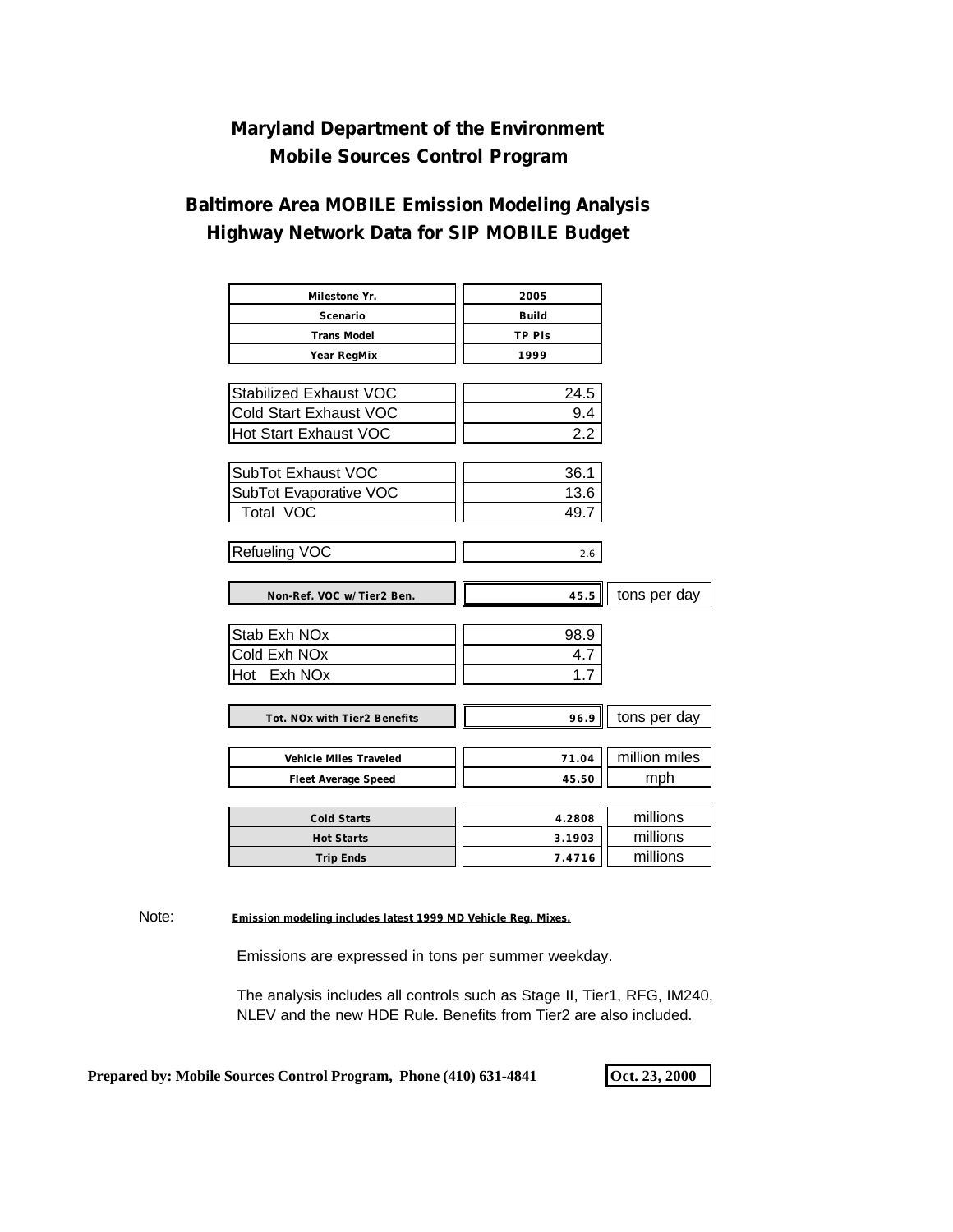## **FOR THE BALTIMORE NONATTAINMENT AREA**

MOBILE5b input and output files used in the development of the motor vehicle emission budget for the Baltimore Region are very extensive and have not been reproduced in hardcopy format for inclusion in this document. Hardcopy files of the input/output files can be viewed at the Maryland Department of the Environment. The input/output files can be obtained in electronic format by contacting:

Randy Mosier, Planner Air Quality Planning Program Air and Radiation Management Administration Maryland Department of the Environment 2500 Broening Highway Baltimore, MD 21224 (410) 631-3245 rmosier@mde.state.md.us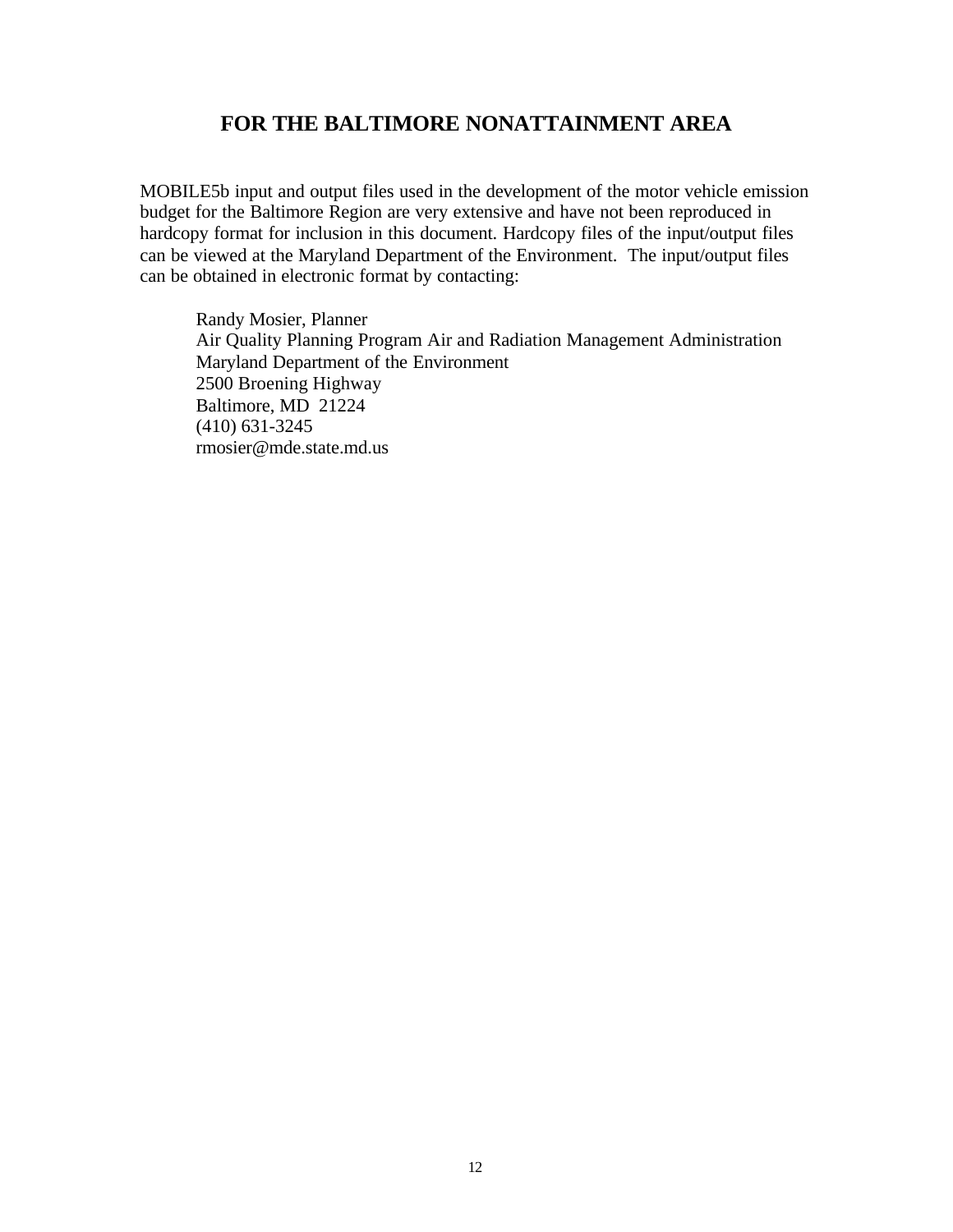## **Appendix C Modification to the Phase II Attainment Plan for the Baltimore Region: Revising the Mobile Source Emission Budgets, Adding Tier 2 Standards**

### **Executive Summary**

Appendix C demonstrates that the Baltimore Nonattainment Area meets the requirements of Section 182 (c)(2)(B)(i) of the Clean Air Act as applicable to Severe Areas, Section 182 (d), for the years 2002 and 2005. A severe area must make a reduction in VOC emissions equal to 3% of the 1990 baseline VOC emissions for each year beginning after 1996 through 2005. This plan demonstrates for the prescribed milestone years of 2002 and 2005 that all the required reductions were made for years beyond 1999. This revision of Appendix C supersedes all other plans designed to meet this requirement.

The Clean Air Act Amendments of 1990 (the Act) represent an unprecedented commitment to protecting public health and the environment. Title I of the Act classifies areas that exceed national health-based air quality standards based upon the severity of their pollution problem. In accordance with these classifications, the Act sets new deadlines for achieving the standard, and requires a minimum set of basic measures for each classification to ensure early progress toward this goal. Areas with more severe classifications must implement increasingly more stringent measures.

All areas of the country classified as a severe ozone nonattainment area must submit to the U.S. Environmental Protection Agency (EPA) a series of revisions to the State Implementation Plan (SIP) that show how the area will make a 42% reduction in VOC emissions by the attainment year 2005. The SIP revisions begin with a six-year plan to reduce emissions by 15% from the 1990 baseline, called the 15% Rate-of-Progress Plan, followed by a nine-year plan to reduce emissions by 3% per year beginning after 1996 until 2005, called the Post-1996 Rate of Progress Plan. These plans were due to EPA on November 15, 1993 and November 15, 1994 respectively. A demonstration using photochemical grid modeling that these plans would enable the nonattainment area to achieve the federal ozone standard was also due November 15, 1994. States in the Ozone Transport Region had difficulty meeting these deadlines because of overwhelming transport of pollution across state lines.

A March 2, 1995 memorandum, entitled "Ozone Attainment Demonstration" from EPA Assistant Administrator Mary D. Nichols to the EPA Regional Administrators sets forth guidance for an alternative approach to submitting these requirements to provide states flexibility in their planning efforts. The memorandum established a two-phased approach to development of the Post-1996 Rate-of-Progress Plan and the Attainment Demonstration. The SIP for the first phase was submitted to EPA on December 1997. This SIP revision fulfills Rate-of-Progress requirements for 2002 and 2005 under the second phase for the Baltimore Nonattainment Area.

Maryland participated in the Ozone Transport Assessment Group (OTAG) as required under the Phase I/Phase II process. Modeling analysis developed through this process and for the Baltimore Nonattainment Area's attainment demonstration showed that the Baltimore Nonattainment Area needs both VOC and NOx reductions to attain the ozone standard. Therefore, the 3% per year reduction requirement is met through a combination of VOC and NOx reductions using guidance from EPA regarding the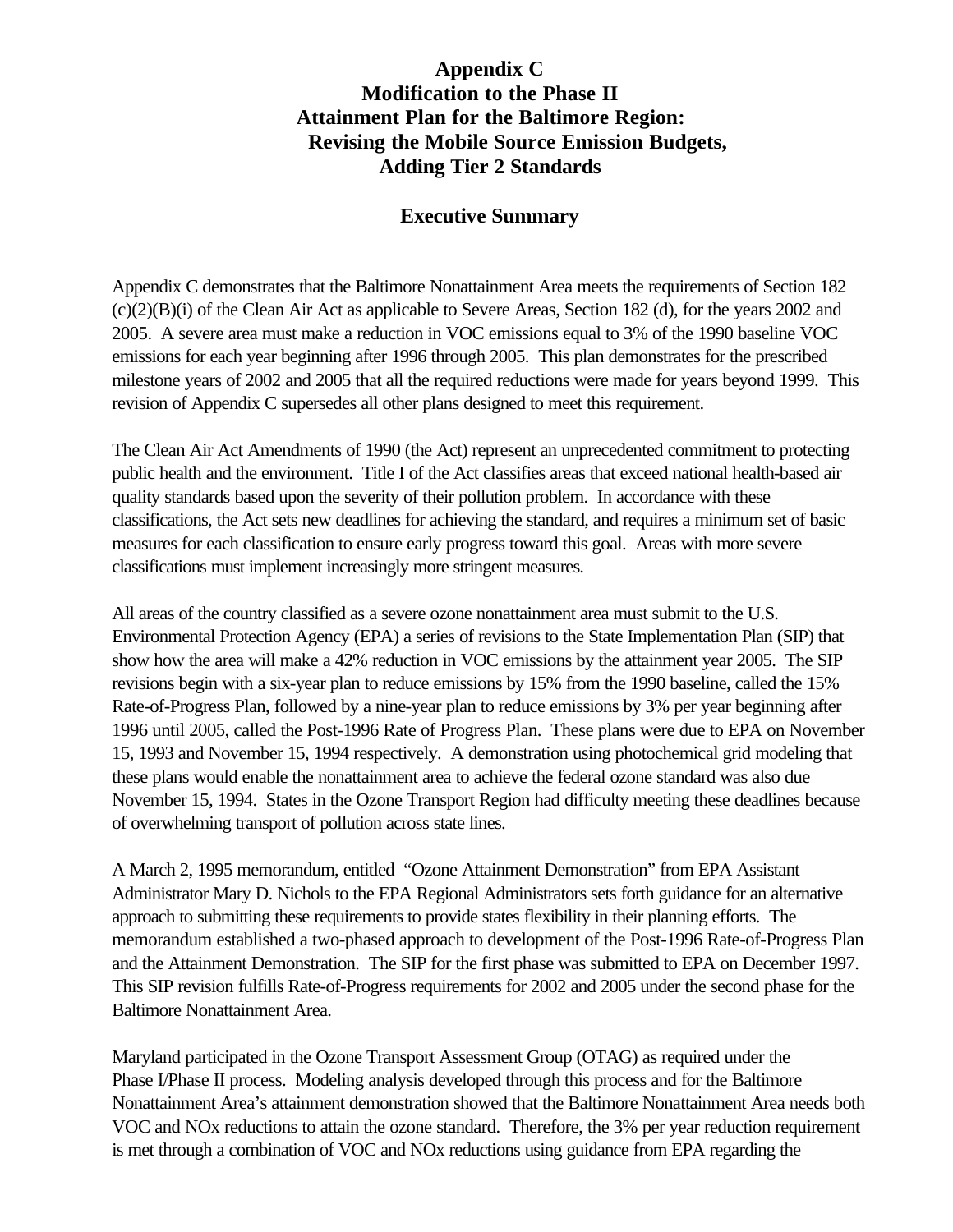substitution of NOx emission reductions for required VOC emission reductions. The Baltimore Nonattainment Area must meet the 2002 and 2005 VOC and NOx target levels shown in Table 1.1 Summary of Emission Benefits for the Baltimore Nonattainment Area to meet the Post-1996 Rate-of-Progress requirements. This plan describes the reduction measures used to lower VOC and NOx emissions and offset growth in emissions to reach these target levels.

| 2002                                 |            |            | 2005       |            |
|--------------------------------------|------------|------------|------------|------------|
| <b>Control Measure</b>               | <b>VOC</b> | <b>NOx</b> | <b>VOC</b> | <b>NOx</b> |
| Enhanced I/M                         |            |            |            |            |
| Tier I                               |            |            |            |            |
| <b>Reform Gas</b>                    |            |            |            |            |
| <b>LEV</b>                           |            |            |            |            |
| <b>HDDE</b>                          |            |            |            |            |
| <b>Total Mobile</b>                  | 51.20      | 56.70      | 57.40      | 69.50      |
| Stage II/Refuel                      | 9.00       | 0.00       | 10.00      | 0.00       |
| Landfills                            | 0.28       | 0.00       | 0.26       | 0.00       |
| <b>Open Burning</b>                  | 3.60       | 0.76       | 3.60       | 0.76       |
| Surface Cleaning/ Degreasing         | 7.22       | 0.00       | 7.20       | 0.00       |
| <b>Architectural Coatings</b>        | 5.52       | 0.00       | 5.55       | 0.00       |
| <b>Consumer Products</b>             | 2.78       | 0.00       | 2.83       | 0.00       |
| <b>Auto Refinishing</b>              | 5.84       | 0.00       | 6.05       | 0.00       |
| Nonroad Small Gasoline Engines       | 9.69       | $-0.37$    | 17.51      | $-0.45$    |
| Nonroad Diesel Engines               | 0.00       | 10.96      | 0.00       | 16.13      |
| Marine Engine Standards              | 0.86       | $-0.01$    | 1.79       | $-0.07$    |
| Railroads                            | 0.00       | 2.40       | 0.00       | 4.20       |
| Expandable Polystyrene               | 0.12       | 0.00       | 0.12       | 0.00       |
| <b>Yeast Production</b>              | 0.81       | 0.00       | 0.87       | 0.00       |
| <b>Commercial Bakeries</b>           | 0.85       | 0.00       | 0.86       | 0.00       |
| <b>Screen Printing</b>               | 0.24       | 0.00       | 0.25       | 0.00       |
| <b>Federal Air Toxics</b>            | 0.50       | 0.00       | 0.50       | 0.00       |
| Graphic Arts - Lithography           | 2.61       | 0.00       | 2.66       | 0.00       |
| Graphic Arts – Rotogravure $\&$      | 0.88       | 0.00       | 0.90       | 0.00       |
| Flexographic                         |            |            |            |            |
| <b>Enhanced Rule Compliance</b>      | 4.90       | 0.00       | 5.10       | 0.00       |
| <b>State Air Toxics</b>              | 1.10       | $0.00\,$   | 1.20       | $0.00\,$   |
| <b>NOx RACT - NOx Phase I/II/III</b> | 0.00       | 4.90       | 0.00       | 5.00       |
| <b>FMVCP/RVP</b>                     |            |            |            |            |
| Total                                | 106.3      | 159.5      | 120.1      | 190.7      |
| Projected Uncontrolled Emissions     | 340.57     | 518.85     | 348.26     | 532.94     |
| <b>Emission Level Obtained</b>       | 232.32     | 353.51     | 223.60     | 329.37     |
| <b>Emission Level Required</b>       | 235.80     | 375.30     | 224.00     | 351.50     |

#### **Table 1.1 - Summary of Emission Benefits for the Baltimore Nonattainment Area (Tons per Day)**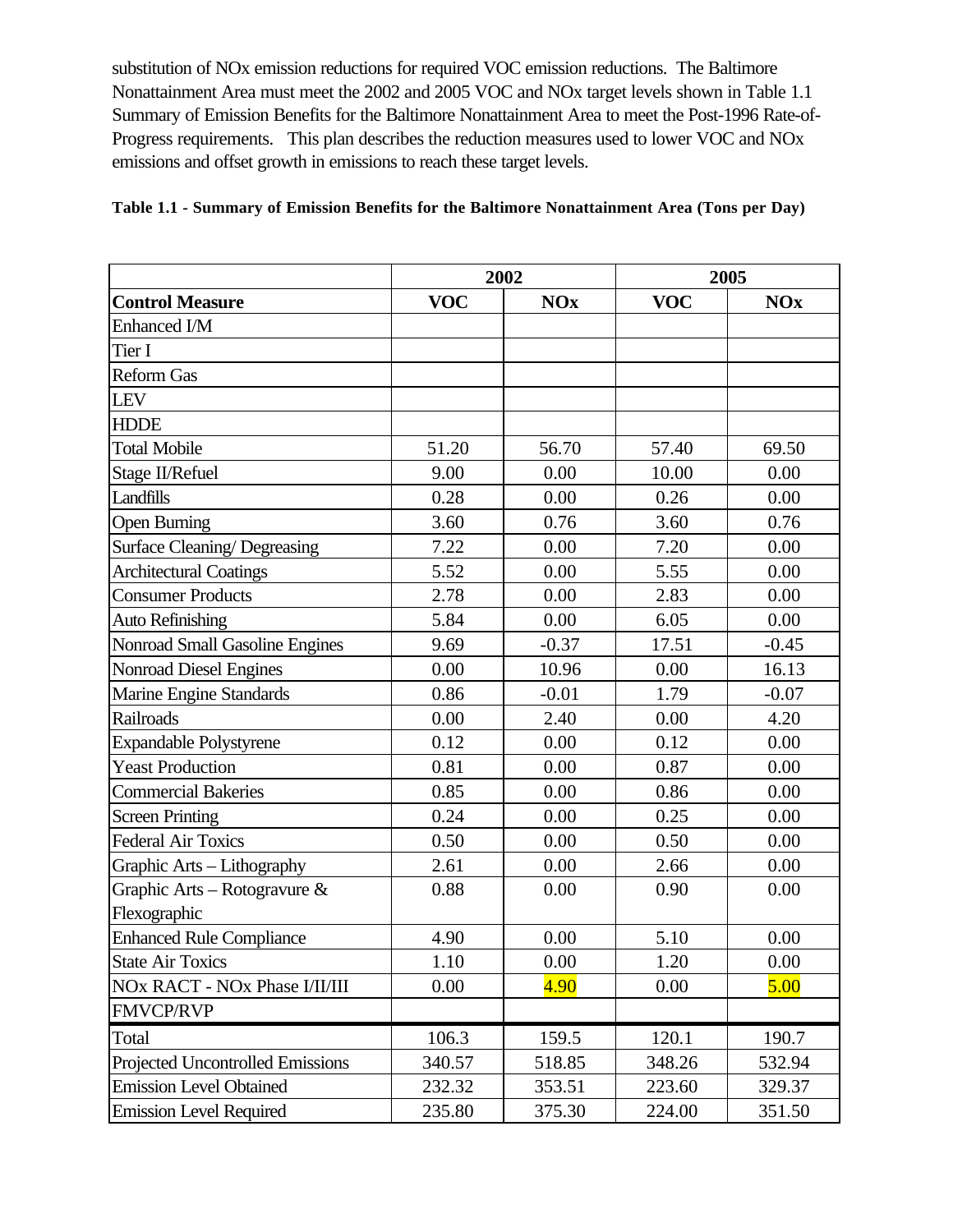| Emission reductions beyond ROP | $\cap$<br>ے . د | <u>.</u> | $0.40\,$ | 22. i . |
|--------------------------------|-----------------|----------|----------|---------|
| requirements                   |                 |          |          |         |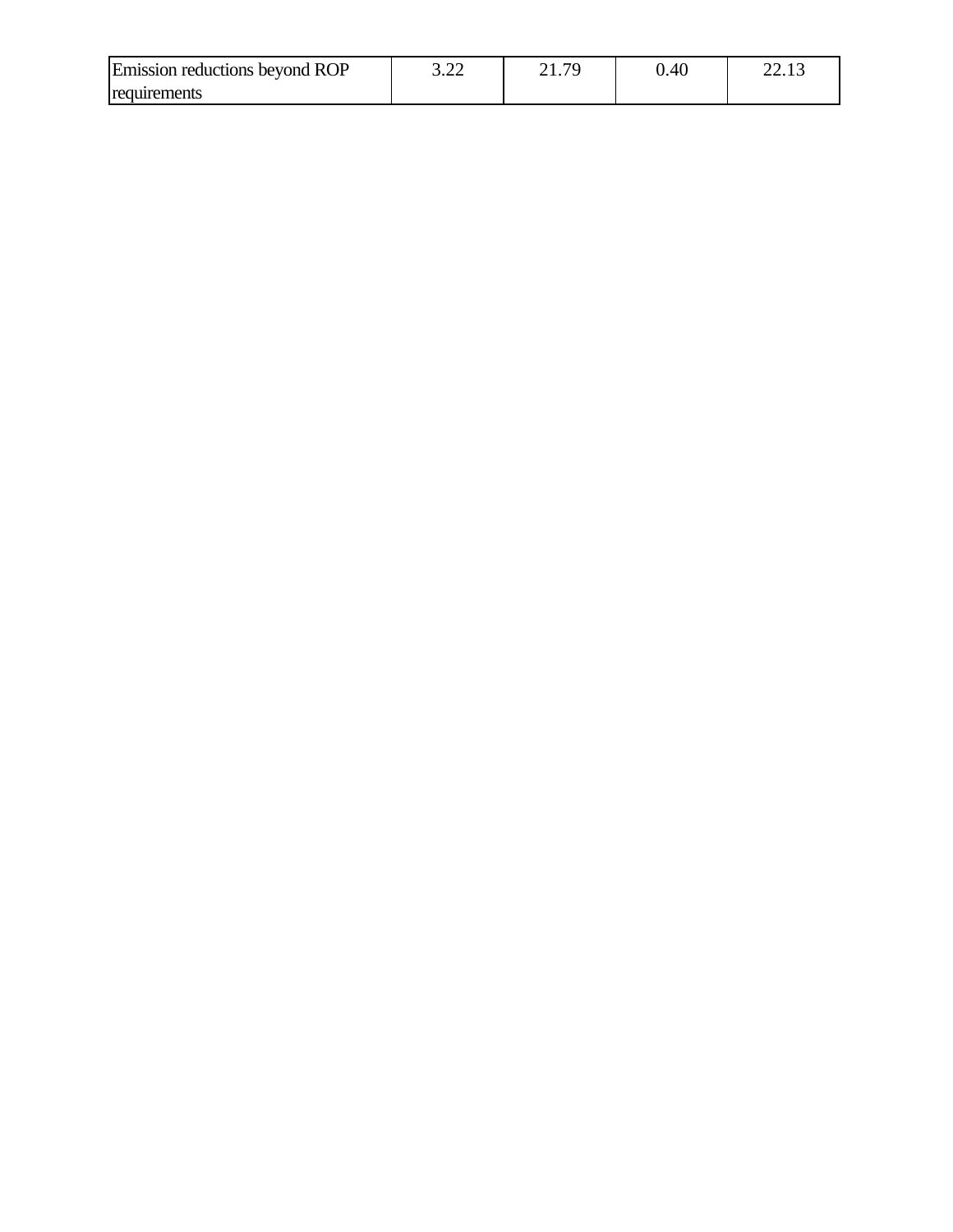The document is organized in the following manner. Section 2 provides a detailed background information about the Act, the region's air quality planning process, the role of the states, and the proposed plan. Section 3 presents the 1990 Base Year Inventory, which serves as the baseline against which emissions reductions are measured. Section 4 outlines how, utilizing EPA-approved growth factors, the 1990 base year emissions are projected for 1999, 2002, and 2005; these years are milestone years for severe nonattainment areas, as defined in the Act. This gives us a picture of how much emissions the area would have if no control measures were adopted. Section 5 presents the Department's calculations of how many tons per day of emissions must be reduced in order to meet the 3% per year requirement. Section 6 describes the various strategies that will be used to control emissions at each milestone. Section 7 includes the contingency plan. The Act requires states to outline a contingency plan of alternative measures. These measures are automatically implemented if the control measures described in Section 6 fail to provide the required emissions reductions.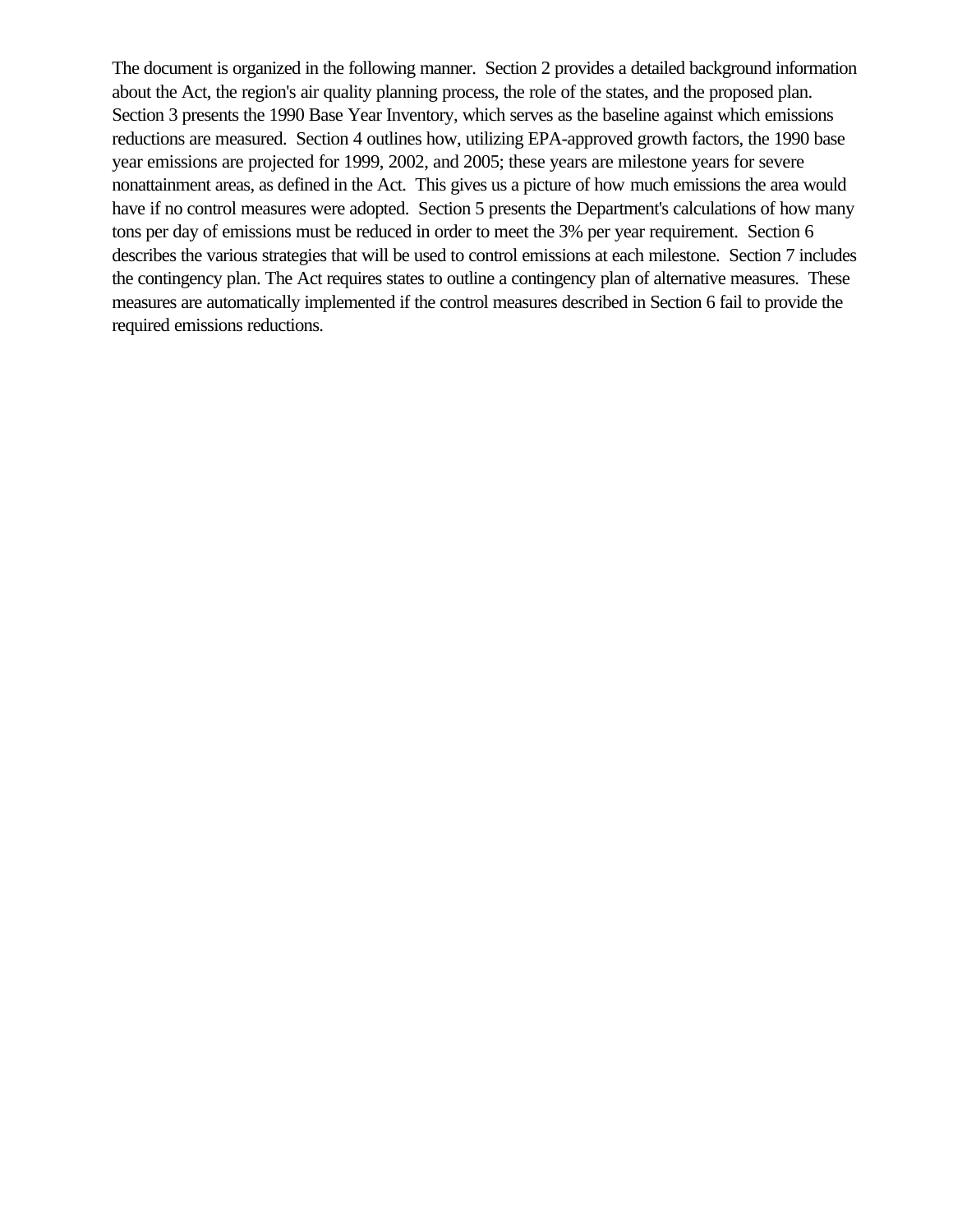## **2.0 INTRODUCTION AND BACKGROUND**

Appendix C demonstrates that the Baltimore Nonattainment Area meets the requirements of Section 182 (c)(2)(B)(i) of the Clean Air Act as applicable to Severe Areas, Section 182 (d), for the years 2002 and 2005. A severe area must make a reduction in VOC emissions equal to 3% of the 1990 baseline VOC emissions for each year beginning after 1996 through 2005. This plan demonstrates for the prescribed milestone years of 2002 and 2005 that all the required reductions were made for years beyond 1999. This revision of Appendix E supersedes all other plans designed to meet this requirement.

## **2.1 CLEAN AIR ACT REQUIREMENTS**

The original Air Pollution Control Act was passed in 1955 in response to public concerns raised by several air pollution episodes during which many fatalities occurred. The most famous episode was the four-day "killer fog" in London, England which claimed 4,000 lives. In 1948, a similar incident in Donora, Pennsylvania culminated in 20 fatalities and 7,000 illnesses. In response to public concerns, Congress adopted air pollution control laws.

With the passage of the original Air Pollution Control Act of 1955 and the Clean Air Act (the Act) of 1963 (amended in 1967, 1970, 1977, and 1990), Congress responded to the problem of air pollution by offering technical and financial assistance to the states. The Act of 1963 and subsequent amendments are intended to protect public health and the environment from hazards associated with airborne pollutants. The 1970 Amendments to the Act sharply increased federal authority and responsibility for addressing the air pollution problem; however Section 107(a) of the Act still provided that each state "shall have the primary responsibility for assuring air quality within the entire geographic area comprising the state". Despite the states**'** role in attaining and maintaining air quality standards within its borders, the challenges require an extensively cooperative state/federal partnership.

One of the most important components of the 1970 amendments to the Act was the creation of National Ambient Air Quality Standards (NAAQS**s**) for air pollutants which endanger public health and welfare. A system of primary NAAQS**s** was established for the protection of human health and a set of secondary standards was established for the protection of public welfare, property, crops, animals and natural ecosystems. A geographic area that meets or does better than the primary standard is called an attainment area; areas that do not meet the primary standard are called nonattainment areas. The six criteria pollutants for which NAAQS**s** have been established are: lead (Pb), carbon monoxide (CO), particulate matter (PM), sulfur dioxide (SO<sub>2</sub>), nitrogen dioxide (NO<sub>2</sub>), and ozone (O<sub>3</sub>). The last three pollutants are serious respiratory irritants. They are highly reactive compounds that can oxidize or burn tissues of the mucous membranes and lungs. Prolonged exposure can cause permanent scarring of lung tissue and reduced lung capacity.

Despite the 1970 legislation, air quality in many areas of the country still did not meet the NAAQSs, especially for ozone. Congress amended the Act again in 1977, partly to address those areas that had not attained the NAAQS. SIP revisions submitted pursuant to the requirements of the 1977 amendments yielded progress in meeting the NAAQS**s**. However, many areas remained nonattainment.

In 1990**,** Congress once again enacted comprehensive amendments to the Act to revise State Implementation Plan (SIP) requirements for nonattainment areas. The requirements of the 1990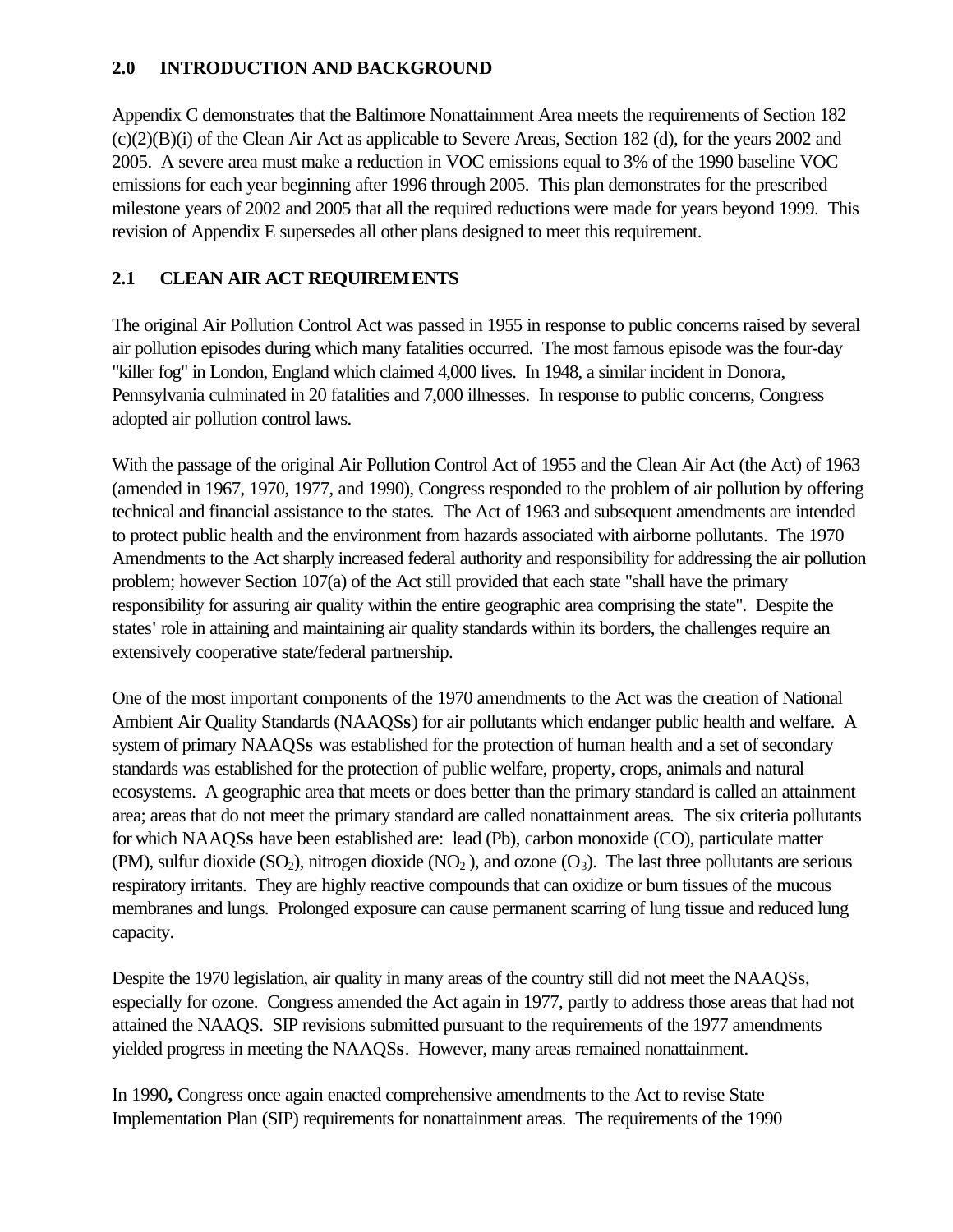Amendments to the Act represent an unprecedented commitment to protecting public health and the environment.Title I of the Act classifies areas that exceed national health-based air quality standards based upon the severity of their pollution problem. In accordance with these classifications, the Act sets new deadlines for achieving the standard, and requires a minimum set of basic measures for each classification to ensure early progress toward this goal. Areas with more severe classifications must implement increasingly more stringent measures.

One major impact the Act had on the state of Maryland was to redefine and enlarge the ozone nonattainment areas. The Baltimore Nonattainment Area remained unchanged. Cecil County was added to the Philadelphia-Wilmington-Trenton nonattainment area in 1990. The Washington, D.C. Nonattainment Area expanded to include Calvert, Charles, and Frederick counties. Table 2.1 shows the current designations for the State of Maryland. This document deals only with the Baltimore Nonattainment Area.

| <b>AREA</b>                                                                                                                                    | <b>CLASSIFICATION</b>                                       | <b>ATTAINMENT</b><br><b>DATE</b><br>(NOVEMBER 15) |
|------------------------------------------------------------------------------------------------------------------------------------------------|-------------------------------------------------------------|---------------------------------------------------|
| <b>BALTIMORE, MD</b>                                                                                                                           | <b>Severe Nonattainment</b>                                 | 2005                                              |
| Anne Arundel County, Baltimore City, Baltimore<br>County, Carroll County, Harford County, Howard<br>County                                     |                                                             |                                                   |
| <b>WASHINGTON, D.C.</b>                                                                                                                        | Serious Nonattainment                                       | 1999                                              |
| Calvert County, Charles County, Frederick County,<br>Montgomery County, Prince George's County                                                 |                                                             |                                                   |
| PHILADELPHIA/WILMINGTON/TRENTON                                                                                                                | <b>Severe Nonattainment</b>                                 | 2005                                              |
| Cecil County                                                                                                                                   |                                                             |                                                   |
| <b>KENT/QUEEN ANNE'S COUNTY</b>                                                                                                                | Marginal<br>Nonattainment                                   | 1993                                              |
| Kent County                                                                                                                                    |                                                             |                                                   |
| Queen Anne's County                                                                                                                            |                                                             |                                                   |
| <b>OTHER MARYLAND COUNTIES</b><br>Allegheny, Caroline, Dorchester, Garrett, Somerset,<br>St. Mary's, Talbot, Washington, Wicomico<br>Worcester | Unclassifiable<br>(Insufficient data to<br>classify $)^{1}$ | N/A                                               |

## **Table 2.1 - Maryland Ozone Classifications**

 $\overline{a}$ 

<sup>1</sup> Areas which are unclassified are *not* nonattainment areas.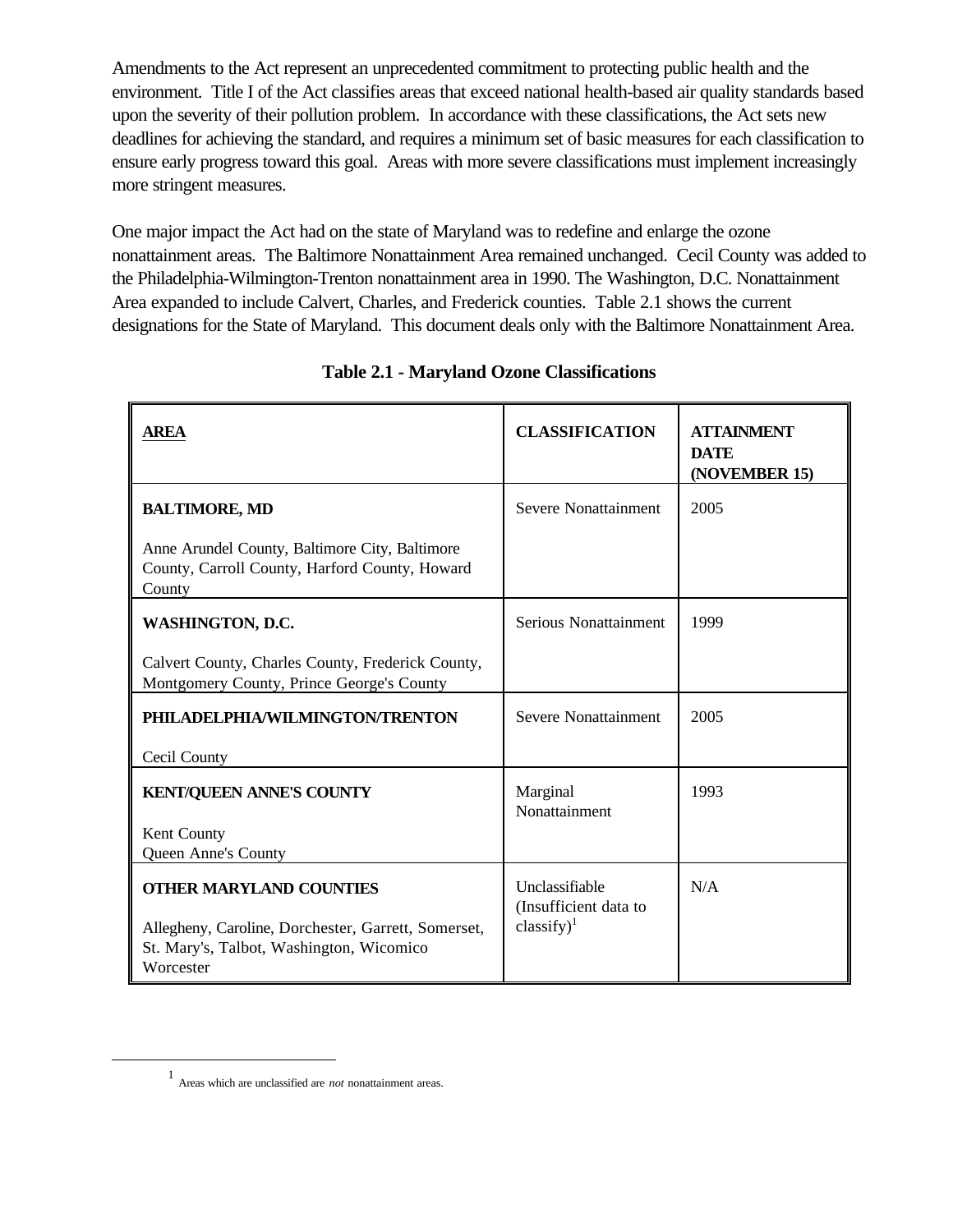In addition to redefining and enlarging the nonattainment areas, the Act included specific emission reduction requirements depending on the severity of pollution in a nonattainment area. These emission reduction requirements insure that areas make continuous progress towards attainment of the NAAQS. Mandatory emission control programs, specific emission reduction requirements and deadlines for attainment of the NAAQS for ozone vary according to the classification of the nonattainment area. Areas with more serious nonattainment classifications must meet the mandates of the less severe classifications plus the more stringent requirements of their classification. The attainment date for the Baltimore nonattainment area is the year 2005.

Congress established Rate of Progress requirements: specific emission reduction requirements where the timing and quantity of the reductions depends on the nonattainment area classification. A severe nonattainment area must reduce emissions of VOCs by 15 percent between 1990 and 1996, and reduce emissions of VOCs and/or NOx by 3 percent per year between 1997 and 2005. In addition, state and local air pollution agencies must show through computer modeling that emissions reduction strategies chosen for the area will ultimately result in attainment of the ozone NAAQS.

Requirements for Baltimore nonattainment area include placing tighter controls on businesses and industries that discharge emissions, implementing an enhanced inspection and maintenance program for vehicles, and implementing Stage II Vapor recovery controls. For additional information on these new requirements see the Department's *Report to the General Assembly on the Clean Air Act Amendments of 1990*.

The ozone problem is regional in nature since ozone travels across county and state lines. So the Act created regions such as the OTR to facilitate coordination and consensus-building between states in areas with pollution transport problems. The Northeast OTR comprises Maine, New Hampshire, Vermont, Massachusetts, Connecticut, New York, Rhode Island, New Jersey, Delaware, Maryland, Pennsylvania, Washington, DC, and Virginia. The coordinating body for the Northeast OTR is the Ozone Transport Commission (OTC). All Maryland counties are part of the Northeast Ozone Transport Region (OTR). The OTR is not a nonattainment classification, but does have certain requirements associated with it.

## **2.2 THE STATE IMPLEMENTATION PLAN (SIP) PROCESS**

The Act requires states to develop and implement ozone reduction strategies in the form of a State Implementation Plan (SIP). The SIP is the state's "master plan" for attaining and maintaining the NAAQS. The SIP is revised as necessary to ensure that compliance with federal standards is achieved as expeditiously as possible.

EPA has identified four criteria to determine whether emission reductions from control strategies are creditable in the SIP. These four criteria are outlined in the General Preamble to Title I of the Clean Air Act Amendments of 1990 at *Federal Register* 13567. The four criteria are:

- v emissions reductions ascribed to control measures must be quantifiable and measurable (*quantifiable*);
- $\bullet$  control measures must be enforceable, in that the state must show that they have adopted legal means for ensuring that sources are in compliance with the control measure (*enforceable*);
- v measures are replicable (*real*); and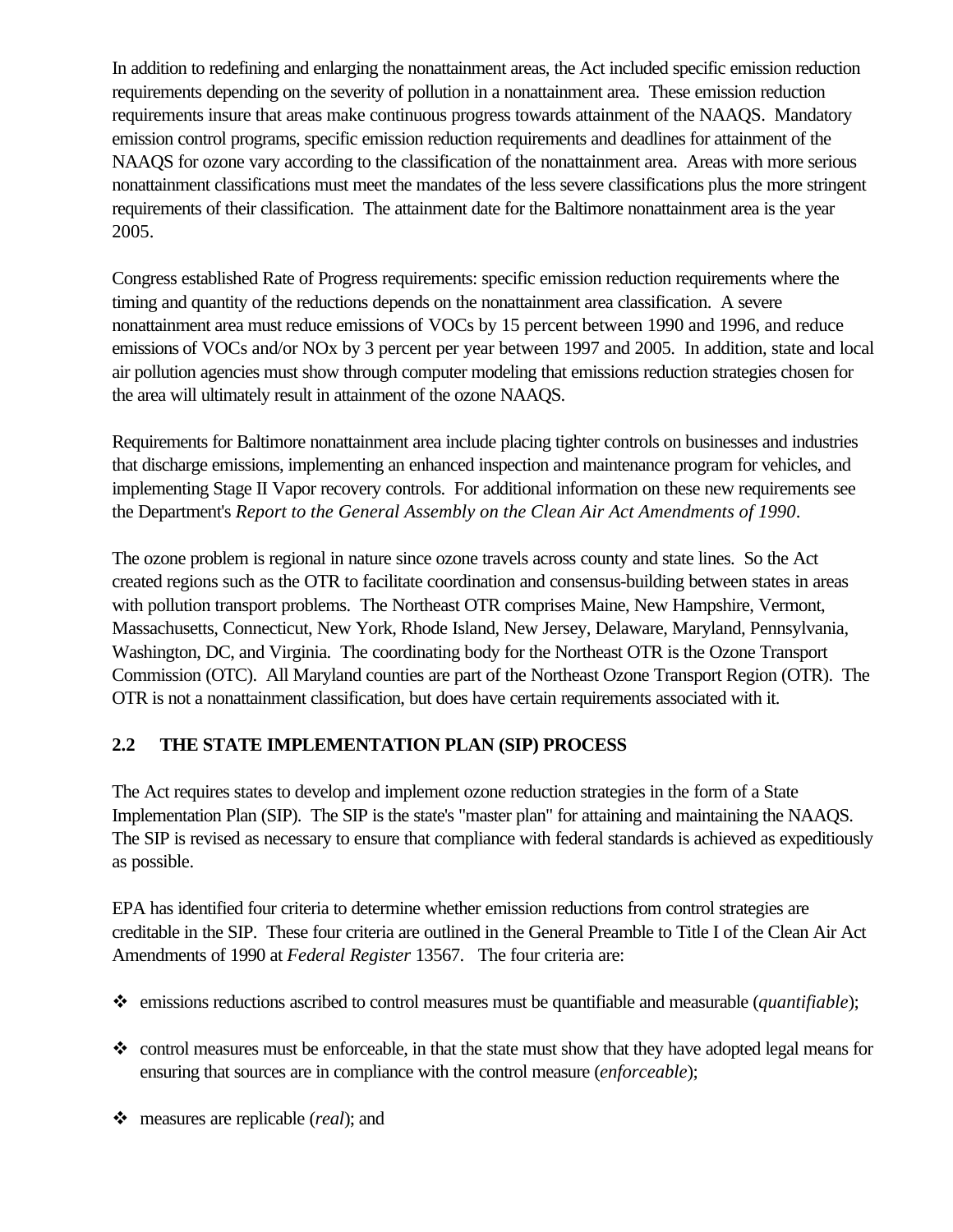$\cdot \cdot$  the control strategies be accountable in that the SIP must contain provisions to track emissions changes at sources and to provide for corrective actions if the emissions reductions are not achieved according to the Plan (*permanent*).

Once a SIP revision is approved by the Administrator of the EPA, it is enforceable as a state law and as federal law under Section 113 of the Act. If the SIP is found to be inadequate in the EPA's judgement, and if the state fails to make amendments to rectify the problem, under  $110(c)(1)$ , the EPA Administrator issues binding amendments to the SIP. These amendments are referred to as the federal implementation plan (FIP). EPA has releases guidance on how to take credit for voluntary measures in the SIP. Voluntary measures can be used to generate up to 3% of the required emission reductions if this guidance is followed.

EPA must impose sanctions if a state:

- v Does not submit a SIP revision; or
- submits a SIP revision that the EPA does not approve; or
- $\div$  fails to implement the SIP revision.

Possible sanctions include:

- Requiring new large industries, or those that want to expand, to offset emissions by 2:1, which could deter economic growth;
- $\div$  withholding federal highway funds;
- $\leftrightarrow$  withholding air quality planning grants;
- $\div$  imposing a federal implementation plan (FIP).

The Act allows the EPA to exercise discretion in imposing sanctions under certain circumstances. In general, EPA can delay imposing sanctions for 18 months if a state is making a good faith effort to comply with the requirement. The EPA promulgated a rule regarding discretionary sanctions so that after 18 months mandatory sanctions would begin with 2:1 offsets for new Stationary Sources for the first six months followed by withholding federal transportation funds. Failure to submit or implement a SIP can have significant consequences for transportation plans under the transportation conformity requirements.

#### **2.3 THE PHASE II RATE OF PROGRESS PLAN FOR 2002 AND 2005**

A March 2, 1995 Memorandum, entitled "Ozone Attainment Demonstrations" from EPA Assistant Administrator Mary D. Nichols to the EPA Regional Administrators sets forth guidance for an alternative approach to submitting these requirements to provide States flexibility in their planning efforts. The memorandum established a two-phased approach to development of the Post-1996 Rate-of-Progress Plan and the Attainment Demonstration. The SIP for the first phase was submitted to EPA on December 1997. The SIP revision fulfills Rate-of-Progress requirements for 2002 and 2005 under the second phase for the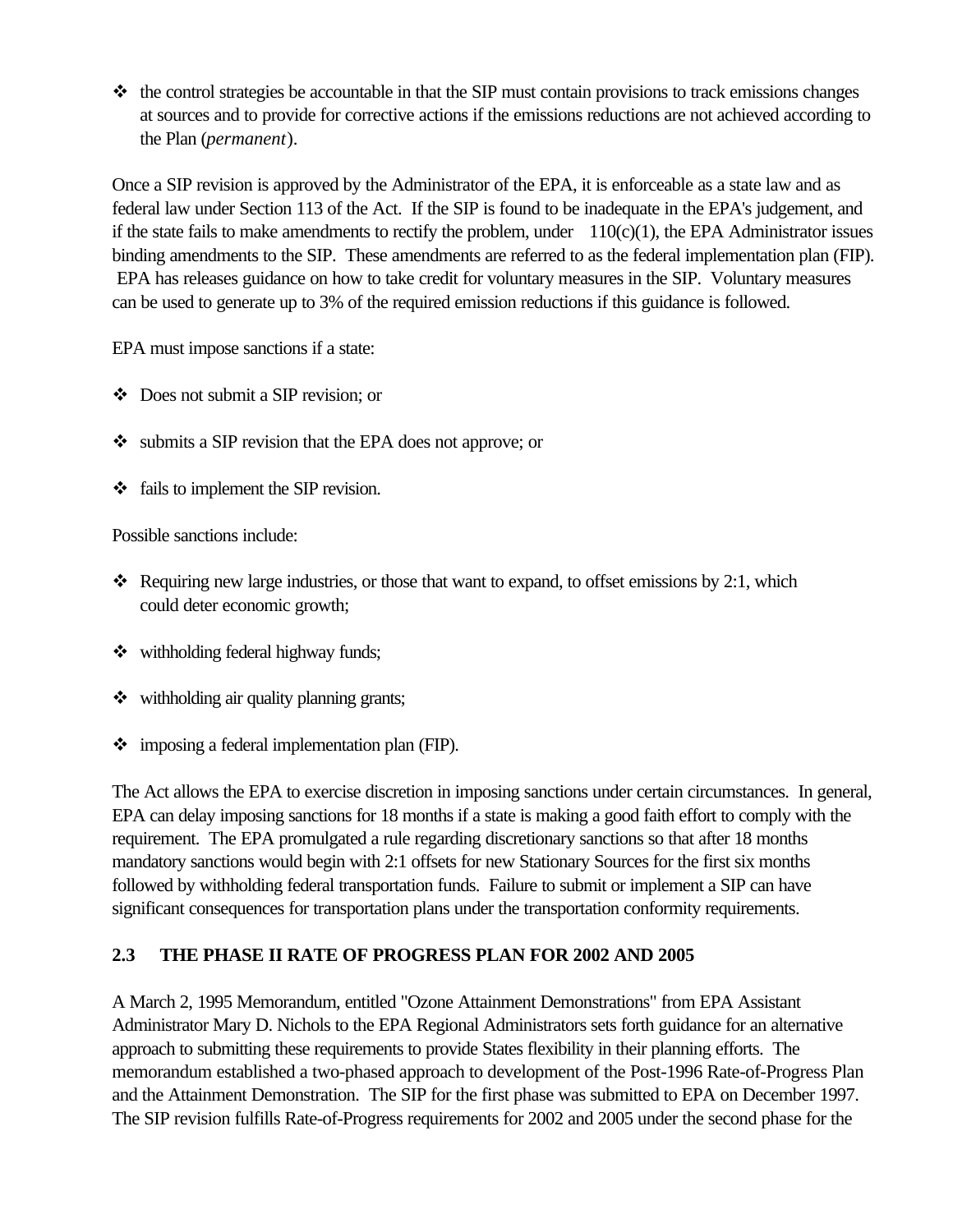Unlike the emissions reductions required in the *15 Percent Rate-of-Progress Plan,* Section 182 (c)(2) of the Act allows states to use NOx emission reductions to meet the 9 percent rate-of-progress requirement as well as VOC reductions. NOx emissions reductions can be substituted for VOC reductions provided they meet the criteria outlined in "EPA's NOx Substitution Guidance". Emission reductions of NOx may be substituted for required VOC reductions under the following criteria. The nonattainment area must show that NOx reductions are necessary to reach attainment. Emission reductions of NOx can be substituted for required VOC reductions at a ratio equal to the ration of NOx to VOC emissions in the baseline inventory. This plan uses a combination of VOC and NOx emission reductions to meet the 2002 and 2005 Rate-of-Progress reduction requirements.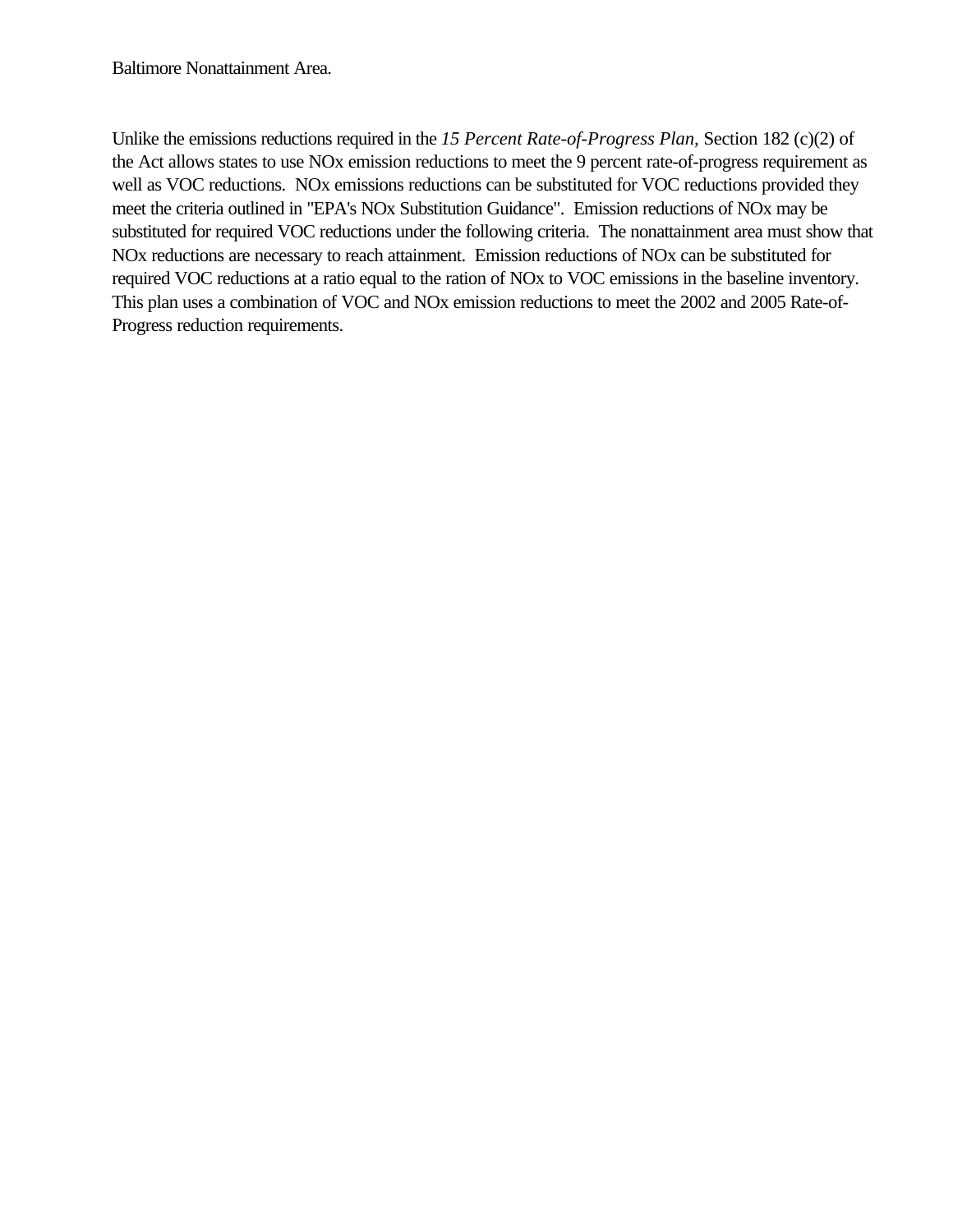#### **3.0 1990 BASE YEAR INVENTORY**

#### **3.1 BACKGROUND AND REQUIREMENTS**

The Act requires states to compile an emissions inventory to use as the foundation for planning strategies necessary to attain the NAAQS. The Act requires this base year inventory for all classes of nonattainment areas (42 U.S.C.A. Section 7511(a)(1)), and EPA requires a state-wide inventory for those states that are part of the Northeast OTR. The base year inventory is also the foundation for other required inventories that this chapter explains in greater detail:

- $\triangleleft$  The adjusted base year inventory;
- $\triangleleft$  the periodic inventory;
- \* the Reasonable Further Progress (RFP) inventory; and
- $\triangleleft$  the projection inventory.

The 1990 base year inventory was required as part of the November 15, 1992 SIP submittals. The Department submitted a working draft of the inventory to the EPA on November 14, 1992. The EPA decided that the base year inventory should be subject to the public process, and allowed states until November 15, 1993 to hold public hearings on the inventory and formally submit it as a SIP revision to EPA. The complete inventory documentation is available for review and is entitled *1990 Base Year Inventory for Precursors of Ozone, Volatile Organic Compounds (VOC), Carbon Monoxide (CO), Nitrogen Oxides (NOx) for the State of Maryland, Volumes 1-6, September 30, 1993* (MDE, 1993a).

This chapter summarizes the approach used to develop the inventory for ozone precursors during the ozone season, and presents inventory results for each pollutant. The base year inventory is an inventory of actual emissions for the calendar year 1990. It includes the ozone precursor pollutants: volatile organic compounds (VOC) and oxides of nitrogen  $(NO<sub>x</sub>)$ . Emissions estimates are for a typical peak ozone season weekday. The peak ozone season for the Baltimore Nonattainment Area is June, July and August.

#### **3.2 SOURCE SECTORS**

Emission sources are divided into five sectors:

- $\bullet$  Point sources: industrial and commercial sources with sufficient emissions to quantify on an individual basis;
- v Area sources: smaller industrial, commercial, and business sources whose emissions are too low to quantify individually but collectively contribute a significant amount of emissions;
- Onroad mobile sources: traditional highway vehicles, such as cars and trucks;
- $\bullet$  Nonroad mobile sources: sources powered by internal combustion engines that are not traditionally used for highway transportation, such as lawn mowers, airplanes, boats and construction equipment; and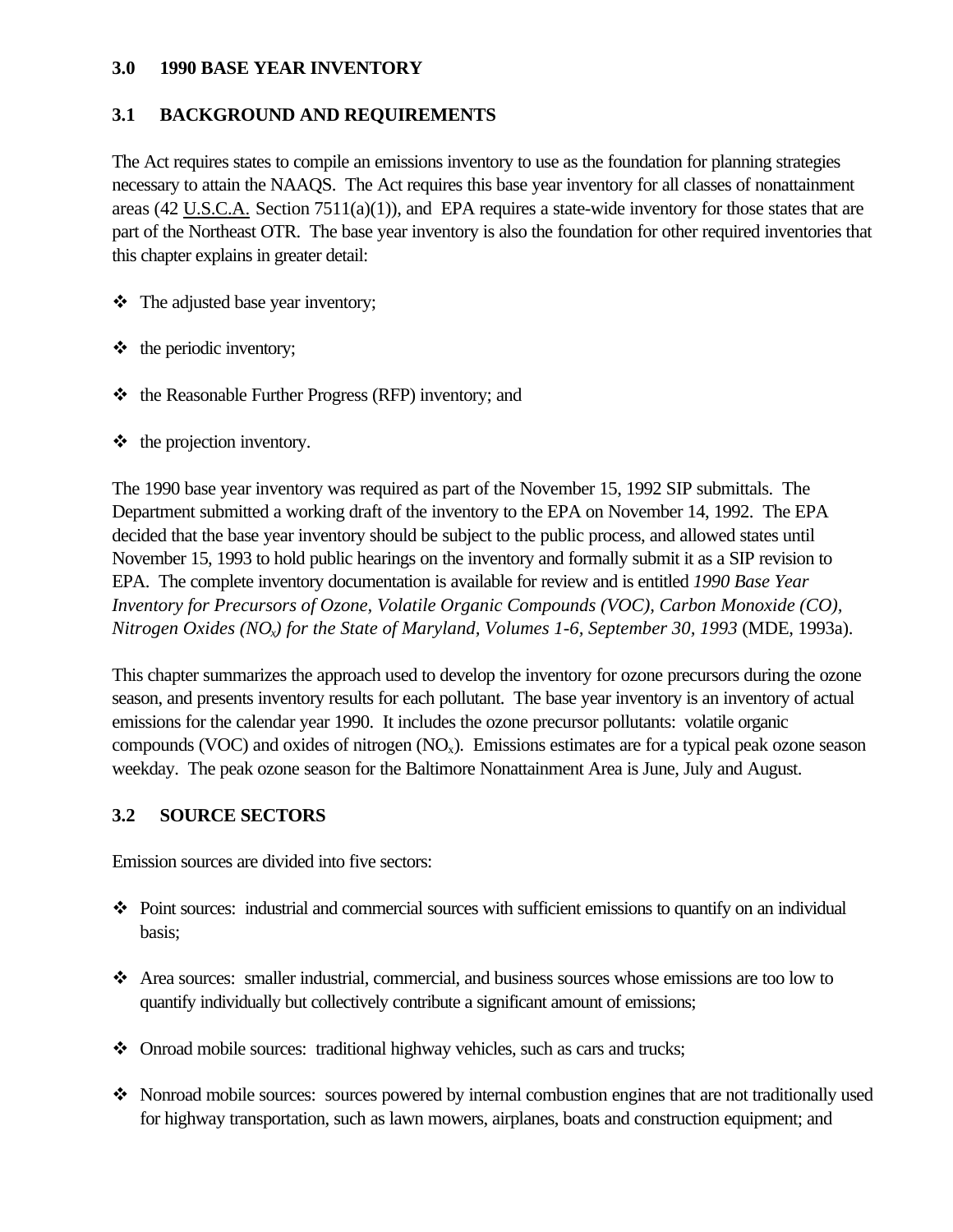\* Biogenic sources: natural emissions sources of VOCs, such as trees, grasses, and crops.

Table 3.1 presents the inventory by source type. Figure 3.1 displays the information for VOC and NOx emissions in the Baltimore nonattainment area in graphs.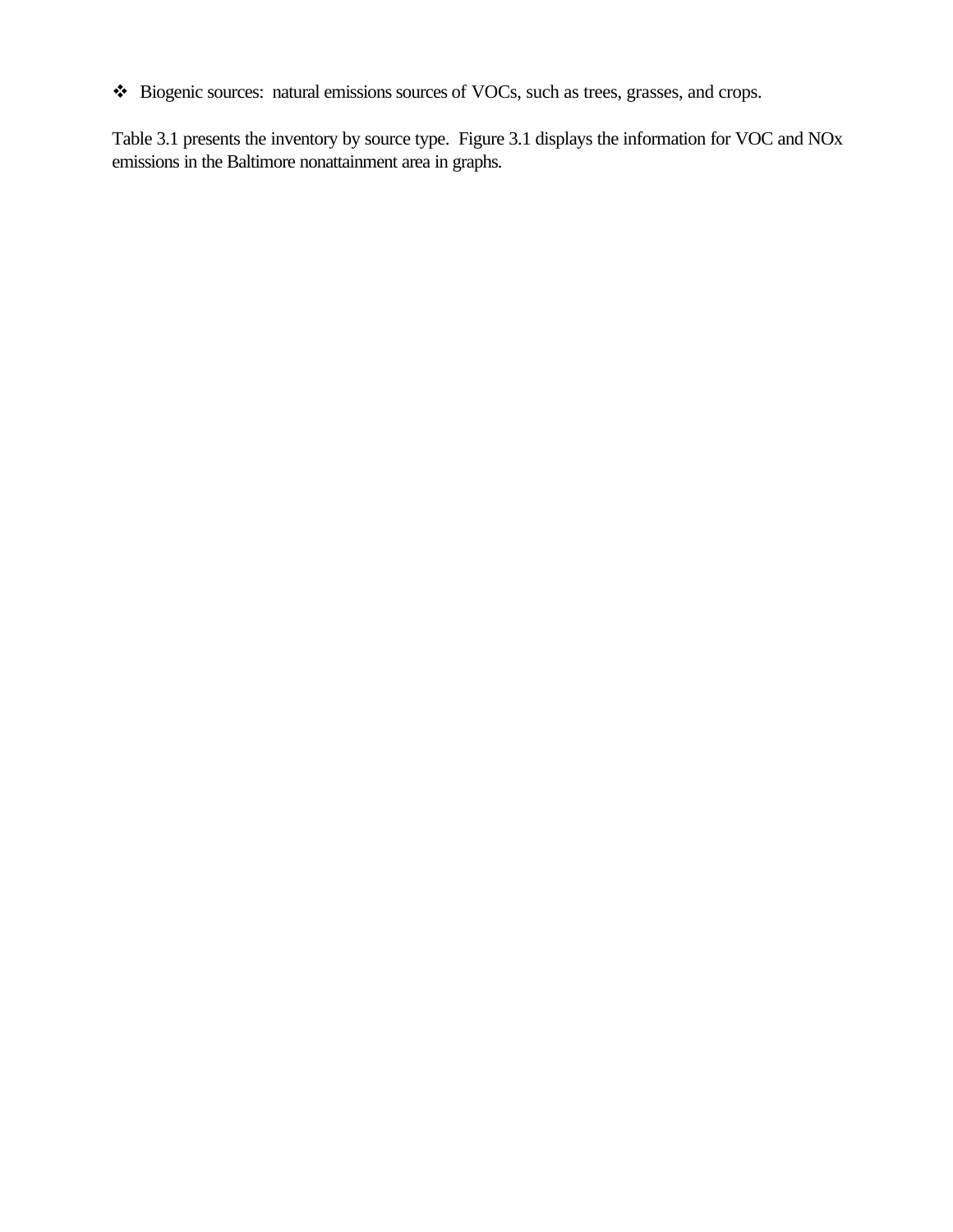| <b>Source Type</b><br><b>Baltimore Nonattainment Area</b><br><b>Point Sources</b><br><b>Area Sources</b><br><b>Nonroad Sources</b><br><b>Mobile Sources</b><br>Subtotal:<br><b>Washington Nonattainment Area</b><br><b>Point Sources</b><br><b>Area Sources</b><br><b>Nonroad Sources</b><br><b>Mobile Sources</b><br>Subtotal:<br><b>Washington NAA - MD Portion</b><br><b>Point Sources</b><br><b>Area Sources</b><br><b>Nonroad Sources</b><br><b>Mobile Sources</b><br>Subtotal:<br>Cecil County - Phil-Wil-Tren NAA<br><b>Point Sources</b><br><b>Area Sources</b><br><b>Nonroad Sources</b><br><b>Mobile Sources</b><br>Subtotal:<br>Kent/Queen Anne's Nonattainment Area<br><b>Point Sources</b><br><b>Area Sources</b><br><b>Nonroad Sources</b><br><b>Mobile Sources</b><br>Subtotal:<br><b>Maryland Unclassified Counties</b><br><b>Point Sources</b><br><b>Area Sources</b><br><b>Nonroad Sources</b><br><b>Mobile Sources</b><br>Subtotal:<br><b>State</b><br><b>Point Sources</b><br><b>Area Sources</b><br><b>Nonroad Sources</b><br><b>Mobile Sources</b> | <b>Tons Per Day</b>                      |                                           |
|--------------------------------------------------------------------------------------------------------------------------------------------------------------------------------------------------------------------------------------------------------------------------------------------------------------------------------------------------------------------------------------------------------------------------------------------------------------------------------------------------------------------------------------------------------------------------------------------------------------------------------------------------------------------------------------------------------------------------------------------------------------------------------------------------------------------------------------------------------------------------------------------------------------------------------------------------------------------------------------------------------------------------------------------------------------------------|------------------------------------------|-------------------------------------------|
|                                                                                                                                                                                                                                                                                                                                                                                                                                                                                                                                                                                                                                                                                                                                                                                                                                                                                                                                                                                                                                                                          | <b>VOC</b>                               | <b>NOx</b>                                |
|                                                                                                                                                                                                                                                                                                                                                                                                                                                                                                                                                                                                                                                                                                                                                                                                                                                                                                                                                                                                                                                                          | 42.0<br>122.4<br>44.7<br>134.2           | 223.2<br>13.7<br>71.5<br>159.5            |
|                                                                                                                                                                                                                                                                                                                                                                                                                                                                                                                                                                                                                                                                                                                                                                                                                                                                                                                                                                                                                                                                          | 343.3                                    | 467.9                                     |
|                                                                                                                                                                                                                                                                                                                                                                                                                                                                                                                                                                                                                                                                                                                                                                                                                                                                                                                                                                                                                                                                          | 14.6<br>191.2<br>70.4<br>251.2           | 334.8<br>47.3<br>85.0<br>261.7            |
|                                                                                                                                                                                                                                                                                                                                                                                                                                                                                                                                                                                                                                                                                                                                                                                                                                                                                                                                                                                                                                                                          | 527.2                                    | 728.8                                     |
|                                                                                                                                                                                                                                                                                                                                                                                                                                                                                                                                                                                                                                                                                                                                                                                                                                                                                                                                                                                                                                                                          | 5.5<br>94.2<br>32.1<br>108.5             | 267.4<br>15.8<br>43.5<br>129.1            |
|                                                                                                                                                                                                                                                                                                                                                                                                                                                                                                                                                                                                                                                                                                                                                                                                                                                                                                                                                                                                                                                                          | 240.3                                    | 455.8                                     |
|                                                                                                                                                                                                                                                                                                                                                                                                                                                                                                                                                                                                                                                                                                                                                                                                                                                                                                                                                                                                                                                                          | 0.6<br>8.7<br>2.0<br>7.2                 | 0.0<br>1.8<br>2.6<br>9.3                  |
|                                                                                                                                                                                                                                                                                                                                                                                                                                                                                                                                                                                                                                                                                                                                                                                                                                                                                                                                                                                                                                                                          | 18.5                                     | 13.7                                      |
|                                                                                                                                                                                                                                                                                                                                                                                                                                                                                                                                                                                                                                                                                                                                                                                                                                                                                                                                                                                                                                                                          | 0.3<br>9.4<br>3.4<br>6.6                 | 0.0<br>0.7<br>1.8<br>7.3                  |
|                                                                                                                                                                                                                                                                                                                                                                                                                                                                                                                                                                                                                                                                                                                                                                                                                                                                                                                                                                                                                                                                          | 19.7                                     | 9.8                                       |
|                                                                                                                                                                                                                                                                                                                                                                                                                                                                                                                                                                                                                                                                                                                                                                                                                                                                                                                                                                                                                                                                          | 12.3<br>52.4<br>25.3<br>47.3             | 40.6<br>29.5<br>23.7<br>50.9              |
|                                                                                                                                                                                                                                                                                                                                                                                                                                                                                                                                                                                                                                                                                                                                                                                                                                                                                                                                                                                                                                                                          | 137.3                                    | 144.7                                     |
| <b>Total:</b>                                                                                                                                                                                                                                                                                                                                                                                                                                                                                                                                                                                                                                                                                                                                                                                                                                                                                                                                                                                                                                                            | 60.7<br>287.1<br>107.5<br>303.7<br>759.0 | 531.2<br>61.5<br>143.1<br>356.1<br>1091.9 |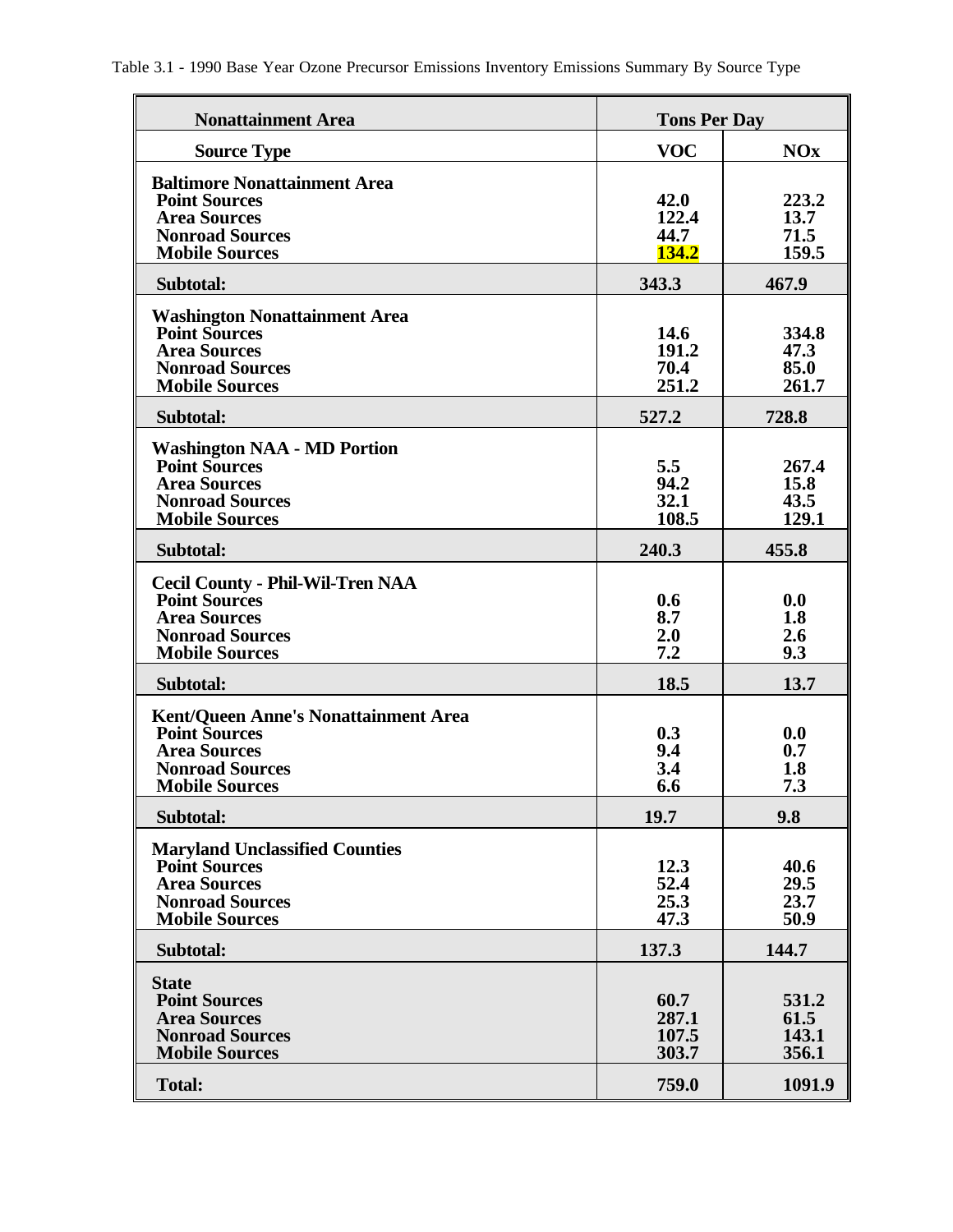

#### **3.2.1 POINT SOURCES**

A point source in the base year inventory for the Baltimore Nonattainment Area is defined as a stationary source of emissions that emits annually at least 10 tons of VOCs, 100 tons of CO or 25 tons of NOx.

Emissions for point sources are estimated using the following types of methodologies :

- $\triangleleft$  EPA-supplied emission factors;
- $\diamond$  material balance emissions calculations;
- v source-based test data calculations; or
- v agency- or company-generated emission factors

EPA guidance requires that the Department adjust the inventory to take into consideration equipment failures and the inability of control programs to achieve 100% effectiveness at all times. This analysis, referred to as rule effectiveness (RE), means that when Department staff conduct RE studies, they take into account various factors including non-compliance with existing rules, control equipment downtime, operating and maintenance problems, and process upsets due to human or other errors. RE may also indicate errors in the projection of emissions estimates as well as the actual emissions themselves. RE adjusts emissions to correct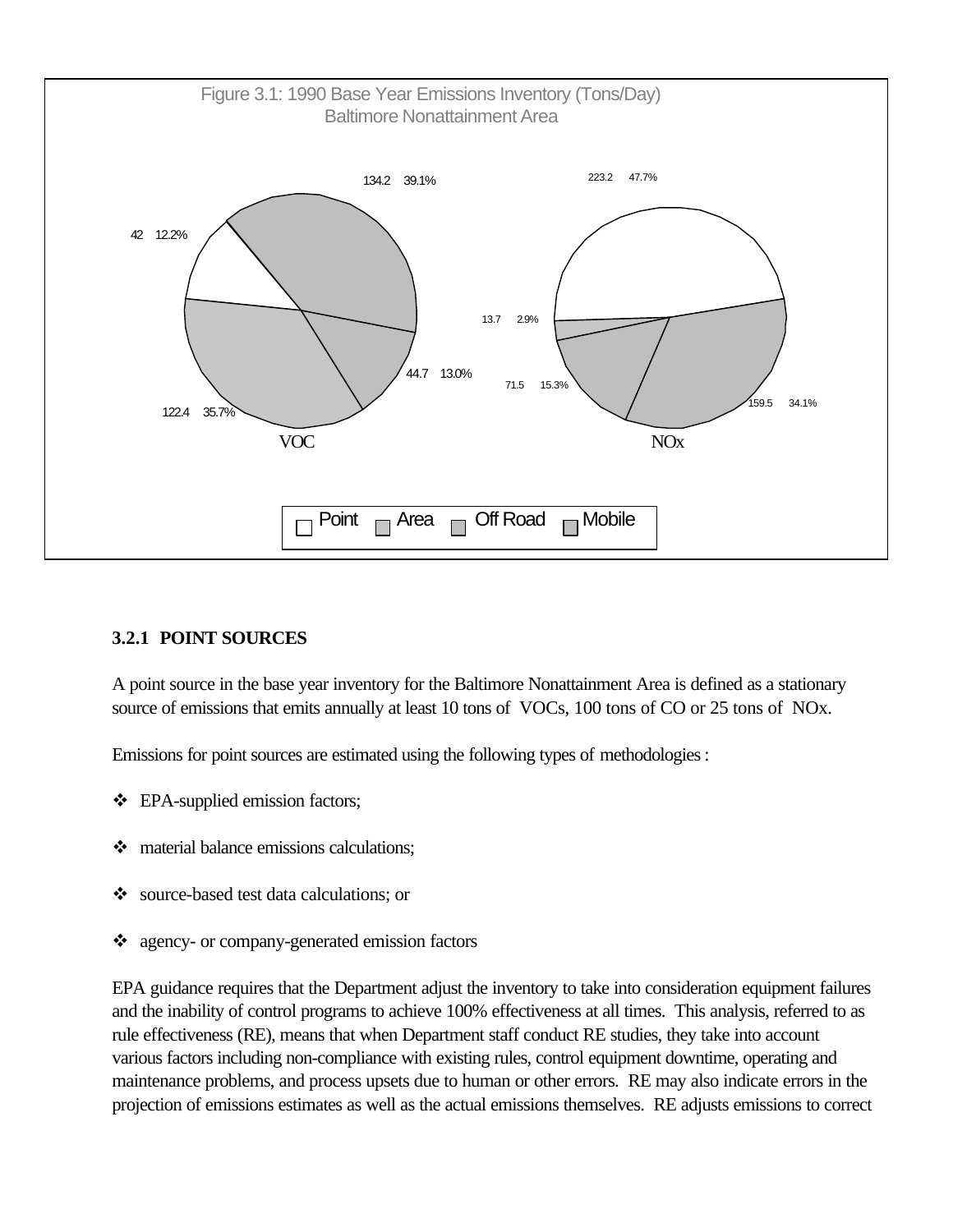for these failures and uncertainties to provide a more reliable estimate for planning and modeling.

The Department used the 80% default factor in several RE applications, and concentrated on RE improvements for key sources. Although the Department recognizes that the EPA default RE factor of 80% inadequately represents the variation that exists in the effectiveness of different industry process unit/control device combinations, staff limitations have precluded the Department's extensive use of surveys or Stationary Source Compliance Division (SSCD) studies to develop alternatives.

The Department did not apply RE to several source categories. RE was not applied to uncontrolled sources, to sources which have undergone an irreversible process change, nor to sources whose emissions were calculated using direct determinations (material balance), unless a control device was employed. Additionally, the Department did not apply RE to sources where the operation of process equipment without an operational control device is mechanically or electronically prevented. This included some solvent vapor recovery processes and web printing equipment. Although the Department concedes that these electronic lock-outs can fail or be disabled, the former is rare and the latter is a criminal offense.

The Department has not collected extensive data on the temporal distribution of emissions. Typically, companies are required to quantify annual emissions by quarter. For purposes of modeling, however, the Department obtained daily  $NO<sub>x</sub>$  emissions for specific ozone episodes. More specific information will be collected under the Certified Emissions Statement regulation, Code of Maryland Regulations 26.11.01.05-1 (COMAR, 1993).

The Department calculated peak ozone season emissions by the following method:

- 1) The Department converted annual emissions in pounds per year into pounds per day emissions by dividing annual emissions by operating days.
- 2) The pounds per day emissions were then multiplied by a seasonality factor. The seasonality factor was based on the quarterly percentage of operations (estimated by the company) for June, July, and August. The factor was calculated by multiplying the second quarter percentage by one third and the third quarter percentage by two thirds. The sum of the two results was divided by 25.
- 3) The ratio obtained was multiplied by the pounds per day emissions to get the seasonally adjusted emissions.

This methodology conforms with EPA-accepted practices. For a more detailed discussion of the methodology refer to *Volume 1, Section 2: Point Sources and Volumes 3-5: Documentation for Individual Point Sources* of the complete inventory documentation. Table 3.2 displays the VOC emissions for the Baltimore nonattainment area, a highly industrialized area of Maryland. Figures 3.3 and 3.4 illustrate, in the form of bar graphs, the comparative emissions levels from the various point sources present in the Baltimore ozone nonattainment area.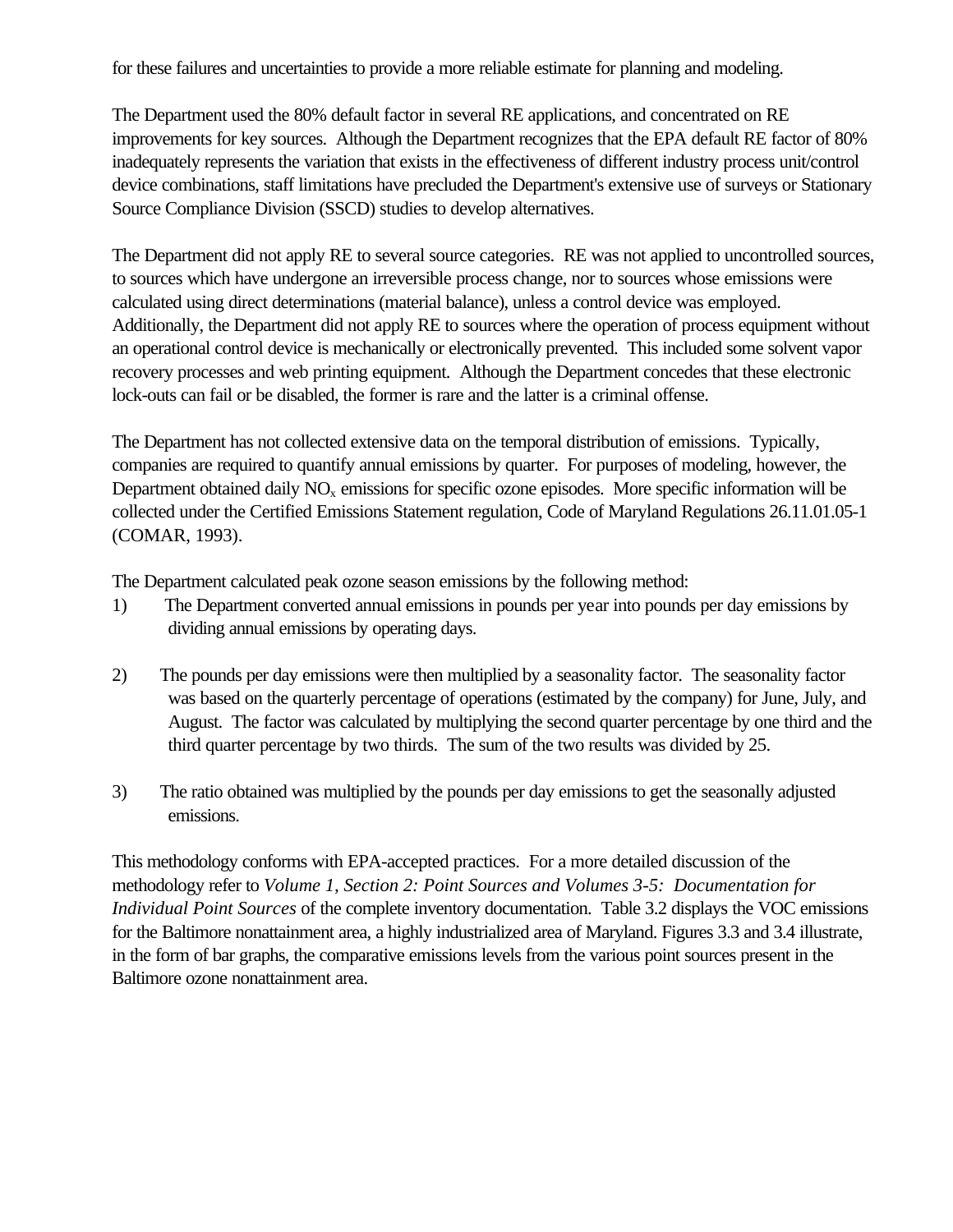## **Table 3.2: 1990 Base Year Ozone Precursor Emissions Inventory Point Source Emissions Totals By Category In The Baltimore Nonattainment Area**

| <b>Baltimore Area</b>                 | <b>VOC</b><br>tons/day | NOx<br>tons/day |
|---------------------------------------|------------------------|-----------------|
| <b>Petroleum Product Handling</b>     | 8.2                    | 0.0             |
| <b>Industrial Processes</b>           | 18.5                   | 43.8            |
| <b>Industrial Surface Coating</b>     | 12.7                   | 0.7             |
| <b>Other Solvent Use</b>              | 0.9                    | 0.0             |
| <b>External Combustion Sources</b>    | 1.0                    | 166.5           |
| <b>Stationary Internal Combustion</b> | 0.3                    | 7.0             |
| <b>Waste Disposal</b>                 | 0.4                    | 5.2             |
| Total                                 | 42.0                   | 223.2           |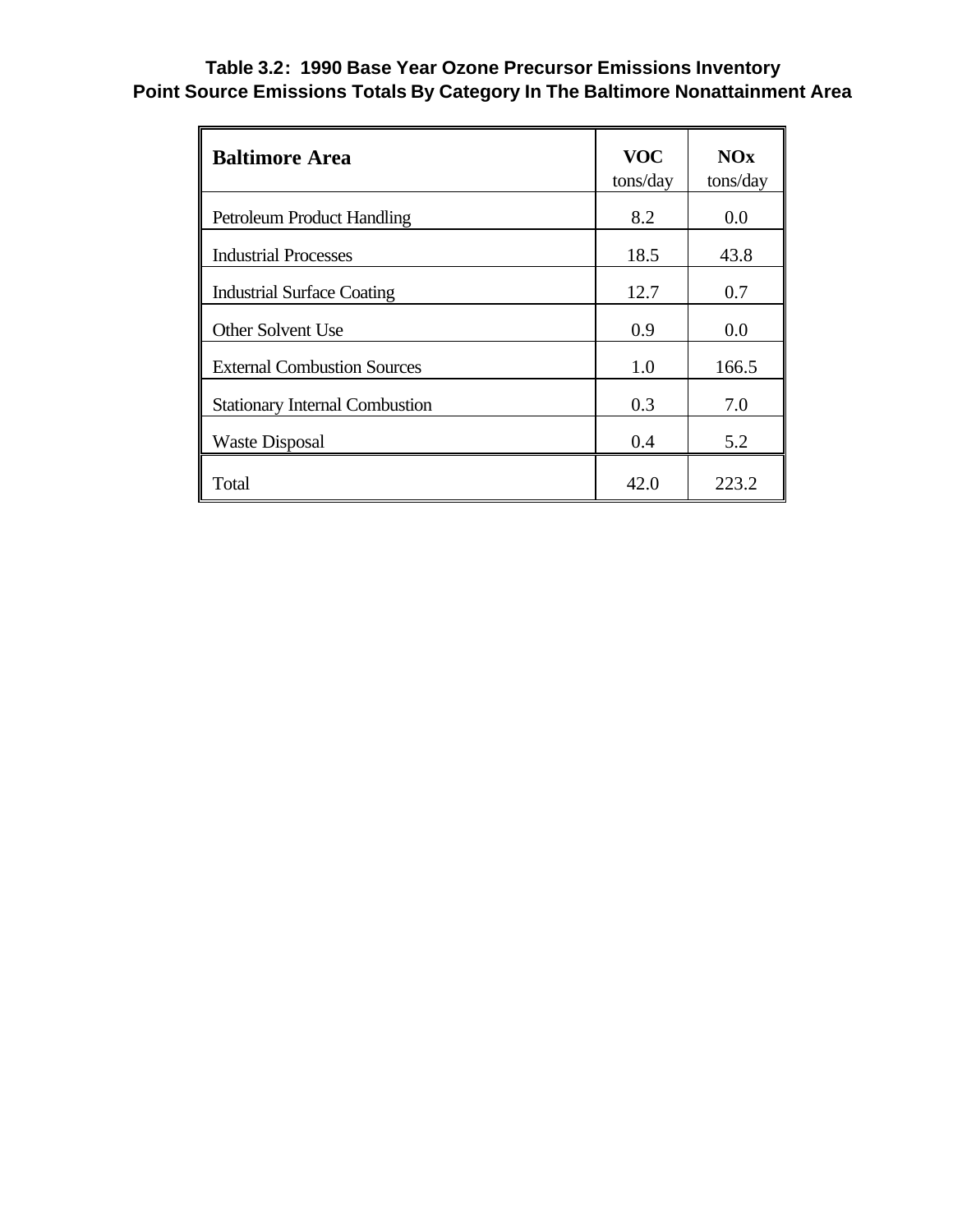

### **3.2.2 AREA SOURCES**

The area source component of the emissions inventory is an estimate of the emissions of sources too numerous to quantify them on an individual basis. The amount of emissions from each individual source is small, but collectively emissions from these sources represent a sizable portion of the

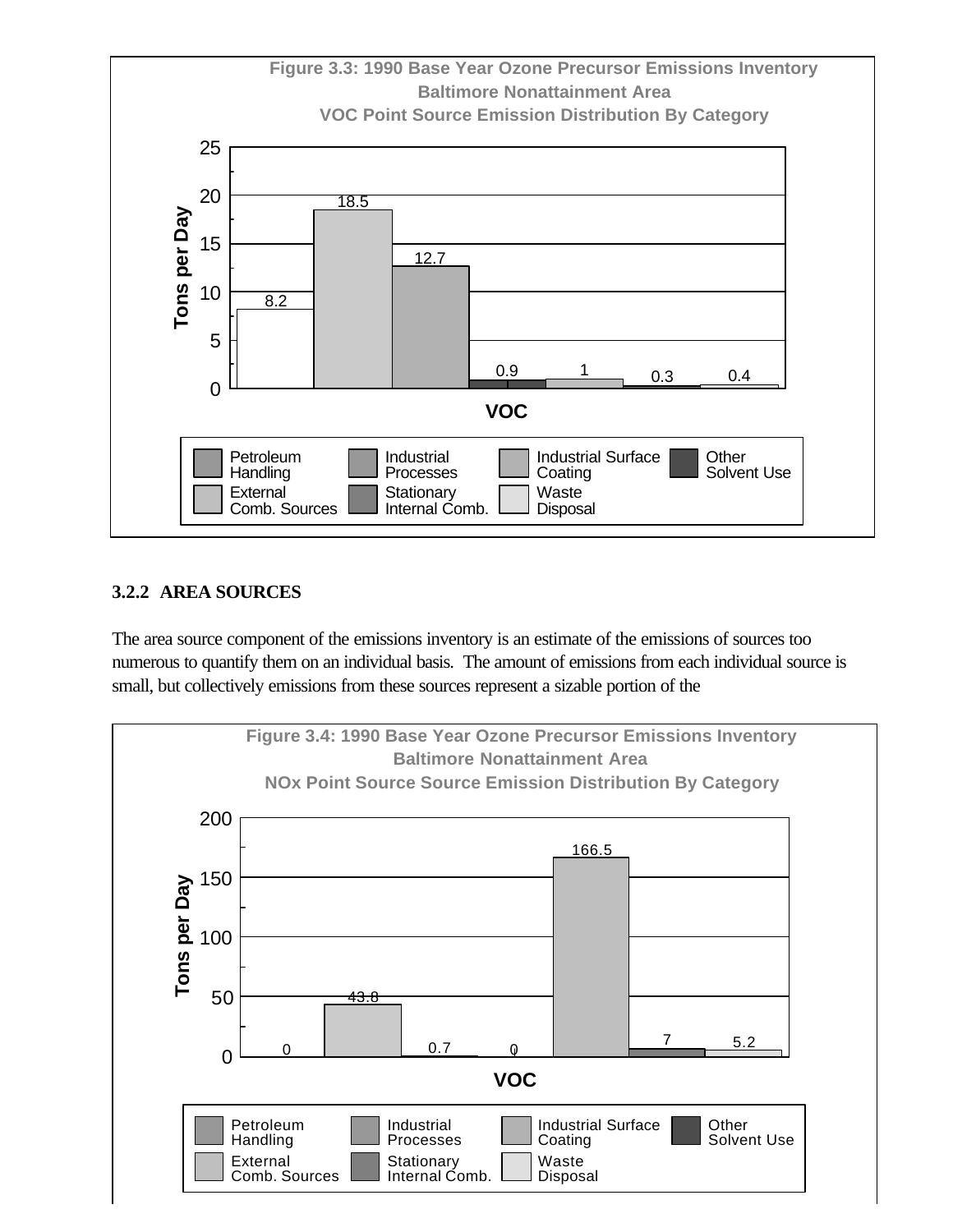inventory. In some cases, an area source category may represent the emissions from a specific activity associated with source. For example, gasoline distribution is broken into tank breathing and refueling emissions. Both categories represent emissions from service stations. Gasoline distribution also includes emissions from tank trucks in transit, another area source category, and bulk terminals, which are included in the point source inventory. Figure 3.5 displays the VOC emissions for the Baltimore nonattainment area.

The Department developed area source emissions estimates by multiplying an EPApublished emission factor by the activity indicator for each source category. Since source activity can vary throughout the year (for example, pesticides are applied more during

the summer) seasonal adjustment factors developed by the EPA are also used to compile the inventory. In addition, as per EPA guidance, a rule effectiveness factor of 80% is assumed where applicable.

Another important consideration in developing an area source inventory is variations in the level of activity throughout the week. For example, automobile refinishing establishments may typically operate only five days per week while vehicles are refueled seven days per week.

The Department used one of four emission factor-based estimation approaches to calculate area source emissions:

- v Per-capita emission factors;
- $\bullet$  commodity consumption-related emission factors;
- v level-of-activity-based emission factors; and
- employment-related emission factors.

Most of the emission estimates are calculated using procedures described in the EPA guidance document entitled *Procedures for the Preparation of Emission Inventories for Carbon Monoxide and Precursors of Ozone, Volume I: General Guidance for Stationary Sources*.

The Department obtained activity and commodity level data from publications containing census and economic data, and from letter communications with individual companies and government agencies. Emission factors are from *Procedures, May 1991 and Compilation of Air Pollutant Emission Factors, Fourth Edition, Volume I: Stationary Point and Area Sources, AP-42.*

For certain categories, the Department subtracted ozone precursor emissions included in the point source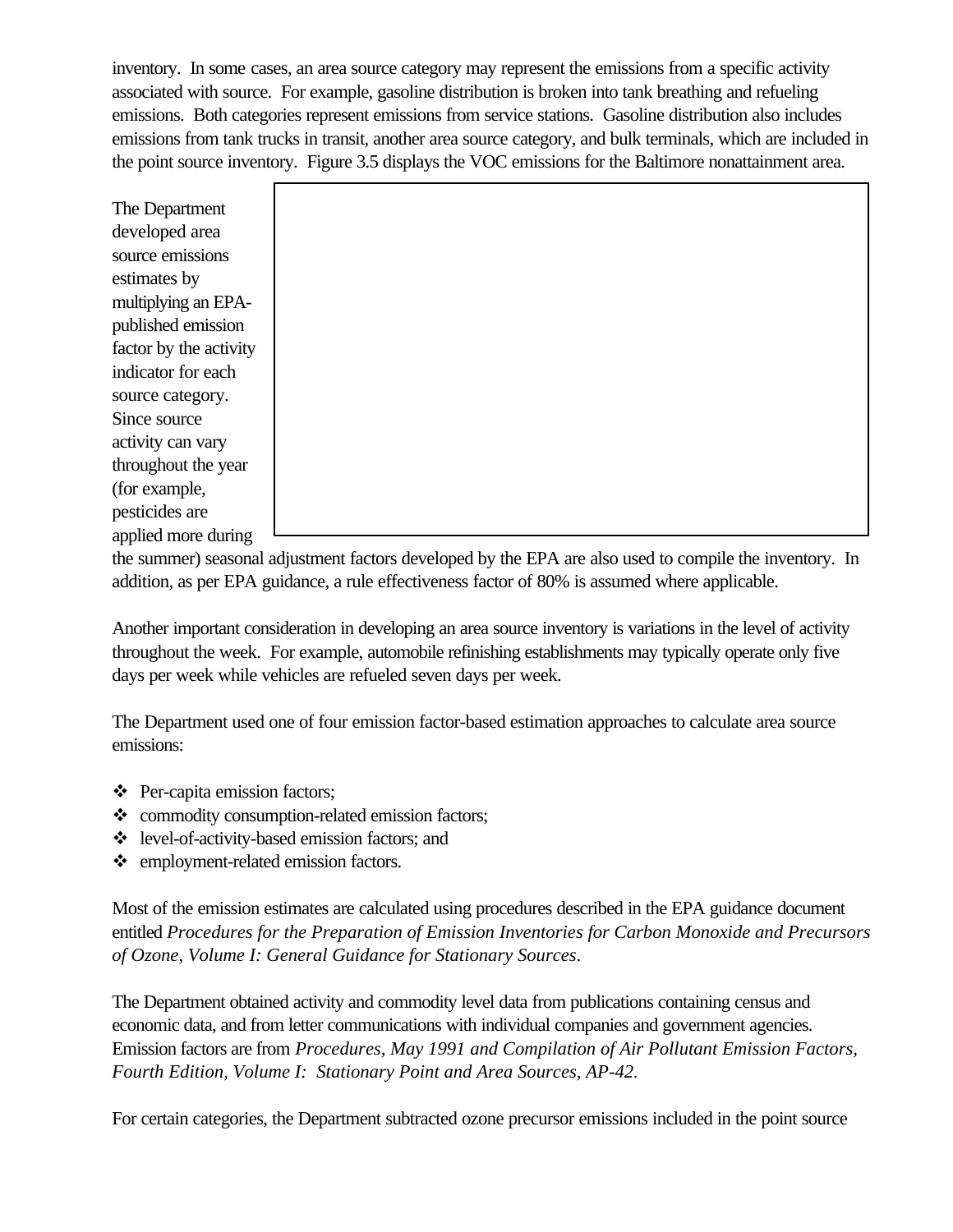inventory from the area source totals to avoid double counting. These categories include auto refinishing, industrial coating operations, and printing.

For a further discussion of the methodology used to calculate the area source emission inventory refer to *Volume 1, Section 3: Area Sources, and Volume 6: Area Source Supporting Documentation* of the complete inventory documentation.

## **3.2.3 ONROAD MOBILE SOURCES**

The highway mobile source component of the base year inventory is an estimate of VOC,  $NO<sub>x</sub>$ , and CO tailpipe emissions and VOC evaporative emissions from vehicles operating on public roadways. Emissions are estimated for eight types of vehicles, including light-duty vehicles, light-duty trucks, heavy-duty trucks (both gasoline and diesel), and motorcycles, operating on thirteen categories of rural and urban public roadways.

The official 1990 ozone precursor inventory for highway vehicles in the Baltimore Nonattainment Area is the hourly, transportation model link-based inventory documented in Section 4.5 of *Volume 2*. The Mobile Sources Control Program at the Department considers the inventory produced using this methodology to be the most rigorous locality-specific inventory possible given current data resources.

## *Methodology for the Baltimore Nonattainment Area*

In accordance with the standard methodology developing highway vehicle emissions inventories, the Department based all emissions estimates on emissions factors developed using the EPA's MOBILE 5 emissions factor model (December 4, 1992 release). Activity levels were developed using both Highway Performance Measuring System (HPMS) Vehicle Miles Traveled (VMT) data and locality-specific transportation model data as developed by the Baltimore Metropolitan Council (BMC).

In general, the better resolution of a link-based inventory makes it more accurate than a lower resolution inventory such as an HPMS-based inventory. Whereas, in an HPMS inventory, all travel along a particular roadway classification (e.g., urban interstate highways) is aggregated into a single county-level value, linkbased inventories break the same travel into a series of discrete segments (i.e., links), each of which represents a discrete portion of the particular roadway classification over which traffic flow can be uniformly defined. Travel speed associated with a link-based inventory can vary within a roadway classification in accordance with actual traffic variations. Conversely, variations in speed within an individual roadway classification in an HPMS inventory are not considered travel aggregation process. As a direct result of the nonlinear relationship between vehicle speed and emissions, vehicle emissions are underestimated.

Since the Baltimore nonattainment area is classified as severe, the Mobile Source Control Program opted, in an effort to quantify emissions as accurately as possible, to develop an inventory of the area using hourly, link level data . While this type of inventory involves substantially more detailed input data than a daily inventory, the increased rigor is warranted given the scope of the controls likely to be considered for the Baltimore nonattainment area over the next decade. In addition, the inventory framework developed to support an hourly, link-based inventory can readily be used for promoting increased accuracy in the transportation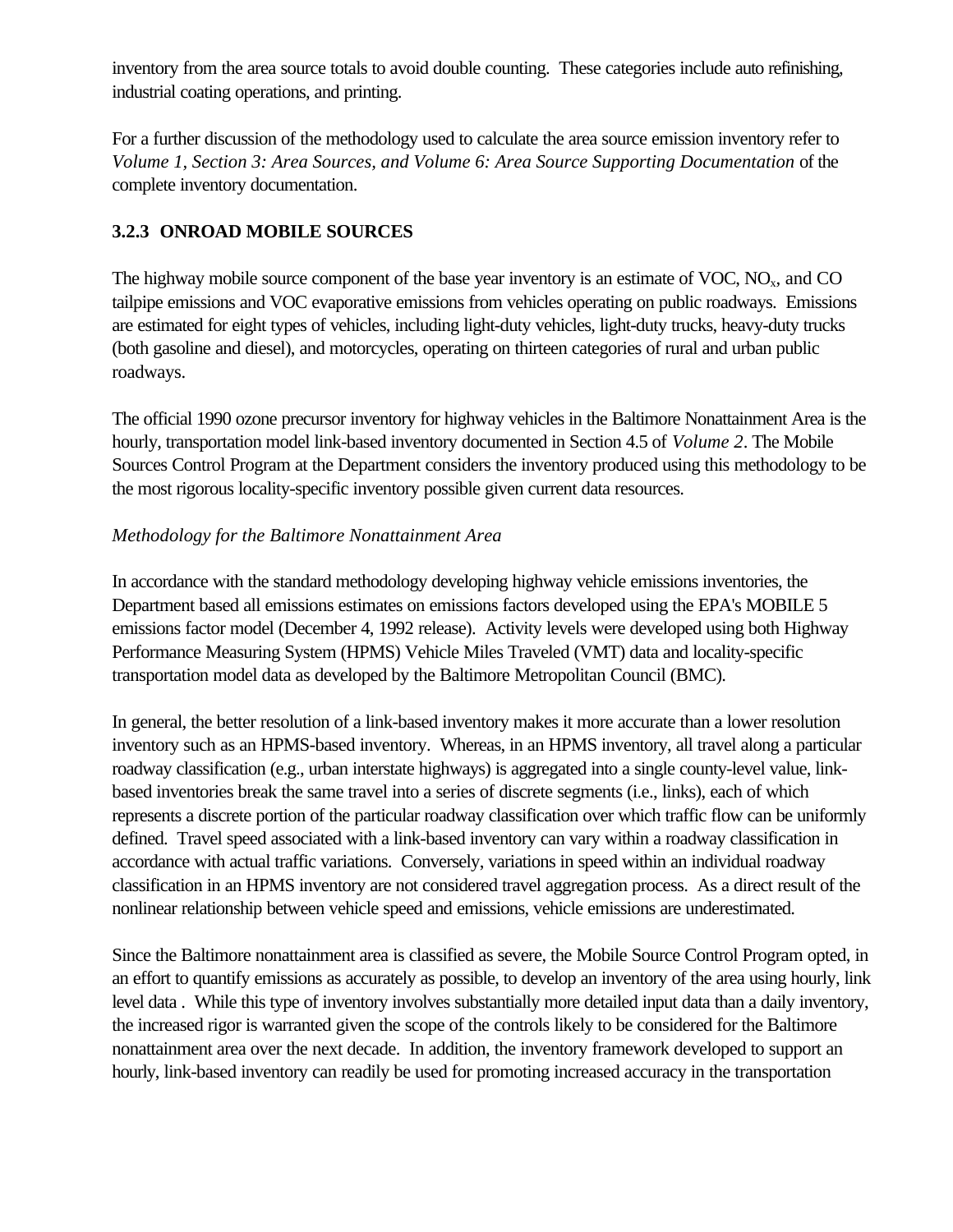conformity process for the Baltimore area.<sup>2</sup>

Just as a link-based inventory provides better speed resolution, it also allows for better spatial and temporal resolution of emissions. HPMS travel data is available at a county level-of-detail and therefore requires additional disaggregation algorithms to further resolve data. Typically these disaggregation algorithms are difficult to develop and subject to error far in excess of that associated with a properly designed and validated transportation model which allocates travel to discrete sections of roadway within a modeling network.

## **3.2.4 NONROAD MOBILE SOURCES**

Nonroad mobile sources include those vehicles and equipment which are powered by internal combustion engines, but which are not normally operated on public highways. This includes mobile construction and industrial machinery and farm equipment, lawn and garden equipment and recreational boats. Emissions from aircraft and airports, railroads, and sea vessels are also included in this portion of the inventory.

Section 213(a) of the Act mandates that the EPA conduct a study of emissions from nonroad engines and vehicles in order to determine if these emissions cause or significantly contribute to air pollution. The EPA contracted with Energy and Environmental Analysts, Inc. (EEA) to conduct an emissions inventory for 33 severe and serious ozone nonattainment areas. The study covered nine nonroad equipment categories:

- $\triangleleft$  lawn and garden equipment;
- agricultural or farm equipment;
- $\triangleleft$  logging equipment;

 $\overline{a}$ 

- $\diamond$  industrial equipment;
- $\triangleleft$  construction equipment;
- $\triangleleft$  light commercial equipment;
- $\triangleleft$  airport service equipment;
- $\div$  recreational land vehicles or equipment; and
- $\triangleleft$  recreational marine equipment.

Data from the study entitled *Nonroad Engine and Vehicle Emission Study*, was provided to the nonattainment areas under study for use in developing the 1990 base year inventory.

The EEA inventory weighted use equally throughout the week. A Baltimore survey of boat owners found that use of personal boats was split 40/60 weekday to weekend use. Maryland adjusted the EEA inventory to account for this and for a 50/50 split of weekday/weekend use of lawnmowers.

The remaining six nonroad categories not covered in the EEA study are railroads, commercial aviation, air taxis, general aviation, military aviation and vessels. Calculations for these categories were performed by the

 $2<sup>2</sup>$  The transportation conformity process is defined in the consultation procedures and the memoranda of understanding developed between the Departments of Transportation and the Environment and metropolitan planning organizations in Washington, DC, Baltimore, and Delaware.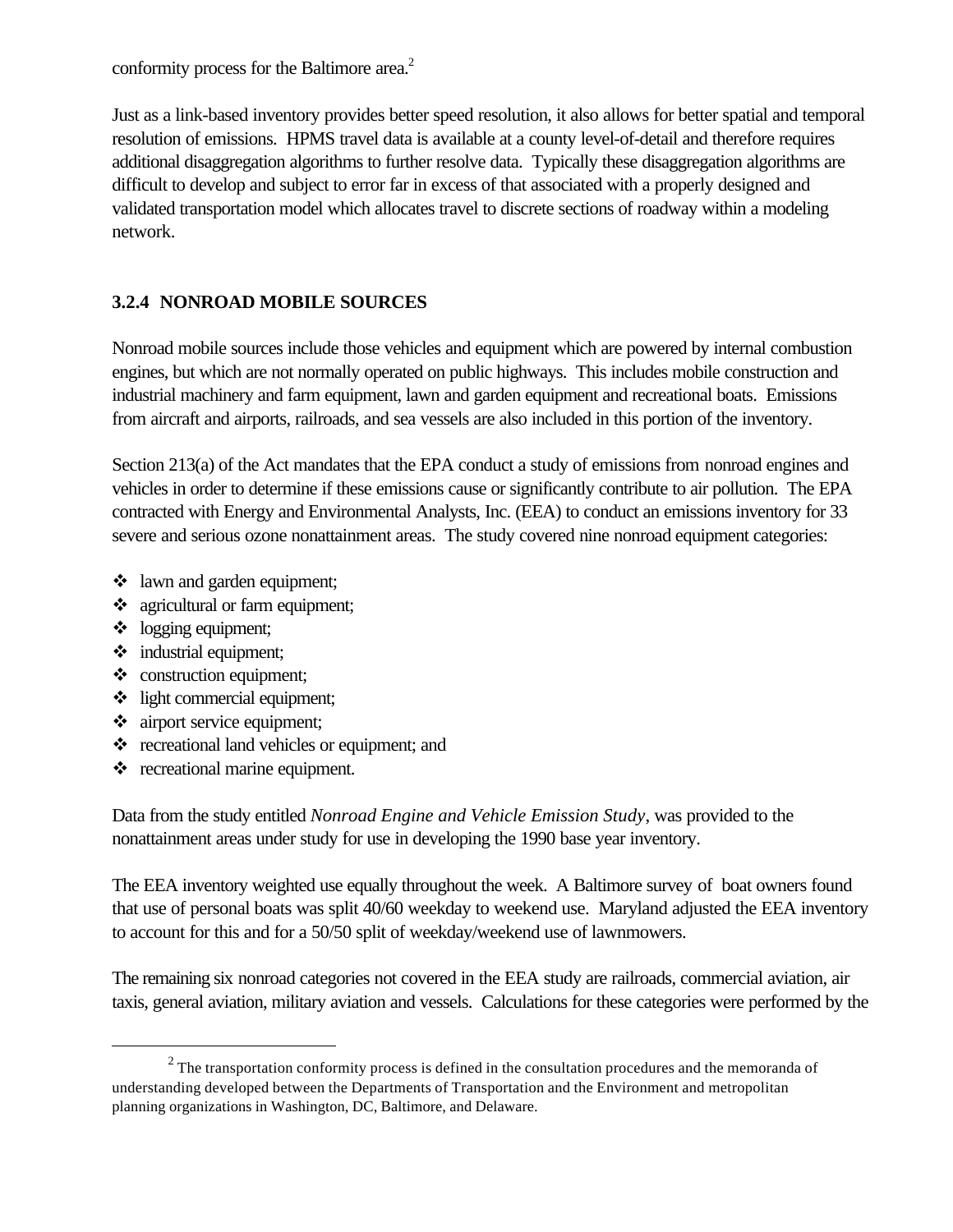Department using methodologies in *Procedures for Emission Inventory Preparation, Volume IV: Mobile Sources, Revised.*

Aircraft, marine vessel and railroad activities were considered constant throughout the year. The data necessary to estimate a seasonal variation in their emissions was not readily available, and their emissions represent a small fraction of both the total inventory and the nonroad inventory.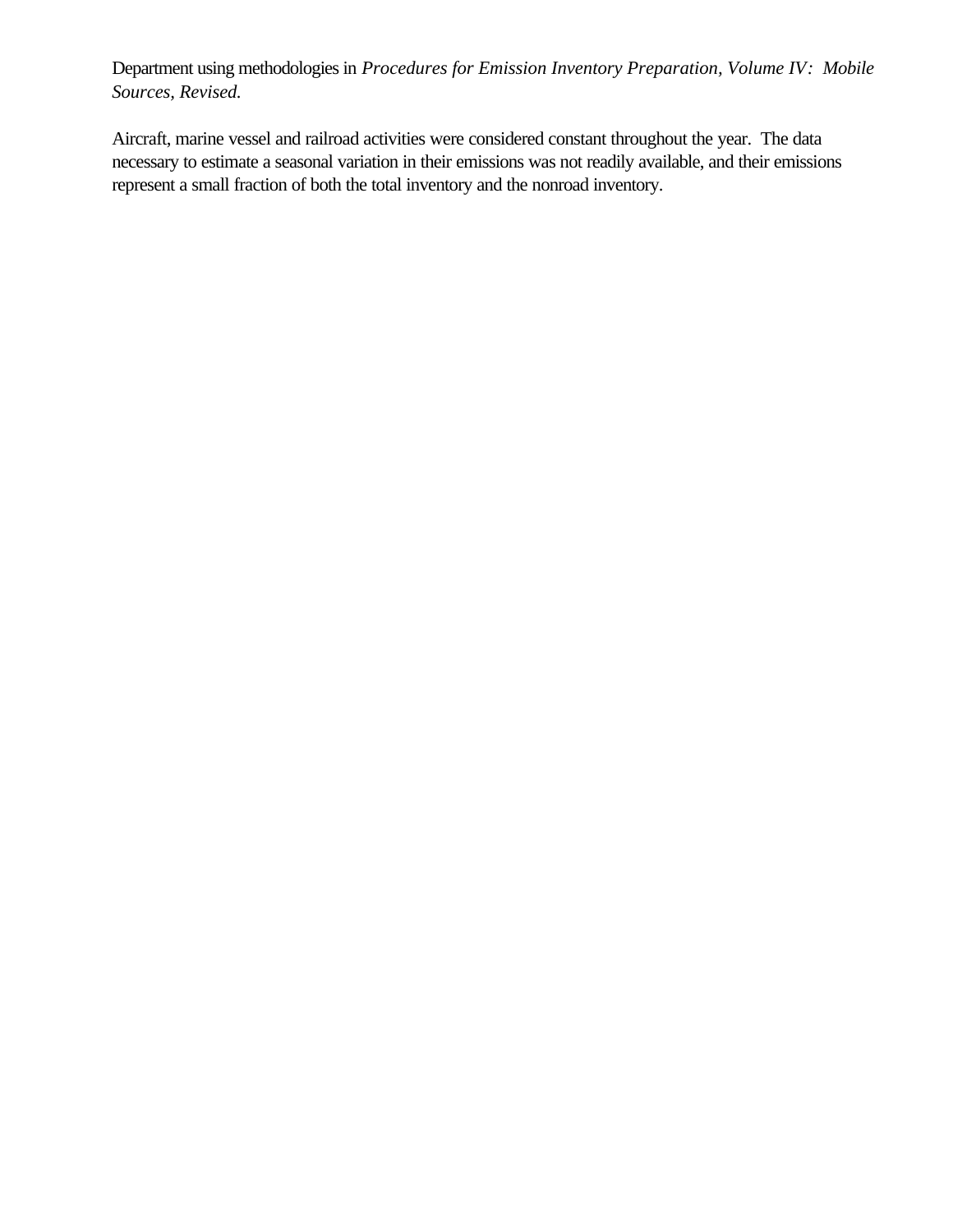| <b>Nonroad Source Category</b> | Emissions (tons per day) |
|--------------------------------|--------------------------|
| Lawn & Garden Equipment        | 17.7                     |
| <b>Aircraft Services</b>       | 0.9                      |
| <b>Off-Road Vehicles</b>       | 0.9                      |
| <b>Recreational Boating</b>    | 7.7                      |
| Construction                   | 5.5                      |
| Industrial                     | 1.8                      |
| Agricultural                   | 1.7                      |
| <b>Light Commercial</b>        | 3.8                      |
| Logging                        | 0.3                      |
| Other                          | 4.4                      |
| Total                          | 44.7                     |

**Table 3.6: Nonroad Source Emissions In Baltimore**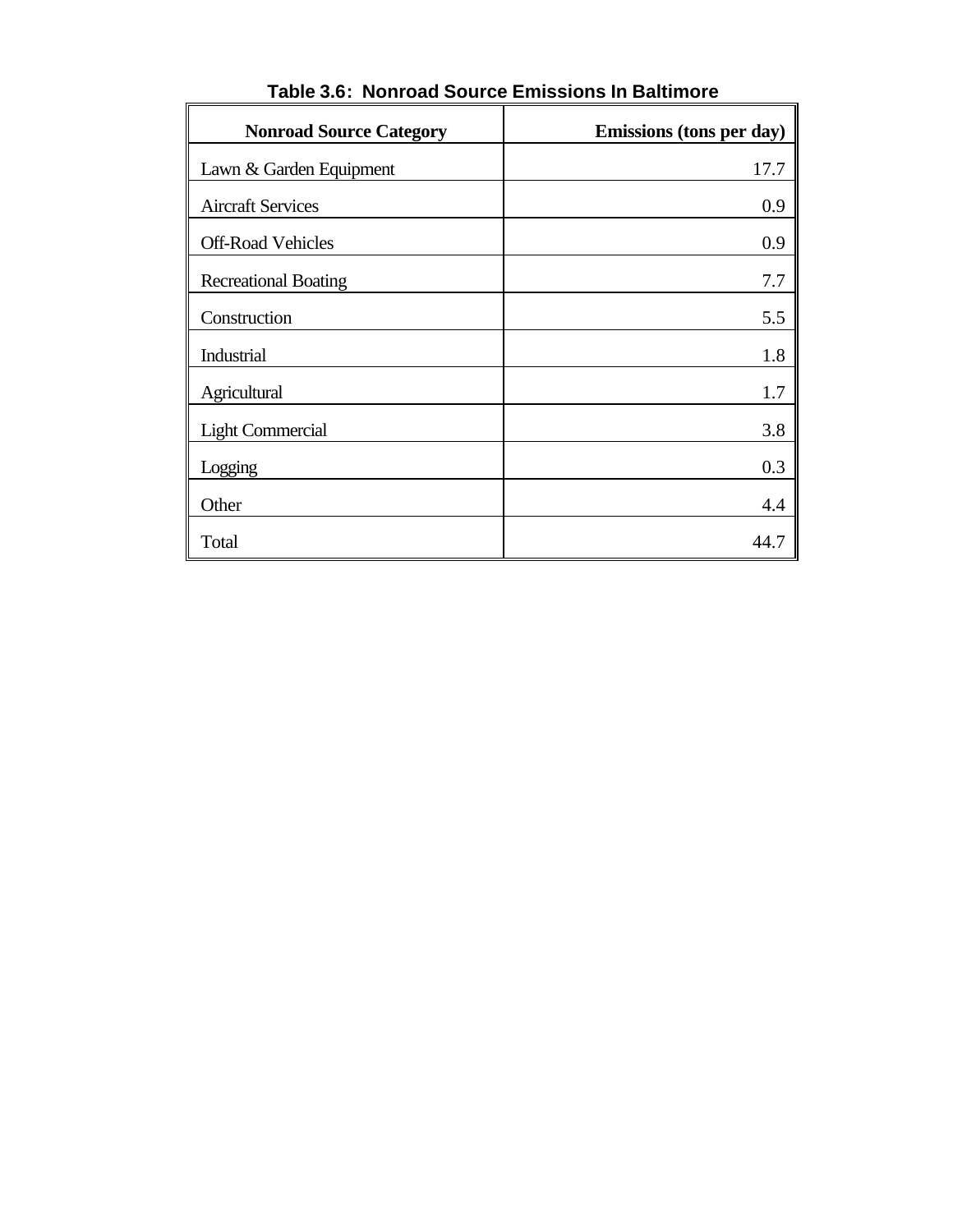

### **3.2.5 BIOGENIC EMISSIONS**

VOCs are emitted from biogenic sources (vegetation). The Department used the EPA *Personal Computer Version of the Biogenic Emissions Inventory System* (PC-BEIS), to calculate emissions from biogenic sources. PC-BEIS calculates VOC emissions in tons per day based on land use, leaf biomass factors (mass of dry leaf related to forest area), emission factors for different chemical species, and meteorological data.

The hourly meteorological data (wind speed, temperature, sky cover and relative humidity) were obtained from the National Weather Service at Baltimore Washington International Airport for July 6, 1988. The Introduction to *User's Guide to the Personal Computer Version of the Biogenic Emissions Inventory System* (PC-BEIS), recommends for a base year inventory to select a day based on the following steps:

- $\bullet$  select top ten days with highest hourly ozone readings over most recent three years of monitoring
- obtain National Weather Service data for daily maximum temperature on each of the ten days
- $\cdot$  rank temperature maxima from highest to lowest
- $\bullet$  select fourth highest based upon maximum daily temperature
- $\cdot$  use hourly meteorological data as above for this day as input to PC-BEIS

Using this criteria the Department selected July 6, 1988.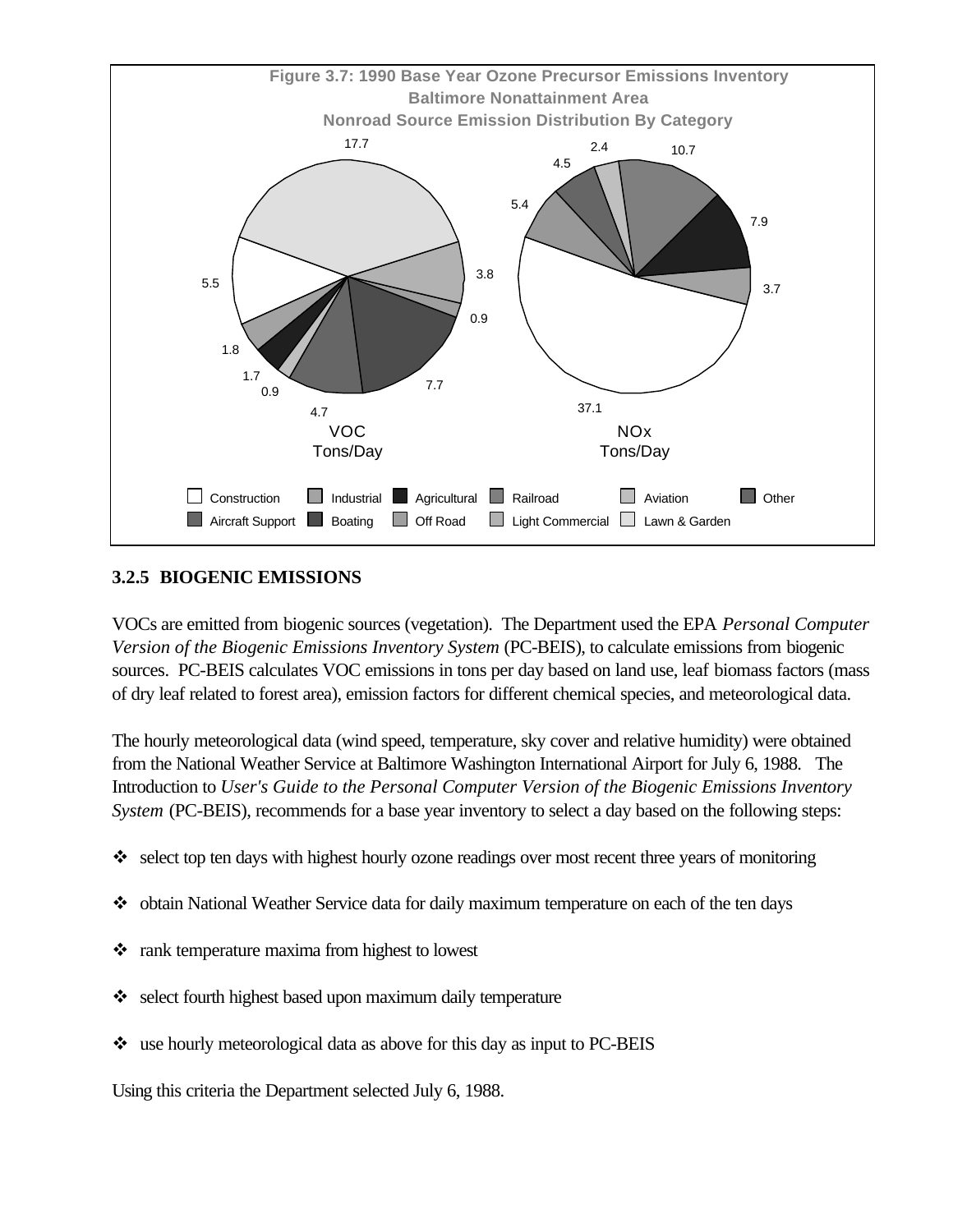Land use data are from the Oak Ridge National Laboratory's GEOECOLOGY data base. It is aggregated into 25 land use types. The forest types are designated as primarily oak, other deciduous and mostly coniferous to match published emission factors in Lamb et al.

Table 3.6 summarizes the biogenic emissions for the state by county. Subtotals for the nonattainment areas are included.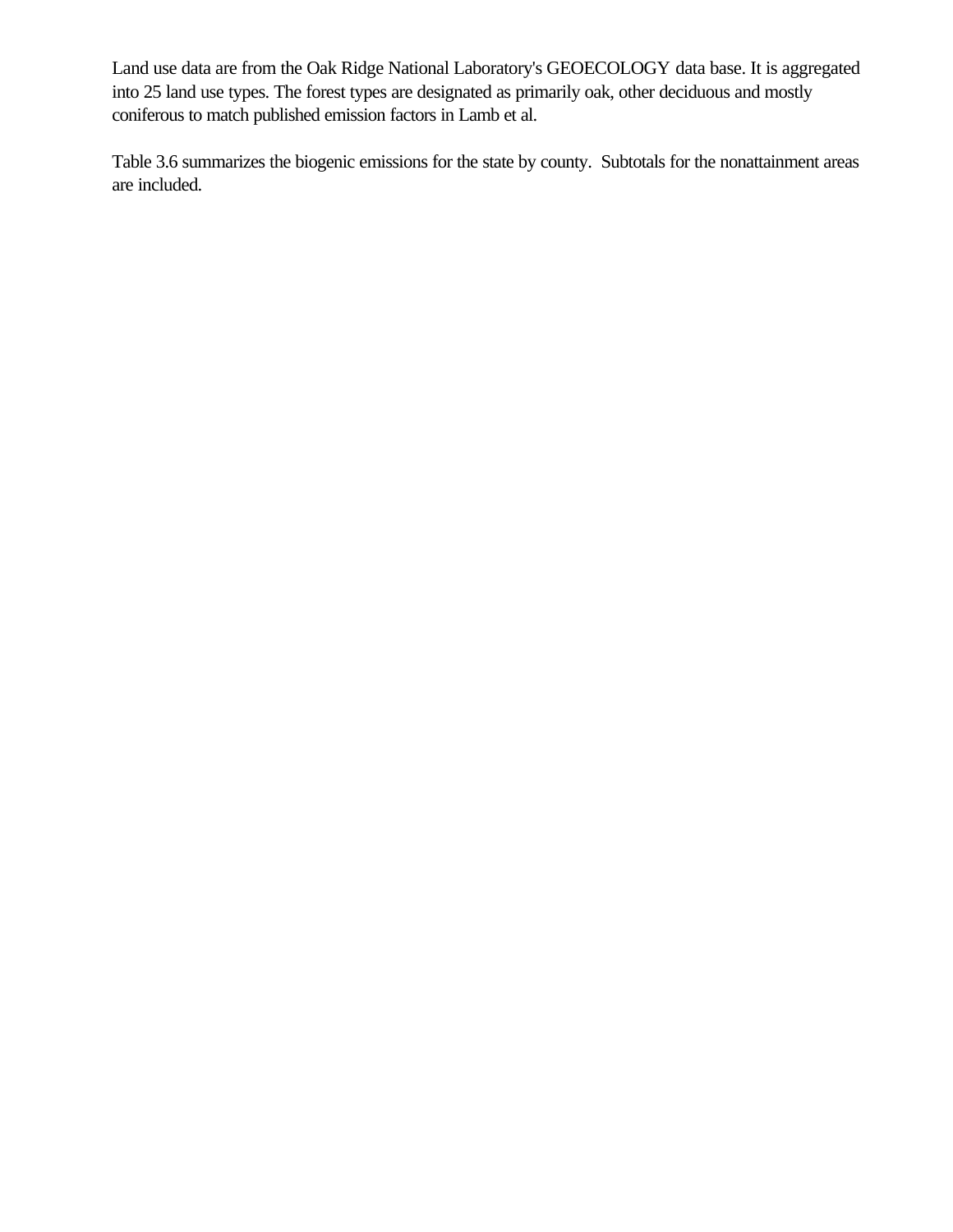## **TABLE 3.6 EMISSIONS FROM BIOGENIC SOURCES BY COUNTY**

| <b>County</b>                | VOC (tpd) |
|------------------------------|-----------|
| Allegany                     | 47.77     |
| <b>Anne Arundel</b>          | 29.27     |
| <b>Baltimore</b>             | 43.35     |
| Calvert                      | 22.01     |
| Caroline                     | 29.47     |
| Carroll                      | 38.91     |
| Cecil                        | 32.96     |
| Charles                      | 44.37     |
| Dorchester                   | 50.43     |
| Frederick                    | 57.95     |
| Garrett                      | 64.01     |
| Harford                      | 43.94     |
| Howard                       | 21.25     |
| Kent                         | 33.83     |
| Montgomery                   | 38.35     |
| Prince George's              | 43.15     |
| Queen Anne's                 | 36.88     |
| Saint Mary's                 | 35.69     |
| Somerset                     | 23.83     |
| <b>Talbot</b>                | 16.54     |
| Washington                   | 43.16     |
| Wicomico                     | 36.25     |
| Worcester                    | 43.94     |
| <b>Baltimore City</b>        | 3.37      |
| <b>Baltimore Area</b>        | 180.09    |
| Washington Area (MD)         | 205.83    |
| Kent/Queen Anne's            | 70.71     |
| <b>Unclassified Counties</b> | 391.09    |

 $2$  Lamb, B., A. Guenther, D. Gay, and H. Westburg (1987): A national inventory of biogenic hydrocarbon emissions. *Atmospheric Environment*, **21**, pp. 1695-1705.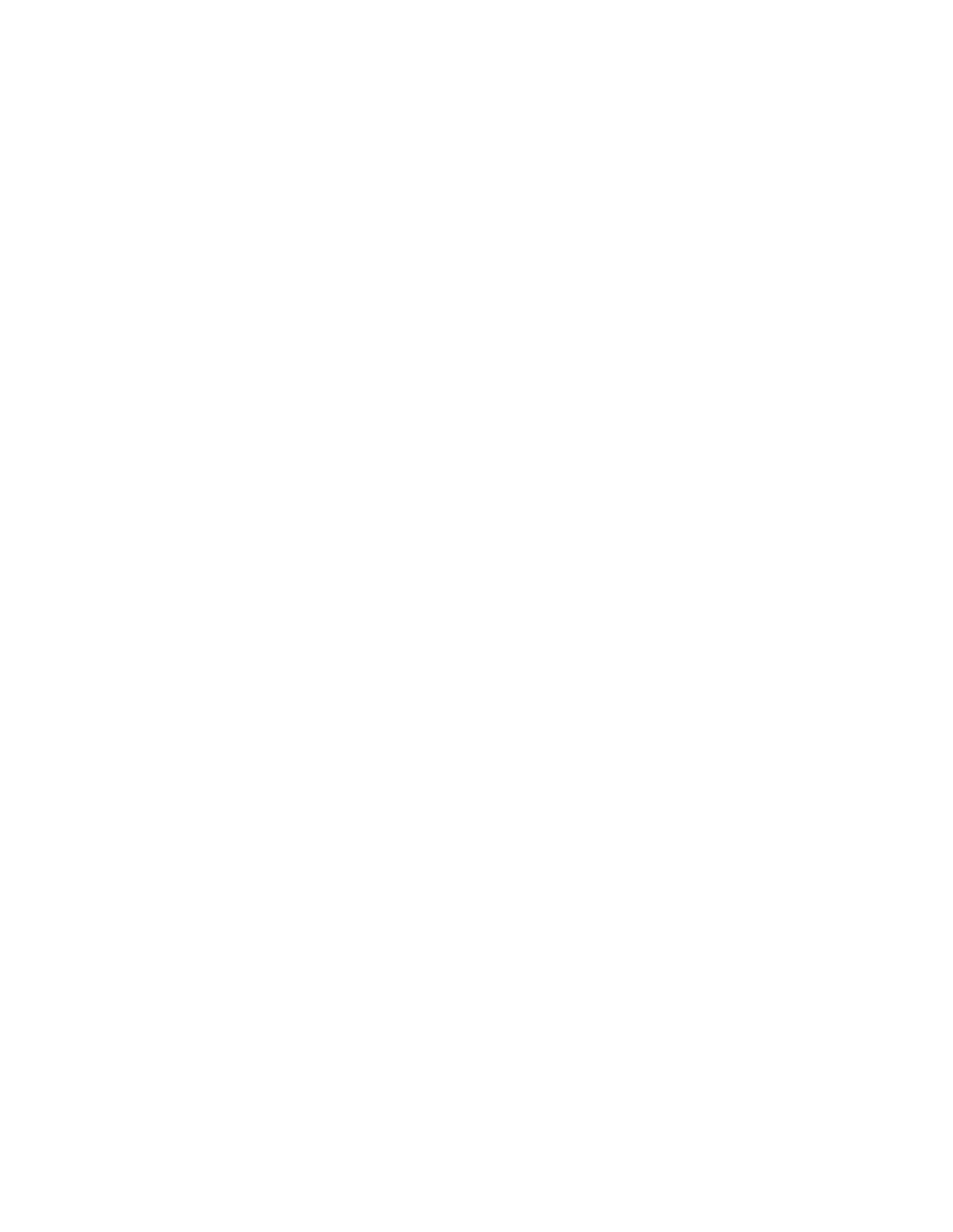# **4.0 THE PROJECTED EMISSIONS INVENTORIES**

The Act requires all ozone nonattainment areas classified as moderate and above to achieve a 15 percent reduction in actual VOC emissions by 1996. Also, the Act requires that emissions be reduced by 3 percent every year until 2005. The reduction must be calculated from the anthropogenic VOC and NOx emission levels reported in the state's 1990 base year inventory after those levels have been adjusted for pre-1990 controls. The 1990 base year inventory is reported in Section 3. This section presents the projection year inventories, the state's estimation of the level of VOC and NOx emissions to be expected if no further action is taken to control VOC or NOx emissions.

The VOC and NOx projected year emissions inventories were derived by applying the appropriate growth factors to the 1990 base year emissions inventories. The EPA guidance describes four typical indicators of growth. In order of priority, these are:

- v product output;
- ❖ value added;
- $\triangleleft$  earnings and;
- $\triangleleft$  employment

The population, households, and employment factors were based on Round 5 forecasts. For point and area, the Bureau of Economic Analysis (BEA) factors were used to project growth except for utilities and nonroad mobile sources. For these categories, the Economic Growth Analysis System (EGAS) was used as recommended by the EPA.

The results from using earnings data to project the point, area and nonroad sources using BEA and EGAS factors are presented. Mobile source growth is based on the computer modeling of 1996 mobile source patterns for the Baltimore nonattainment area. A brief discussion of the indicators and a detailed description of the BEA and EGAS methodology is provided in this section.

# **4.1 GROWTH FACTOR METHODOLOGY - BEA EARNINGS METHODOLOGY**

## **4.1.1 DESCRIPTION OF DATA SOURCE**

Growth rates for most point and area source categories in this study are derived from projection of industrial earnings made by the U.S. Department of Commerce, Bureau of Economic analysis (BEA, 1990). Using BEA industrial earnings to project emissions is consistent with EPA guidance on preparing emission projections. BEA projects State-specific industrial earnings for 57 industrial groups for the following years: 1995, 2000, 2005, 2010, and 2040. These 57 industrial groups can, for the most part, be matched with 2 digit Standard Industrial Classification (SIC) codes. Some new pseudo-SIC codes were assigned in the (99x) range for composite categories or categories not covered in the SIC system, such as population and VMT.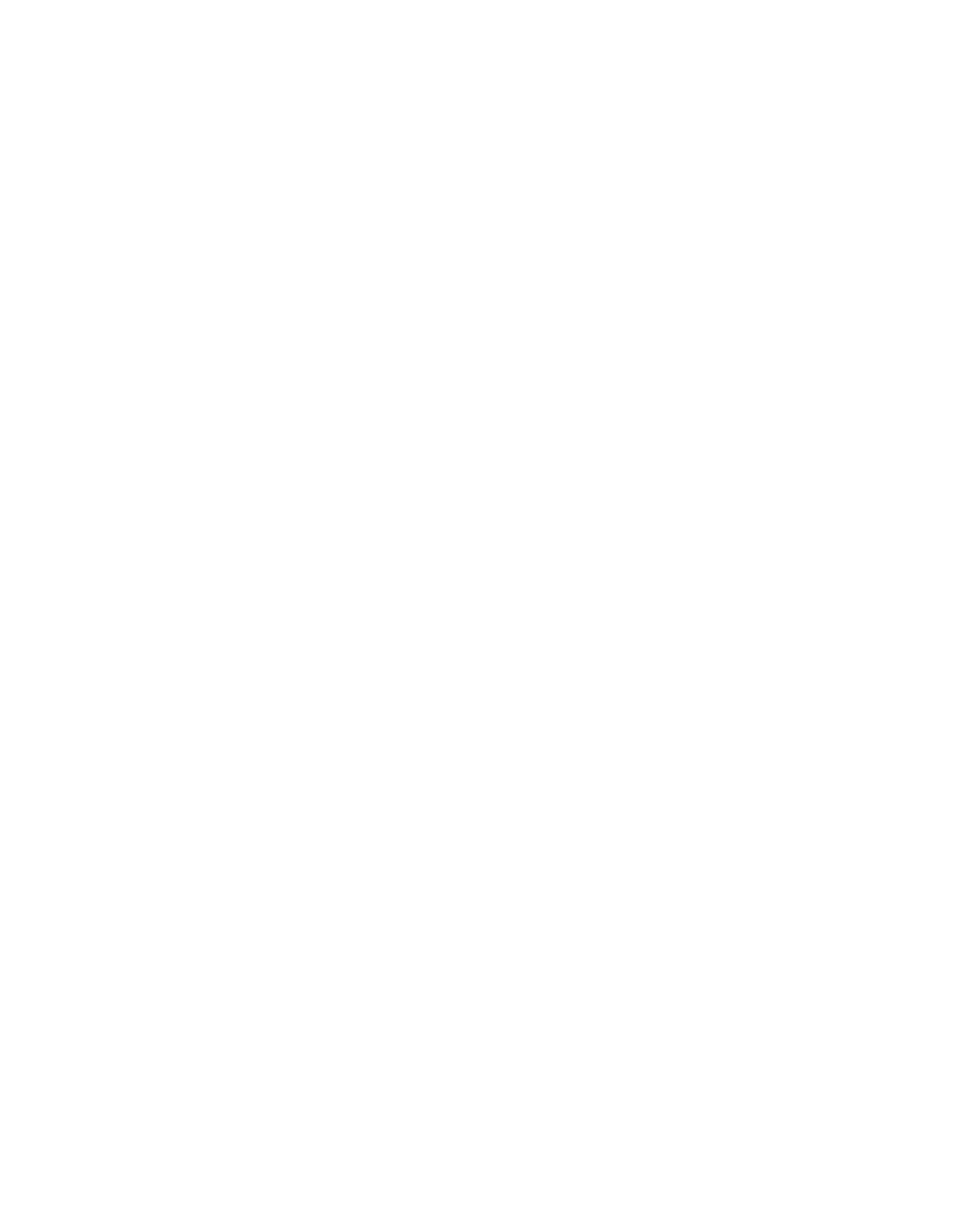# **4.1.2 GROWTH PROJECTION METHODOLOGY**

Growth rates for area source and VOC point sources came from the BEA earnings data. The methodology for developing NOx point source, and nonroad mobile source growth is presented separately in this section, along with justification for the distinct methodologies used. The methodology for calculating VMT growth rates is also presented separately, later in this section. BEA supplies historical data for 1973, 1979, 1983, and 1988 for each category for which it makes projections.

The first step in developing growth rates based on BEA factors is to estimate earnings in the base year (1990) and the projection years for which earnings data do not exist (1996, 1999, 2007). This is done by assuming straight-line growth between the two closest years for which data exists. For example, 1990 earnings were estimated using the following formula:

$$
EARN_{90} = EARN_{88} + [2/7 * (EARN_{95} - EARN_{88})]
$$

where:

 $EARN_{xx} = BER$  earnings estimate in year xx

After using this process to estimate data for the base year and all projection years, average annual growth rates were calculated between the base year and each projection year:

$$
AAGR_{BYPY}=[(\underline{EARN_{PY}}) \quad 1
$$
  
 
$$
EARN_{BY} PY-BY-1]^*100
$$

where:

 $AAGR<sub>BYPY</sub>$  = average annual growth rate from the base year to the projection year (percent)  $EARN<sub>PY</sub>$  = earnings in the projection year  $EARN_{BY}$  = earnings in the base year

#### **4.1.3 OFFSET PROVISIONS**

The Act requires that emission growth from major stationary sources in nonattainment areas be offset by reductions that would not otherwise be achieved by other mandated controls. The offset requirement applies to all new major stationary sources and existing major stationary sources that have undergone major modifications. Increases in emissions from existing sources resulting from increases in capacity utilization are not subject to the offset requirement. For the purposes of the offset requirement in severe ozone nonattainment areas such as the Baltimore nonattainment area, major stationary sources include all stationary sources exceeding 25 tons per year of VOC and NOx emissions, and 100 tons per year of CO emissions.

For extreme and severe areas, the Act also requires that mobile emission increases that result from increases in VMT be offset by transportation control measures. It is difficult at this time to determine if any offsets will be necessary under this provision because total reductions necessary for attainment and the reduction measures required to bring about these reductions have not been determined.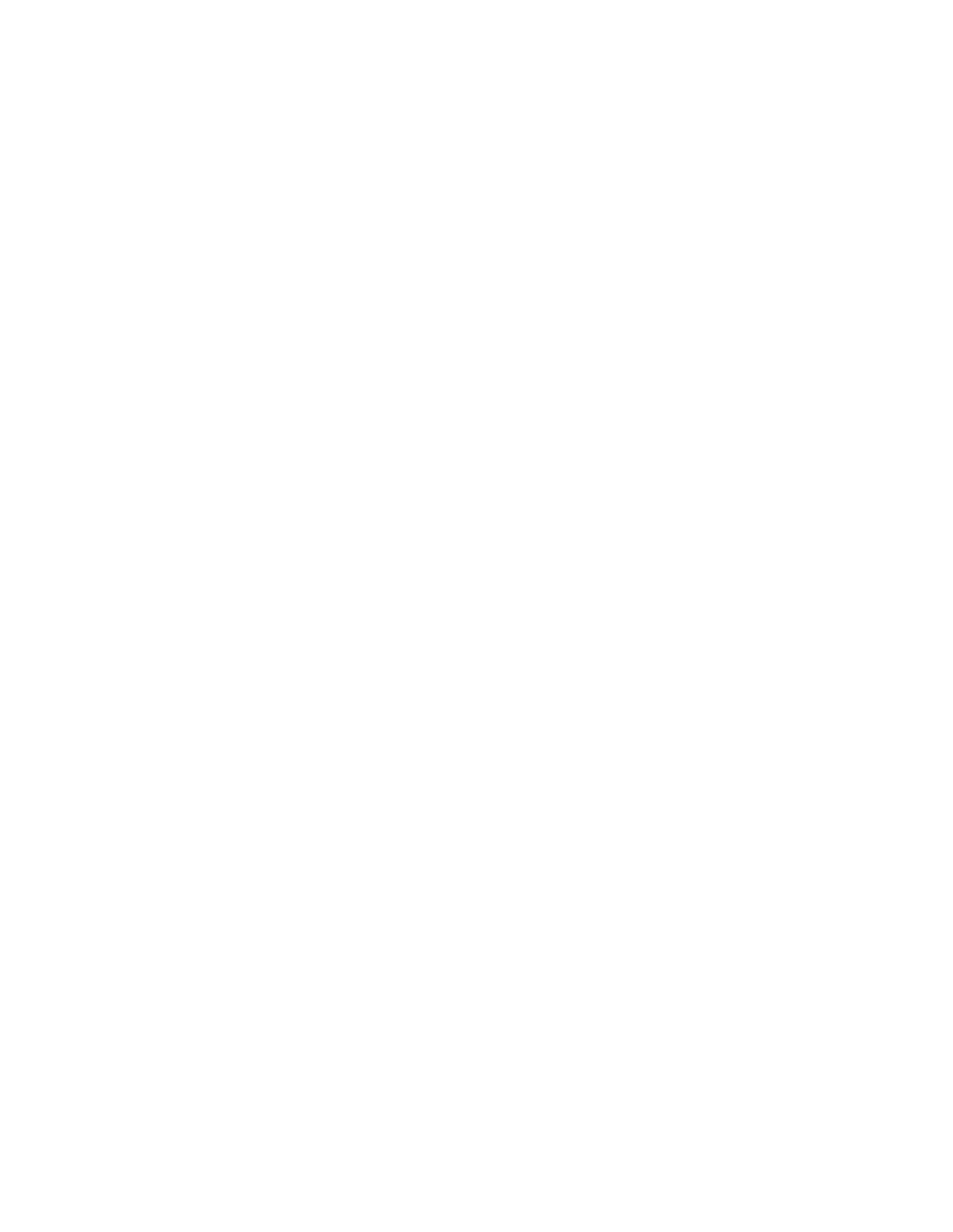# **4.2 GROWTH FACTOR METHODOLOGY- EGAS GROWTH FACTORS**

EGAS is composed of three tiers: a national economic tier, a regional economic tier, and a growth factor tier. Each of these tiers will be discussed briefly.

# *Tier 1: The National Economic Tier*

The national economic tier includes a Regional Economic Modeling Institute (REMI) model of the United States which includes a baseline forecast calibrated to the one released by the Bureau of Labor Statistics (BLS). Although the BLS forecast is updated every two years, REMI updates the forecast using data released annually by BEA. In addition, the EGAS national economic tier contains the option to use economic forecasts from Wharton Economic Forecasting Association (WEFA). WEFA forecasts national economic activity under low growth, base case high growth, and cyclical growth scenarios.

The function of the national tier in EGAS is two-fold. First, the inclusion of a national forecasting capability allows EPA to forecast urban and regional economic growth using a common assumption about national economic growth. Second, it provides users with the ability to use the most current national economic forecasts and to simulate the effects of different levels of national growth on emission-producing activity in nonattainment areas.

# *Tier 2: The Regional Economic Tier*

The regional economic tier includes separate economic models for each of the nonattainment areas and attainment portions of the States. The largest geographic area covered by an economic model is a State.

The regional economic models included in EGAS were built by REMI. The models simulate interaction between the 14 major sectors of an economy and produce estimates of employment and value added for 210 sectors. The 210-sector outputs are identified by BLS industrial codes. The BLS codes are closely related to three-digit SIC codes. Outputs from the regional models are used as input data for the growth factor tier.

The REMI models are designed to forecast future activity in an area and to simulate the effects of a policy change in an area. The models come with a capability for the user to simulate the effects of changes in almost 400 economic policy variables and over 70 demographic variables. The list of policy variables included with EGAS was reduced to 84 variables. Two criteria were used for choosing which policy would be included in the system: whether the policy variable relates to the implementation of the Act and whether the variable is one which local personnel using EGAS would be knowledgeable of , particularly changes of proposed changes. For example, industrial capital costs were included as a variable because that variable satisfies the first criterion. This variable will allow users to simulate the effects of control costs associated with the Act. Policy variables that satisfy the second criterion include local tax rates and State and local government spending. Policy variables which do not satisfy either criterion, and therefore are not in EGAS, include demographic variables such as birth and survival rates, and economic variables such as demand for goods not affected by the Act.

The REMI models and outputs contribute to the development of credible growth factors for future-year inventories in the following ways: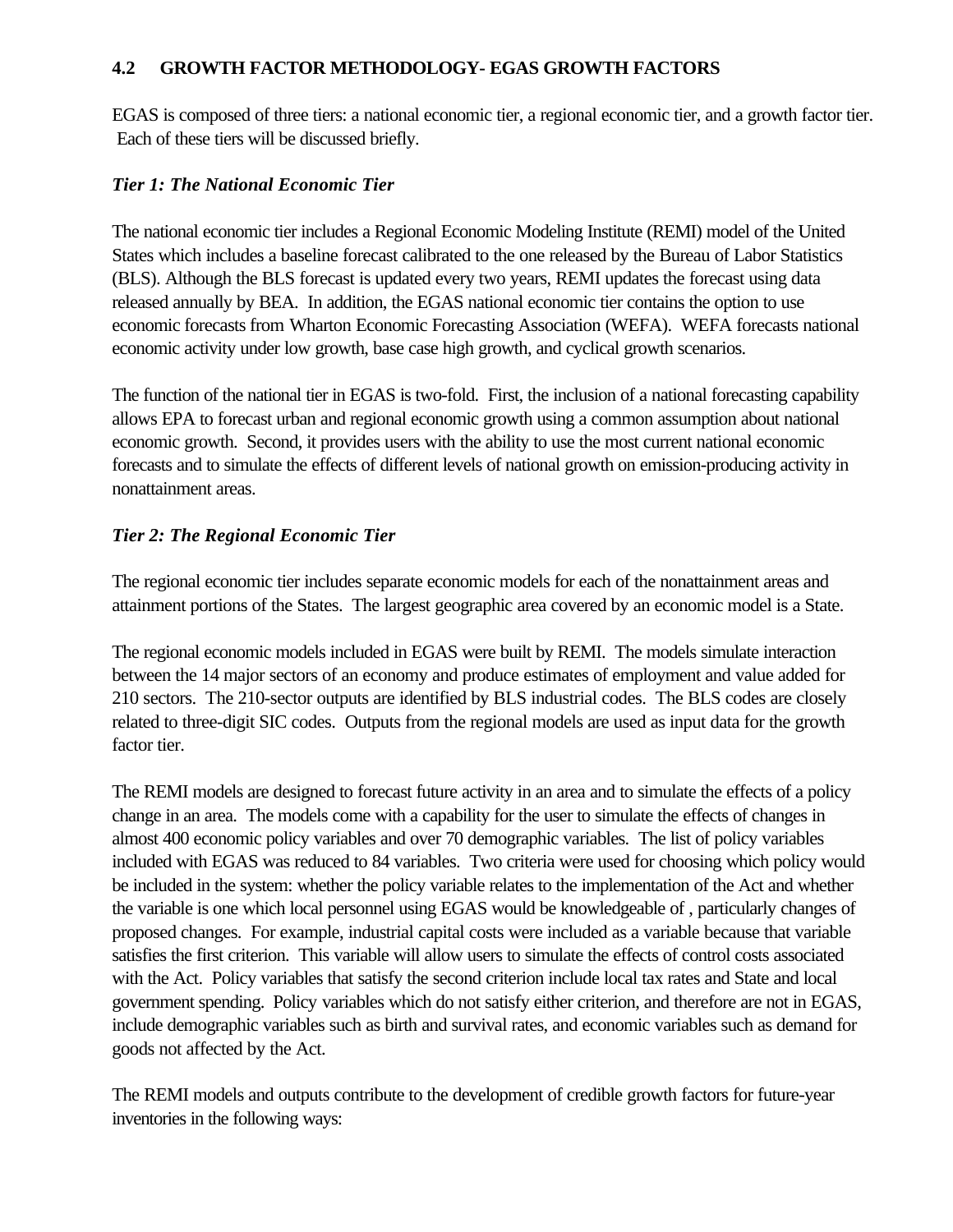- $\bullet$  Forecasts of activity from emission-producing sources were to be developed for both the attainment and nonattainment portions of States, allowing growth rates to differ between rural and urban portions of a State.
- $\bullet$  Outputs form the models are used to produce area-level estimates of fuel consumption and and physical output.
- $\cdot \cdot$  The effects of a nonattainment area policy on the surrounding areas can be assessed.
- Information on local policies can be entered directly into the REMI models. This ability allows users to include the effects of local policies when developing forecasts.

REMI outputs and the growth factor tier are linked in the following specific ways:

- $\div$  REMI models provide income forecasts for estimating residential fuel consumption.
- \* REMI models provide population and personal income forecasts for estimating commercial energy consumption.
- $\div$  REMI models provide the forecasts of the relative costs of capital, labor, and materials for estimating industrial fuel consumption.
- v REMI models provide industry-specific employment and value added forecasts for estimating physical output.

# *Tier 3: The Growth Factor Tier*

The third tier of EGAS is the largest portion of the system. Housed within the third tier are commercial, residential, industrial, and utility energy models; a physical output module; and a Crosswalk. Each of these modules will be discussed.

# *Utility Energy Models*

The energy models in the system were developed by Argonne National Laboratories (ANL) and are currently being used for the National Acid Precipitation Assessment Program (NAPAP). The residential energy model, the Household Model of Energy (HOMES), was modified for use in the NAPAP model set in the mid-1980s. In 1989-1990, ANL updated HOMES to include the capability to model residential fuel consumption at the State, rather than Census, level. For use in EGAS, two changes were made to HOMES. First, the base year of the model projections was updated to 1990 using data from the State Energy Data Report (SEDS). Additionally, the capability to estimate growth in residential fuel consumption at the sub-State level was developed. REMI forecasts of population data for nonattainment areas and attainment portions of States are input with State-level fuel price forecasts to develop estimates for residential fuel consumption growth for seven fuels for each of the nonattainment areas and attainment portions of States in EGAS.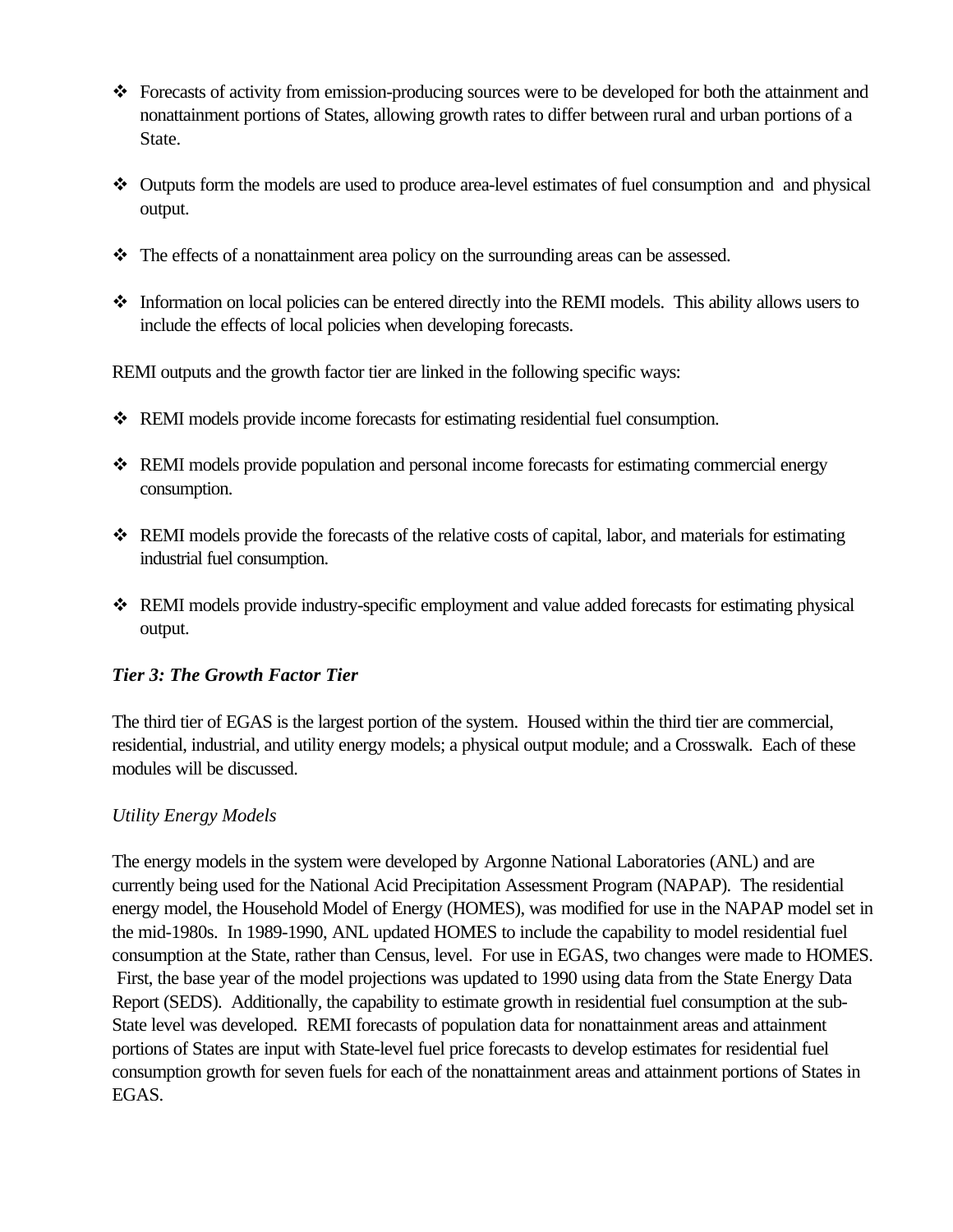### *Commercial Energy Model*

The Commercial Sector Energy Model (CSEMS), was also developed for use in the NAPAP model set in the mid-1980s and updated in 1989-1990 to estimate commercial fuel consumption at the State level. Like HOMES, the model was modified for use in EGAS to estimate commercial energy consumption growth for six fuels for nonattainment areas and surrounding attainment portions of States. The base year for the model projections was updated to 1990 using data form SEDS. Inputs to CSEMS include State-level fuel price forecasts and REMI forecasts of population and personal income at the sub-State level.

## *Industrial Energy Model*

The Industrial Regional Activity and Energy Demand Model (INRAD), was developed to predict how energy use will be influenced by energy prices and the general level of economic activity. INRAD was developed to model energy consumption of fossil fuels and electricity for seven energy-intensive industries and an eighth "other" category with aggregates the non-energy-intensive industries. Two modifications to INRAD were made for use in EGAS. first, additional industrial categories were modeled. Second, INRAD was modified to estimate fossil fuel consumption by fuel type. With the modifications, INRAD can estimate coal, oil, gas, and electricity consumption for the following sectors: food, textiles, upstream paper products, down stream paper products, upstream chemicals, downstream chemicals, glass, glass products, and metals. Inputs to INRAD include State-level forecasts of fuel prices and REMI forecasts of the relative costs of capital, labor, and materials at the sub-State level.

# *Physical Output Module*

The physical output module estimates physical output form value added data generated by the REMI models. Industrial VOC sources were ranked by their contributions to industrial VOC emissions and equations were developed for the largest VOC sources. These equations relate changes in physical output by three-digit SIC categories (as identified by BLS code) with changes in value added and a time trend to capture technological change. These equations provide better estimates of VOC-producing activity than value added alone because they estimate change in actual material output, which is related to the use of VOC producing materials, such as surface coatings and degreasers. For industrial VOC categories for which equations were not developed, activity levels are forecast using value added forecasts form the REMI models.

## *Electricity Generation Model*

Electricity generation by electric utilities is forecast by the Neural Network Electric Utility Model (NUMOD). NUMOD is a behavioral model that uses three embedded neural networks to calculate annual generation activity indices and annual generation resulting from combustion of coal, oil, and natural gas in each of the 48 contiguous states. Although NUMOD forecasts state aggregate generation, it assumes that states are grouped into power pools. It also assumes that generation needed to meet demand in any state may be partially located in other states in the power pool. In contrast to traditional electric utility models, NUMOD used artificial intelligence to learn to relate the amount of electricity generated from data describing generation capacity, climate, peak loads, fuel prices, and power pool effects. The model operates by reading input records, each of which describes one state for one year. Each record is independent of every other record, allowing NUMOD to run any number of scenarios during a single model run.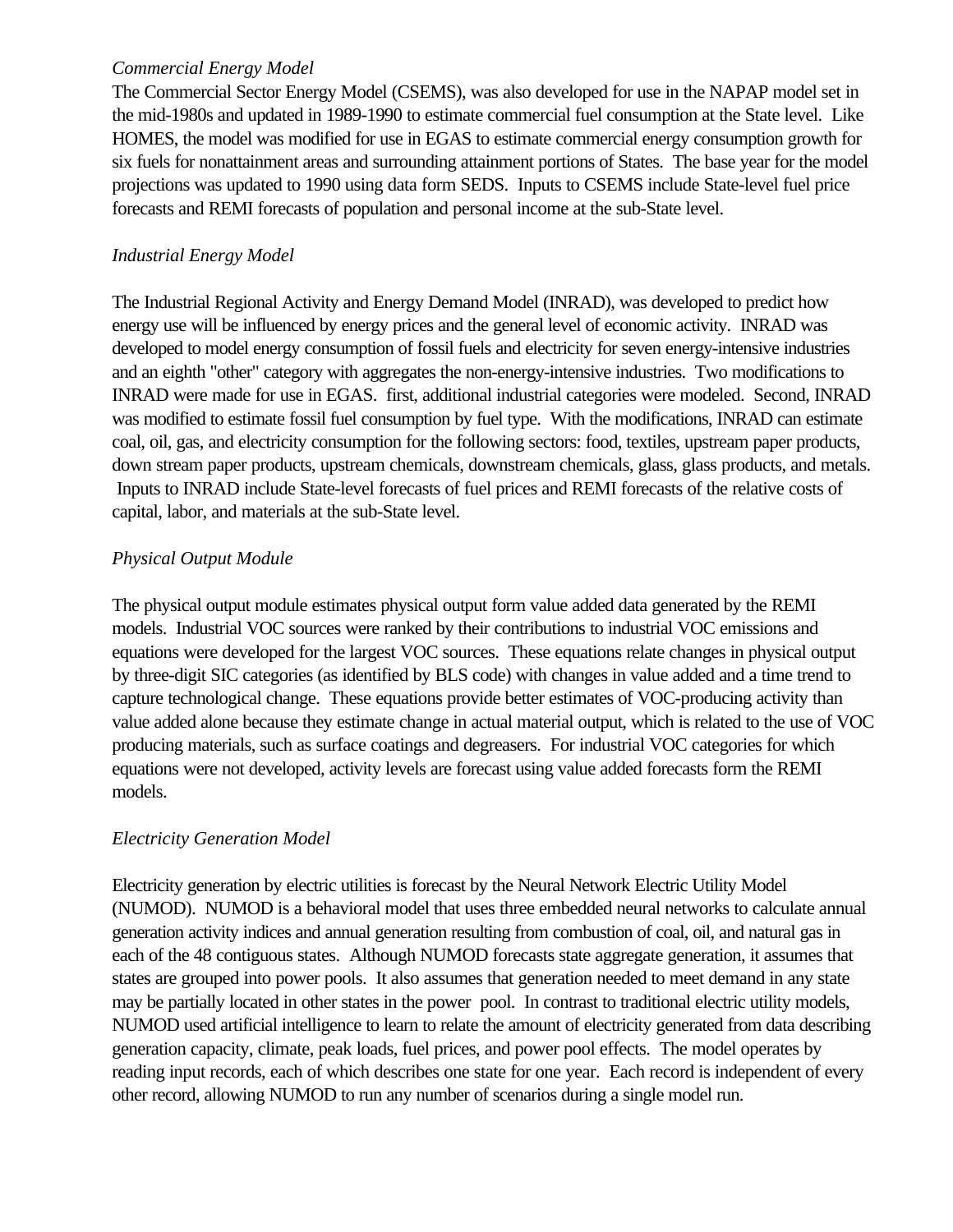# *The Crosswalk*

The Crosswalk is the final component of the EGAS system. The Crosswalk translated growth factors from the energy and physical output modules into growth by SCC. The growth factors from the industrial energy and physical output modules are desegregated to the two-, three-, and sometimes four-digit SIC level, while growth factors from the electric utility model can be desegregated to the plant or county level by type of fuel consumption. The commercial and residential sector energy models desegregate consumption by fuel type only. The Crosswalk was developed by individually matching each of the approximately 7000 SCCs with the appropriate growth factor from the modules. This allows different growth factors to be applied to different emission sources form the same industrial category. For example, forecasts of fuel consumption in upstream chemical manufacturing are developed by INRAD, while forecasts of physical output of upstream chemical products are developed in the physical output module. This methodology takes into account that future emissions associated with a SIC code will vary by type of emission. This is consistent with the SCC system of clarification that differentiates according to not only industrial category, but also to processes within that category.

# **4.2.1 NOx POINT SOURCE GROWTH**

EGAS will be used to project the AIRS point source inventories that are housed in the AIRS Facility Subsystem (AIRS/FS). These projected inventories will be used in photochemical grid modeling and RFP inventories. Because the AIRS/FS inventories will be projected on a source-specific basis, the user will be able to choose each growth factor. For example, if a user has information from permits or plant surveys about the expected growth of a point source, the user may use that information to predict future growth of that source within EGAS. The ability of the user to override default growth factors may be most important for electric utilities, which are permitted sources and are major emitters of oxides of nitrogen. EGAS produces default growth factors for commercial and industrial energy consumption, fuel consumption by electric utilities, and physical output by Bureau of Labor Statistics code, which represent groups of threeand four-digit SICs. These growth factors are then translated, via the EGAS CROSSWALK, into default growth factors by SCC. Because there is no direct linkage between EGAS and AIRS, users may alter the EGAS growth factor based on information that they have on specific emission sources.

EGAS uses the following information for projecting point source growth:

- $\cdot$  Value added estimates for 210 non-farm industrial categories;
- $\cdot \cdot$  Physical output estimates for 210 some major VOC-emitting sources; and
- v Estimates of fuel consumption by type of fuel for the commercial, industrial, and electric utility sectors.

## **4.2.2 NONROAD GROWTH**

Until the EPA develops it computer model for determining nonroad emissions, EGAS growth factors will also be used to determine future emissions from these sources.

The full text of the EPA guidance on projection of emissions from nonroad sources may be found in an EPA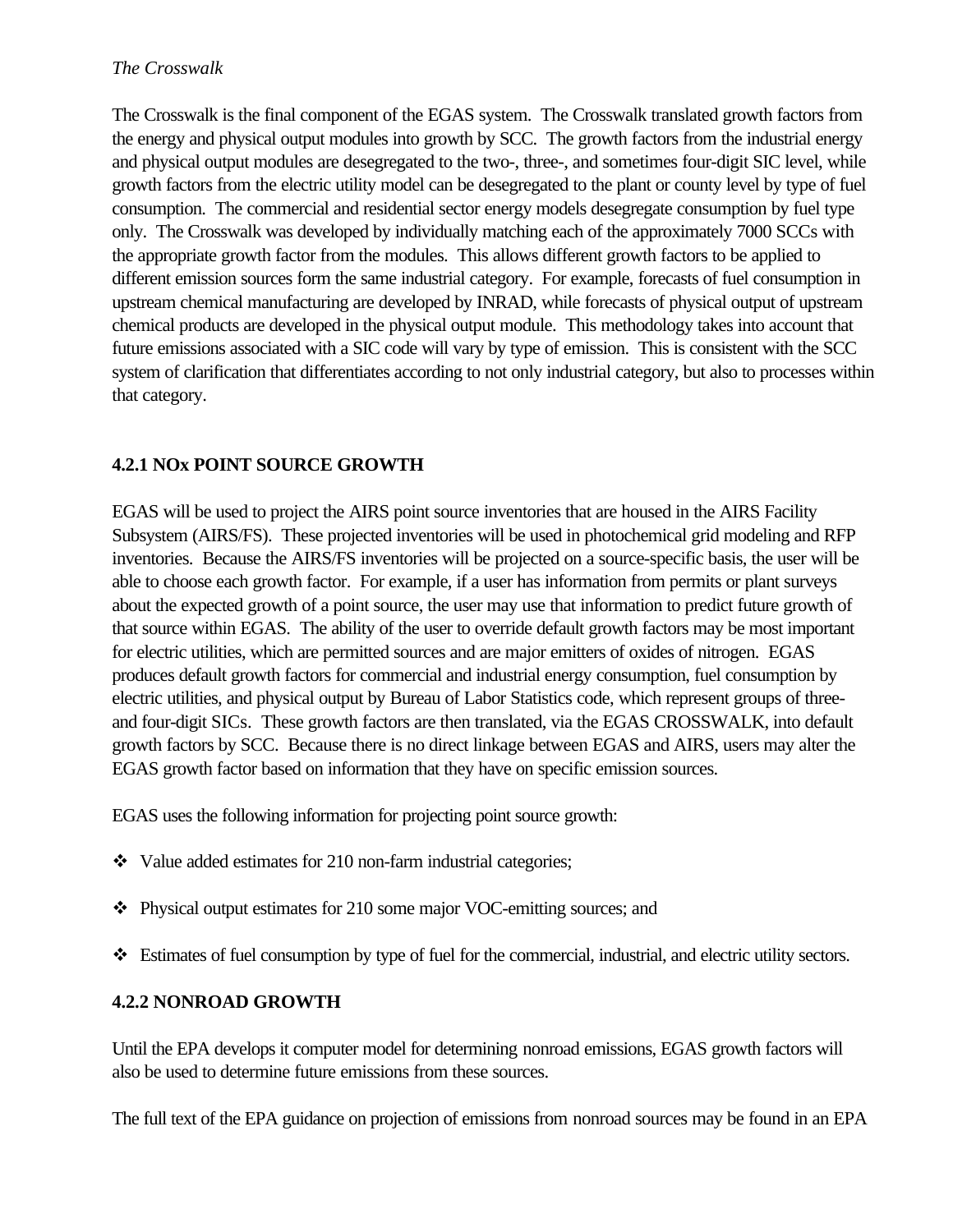memo entitled "Guidance on Projection of Nonroad Inventories to Future Years", dated February 4, 1994. This guidance builds on a previously released report and subsequent development of nonroad inventories for use in 33 ozone and/or carbon monoxide nonattainment areas. These inventories were estimated as a product of equipment population, activity rates and emission factors.

EPA guidance recommends that states use one of the following five alternative methodologies to project nonroad inventories:

- 1. Project the original or state-modified (A+B)/2 inventory for 1990 to future years by projecting the indicator variables used to estimate the population and activity level of each engine-equipment type within the current A inventory.
- 2. Develop surrogates for the indicator variable(s) used to develop equipment population estimates for inventory A and use projections of the surrogate variables to project the indicator variables required under the first approach.
- 3. Project the 1990 inventory by multiplying 1990 emissions by the ratio of future to 1990 human population within the same nonattainment area.
- 4. Projecting emissions by multiplying 1990 emissions by the growth factors developed for EGAS
- 5. Project the 1990 inventory by using other projected data on equipment populations and activity levels specific to the nonattainment area in question in conjunction with EPA-provided in-use emission factors.

The Department has chosen option number four to project growth in emissions from nonroad sources.

Within EGAS, the surrogate indicators for nonroad sources are value added or population as identified in the table below.

| <b>Source Category</b>            | <b>Relevant EGAS Growth Factors</b>      |
|-----------------------------------|------------------------------------------|
| Agricultural Equipment            | Value Added: Farm                        |
| Aircraft                          | Value Added: Air Transportation          |
| <b>Airport Service Equipment</b>  | Value Added: Air Transportation          |
| <b>Commercial Marine</b>          | Value Added: Water Transportation        |
| <b>Construction Equipment</b>     | Value Added: Construction                |
| <b>Industrial Equipment</b>       | Value Added: Durable & Nondurable Mfg.   |
| Lawn & Garden Equipment           | Population                               |
| <b>Light Commercial Equipment</b> | Value Added: Retail, Wholesale, Services |
| Logging Equipment                 | Value Added: Logging                     |
| <b>Military Vessels</b>           | <b>Total Government</b>                  |

**Table 4.1: EGAS Surrogate Indicators for Projecting Growth in Nonroad Sources**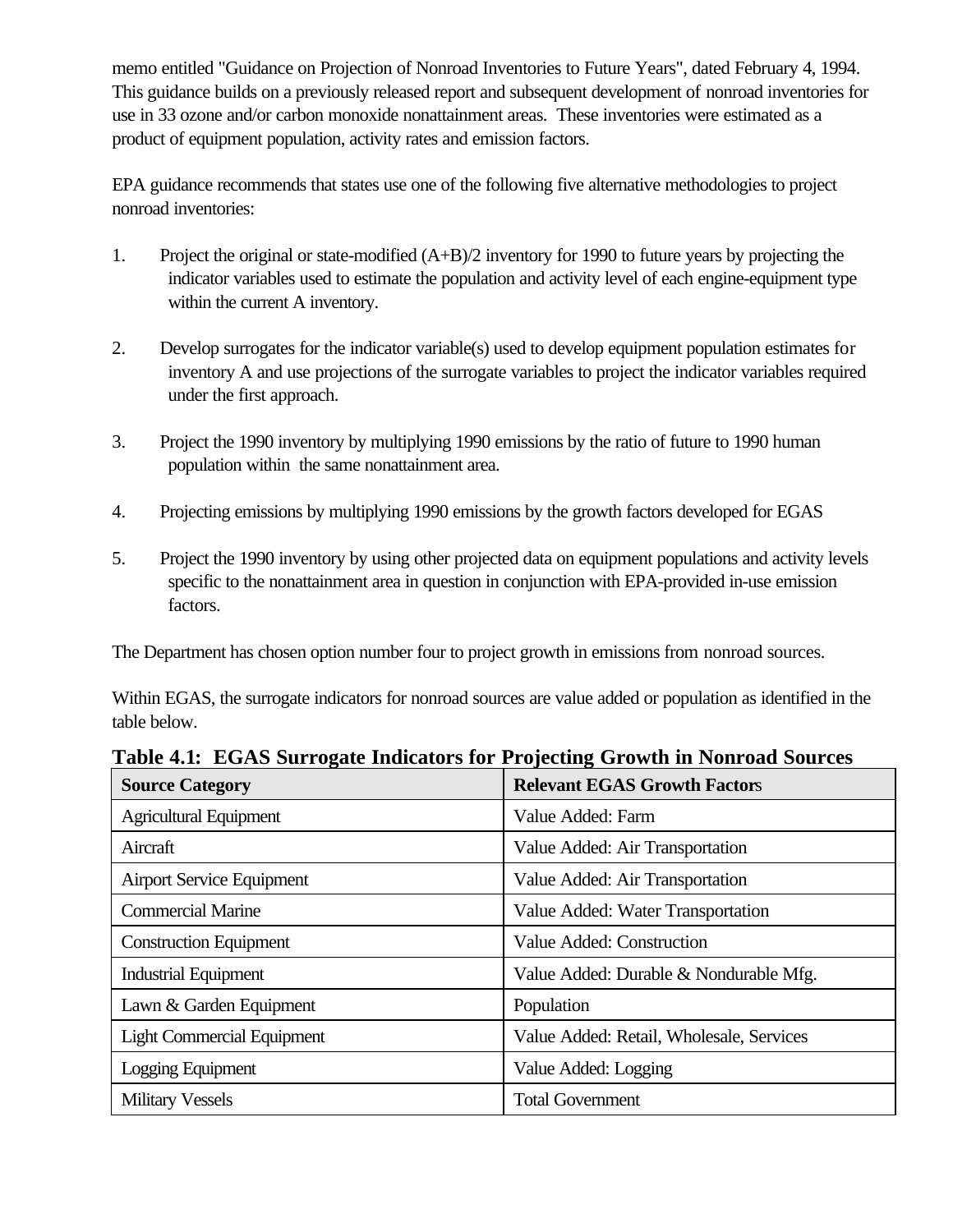| Railroads                     | Value Added: Railroad Transportation |
|-------------------------------|--------------------------------------|
| <b>Recreational Equipment</b> | Population                           |
| <b>Recreational Marine</b>    | Population                           |

While these indicators appear to be the most appropriate considering the general application of EGAS, other area-specific factors may influence growth in these nonroad categories. For example, water surface area constraints may affect growth in marine vessel use, and population density and climatic conditions may affect emissions from lawn and garden equipment.

# **4.3 GROWTH FACTOR METHODOLOGY- MOBILE SOURCE GROWTH**

 Available data allows the on-road mobile source 1990 base year inventory to be projected to the attainment year of 2005 by transportation modeling techniques. The transportation model is run using vehicle fleet on the 2005 planned highway network. Appropriate population, household and employment growth are input through forecasting techniques. After projection of the emissions without controls, emission factors for each milestone's conditions are used in subsequent MOBILE5b runs to estimate sequentially the effect of each control measure on future emissions.

# **4.4 ASSUMPTIONS MADE IN CALCULATING GROWTH**

The following section will summarize the basic assumptions applied in the construction of the projected emissions inventory. The issues involved include the use of actual versus allowable emissions in deriving the milestone emissions for each source category, and rule effectiveness and rule penetration assumptions.

# **4.4.1 USE OF BEA METHODOLOGY VS. USE OF EGAS METHODOLOGY**

In projecting emission estimates the Department used the two methodologies described above, BEA and EGAS growth factors. The selection between these two methodologies was done based upon guidance from the EPA and through the analysis of both factors to each source category.

The EPA recommends the use of EGAS growth factors for the projection of nonroad emissions and NOx emissions from point sources. In addition, the Department analyzed these methodologies for NOx point sources. An analysis was developed for the projected estimates between EGAS and BEA growth factors. For example, EGAS uses a fossil fuel model which the Department feels projects realistically the use of fossil fuels for the Baltimore nonattainment area. This is important since fossil fuel-use by sources, such as utilities, are the major component of the point source emissions for NOx.

As recommended by the EPA, BEA growth factors were used for area sources and point source emissions of VOC. An analysis was also developed for these source categories using both methodologies. For the area source category, commercial and consumer products and new motor vehicle refinishing were projected by EGAS to decrease over the next ten years due to a population decrease in the Baltimore nonattainment area. This contradicts industry projections and the expectations of the Department.

In using the EGAS system, specific settings were chosen to run the model. The first setting was in the national tier, where the Department chose the BLS model over the WEFA model. Time constraints did not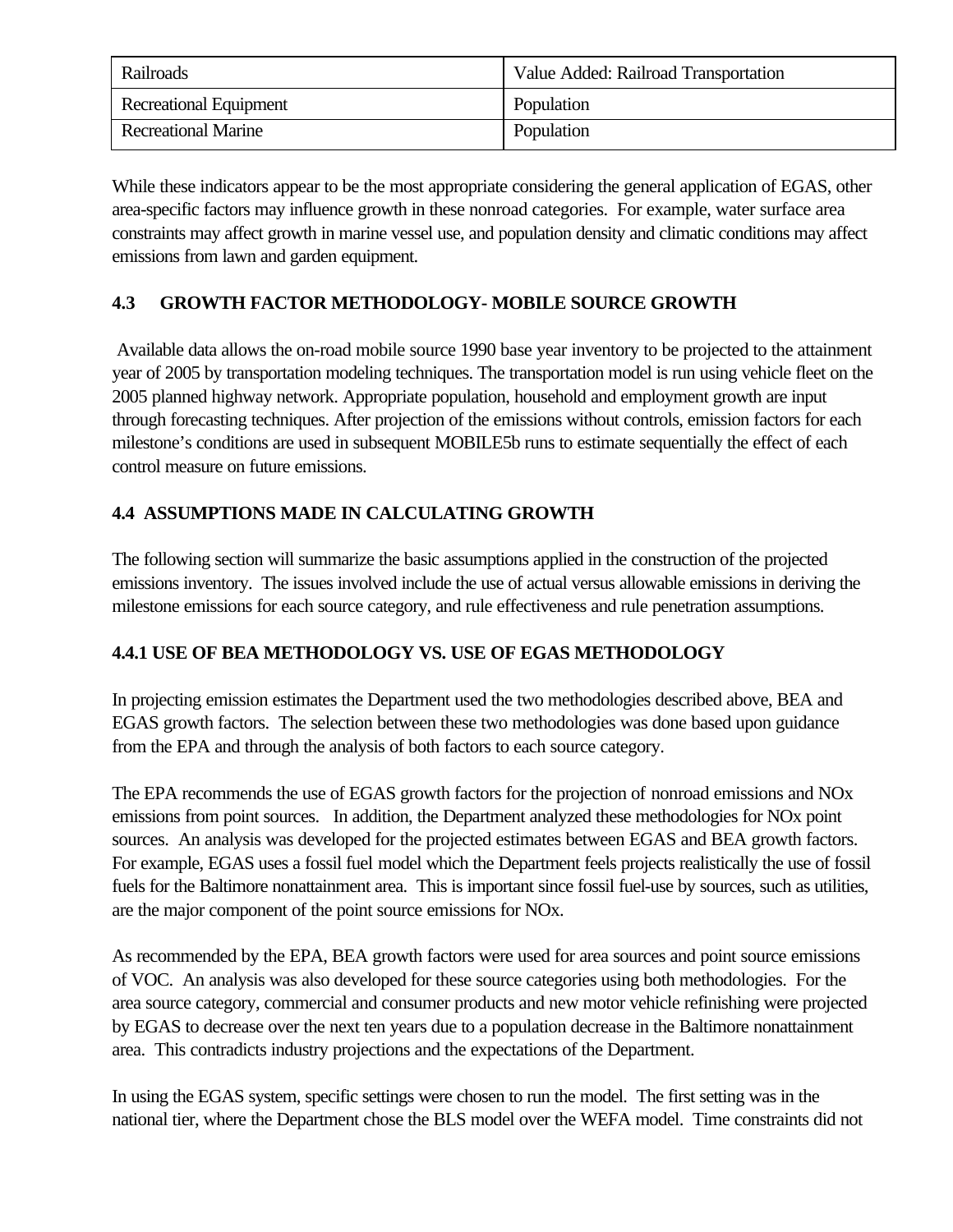allow for a through comparison of the two models. In the regional tier, no policy changes were enacted, and the default settings for the Maryland Region were used. This was again due to time constraints and may be studied in the future.

# **4.4.2 ACTUAL VS. ALLOWABLE EMISSIONS IN THE CONSTRUCTION OF THE PROJECTED EMISSIONS INVENTORY**

For the purposes of calculating projection emissions inventories, EPA guidance specifically outlines the circumstances under which emissions projections are to be based on actual or allowable emissions. For sources or source categories that are currently subject to a regulation and the state does not anticipate subjecting the source to additional regulation, emissions projections should be based on actual emissions levels. Actual emissions levels should also used to project for sources or source categories that are currently unregulated. For sources that are expected to be subject to additional regulation, projections should be based on new allowable emissions.

To simplify comparisons between the base year and the projected year, EPA guidance states that comparison should be made only between like emissions: actual to actual, or allowable to allowable, not actual to allowable. At this time, the Department does not have data to calculate allowable emissions for all sources that will be controlled in the future. Therefore, all base year and all projection year emissions estimates are based on actual emissions.

Formally, the distinction between "actual emissions" and "allowable emissions" is drawn under Title 26.11.01.01 of Maryland air quality regulations (COMAR, 1993). The term "actual emissions" means the average rate, in tons per year, at which a source discharged a pollutant during a 2-year period which preceded the date or other specified date, and which is representative of normal source operation. Actual emissions are calculated using the source's operating hours, production rates, and types of material processed, stored, or burned during the selected time period.

"Allowable emissions" are defined as "the maximum emissions a source or installation is capable of discharging after consideration of any physical, operations, or emissions limitations required by Maryland regulations or by federally enforceable conditions which restrict operations and which are included in an applicable air quality permit to construct or permit to operate, secretarial order, plan for compliance, consent agreement, court order, or applicable federal requirement".

## **4.4.3 EFFECT OF RULE EFFECTIVENESS**

For the purposes of constructing the 1990 base year inventory, rule effectiveness was calculated using the EPA 80% default factor except for gasoline marketing where a Stationary Source Compliance Division study was done. Rule effectiveness was applied to the projected emissions reductions where appropriate using the 80% default factor. It was not applied in the case of product reformulations or total activity bans.

# **4.5 PROJECTION INVENTORY RESULTS**

The VOC and NOx projection year emission inventory results with no control measures applied are summarized by component of the inventory in Table 4.2 for the Baltimore nonattainment area.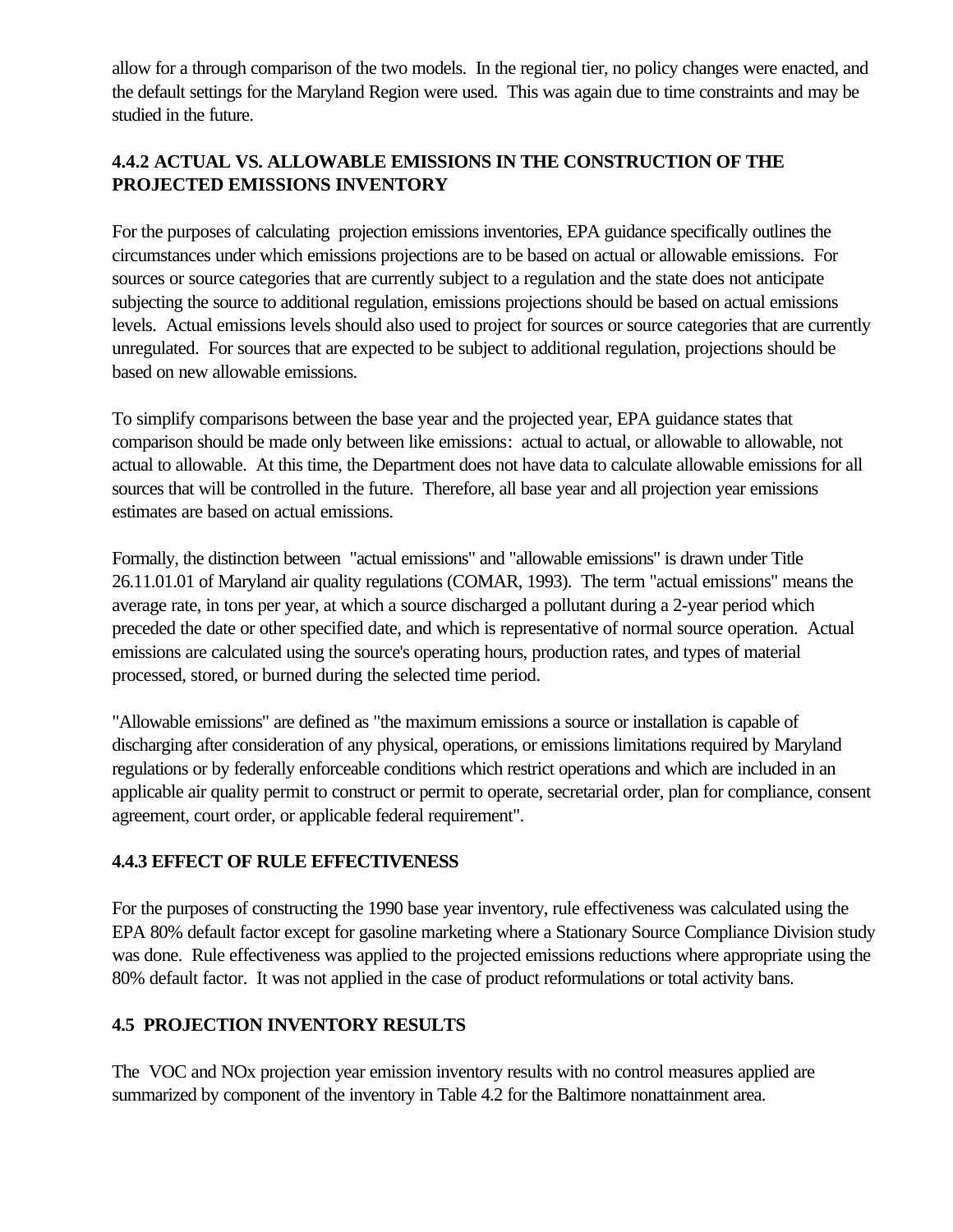|                |       | <b>VOC Emissions (tpd)</b> |        |       | <b>NOx Emissions (tpd)</b> |        |  |  |
|----------------|-------|----------------------------|--------|-------|----------------------------|--------|--|--|
| <b>Source</b>  | 1990  | 2002                       | 2005   | 1990  | 2002                       | 2005   |  |  |
| <b>Mobile</b>  | 34.2  | 105.30                     | 106.10 | 159.5 | 169.60                     | .73.80 |  |  |
| Point          | 42.0  | 51.40                      | 54.20  | 223.2 | 247.50                     | 251.90 |  |  |
| Area           | 122.4 | 130.50                     | 132.20 | 13.7  | 15.10                      | 15.40  |  |  |
| <b>Nonroad</b> | 44.7  | 53.37                      | 55.76  | 71.5  | 86.65                      | 91.84  |  |  |
| <b>Total</b>   | 343.3 | 340.57                     | 348.26 | 467.9 | 518.85                     | 532.94 |  |  |

**Table 4.2: Projection Year Emission Inventory Results for the Baltimore Nonattainment Area**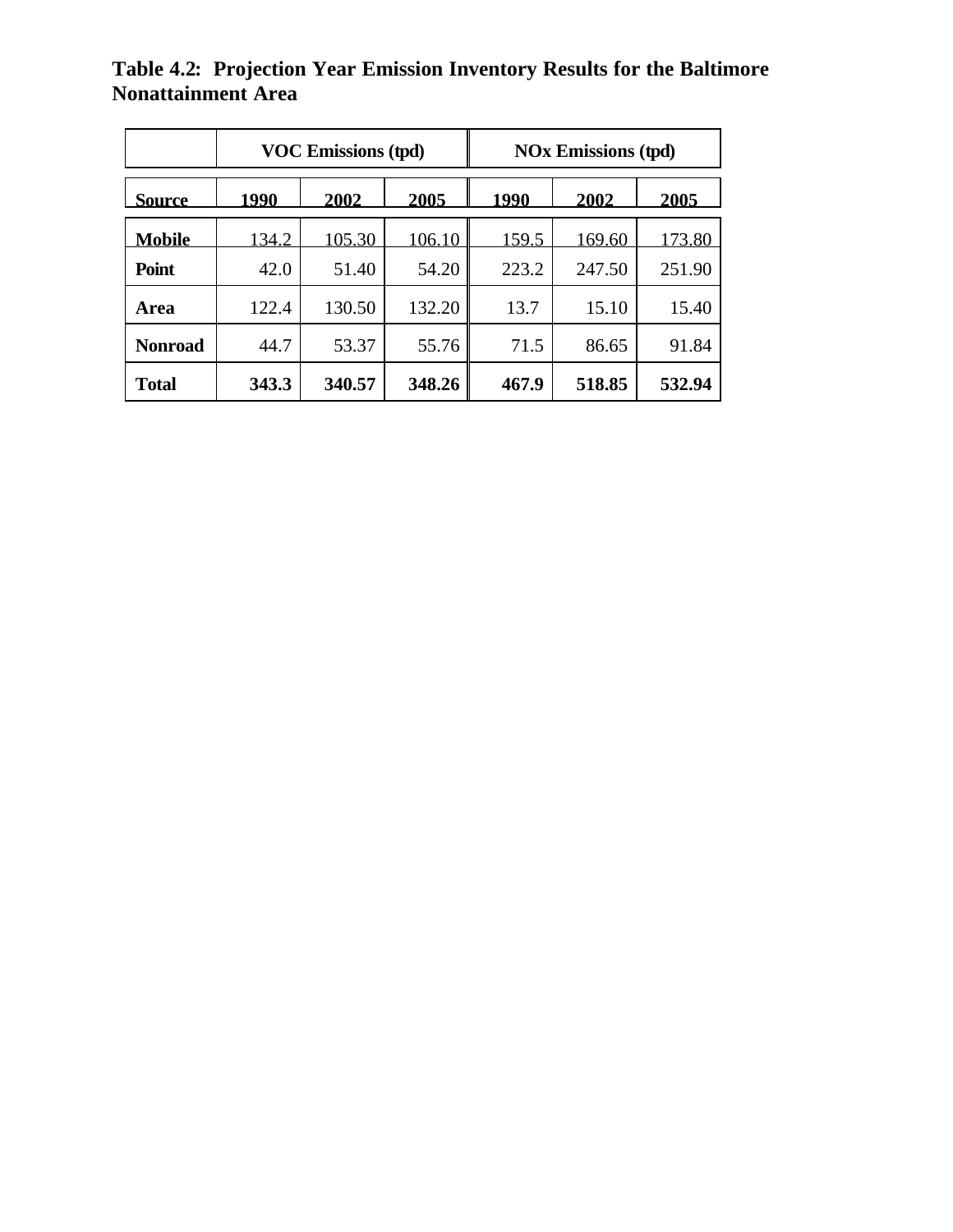### **Area and Offroad Projections**

|                                                           |                            | <b>VOC</b>      | <b>VOC</b>      | voc             | <b>VOC</b>      | voc            | <b>NOx</b>     | <b>NOx</b>     | <b>NOx</b>     | <b>NOx</b>     | <b>NOx</b>     |
|-----------------------------------------------------------|----------------------------|-----------------|-----------------|-----------------|-----------------|----------------|----------------|----------------|----------------|----------------|----------------|
| Category                                                  | Indicator                  | 1990            | 1996            | 1999            | 2002            | 2005           | 1990           | 1996           | 1999           | 2002           | 2005           |
| Service Station Refueling                                 | GAS                        | 13.200          | 14.124          | 14.560          | 15.035          | 15.510         | 0.000          | 0.000          | 0.000          | 0.000          | 0.000          |
| <b>Tank Truck Unloading</b>                               | GAS                        | 0.800           | 0.856           | 0.882           | 0.911           | 0.940          | 0.000          | 0.000          | 0.000          | 0.000          | 0.000          |
| <b>Tank Breathing</b>                                     | GAS                        | 1.050           | 1.124           | 1.158           | 1.196           | 1.234          | 0.000          | 0.000          | 0.000          | 0.000          | 0.000          |
| Tank Trucks in Transit                                    | GAS                        | 0.180           | 0.193           | 0.199           | 0.205           | 0.212          | 0.000          | 0.000          | 0.000          | 0.000          | 0.000          |
| <b>Aircraft Refueling</b>                                 | <b>EMP</b>                 | 0.410           | 0.516           | 0.561           | 0.597           | 0.627          | 0.000          | 0.000          | 0.000          | 0.000          | 0.000          |
| Pet. Vessel Unloading                                     | <b>EMP</b>                 | 0.040           | 0.037           | 0.036           | 0.035           | 0.034          | 0.000          | 0.000          | 0.000          | 0.000          | 0.000          |
| Cold Cleaning Degreasing                                  | <b>EMP</b>                 | 10.420          | 10.363          | 10.346          | 10.319          | 10.286         | 0.000          | 0.000          | 0.000          | 0.000          | 0.000          |
| Architectural Surface Coatings                            | POP                        | 19.230          | 20.363          | 20.828          | 21.263          | 21.684         | 0.000          | 0.000          | 0.000          | 0.000          | 0.000          |
| Auto Refinishing                                          | <b>EMP</b>                 | 10.390          | 11.824          | 12.460          | 12.981          | 13.446         | 0.000          | 0.000          | 0.000          | 0.000          | 0.000          |
| Graphic Arts                                              | <b>EMP</b>                 | 4.496           | 4.909           | 5.095           | 5.241           | 5.367<br>6.410 | 0.000          | 0.000          | 0.000          | 0.000          | 0.000<br>0.000 |
| Pesticide Application<br>Commercial/Consumer Solvents     | <b>NONE</b><br>POP         | 6.410           | 6.410           | 6.410           | 6.410<br>22.402 | 22.845         | 0.000<br>0.000 | 0.000<br>0.000 | 0.000<br>0.000 | 0.000<br>0.000 | 0.000          |
| Cutback Asphalt                                           | <b>POP</b>                 | 20.260<br>0.000 | 21.454<br>0.000 | 21.943<br>0.000 | 0.000           | 0.000          | 0.000          | 0.000          | 0.000          | 0.000          | 0.000          |
| <b>Emulsified Asphalt</b>                                 | POP                        | 0.024           | 0.025           | 0.026           | 0.027           | 0.027          | 0.000          | 0.000          | 0.000          | 0.000          | 0.000          |
| <b>Traffic Marking</b>                                    | <b>POP</b>                 | 0.610           | 0.646           | 0.661           | 0.674           | 0.688          | 0.000          | 0.000          | 0.000          | 0.000          | 0.000          |
| Factory Finished Wood                                     | <b>EMP</b>                 | 0.320           | 0.322           | 0.328           | 0.330           | 0.328          | 0.000          | 0.000          | 0.000          | 0.000          | 0.000          |
| Furntiure and Fixtures                                    | <b>EMP</b>                 | 3.450           | 3.471           | 3.534           | 3.555           | 3.555          | 0.000          | 0.000          | 0.000          | 0.000          | 0.000          |
| <b>Electrical Insulation</b>                              | <b>EMP</b>                 | 0.000           | 0.000           | 0.000           | 0.000           | 0.000          | 0.000          | 0.000          | 0.000          | 0.000          | 0.000          |
| Metal Cans                                                | <b>EMP</b>                 | 3.696           | 3.205           | 3.042           | 2.893           | 2.750          | 0.000          | 0.000          | 0.000          | 0.000          | 0.000          |
| Misc. Finished Metals                                     | <b>EMP</b>                 | 0.710           | 0.710           | 0.710           | 0.704           | 0.696          | 0.000          | 0.000          | 0.000          | 0.000          | 0.000          |
| Machinery and Equipment                                   | <b>EMP</b>                 | 1.152           | 1.152           | 1.152           | 1.150           | 1.146          | 0.000          | 0.000          | 0.000          | 0.000          | 0.000          |
| Appliances                                                | <b>EMP</b>                 | 0.000           | 0.000           | 0.000           | 0.000           | 0.000          | 0.000          | 0.000          | 0.000          | 0.000          | 0.000          |
| New Motor Vehicles                                        | <b>EMP</b>                 | 1.780           | 1.747           | 1.726           | 1.704           | 1.683          | 0.000          | 0.000          | 0.000          | 0.000          | 0.000          |
| OtherTransportation Equipment                             | <b>EMP</b>                 | 0.264           | 0.271           | 0.274           | 0.276           | 0.278          | 0.000          | 0.000          | 0.000          | 0.000          | 0.000          |
| Marine Coatings                                           | <b>EMP</b>                 | 1.208           | 1.239           | 1.253           | 1.263           | 1.270          | 0.000          | 0.000          | 0.000          | 0.000          | 0.000          |
| Misc. Manufacturing                                       | <b>EMP</b>                 | 2.715           | 2.715           | 2.715           | 2.715           | 2.715          | 0.000          | 0.000          | 0.000          | 0.000          | 0.000          |
| Industrial Maintenance Ctgs.                              | <b>EMP</b>                 | 3.617           | 3.137           | 2.977           | 2.831           | 2.691          | 0.000          | 0.000          | 0.000          | 0.000          | 0.000          |
| <b>Other Coatings</b>                                     | <b>EMP</b>                 | 3.617           | 3.137           | 2.977           | 2.831           | 2.691          | 0.000          | 0.000          | 0.000          | 0.000          | 0.000          |
| Municipal Landfills                                       | <b>POP</b>                 | 2.510           | 2.658           | 2.719           | 2.775           | 2.830          | 0.000          | 0.000          | 0.000          | 0.000          | 0.000          |
| Incinerators                                              | POP                        | 0.036           | 0.038           | 0.039           | 0.040           | 0.041          | 0.260          | 0.275          | 0.282          | 0.287          | 0.293          |
| <b>POTWs</b>                                              | <b>HHS</b>                 | 2.520           | 2.668           | 2.729           | 2.786           | 2.842          | 0.000          | 0.000          | 0.000          | 0.000          | 0.000          |
| <b>Structure Fires</b>                                    | POP                        | 0.050           | 0.053           | 0.054           | 0.055           | 0.056          | 0.000          | 0.000          | 0.000          | 0.000          | 0.000          |
| Slash/Prescribed Burning                                  | <b>NONE</b>                | 0.000           | 0.000           | 0.000           | 0.000           | 0.000          | 0.000          | 0.000          | 0.000          | 0.000          | 0.000          |
| <b>Forest Fires</b>                                       | <b>NONE</b>                | 0.020           | 0.020           | 0.020           | 0.020           | 0.020          | 0.000          | 0.000          | 0.000          | 0.000          | 0.000          |
| Open Burning                                              | <b>NONE</b>                | 3.640           | 3.640           | 3.640           | 3.640           | 3.640          | 0.760          | 0.760          | 0.760          | 0.760          | 0.760          |
| Leaking U.S.T.                                            | <b>NONE</b>                | 3.360           | 3.360           | 3.360           | 3.360           | 3.360          | 0.000          | 0.000          | 0.000          | 0.000          | 0.000          |
| R/C/I Fuel Use - Coal                                     | <b>POP</b><br><b>POP</b>   | 0.054<br>0.074  | 0.057<br>0.078  | 0.058           | 0.060           | 0.061          | 4.832          | 5.117<br>4.675 | 5.234          | 5.343          | 5.449<br>4.978 |
| R/C/I Fuel Use - Fuel Oil<br>R/C/I Fuel Use - Natural Gas | <b>POP</b>                 | 0.114           | 0.121           | 0.080<br>0.123  | 0.081<br>0.126  | 0.083<br>0.129 | 4.415<br>3.199 | 3.387          | 4.782<br>3.465 | 4.882<br>3.537 | 3.607          |
| R/C/I Fuel Use - LPG                                      | POP                        | 0.002           | 0.002           | 0.002           | 0.002           | 0.002          | 0.252          | 0.267          | 0.273          | 0.278          | 0.284          |
| <b>Bakeries</b>                                           | <b>EMP</b>                 | 0.000           | 0.000           | 0.000           | 0.000           | 0.000          | 0.000          | 0.000          | 0.000          | 0.000          | 0.000          |
| <b>Breweries</b>                                          | <b>EMP</b>                 | 0.000           | 0.000           | 0.000           | 0.000           | 0.000          | 0.000          | 0.000          | 0.000          | 0.000          | 0.000          |
| Wineries                                                  | <b>EMP</b>                 | 0.000           | 0.000           | 0.000           | 0.000           | 0.000          | 0.000          | 0.000          | 0.000          | 0.000          | 0.000          |
| Oil Spills                                                | <b>POP</b>                 | 0.000           | 0.000           | 0.000           | 0.000           | 0.000          | 0.000          | 0.000          | 0.000          | 0.000          | 0.000          |
| Biogenic*                                                 | <b>NONE</b>                | 180.090         | 180.090         | 180.090         | 180.090         | 180.090        | 0.000          | 0.000          | 0.000          | 0.000          | 0.000          |
| <b>Total</b>                                              |                            | 122.428         | 126.643         | 128.677         | 130.492         | 132.175        | 13.718         | 14.481         | 14.795         | 15.088         | 15.371         |
|                                                           |                            |                 |                 |                 |                 |                |                |                |                |                |                |
|                                                           |                            | <b>VOC</b>      | <b>VOC</b>      | <b>VOC</b>      | <b>VOC</b>      | <b>VOC</b>     | <b>NOx</b>     | NOx            | NOx            | NOx            | NOx            |
| Category                                                  | Indicator                  | 1990            | 1996            | 1999            | 2002            | 2005           | 1990           | 1996           | 1999           | 2002           | 2005           |
| Recreational Equipment                                    | <b>EGAS</b>                | 0.860           | 0.931           | 0.974           | 1.014           | 1.042          | 0.000          | 0.000          | 0.000          | 0.000          | 0.000          |
| <b>Construction Equipment</b>                             | <b>EGAS</b>                | 5.480           | 6.175           | 6.598           | 7.062           | 7.561          | 37.040         | 41.740         | 44.596         | 47.711         | 51.115         |
| <b>Industrial Equipment</b>                               | <b>EGAS</b>                | 1.770           | 1.883           | 2.100           | 2.260           | 2.426          | 3.680          | 3.916          | 4.368          | 4.687          | 5.045          |
| <b>Light Commercial Equipment</b>                         | <b>EGAS</b>                | 3.800           | 4.261           | 4.621           | 5.015           | 5.449          | 0.510          | 0.572          | 0.616          | 0.674          | 0.731          |
| Lawn & Garden Equipment                                   | <b>EGAS</b>                | 17.680          | 19.236          | 20.028          | 20.756          | 21.423         | 0.290          | 0.316          | 0.329          | 0.340          | 0.351          |
| Farm Equipment                                            | <b>NONE</b>                | 1.720           | 1.720           | 1.720           | 1.720           | 1.720          | 7.870          | 9.887          | 7.870          | 7.870          | 7.870          |
| Logging Equipment                                         | <b>EGAS</b>                | 0.330           | 0.349           | 0.374           | 0.398           | 0.433          | 0.000          | 0.000          | 0.000          | 0.000          | 0.000          |
| Aircraft Support                                          | <b>EGAS</b>                | 0.880           | 1.001           | 1.124           | 1.251           | 1.408          | 5.380          | 6.119          | 6.847          | 7.650          | 8.574          |
| Commercial Aviation                                       | <b>EGAS</b>                | 0.490           | 0.581           | 0.624           | 0.728           | 0.781          | 1.440          | 1.638          | 1.836          | 2.054          | 2.295          |
| General Aviation                                          | <b>EGAS</b>                | 0.140           | 0.166           | 0.178           | 0.208           | 0.223          | 0.010          | 0.011          | 0.013          | 0.014          | 0.016          |
| Air Taxis                                                 | <b>EGAS</b>                | 0.080           | 0.095           | 0.102           | 0.119           | 0.128          | 0.010          | 0.011          | 0.013          | 0.014          | 0.016          |
| Military Aviation<br>Vessels                              | <b>NONE</b><br><b>EGAS</b> | 2.810           | 2.810<br>0.449  | 2.810<br>0.479  | 2.810<br>0.510  | 2.810<br>0.544 | 0.980<br>2.780 | 0.980<br>3.045 | 0.980<br>3.250 | 0.980          | 0.980<br>3.689 |
| <b>Pleasure Boats</b>                                     | <b>EGAS</b>                | 0.410<br>7.710  | 8.391           | 8.734           | 9.048           | 9.342          | 0.920          | 1.001          | 1.050          | 3.460<br>1.080 | 1.120          |
| Railroads                                                 | <b>EGAS</b>                | 0.490           | 0.475           | 0.475           | 0.470           | 0.469          | 10.580         | 10.263         | 10.189         | 10.113         | 10.040         |
| <b>Total</b>                                              |                            | 44.650          | 48.524          | 50.941          | 53.370          | 55.759         | 71.490         | 79.499         | 81.956         | 86.648         | 91.844         |
|                                                           |                            |                 |                 |                 |                 |                |                |                |                |                |                |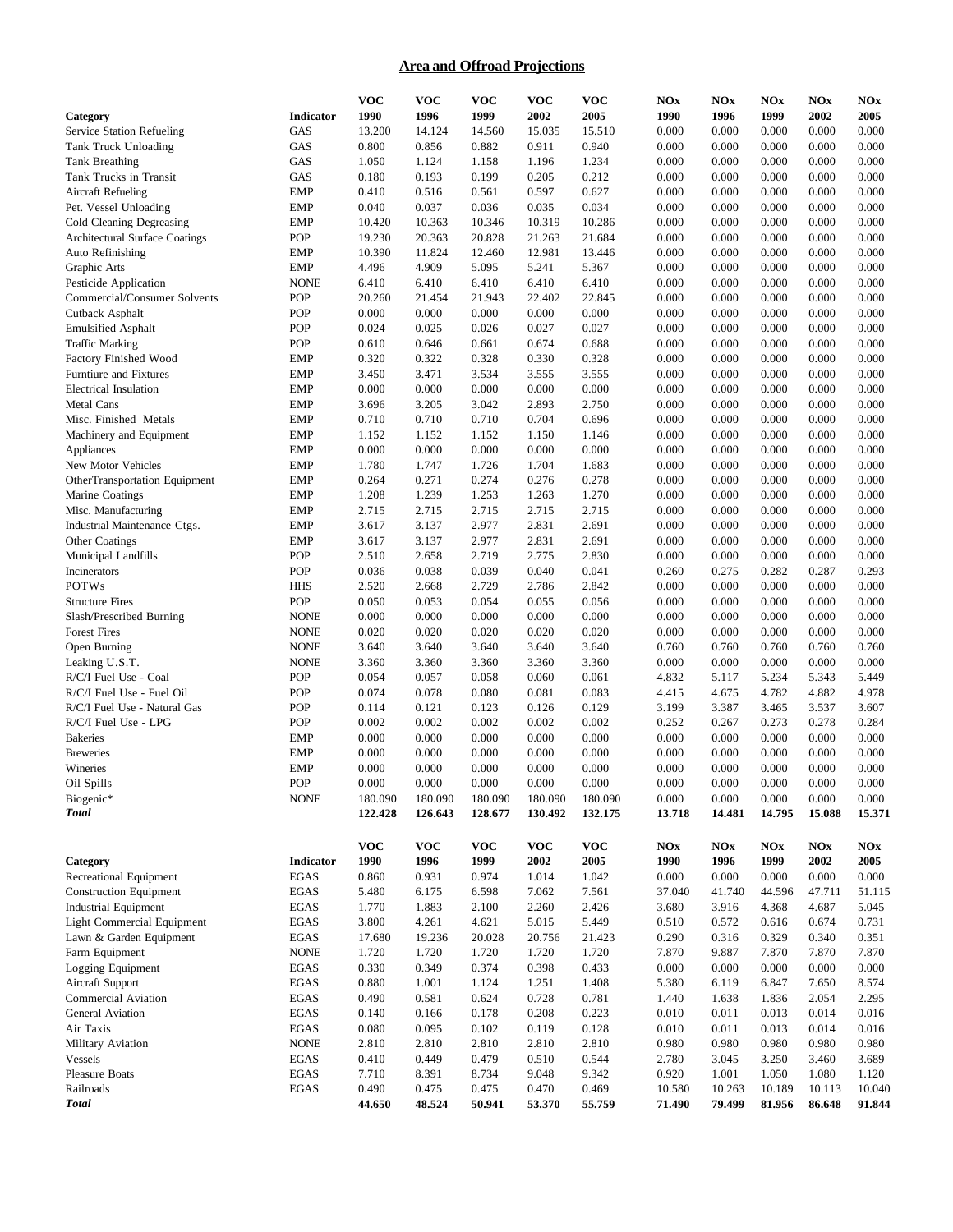# **5.0 CALCULATING THE VOC EMISSION TARGET LEVELS FOR THE POST-1996 MILESTONE YEARS**

To determine the amount of emissions reductions required after the year 1996, the Department must calculate the target level for VOC emissions at each milestone year for the Baltimore nonattainment area. The target level is the maximum amount of VOC emissions that can be emitted to comply with the Act's requirements. Table 5.1 demonstrates the target level of VOC emissions at each milestone year for the Baltimore nonattainment area. A discussion on how the target level is calculated is discussed in Section 5.2.

| Table 5.1: Baltimore Area Emission Target Levels for Post-1996 Milestone Years |  |  |  |
|--------------------------------------------------------------------------------|--|--|--|
|                                                                                |  |  |  |

| Milestone | <b>VOC Emissions</b> | <b>NO<sub>x</sub></b> Emissions |
|-----------|----------------------|---------------------------------|
| 2002      | 235.8                | 375.3                           |
| 2005      | 224.0                | 351.5                           |

# **5.1 NOx SUBSTITUTION**

If a nonattainment area cannot meet the VOC emission target level, Section  $182(c)(2)(C)$  of the Act allows for the substitution of actual NOx emission reductions which occur after 1990 to meet the VOC emission target level. This may be done provided that such reductions meet the criteria outlined in the EPA's December 15, 1993 NOx Substitution Guidance (Appendix G).

One of the conditions for meeting the VOC emission target level using NOx substitution is that the sum of all creditable VOC and NOx emission reductions must equal 3 percent per year averaged over each applicable milestone period. In other words, any combination of VOC and NOx emission reductions which totals 3% per year.

The following equation generally describes the method to calculate the total 3% per year emission reductions:

 $R_V/VOC(Adj.) + R_N/NOX(Adj.) \ge 0.03$ 

where;  $RV =$  typical summer day VOC reductions RN = typical summer day NOx reductions VOC(Adj.) = human-made 1990 adjusted VOC emissions inventory, and  $NOX(Adj.) = human-made 1990 adjusted NOx emissions inventory.$ 

The values of  $R_V$  and  $R_N$  include only the creditable emission reductions from the nonattainment area of concern. For instance, VOC and NOx reductions from automobile tailpipe and gasoline volatility standards adopted prior to the Act's amendments of 1990 are excluded from these values. The Act specifically excludes these as programs that may be not credited toward Rate-of Progress.

The values of VOC(Adj.) and NOx(Adj.) include the 1990 adjusted emissions inventories. These values are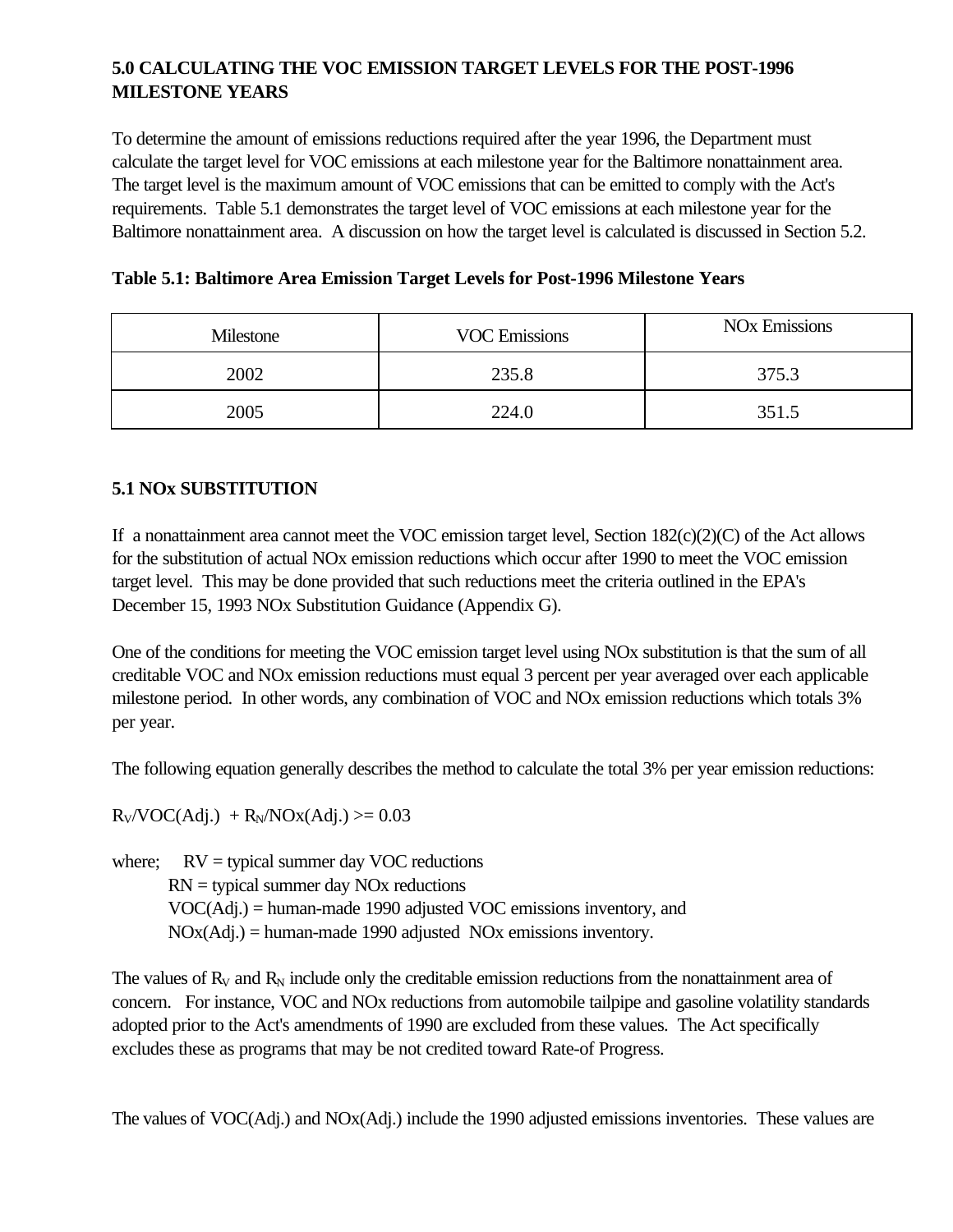equal to the 1990 man-made base year inventory minus reductions from the pre-enactment automobile tailpipe and gasoline volatility standards.

The second condition for using NOx substitution requires the amount of NOx emission reductions used to meet the *Post-1996 RPP* be consistent with the amount of NOx emission reductions mandated by the urban airshed model. The amount of reductions necessary to bring an area into attainment with the ozone standard is determined by the urban airshed model. Therefore, the reductions required by the model must be met in addition to those required by the RPPs. However, do to the chemical reactions the maximum amount of NOx reductions required is that dictated by the model. NOx reductions have the potential of increasing ozone. In conclusion, when using NOx substitution to meet the RPP requirements the amount of NOx reductions is capped to the amount required by the model.

In order to use NOx substitution NOx emission reductions have to be factored in. The EPA developed an approach where a target level for VOC and NOx emissions is determined. Detailed calculations of the VOC target levels following the EPA's guidance is included in Appendix C. For simplicity, the Department has developed a process with the same results as the EPA method. The Department's approach involves converting NOx reductions into equivalent VOC reductions through a ratio of VOC to NOx adjusted emissions. See Appendix H for details.

# **5.2 CALCULATION OF THE VOC EMISSION TARGET LEVELS FOR THE POST-1996 TARGET LEVELS**

The target level of emissions represents the maximum amount of emissions that a nonattainment area can emit for a given target year while complying with the three percent per year reduction requirements.

Two equations are presented in the General Preamble to describe the calculation of the target levels. These equations can be generalized into the following single equation:

Target level = (previous milestone's target level) - (reductions required to meet the rate-of-progress requirement) - (fleet turnover correction term). or  $TLx = TLy - BGx - FTx$ where:

 $TLx = Target level of emissions for current miles.$ TLy= Target level of emissions for previous milestone BGx= Emission reduction requirement for current milestone  $FTx = Fleet$  turnover correction term for current milestone

This equation can be used to calculate the target level of emissions for each post-1996 milestone year. The target level for each milestone year (TLx) is obtained by subtracting the 3 percent per year rate-of-progress emission reduction

(BGx) and the fleet turnover correction term (FTx) from the previous milestone year (TLy). There are six major steps in calculating a post-1996 target level of emissions. The first four steps are needed to calculate the 3 percent per year rate-of-progress emission reductions. Steps 1 and 2,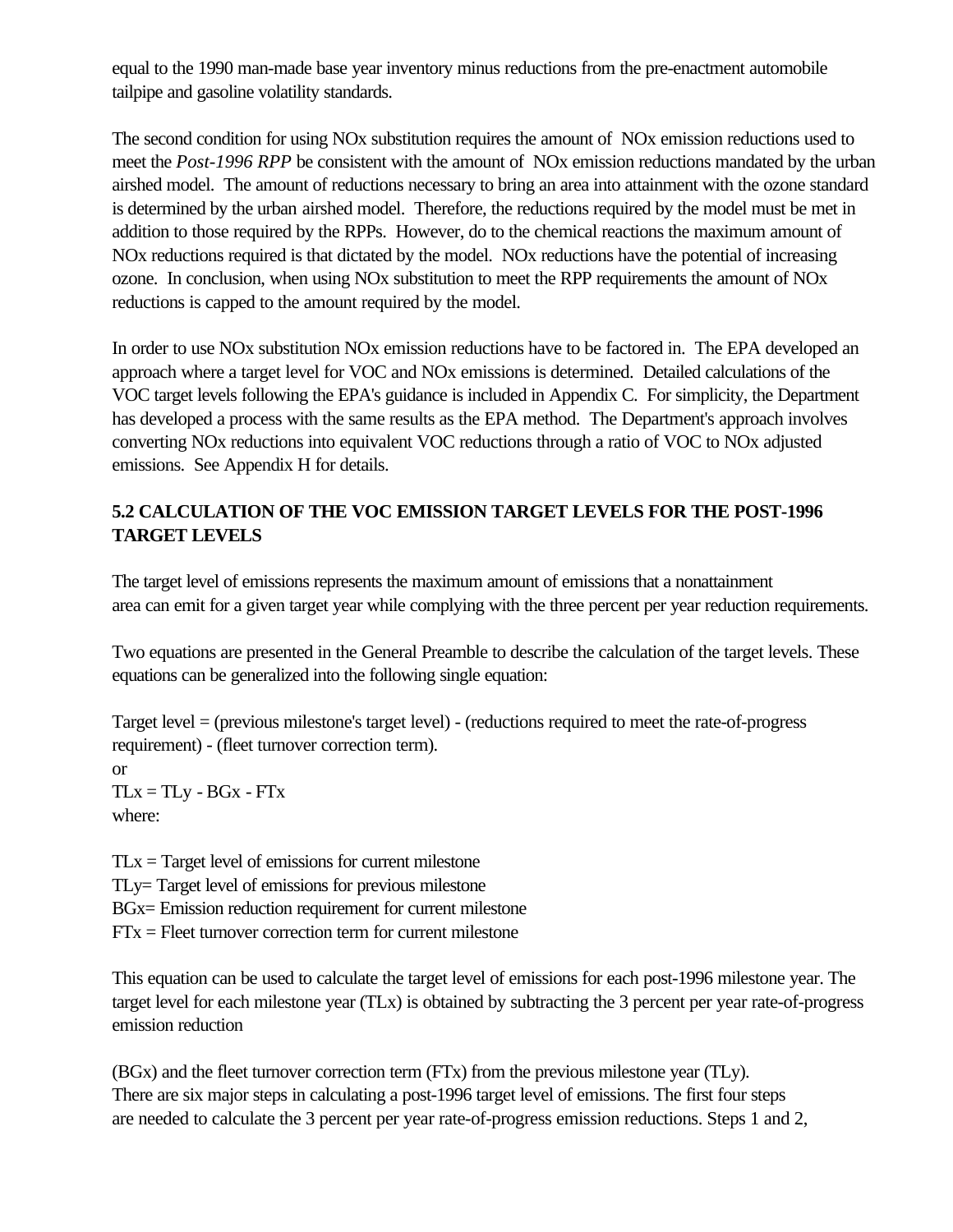developing the 1990 base year inventory and the 1990 rate-of-progress inventory, were required in the 15 percent rate-of-progress plan.

The 1996-2005 target levels have been revised from those included in the Phase I Plan submittal for the Baltimore area. The target levels are revised to take into account new estimates for mobile emissions.

The new 1996 target levels are the following:

## **Baltimore Nonattainment Area**

| <b>Baseyear Inventory</b>            | 343.3   |
|--------------------------------------|---------|
| Noncreditable Reductions (1990-1996) | $-39.7$ |
| <b>Adjusted Baseyear</b>             | 303.6   |
|                                      |         |
| Target Level (85% of Adj. BY)        | 258.1   |
| Noncreditable Reductions (1990-1996) | $-4.8$  |
| <b>Adjusted Target Level</b>         | 253.3   |

The following figures contain the calculation for the 2002 and 2005 target levels.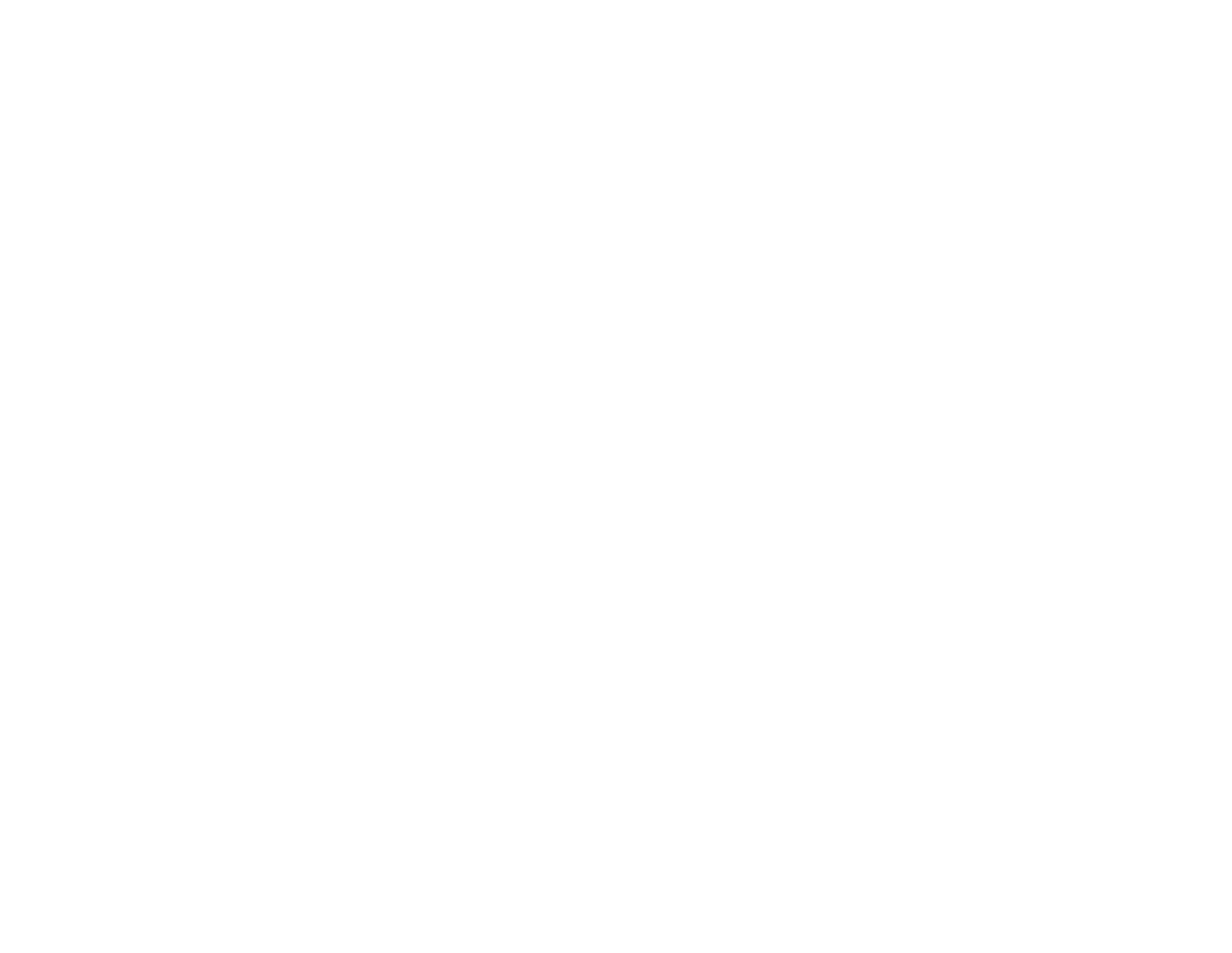# **Flowchart for VOC Target Level for 2002 Milestone Baltimore Nonattainment Area**

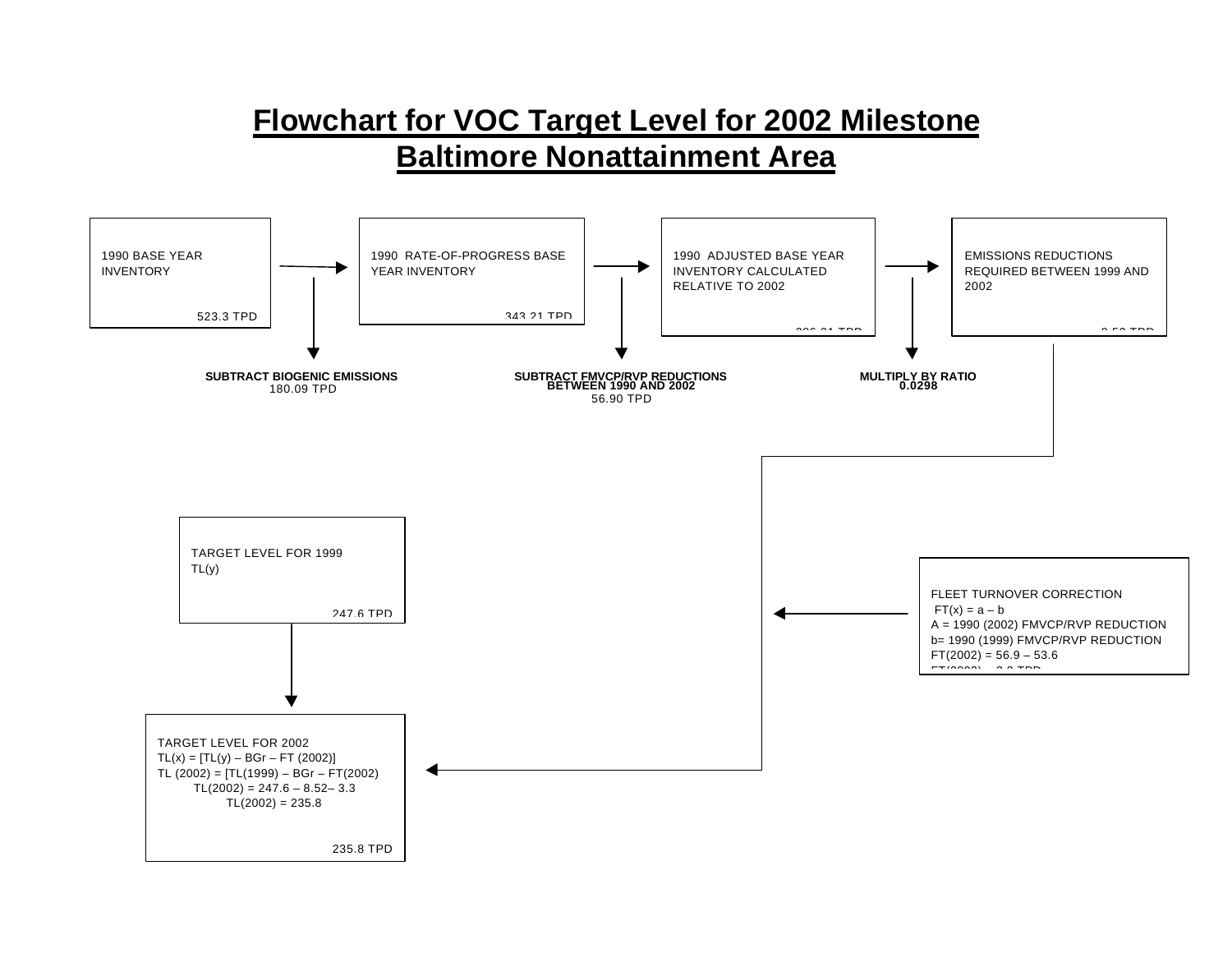# **Flowchart for VOC Target Level for 2005 Milestone Baltimore Nonattainment Area**

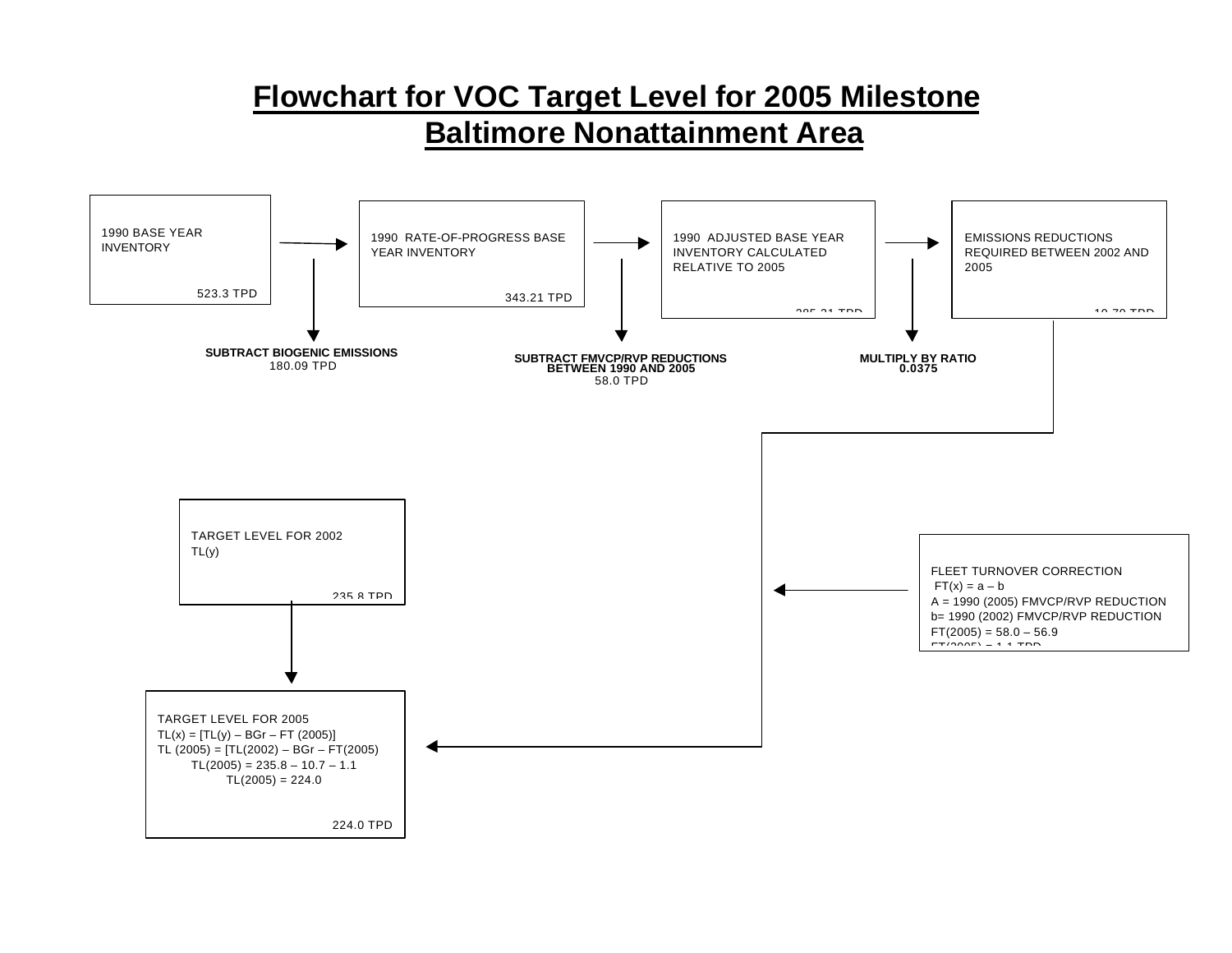# **Flowchart for NOx Target Level for 2002 Milestone Baltimore Nonattainment Area**

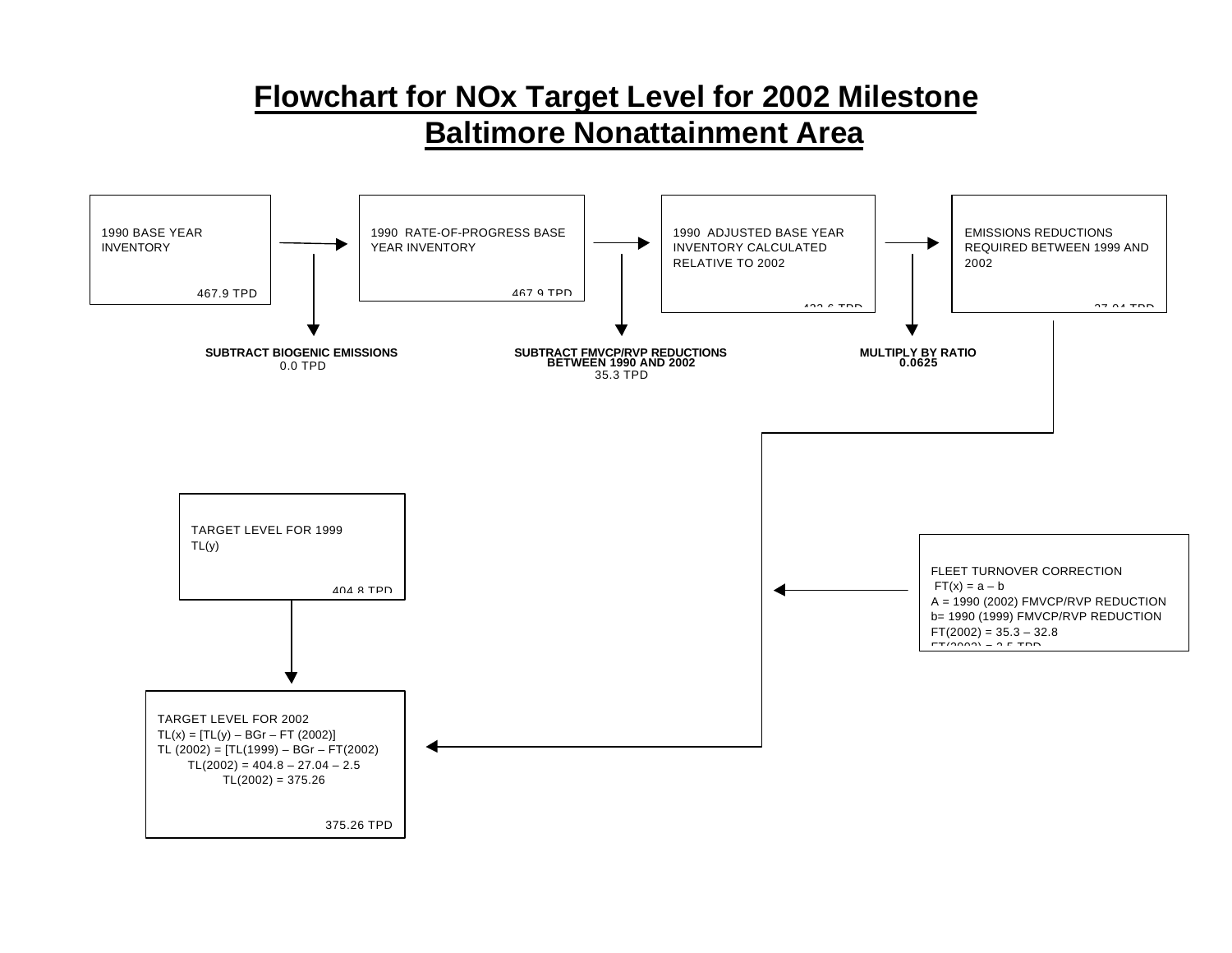# **Flowchart for NOx Target Level for 2005 Milestone Baltimore Nonattainment Area**

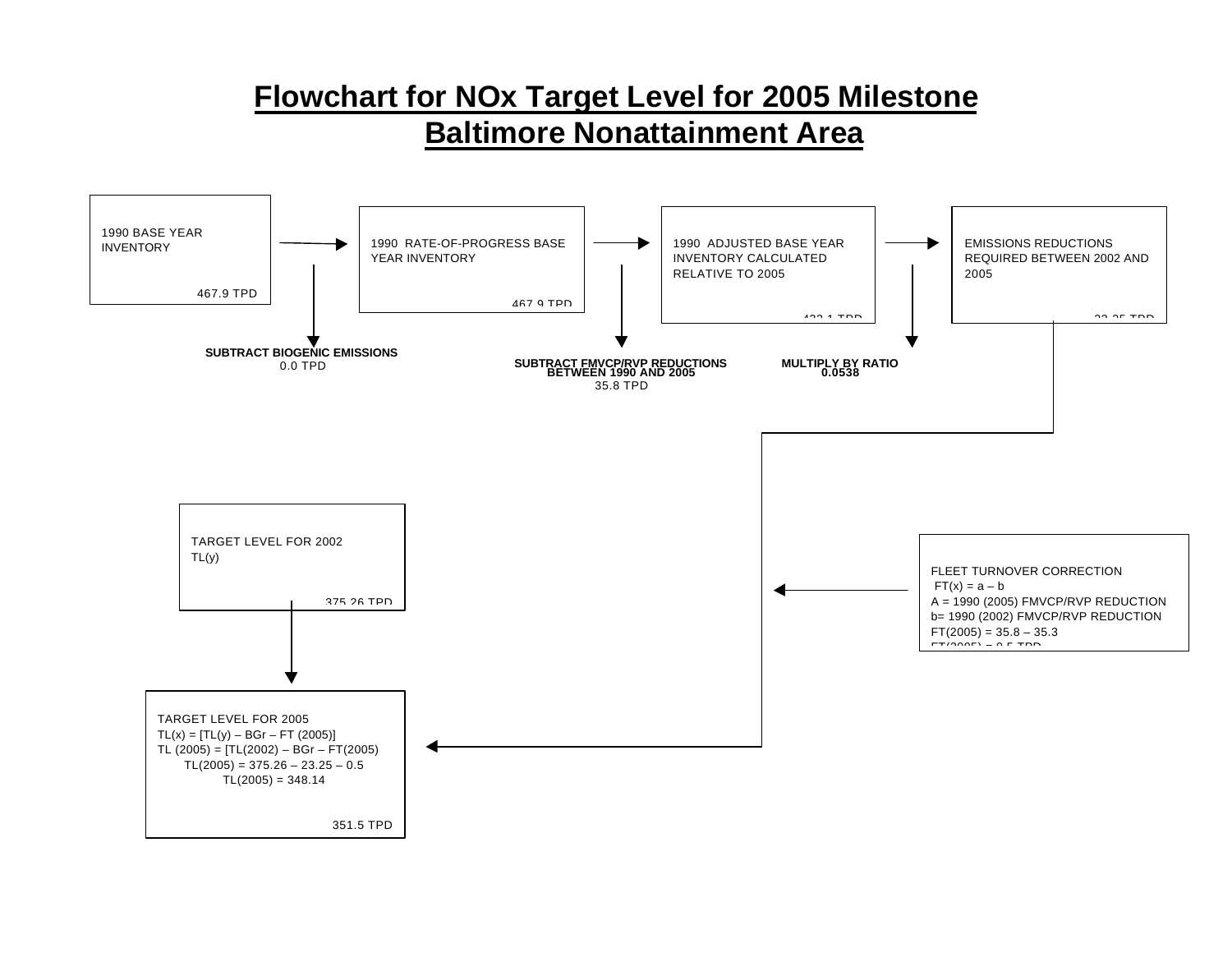## **6.0 CONTROL MEASURES TO MEET THE RATE OF PROGRESS REQUIREMENTS**

This section briefly summarizes the control measures which account for the emission reductions required to meet the Rate-of-Progress requirements for the 2002 and 2005 milestones. Table 6.1 demonstrates the summary of emission reductions expected from considering the control measures used to meet the 2002 and 2005 milestones.

|                                     | 2002         |            | 2005       |            |  |
|-------------------------------------|--------------|------------|------------|------------|--|
| <b>Control Measure</b>              | <b>VOC</b>   | <b>NOx</b> | <b>VOC</b> | <b>NOx</b> |  |
| Enhanced I/M                        |              |            |            |            |  |
| Tier I                              |              |            |            |            |  |
| <b>Reform Gas</b>                   |              |            |            |            |  |
| <b>LEV</b>                          |              |            |            |            |  |
| <b>HDDE</b>                         |              |            |            |            |  |
| <b>Total Mobile</b>                 | 51.20        | 56.70      | 57.40      | 69.50      |  |
| Stage II/Refuel                     | 9.00         | 0.00       | 10.00      | 0.00       |  |
| Landfills                           | 0.28         | 0.00       | 0.26       | 0.00       |  |
| <b>Open Burning</b>                 | 3.60         | 0.76       | 3.60       | 0.76       |  |
| <b>Surface Cleaning/ Degreasing</b> | 7.22         | 0.00       | 7.20       | 0.00       |  |
| <b>Architectural Coatings</b>       | 5.52         | 0.00       | 5.55       | 0.00       |  |
| <b>Consumer Products</b>            | 2.78         | 0.00       | 2.83       | 0.00       |  |
| <b>Auto Refinishing</b>             | 5.84         | 0.00       | 6.05       | 0.00       |  |
| Nonroad Small Gasoline Engines      | 9.69         | $-0.37$    | 17.51      | $-0.45$    |  |
| Nonroad Diesel Engines              | 0.00         | 10.96      | 0.00       | 16.13      |  |
| <b>Marine Engine Standards</b>      | 0.86         | $-0.01$    | 1.79       | $-0.07$    |  |
| Railroads                           | 0.00         | 2.40       | 0.00       | 4.20       |  |
| <b>Expandable Polystyrene</b>       | 0.12         | 0.00       | 0.12       | 0.00       |  |
| <b>Yeast Production</b>             | 0.81         | 0.00       | 0.87       | 0.00       |  |
| <b>Commercial Bakeries</b>          | 0.00<br>0.85 |            | 0.86       | 0.00       |  |
| <b>Screen Printing</b>              | 0.24         | 0.00       | 0.25       | 0.00       |  |
| <b>Federal Air Toxics</b>           | 0.50         | 0.00       | 0.50       | 0.00       |  |
| Graphic Arts - Lithography          | 2.61         | 0.00       | 2.66       | 0.00       |  |
| Graphic Arts – Rotogravure $\&$     | 0.88         | 0.00       | 0.90       | 0.00       |  |
| Flexographic                        |              |            |            |            |  |
| <b>Enhanced Rule Compliance</b>     | 4.90         | 0.00       | 5.10       | 0.00       |  |
| <b>State Air Toxics</b>             | 1.10         | 0.00       | 1.20       | 0.00       |  |
| <b>NOx RACT</b>                     | 0.00         | 4.90       | 0.00       | 5.00       |  |
| NO <sub>x</sub> Phase II/III        | 0.00         | 90.00      | 0.00       | 133.035    |  |
| <b>FMVCP/RVP</b>                    |              |            |            |            |  |
| Total                               | 107.99       | 165.34     | 124.66     | 228.10     |  |
| Projected Uncontrolled Emissions    | 340.57       | 518.85     | 348.26     | 532.94     |  |
| <b>Emission Level Obtained</b>      | 232.32       | 353.51     | 223.60     | 304.84     |  |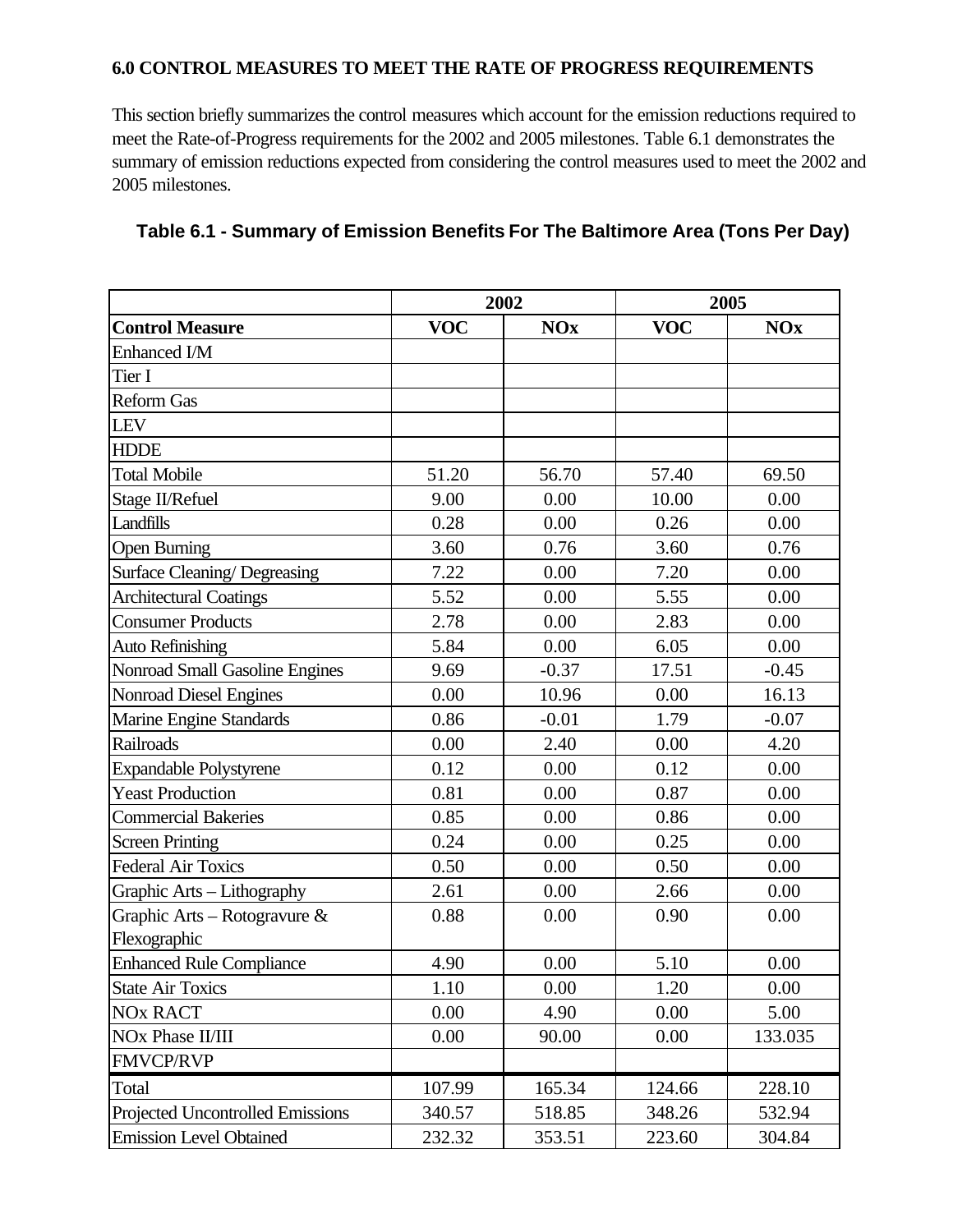| <b>Emission</b><br>Required<br>evel | 35.80<br>32 F | 375.30  | 224.00   | $\sim$ |
|-------------------------------------|---------------|---------|----------|--------|
| Surplus                             | ה ה<br>J.LL   | 70<br>. | $0.40\,$ | 46.66  |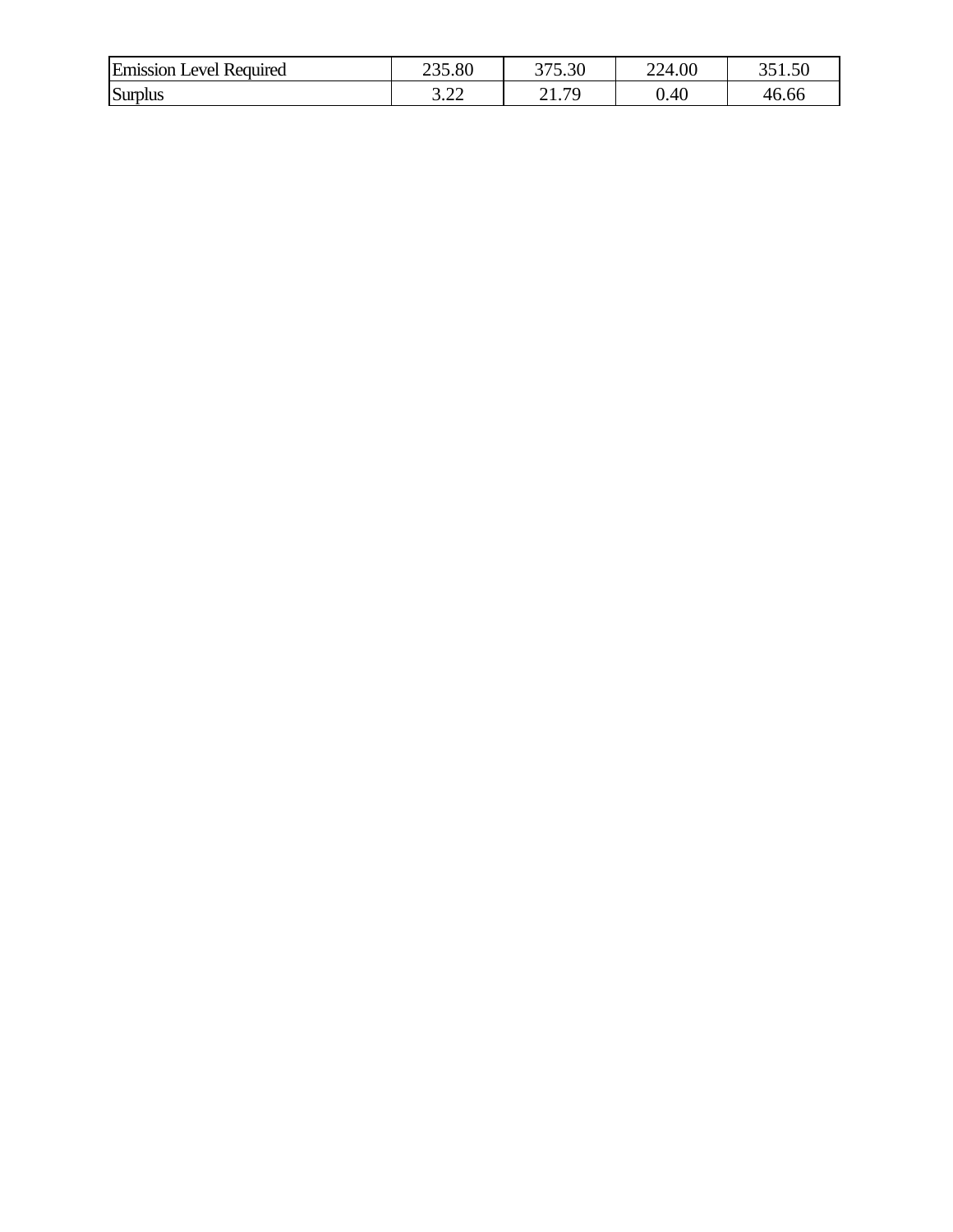# **Enhanced Vehicle Inspection and Maintenance (Enhanced I/M)**

This measure involves implementing a vehicle emission inspection and maintenance program with stricter requirements than the "basic" program.

## *Description of Source Category*

This measure affects light duty gasoline vehicles, light duty gasoline trucks and heavy-duty gasoline vehicles up to 26,000 pounds.

# *Control Strategy*

The Act requires enhanced motor vehicle inspection and maintenance (I/M) programs in serious, severe, and extreme ozone nonattainment areas with urbanized populations of 200,000 or more. In Maryland, this required enhanced I/M program impacts the 8 jurisdictions currently operating a basic I/M program as well as 6 new jurisdictions, for a total of 14 of the 23 jurisdictions in the state.

Maryland obtained VOC emissions reductions by adopting regulations for an enhanced vehicle emissions I/M program that contains test procedures which will detect more emissions-related faults, cover a larger geographic area in the state, and allow fewer waivers from emissions standards. Tailpipe emissions will be measured over a transient driving cycle conducted on a dynamometer, which provides a much better indication of actual on-road vehicle performance than the existing idle test. Evaporative emissions control equipment will be checked for function and integrity, resulting in large emissions reductions not achieved with the current program. The geographic expansion will bring approximately 500,000 additional cars into the program. In addition, the projected waiver rate will decrease from approximately 15% of failed vehicles to 3%.

## *Estimated Emissions Reductions and Methodology*

The EPA's mobile emissions model, MOBILE5b, with locality-specific inputs and appropriate design parameters for Maryland's enhanced I/M program, was used to estimate the VOC and NOx emissions reductions obtained from this control strategy. The specific methodologies and assumptions associated with modeling the enhanced I/M program can be found in the input stream for the model runs used to prepare the 2005 mobile source emissions budget (see Appendix B.) The expected reductions in tons per day are:

|                  | <b>2002 VOC</b> | <b>2002 NOx</b> | <b>2005 VOC</b> | <b>2005 NOx</b> |
|------------------|-----------------|-----------------|-----------------|-----------------|
| <b>Baltimore</b> | 25.7            | 24.9            | 26.5            | 26.1            |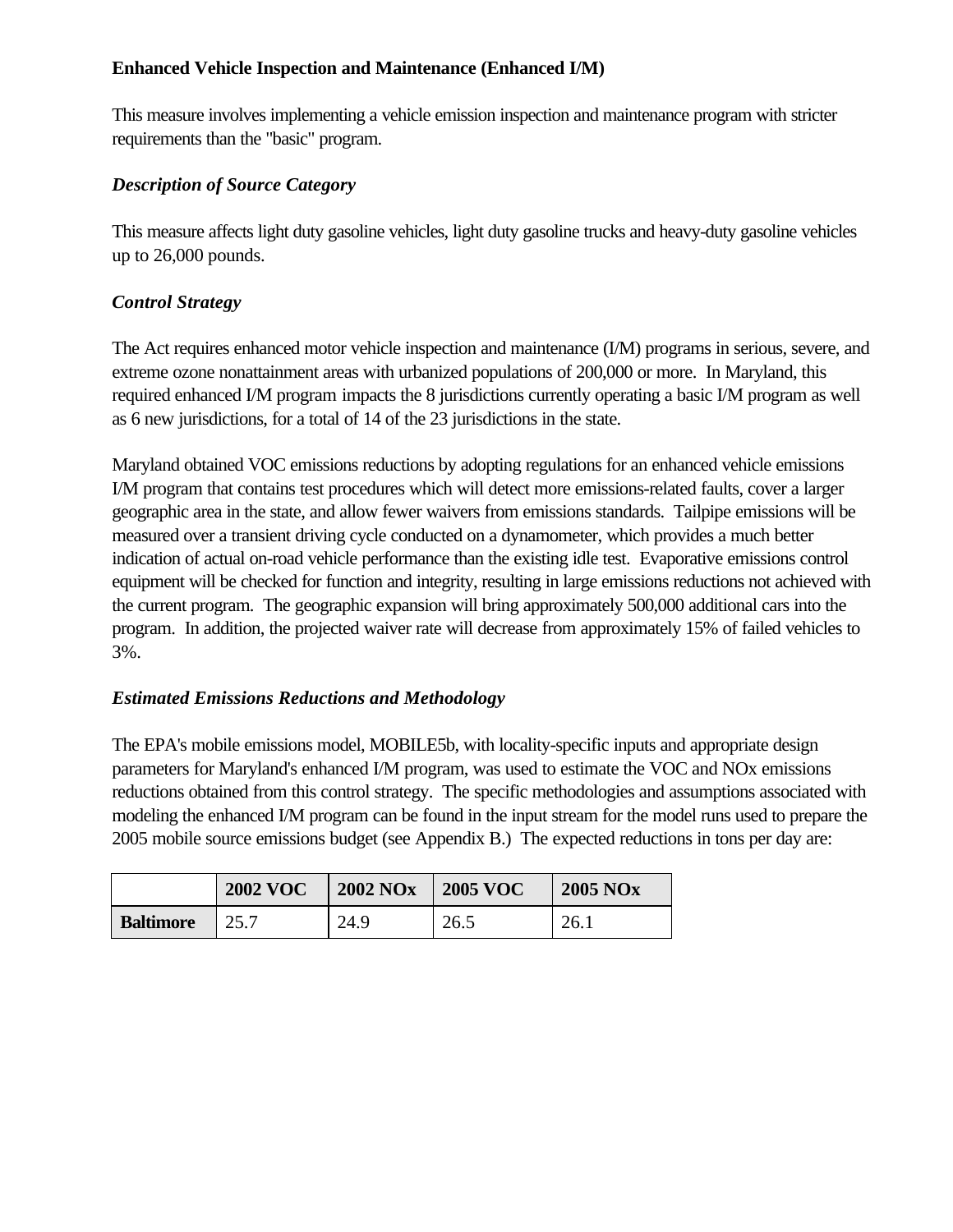# **Maryland Department of the Environment Mobile Sources Control Program**

## **2002 Balto Area Highway Vehicle Emission Analysis Control By Control Emissions in Tons per Day**

|                          |              | 1990 Activity Level |             | 2002 Activity Level |                |                |                  |             |
|--------------------------|--------------|---------------------|-------------|---------------------|----------------|----------------|------------------|-------------|
|                          |              |                     |             |                     |                |                |                  |             |
|                          | 1990 B/L     | 90 Adj B/L in 02    | $\mathbf 1$ | $\overline{c}$      | $\mathfrak{Z}$ | $\overline{4}$ | 5                | Scenario    |
| Stab Exh VOC             | 54.6         | 34.5                | 51.6        | 48.7                | 41.2           | 28.0           | 27.6             |             |
| Cold Exh VOC             | 17.3         | 16.3                | 21.7        | 19.1                | 16.0           | 11.6           | 10.3             |             |
| Hot Exh VOC              | 4.4          | 3.3                 | 5.3         | 4.9                 | 4.0            | 2.7            | $2.6\phantom{0}$ |             |
|                          |              |                     |             |                     |                |                |                  |             |
| Sub Tot Exh VOC          | 76.3         | 54.1                | 78.6        | 72.7                | 61.2           | 42.3           | 40.5             |             |
| Sub Tot Evap VOC         | 71.0         | 36.3                | 39.0        | 31.4                | 29.1           | 22.3           | 16.9             |             |
| <b>Total VOC</b>         | 147.3        | 90.4                | 117.6       | 104.1               | 90.3           | 64.6           | 57.4             |             |
|                          |              |                     |             |                     |                |                |                  |             |
| Refueling VOC            | 13.1         | 11.2                | 12.3        | 9.1                 | 8.7            | 8.7            | 3.3              |             |
|                          |              |                     |             |                     |                |                |                  |             |
| <b>Tot NonRef VOC</b>    | 134.2        | 79.2                | 105.3       | 95.0                | 81.6           | 55.9           | 54.1             |             |
|                          |              |                     |             |                     |                |                |                  |             |
| Stab Exh NO <sub>x</sub> | 146.4        | 113.2               | 155.7       | 134.0               | 130.5          | 107.4          | 105.9            |             |
| Cold Exh NO <sub>x</sub> | 9.4          | 8.2                 | 9.9         | 7.3                 | 6.7            | 5.4            | 5.1              |             |
| Hot Exh NO <sub>x</sub>  | 3.7          | 2.8                 | 4.0         | 3.1                 | 2.5            | 2.0            | 1.9              |             |
|                          |              |                     |             |                     |                |                |                  |             |
| <b>Total Exh NOx</b>     | 159.5        | 124.2               | 169.6       | 144.4               | 139.7          | 114.8          | 112.9            |             |
|                          |              |                     |             |                     |                |                |                  | Total       |
| NrefVOC Benefit          |              | 55.0                |             | 10.3                | 13.4           | 25.7           | 1.8              | 51.2        |
| RefVOC Benefit           |              | 1.9                 |             | 3.2                 | 0.4            | 0.0            | 5.4              | 9.0         |
| NO <sub>x</sub> Benefit  |              | 35.3                |             | 25.2                | 4.7            | 24.9           | 1.9              | 56.7        |
|                          |              | Non-Creditables     |             |                     |                |                |                  | Creditables |
| NRefVOC Growth           | $VMT +$      |                     | 26.1        |                     |                |                |                  |             |
| RefVOC Growth            | <b>Trips</b> |                     | 1.1         |                     |                |                |                  |             |
| NO <sub>x</sub> Growth   |              |                     | 45.4        |                     |                |                |                  |             |
|                          |              |                     |             |                     |                |                |                  |             |
| <b>Control Programs</b>  |              | $FMVCP +$           |             | Tier 1              | <b>RFG</b>     | IM240          | NLEV+            |             |
| Accounted for:           |              | <b>RVP</b>          |             |                     |                |                | $HDE +$          |             |
|                          |              |                     |             |                     |                |                | Stage II         |             |

Note:

- 1. 1990 Adjusted Baseline emissions in 2002; 2002 emission factors with no CAAA90 requirements- (i.e, no Tier I tailpipe standards or new evap test procedure), 7.0 RVP, and 1990 I/M Programs
- 2. Scenario 1 Tier 0: same controls as above. Change is only in the activity levels (using 2002 levels).
- 3. Scenario 2 Tier 1; 2002 emission factors with CAAA90 requirements in effect, 7.0 RVP and, 1990 I/M programs.
- 4. Scenario 3; Reformulated Gasoline (RFG) program added.
- 5. Scenario 4; IM240 program added.
- 6. Scenario 5; NLEV in 1999, Stage II in 1993, New HDE Rule in 2004.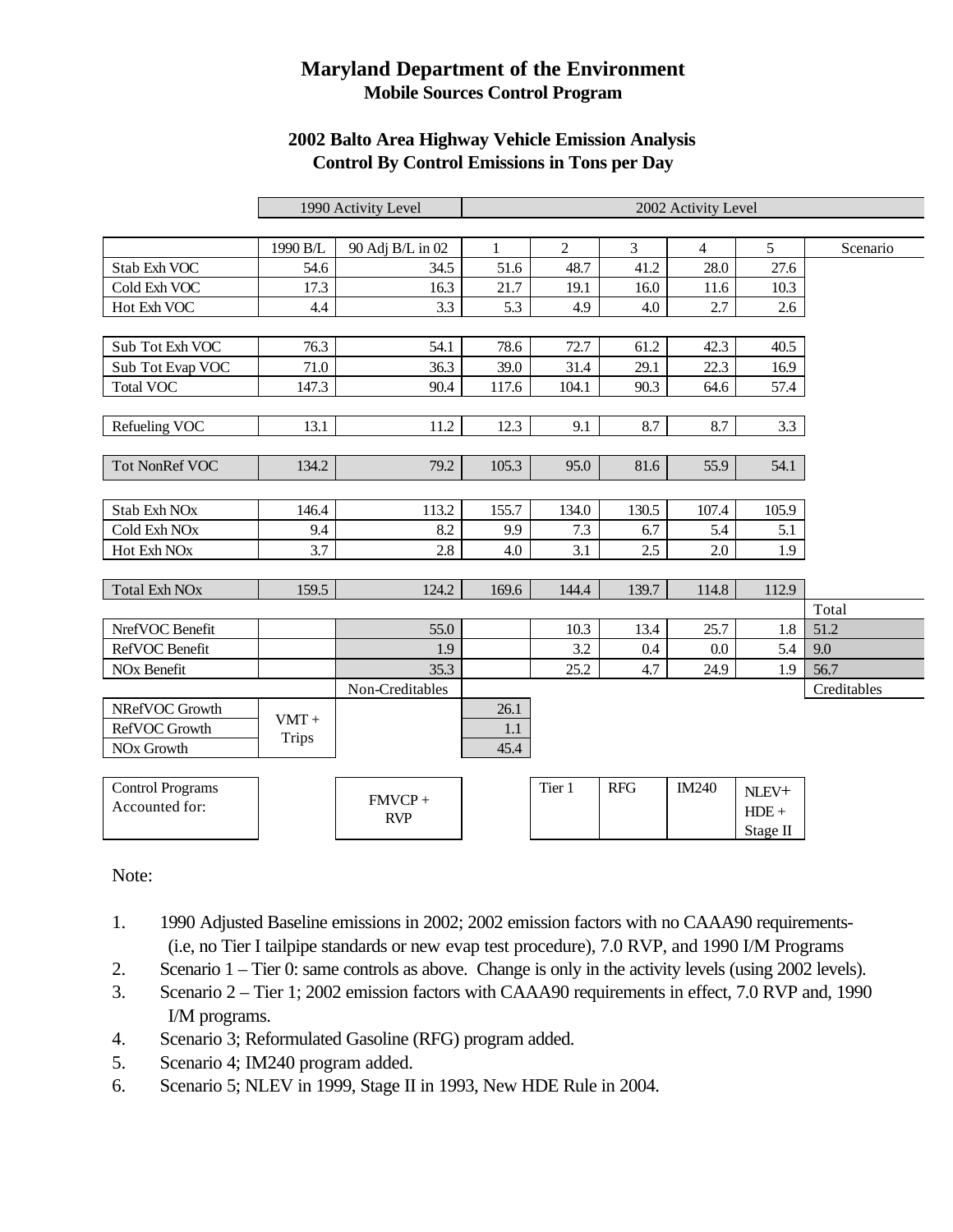# **Maryland Department of the Environment Mobile Sources Control Program**

## **2005 Balto Area Highway Vehicle Emission Analysis Control By Control Emissions in Tons per Day**

|                          | 1990 Activity Level |                  |              | 2005 Activity Level |            |                |          |             |
|--------------------------|---------------------|------------------|--------------|---------------------|------------|----------------|----------|-------------|
|                          |                     |                  |              |                     |            |                |          |             |
|                          | 1990 B/L            | 90 Adj B/L in 05 | $\mathbf{1}$ | $\overline{2}$      | 3          | $\overline{4}$ | 5        | Scenario    |
| Stab Exh VOC             | 54.6                | 33.8             | 51.7         | 47.6                | 40.1       | 26.4           | 25.4     |             |
| Cold Exh VOC             | 17.3                | 16.4             | 22.4         | 19.3                | 16.2       | 11.5           | 9.6      |             |
| Hot Exh VOC              | 4.4                 | 3.3              | 5.4          | 4.8                 | 3.9        | 2.6            | 2.3      |             |
|                          |                     |                  |              |                     |            |                |          |             |
| Sub Tot Exh VOC          | 76.3                | 53.5             | 79.5         | 71.7                | 60.2       | 40.5           | 37.3     |             |
| Sub Tot Evap VOC         | 71.0                | 35.8             | 39.2         | 26.6                | 24.6       | 17.8           | 14.0     |             |
| <b>Total VOC</b>         | 147.3               | 89.3             | 118.7        | 98.3                | 84.8       | 58.3           | 51.3     |             |
| Refueling VOC            | 13.1                | 11.2             | 12.6         | 6.6                 | 6.4        | 6.4            | 2.6      |             |
|                          |                     |                  |              |                     |            |                |          |             |
| <b>Tot NonRef VOC</b>    | 134.2               | 78.1             | 106.1        | 91.7                | 78.4       | 51.9           | 48.7     |             |
|                          |                     |                  |              |                     |            |                |          |             |
| Stab Exh NO <sub>x</sub> | 146.4               | 113.0            | 159.9        | 132.7               | 128.8      | 104.5          | 97.8     |             |
| Cold Exh NO <sub>x</sub> | 9.4                 | 8.0              | 10.0         | 7.1                 | 6.6        | 5.3            | 4.8      |             |
| Hot Exh NO <sub>x</sub>  | 3.7                 | 2.7              | 3.9          | 2.9                 | 2.4        | 1.9            | 1.7      |             |
| <b>Total Exh NOx</b>     | 159.5               | 123.7            | 173.8        | 142.7               | 137.8      | 111.7          | 104.3    |             |
|                          |                     |                  |              |                     |            |                |          | Total       |
| NrefVOC Benefit          |                     | 56.1             |              | 14.4                | 13.3       | 26.5           | 3.2      | 57.4        |
| RefVOC Benefit           |                     | 1.9              |              | 6.0                 | 0.2        | 0.0            | 3.8      | 10.0        |
| NO <sub>x</sub> Benefit  |                     | 35.8             |              | 31.1                | 4.9        | 26.1           | 7.4      | 69.5        |
|                          |                     | Non-Creditables  |              |                     |            |                |          | Creditables |
| NRefVOC Growth           | $VMT +$             |                  | 28.0         |                     |            |                |          |             |
| RefVOC Growth            | <b>Trips</b>        |                  | 1.4          |                     |            |                |          |             |
| NO <sub>x</sub> Growth   |                     |                  | 50.1         |                     |            |                |          |             |
| <b>Control Programs</b>  |                     |                  |              | Tier 1              | <b>RFG</b> | IM240          |          |             |
| Accounted for:           |                     | $FMVCP +$        |              |                     |            |                | NLEV+    |             |
|                          |                     | <b>RVP</b>       |              |                     |            |                | $HDE +$  |             |
|                          |                     |                  |              |                     |            |                | Stage II |             |

Note:

- 1. 1990 Adjusted Baseline emissions in 2005; 2005 emission factors with no CAAA90 requirements- (i.e, no Tier I tailpipe standards or new evap test procedure), 7.0 RVP, and 1990 I/M Programs
- 2. Scenario 1 Tier 0: same controls as above. Change is only in the activity levels (using 2005 levels).
- 3. Scenario 2 Tier 1; 2005 emission factors with CAAA90 requirements in effect, 7.0 RVP and, 1990 I/M programs.
- 4. Scenario 3; Reformulated Gasoline (RFG) program added.
- 5. Scenario 4; IM240 program added.
- 6. Scenario 5; NLEV in 1999, Stage II in 1993, New HDE Rule in 2004.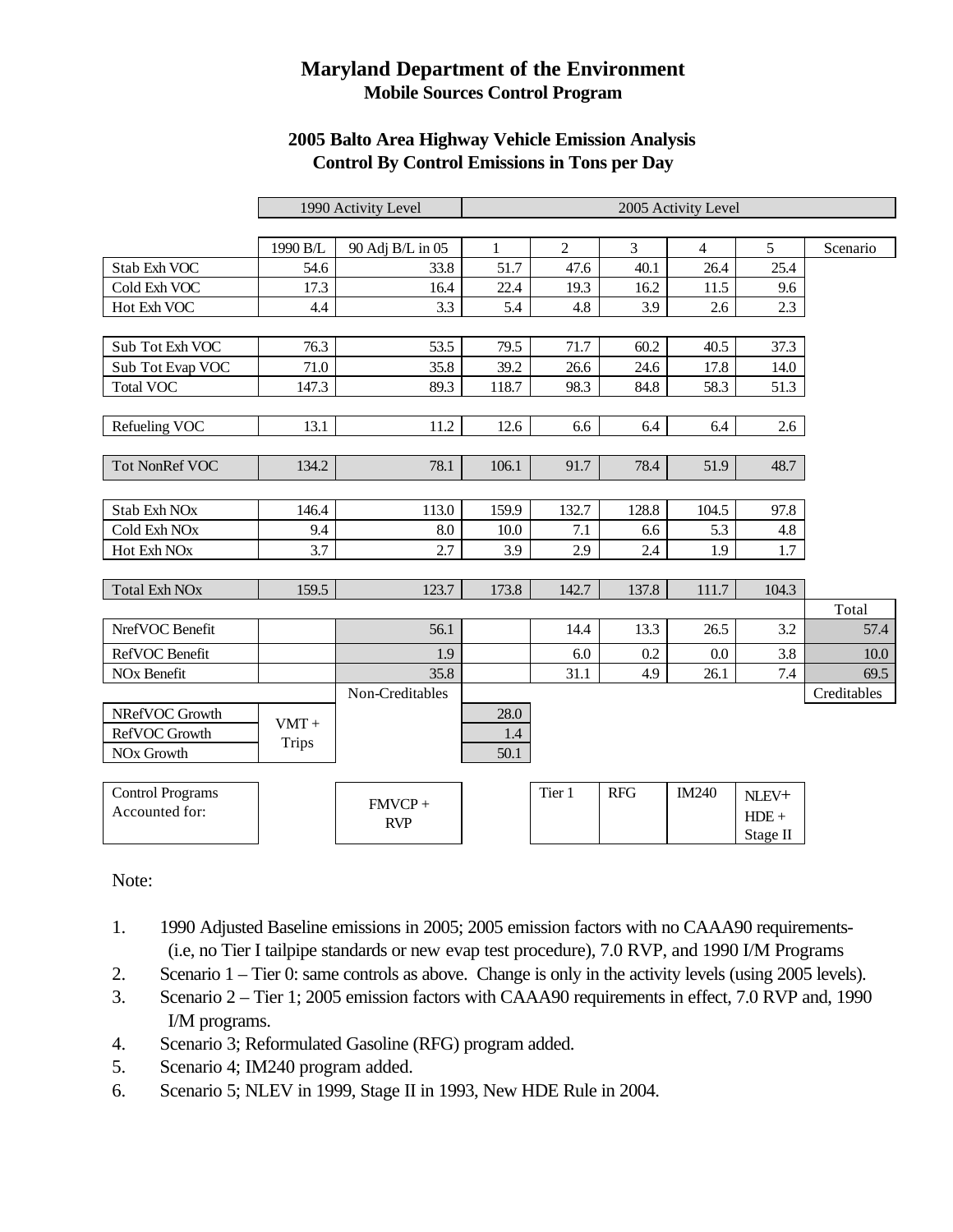## **Tier I Vehicle Emission Standards and New Federal Evaporative Test Procedures**

The Act requires a new and cleaner set of federal motor vehicle emissions standards (Tier I standards) beginning with model year 1994. The Act also required a uniform level of evaporative emission controls, which are more stringent than most evaporative controls used in existing vehicles.

### *Description of Source Category*

These federally implemented programs will affect light duty vehicles and trucks.

## *Control Strategy*

The federal program requires more stringent exhaust emissions standards as well as a uniform level of evaporative emissions controls, demonstrated through new federal evaporative test procedures. The Tier I exhaust standards are to be phased in beginning with model year 1994.

### *Expected Emissions Reductions and Methodology*

The MOBILE5b emissions factor model automatically applies these controls unless the input file has been modified to disable the Act's tailpipe standards and the evaporative test procedure. Using the emission reductions in the output to MOBILE5b, the expected reductions in tons per day are:

|                  | <b>2002 VOC</b> | <b>2002 NOx</b> | <b>2005 VOC</b> | <b>2005 NOx</b> |
|------------------|-----------------|-----------------|-----------------|-----------------|
| <b>Baltimore</b> |                 | 25.2<br>ے . ت   | 14.4            | 31.1            |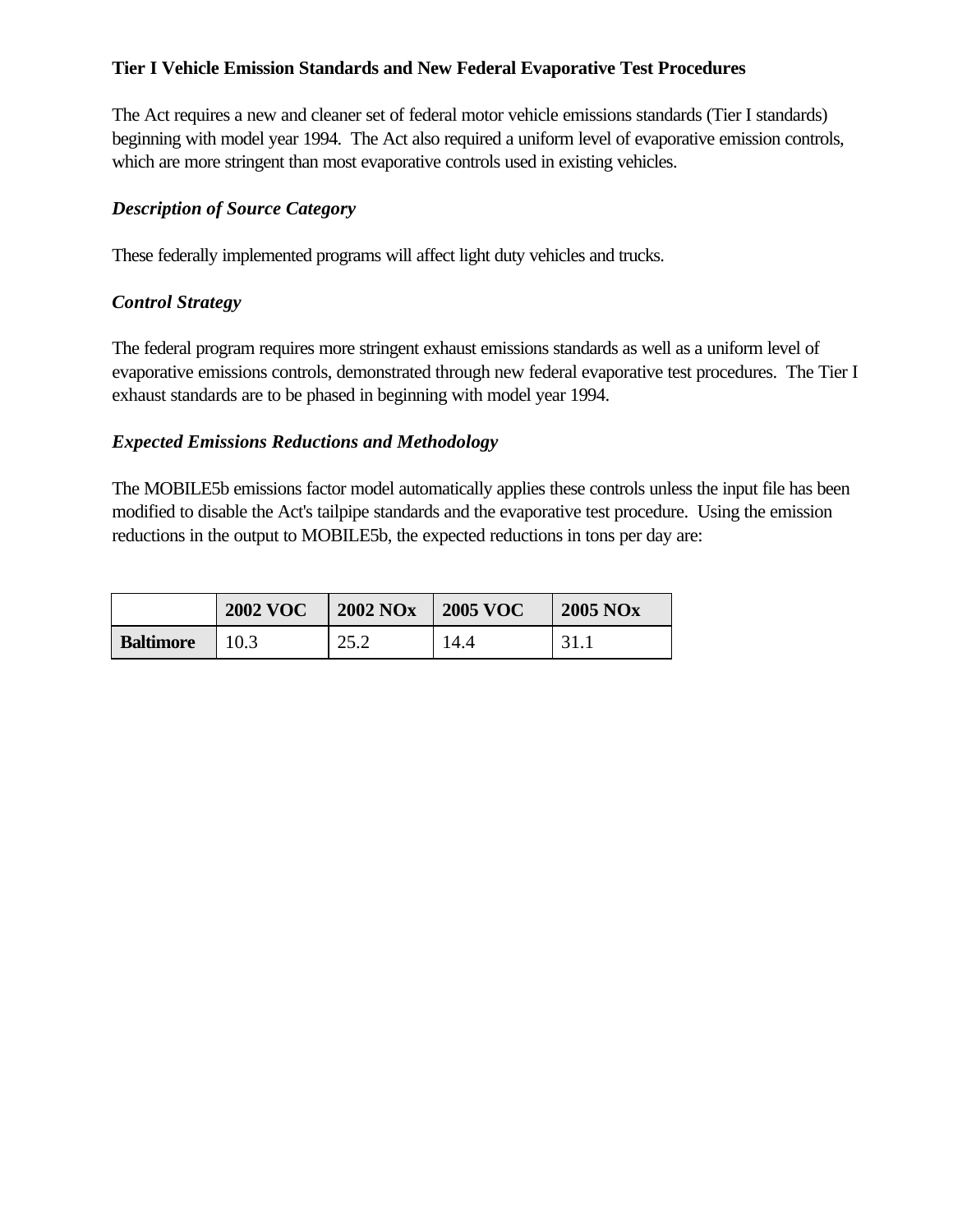## **Reformulated Gasoline**

This federally mandated measure requires the use of lower polluting "reformulated" gasoline in the Baltimore Nonattainment Area.

## *Description of Source Category*

All gasoline-powered vehicles are affected by this control measure. Vehicle refueling emissions at service stations are also reduced. In addition, emissions from gasoline powered nonroad vehicles and equipment will be reduced by this control strategy.

### *Control Strategy*

The Act requires significant changes to conventional fuels for areas that exceed the health-based ozone standard. They require the EPA to establish specifications for reformulated gasoline that would achieve the greatest reduction of VOCs and toxic air pollutants achievable considering costs and technological feasibility.

At a minimum, reformulated gasoline must not cause an increase in NOx emissions, must have an oxygen content of at least 2.0% by weight, must have a benzene content no greater than 1.0% by volume and must not contain any heavy metals. Most importantly, the Act requires a reduction in VOC and toxic emissions of 15% over base year levels beginning in 1995 and 25% beginning in the year 2000.

Since January of 1995, only gasoline that the EPA has certified as reformulated may be sold to consumers in the nine worst ozone nonattainment areas with populations exceeding 250,000. Other ozone nonattainment areas are permitted to "opt-in" to the federal reformulated gasoline program.

Use of reformulated gasoline is required in the Baltimore nonattainment area.

## *Expected Emissions Reductions and Methodology*

The emissions factor used in calculating the reduction from this measure was determined using MOBILE5b. Activity levels were developed using both HPMS VMT data and locality specific transportation model data as developed by the Baltimore Metropolitan Council (BMC), which provides support staff and structure for the Transportation Steering Committee, the Metropolitan Planning Organization (MPO) for the Baltimore Metropolitan Area. Using the emission reductions in the output to MOBILE5b, the expected reductions in tons per day are:

|                  | <b>2002 VOC</b> | <b>2002 NOx</b> | <b>2005 VOC</b> | <b>2005 NOx</b> |
|------------------|-----------------|-----------------|-----------------|-----------------|
| <b>Baltimore</b> | 13.4            | 4.7             | 13.3            | 4.9             |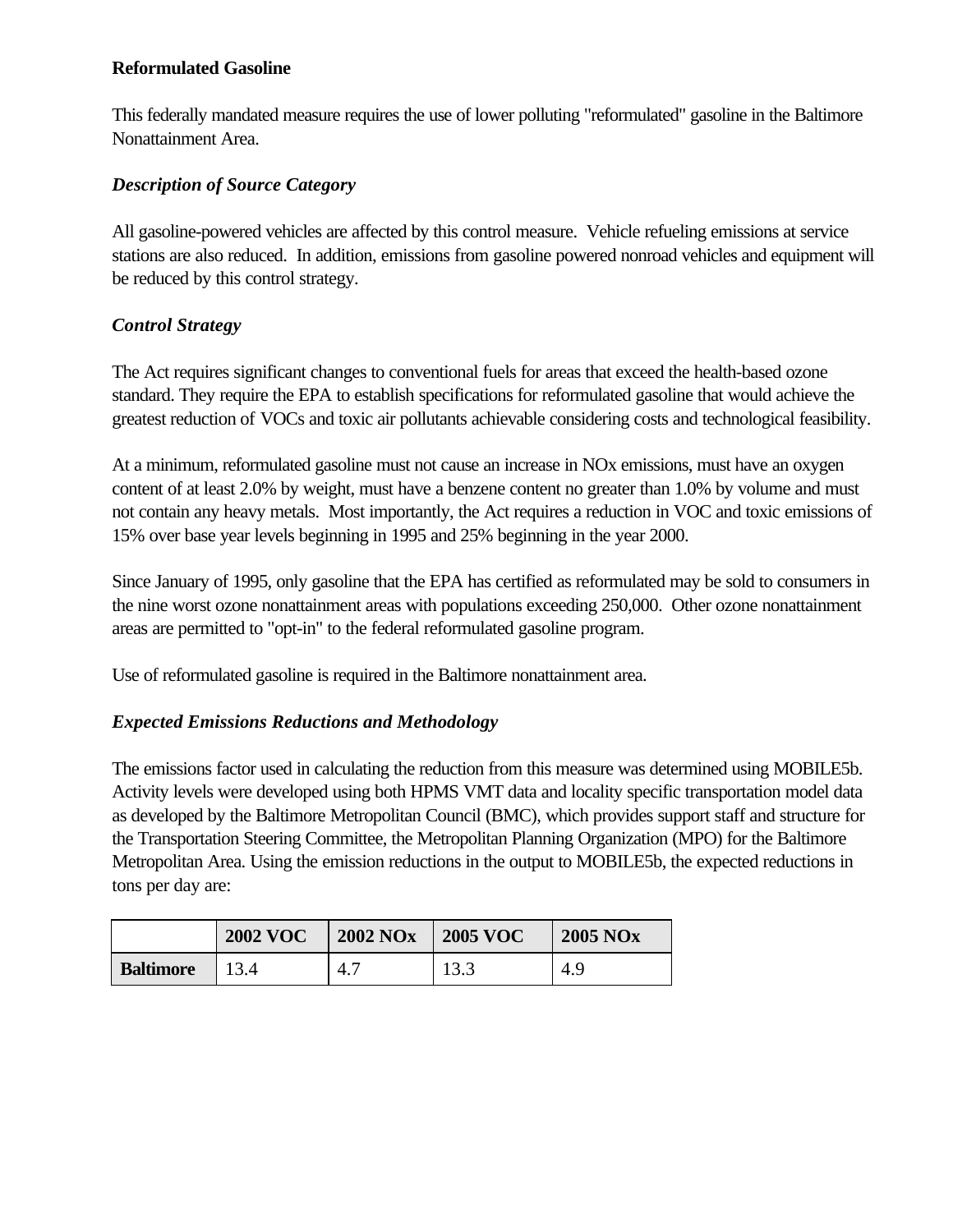# **Stage II and New Vehicle On-Board Vapor Recovery Systems**

These two separate measures require the installation of Stage II vapor recovery nozzles at gasoline pumps and the requirement of onboard refueling emissions controls for new passenger cars and light trucks beginning in the 1998 model year. Maryland adopted Stage II vapor recovery regulations for the Baltimore and Washington nonattainment areas and Cecil County in January of 1993.

## *Description of Source Category*

When motor vehicle fuel tanks are refueled at a gasoline dispensing facility, gasoline vapors in the fuel tank are displaced by incoming gasoline. The vapors are discharged directly to the air.

Vehicle refueling emissions are the fuel vapors displaced from a vehicle tank when it is filled. These emissions account for a significant portion of the volatile organic compounds (VOCs) released into the air by motor vehicles and contribute to the formation of ozone and smog. In addition, gasoline vapors contain air toxics.

# *Control Strategy*

The Stage II vapor recovery regulation requires that the dispensing system be equipped with nozzles that are designed to return the vapors through a vapor line into the gasoline storage tank. The vapors may be forced back to the storage tank by the pressure of the incoming liquid (vapor balance system) or by a vacuum pump or other mechanical device that creates a vacuum at the nozzle to more efficiently contain the vapors (vapor assist system). Maryland requires all systems used to be approved by the California Air Resources Board (CARB) which ensures a minimum control efficiency of 95 percent.

In addition, an EPA rule requires the use of onboard refueling vapor recovery (ORVR) systems for new passenger cars and light trucks beginning in model 1998. Light trucks include pickups, mini-vans, and most delivery and utility vehicles. Heavy duty vehicles and trucks over 8,500 pounds gross vehicle weight rating (GVWR) are exempt from the ORVR requirement. Upon full implementation, the ORVR rule will cover over ninety percent of all new gasoline-powered vehicles sold in Maryland.

Essentially, the ORVR system operates by storing the vapors displaced from the fuel tank during a refueling event and subsequently routing these VOC vapors to the engine, where the vapors are burned during vehicle operation. The EPA has allowed manufacturers to retain some flexibility in meeting the requirements. Although the EPA has not prescribed any particular technology, most past ORVR designs have been canister-based. In such a system, the displaced VOC vapors are stored in a canister by being adsorbed onto a bed of activated carbon contained within the canister. During vehicle operation, a manifold vacuum is used to pull ambient air over the carbon bed, stripping the VOCs from the canister. This VOC-rich purge gas is then routed to the engine and burned.

# *Emissions Reductions*

Using MOBILE5b, the expected emissions reductions for these measures are listed below.

|                  | <b>2002 VOC</b> | <b>2002 NOx</b> | <b>2005 VOC</b> | <b>2005 NOx</b> |
|------------------|-----------------|-----------------|-----------------|-----------------|
| <b>Baltimore</b> | 9.0             | 0.0             | 10.0            | 0.0             |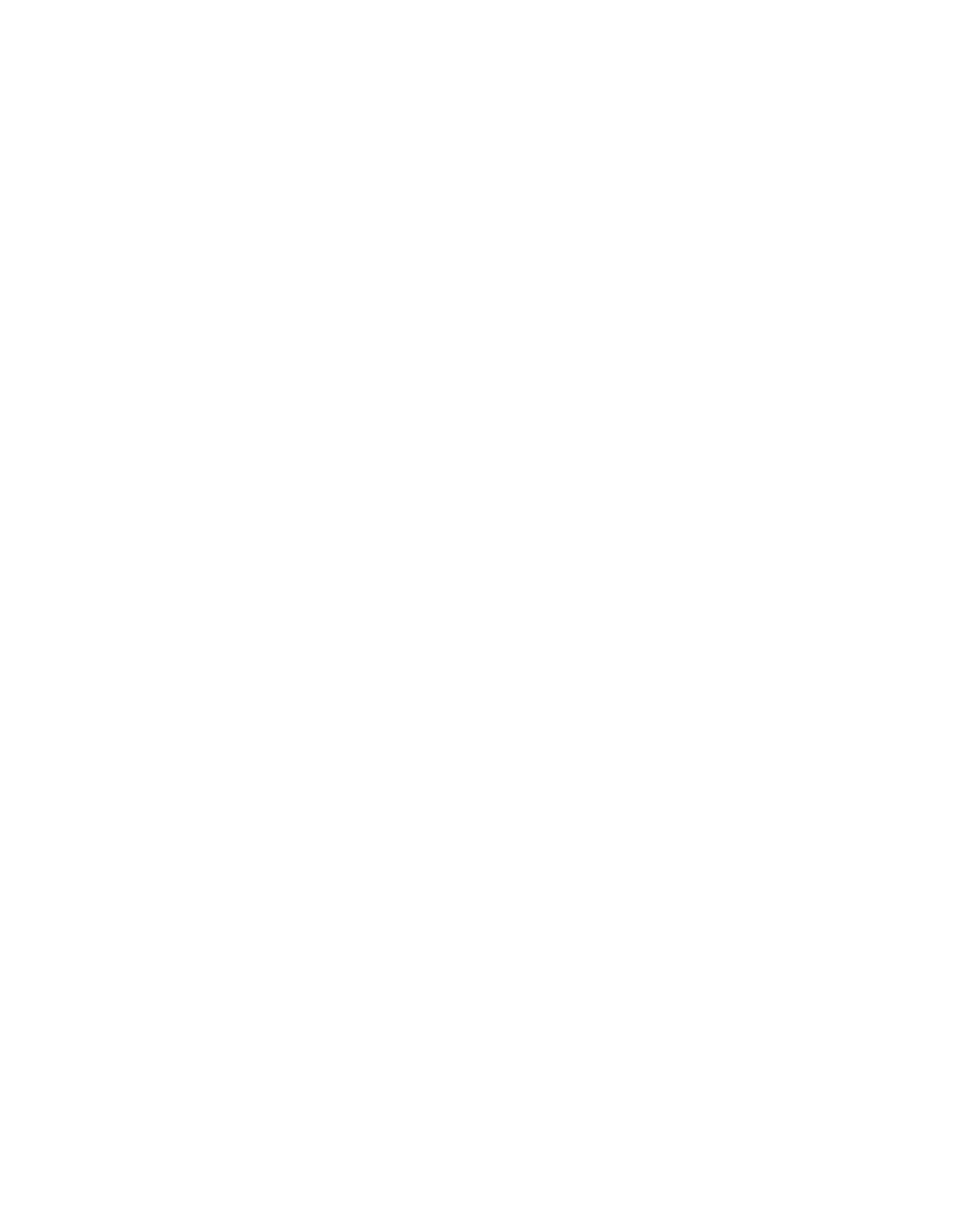# **National Low Emission Vehicle Program and Heavy Duty Engine Rule**

## **National Low Emission Vehicle Program**

On January 30, 1998, Maryland Governor Parris N. Glendening wrote to EPA agreeing to pursue a clean car program known as the National Low Emission Vehicle Program (NLEV). Maryland's participation in the voluntary program, however, was conditioned on the participation of all major motor vehicle manufacturers in the program and on their making NLEV vehicles available in Maryland beginning with the 1999 model year.

NLEV vehicles are 70% cleaner than vehicles now sold in Maryland. In making his decision, the Governor cited nationwide health and environmental benefits as a reason for pursuing the program. The program will provide emissions reductions that will help Maryland to meet the federal air quality standards for ozone. In addition, a national program will reduce vehicle emissions transported into Maryland from other states.

### **Heavy-Duty Engine Rule**

On May 1, 1999, EPA proposed tighter tailpipe emissions standards for cars and light trucks weighing up to 8,500 pounds. Commonly referred to as Tier 2, these standards would take effect beginning in 2004 when manufacturers would start producing passenger cars that are 77 percent cleaner than those on the road today. Light-duty trucks, such as SUVs, which are subject to standards that are less protective than those for cars, would be as much as 95 percent cleaner under the new standards. EPA's heavy-duty engines proposal will address all vehicles weighing more than 8,500 pounds, and ensure that the heaviest passenger vans and SUVs will also meet Tier 2 standards.

## *Description of Source Category*

These federally implemented programs will affect low emission vehicles and heavy duty vehicles. *Control Strategy*

The heavy duty engine rule will require more stringent exhaust emissions standards, on-board diagnostics test procedures and compliance requirements.

The low emission vehicle program will require cleaner light duty vehicles to be produced.

## *Expected Emissions Reductions and Methodology*

The MOBILE5b emissions factor model automatically applies these controls unless the input file has been modified to disable the Act's tailpipe standards and the evaporative test procedure. Using the emission reductions in the output to MOBILE5b, the expected reductions in tons per day are:

|                  | <b>2002 VOC</b> | <b>2002 NOx</b> | <b>2005 VOC</b> | <b>2005 NOx</b> |
|------------------|-----------------|-----------------|-----------------|-----------------|
| <b>Baltimore</b> |                 |                 | 2 C<br>ے . د    | $^{\prime}.4$   |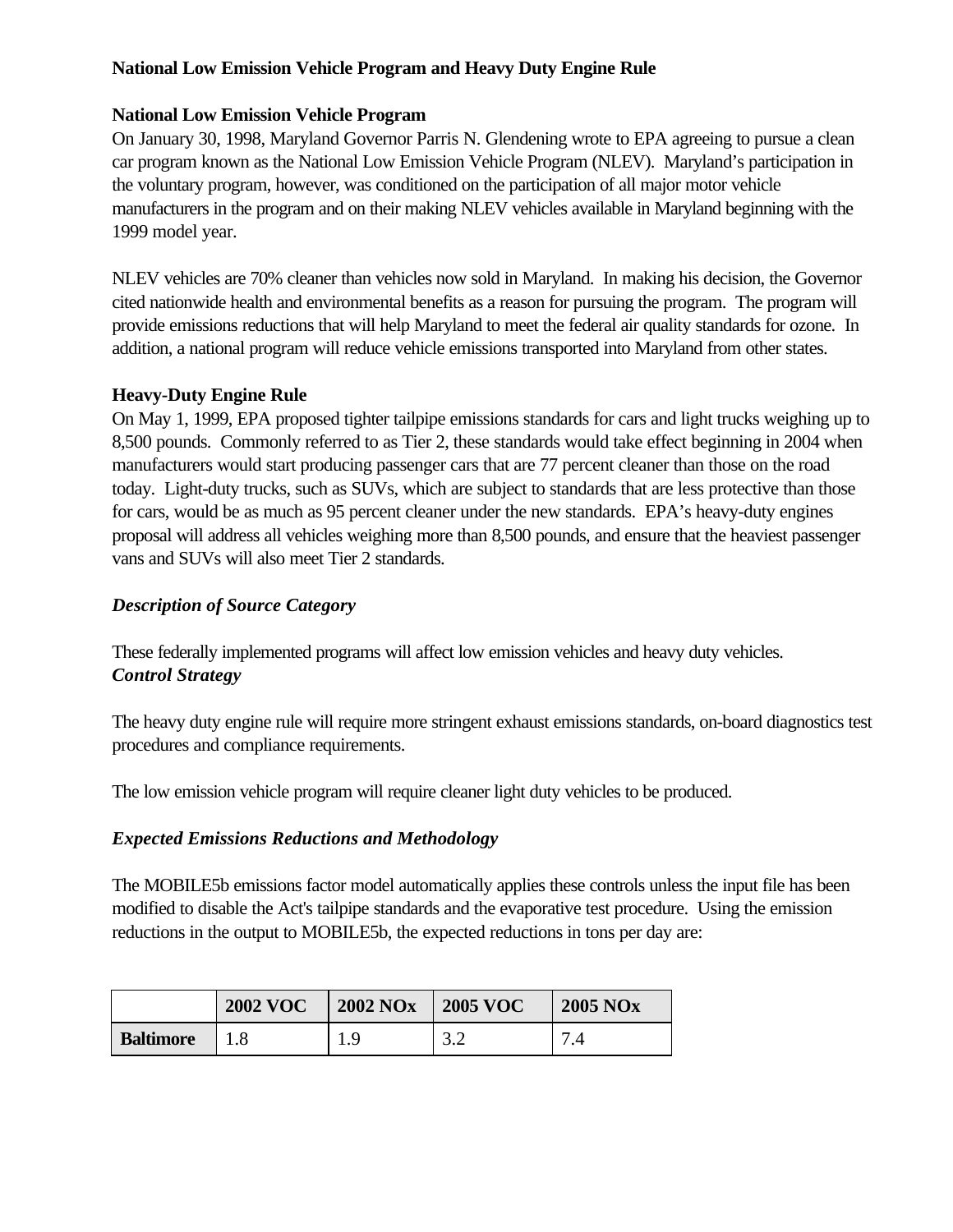# **Municipal Landfills**

This measure requires municipal landfills to add new controls based on federal rules.

## *Description of Source Category*

A municipal solid waste landfill is a disposal facility in a contiguous geographical space where household waste is placed and periodically covered with inert material. Landfill gases are produced from the aerobic and anaerobic decomposition and chemical reactions of the refuse in the landfill. Landfill gases consist primarily of methane and carbon dioxide, with volatile organic compounds making up less than one percent of the total emissions. Although the percentage for VOC emissions seems small, the total volume of gases is large.

# *Control Strategy for Source Category*

The control strategy for this source category is based upon federal rules. On March 12, 1996, the U.S. EPA adopted final New Source Performance Standards for new or recently modified municipal solid waste (MSW) landfills (Subpart WWW) and Emission Guidelines for existing MSW landfills (Subpart CC). The Emission Guidelines (EG) affect the owner or operator of a MSW landfill that was constructed before May 30, 1991; received MSW on or after November 8, 1987; and did not receive a permit for reconstruction or modification between May 30, 1991, and March 12, 1996.

The Maryland Department of the Environment (MDE) adopted a State regulation (COMAR 26.11.19.29) to implement the EG. The State regulation, consistent with the EG, requires that any MSW landfill classified as an EG landfill report the MSW landfill design capacity by June 1, 1997. An affected MSW landfill with a design capacity above 2.75 million tons is also required to report annual non-methane organic compound (NMOC) emissions rates. An affected MSW landfill above 2.75 million tons in capacity and emitting at least 55 tons per year of NMOC is required to submit and implement a compliance plan for collecting and controlling the landfill gas.

In general, the control strategy for reducing landfill gas emissions requires a gas collection system with a control device system capable of reducing VOCs in the collected gas by at least 98 weight-percent by weight. Control devices typically used are flares. Energy recovery systems have also been demonstrated to achieve 98 percent emission control at landfills where their use is feasible. Energy recovery systems used to combust landfill emissions include internal combustion engines, gas turbines, and steam generation boilers. Power produced by these systems may be used for heating or to generate electricity.

The Department has estimated that controls achieve 98 percent destruction efficiency with a 70 percent capture efficiency. The expected emissions reductions are found below.

## *Expected Emissions Reductions, Methodology and Sample Calculation*

The Landfill Gas Emission Model, version 2.0, was used to calculate NMOC emissions from this source category.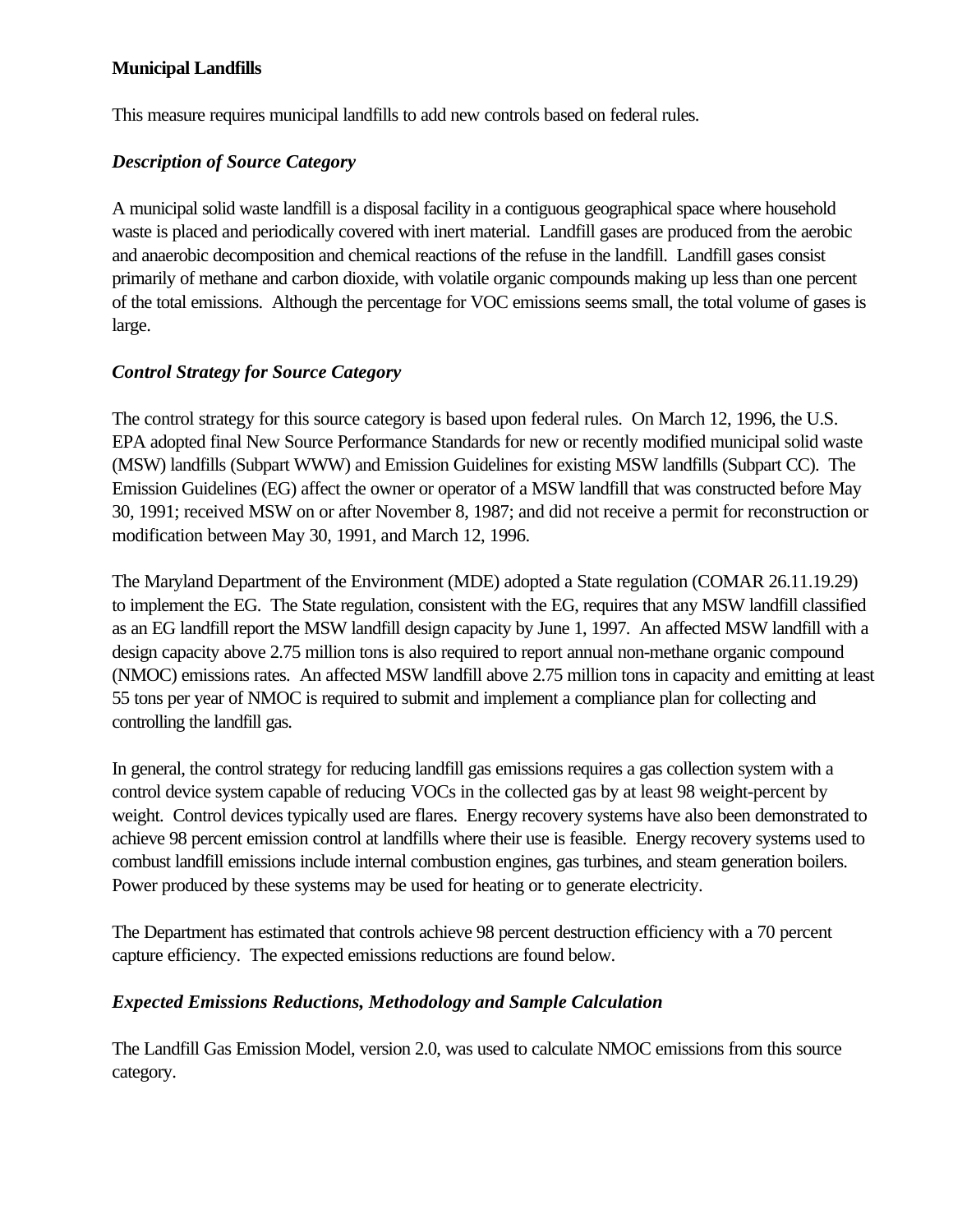The model requires the following information to estimate emissions from a landfill:

- The design capacity of the landfill,
- The amount of refuse in place in the landfill, or the annual refuse acceptance rate for the landfill,
- The methane generation rate (k),
- The potential methane generation capacity (L),
- The concentration of total nonmethane organic compounds (NMOC) and speciated NMOC found in the landfill gas,
- The years the landfill has been in operation, and
- Whether the landfill has been used for disposal of hazardous waste (codisposal).

AP-42 default values were chosen as inputs for each regulated landfill. These default values are:

| Lo: $100.00 \text{ m}^2 / \text{Mg}$ | <b>Methane Generation Potential</b> |
|--------------------------------------|-------------------------------------|
| k: 0.04001/yr                        | Decay Rate/Rate of Decomposition    |
| $NMOC: 595.00$ ppmv                  | Non-methane Concentration           |
| Methane: 50.00 % volume              |                                     |
| Carbon Dioxide : 50.00 % volume      |                                     |

The estimation method used by the model is a simple first-order decay equation.

Controls achieve a 98 percent destruction level and a 70 percent capture efficiency, the expected 2002 emissions reduction for Millersville landfill in Anne Arundel County are calculated as follows:

2002 Emissions (Tons per day from the Landfill Model) \* Destruction Level (Percentage) \* Capture Efficiency (Percentage) = Expected Emissions Reduction in 2002 (Tons per day)

0.1838 Tons per day  $*$  0.95  $*$  0.70 = 0.1222 Tons per day

Emission reductions from the remaining landfills were calculated in a similar fashion and then totaled for the year 2002.

The 2005 emission reductions were calculated in a similar fashion with their respective emission levels predicted by the landfill model.

#### *Expected Emissions Reductions*

The expected emission reductions in tons per day are:

|                  | <b>2002 VOC</b> | <b>2002 NOx</b> | <b>2005 VOC</b> | $2005$ NO <sub>x</sub> |
|------------------|-----------------|-----------------|-----------------|------------------------|
| <b>Baltimore</b> | 0.2767          | $0.0\,$         | 0.2558          | 0.0                    |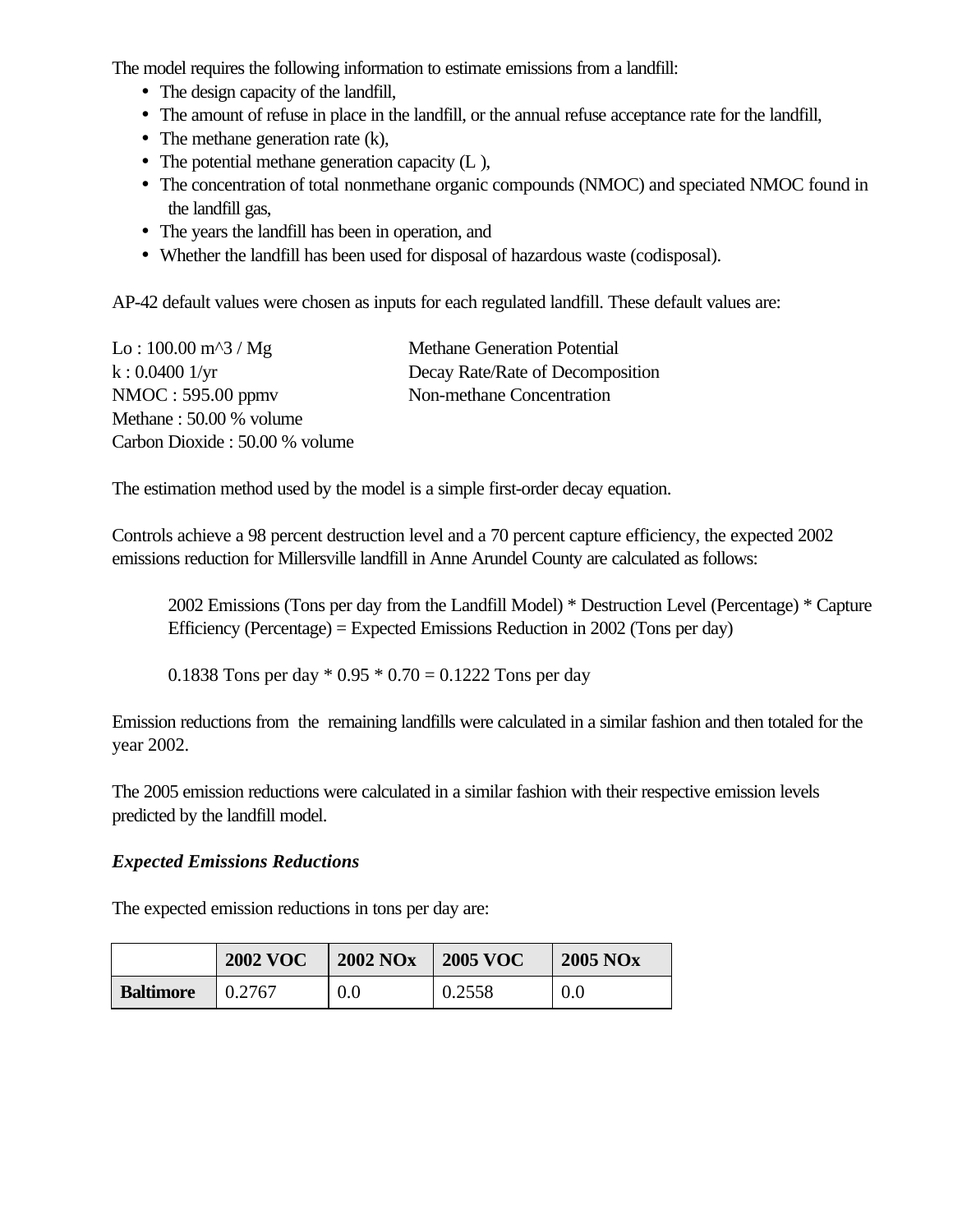# **VOC EMISSIONS REDUCTIONS FROM LANDFILLS**

# **Landgem Model Parameters AP-42 Default Values**

Lo : 100.00 m<sup>2</sup> / Mg Methane Generation Potential NMOC : 595.00 ppmv Non-methane Concentration Methane : 50.00 % volume Carbon Dioxide : 50.00 % volume

k : 0.0400 1/yr Decay Rate/Rate of Decomposition

## **2002 Reduction Credit Calculation**

| <u>ZUUZ NGUUCUUN CIGUIL CAICUIAUUN</u> |                      |             |                   |            |
|----------------------------------------|----------------------|-------------|-------------------|------------|
|                                        |                      | <b>NMOC</b> | <b>NMOC</b>       | Reduction  |
|                                        |                      | Emissions   | Emissions         |            |
|                                        |                      | (Mgyr)      | (tons/yr)         | (tons/day) |
| County                                 | <b>Landfill Name</b> | 2002        | 2002              | 2002       |
| Anne Arundel                           | <b>Millersville</b>  | 60.86       | 67.0867           | 0.1261     |
| <b>Baltimore County</b>                | Eastern              | 40.43       | 44.5664           | 0.0838     |
| Howard                                 | Alpha Ridge          | 32.17       | 35.4614           | 0.0666     |
|                                        |                      |             | <b>BNAA Total</b> | 0.2765     |

#### **2005 Reduction Credit Calculation**

|                         |                      | <b>NMOC</b> | <b>NMOC</b>       | Reduction  |
|-------------------------|----------------------|-------------|-------------------|------------|
|                         |                      | Emissions   | Emissions         |            |
|                         |                      | (Mgyr)      | (tons/yr)         | (tons/day) |
| County                  | <b>Landfill Name</b> | 2005        | 2005              | 2005       |
| Anne Arundel            | <b>Millersville</b>  | 55.27       | 60.9247           | 0.1145     |
| <b>Baltimore County</b> | Eastern              | 39.34       | 43.3649           | 0.0815     |
| Howard                  | Alpha Ridge          | 28.85       | 31.8017           | 0.0598     |
|                         |                      |             | <b>BNAA Total</b> | 0.2558     |

# **Assumptions:**

Above reductions are calculated assuming that 70% of total gas is recovered and 98% of VOCs are destroyed.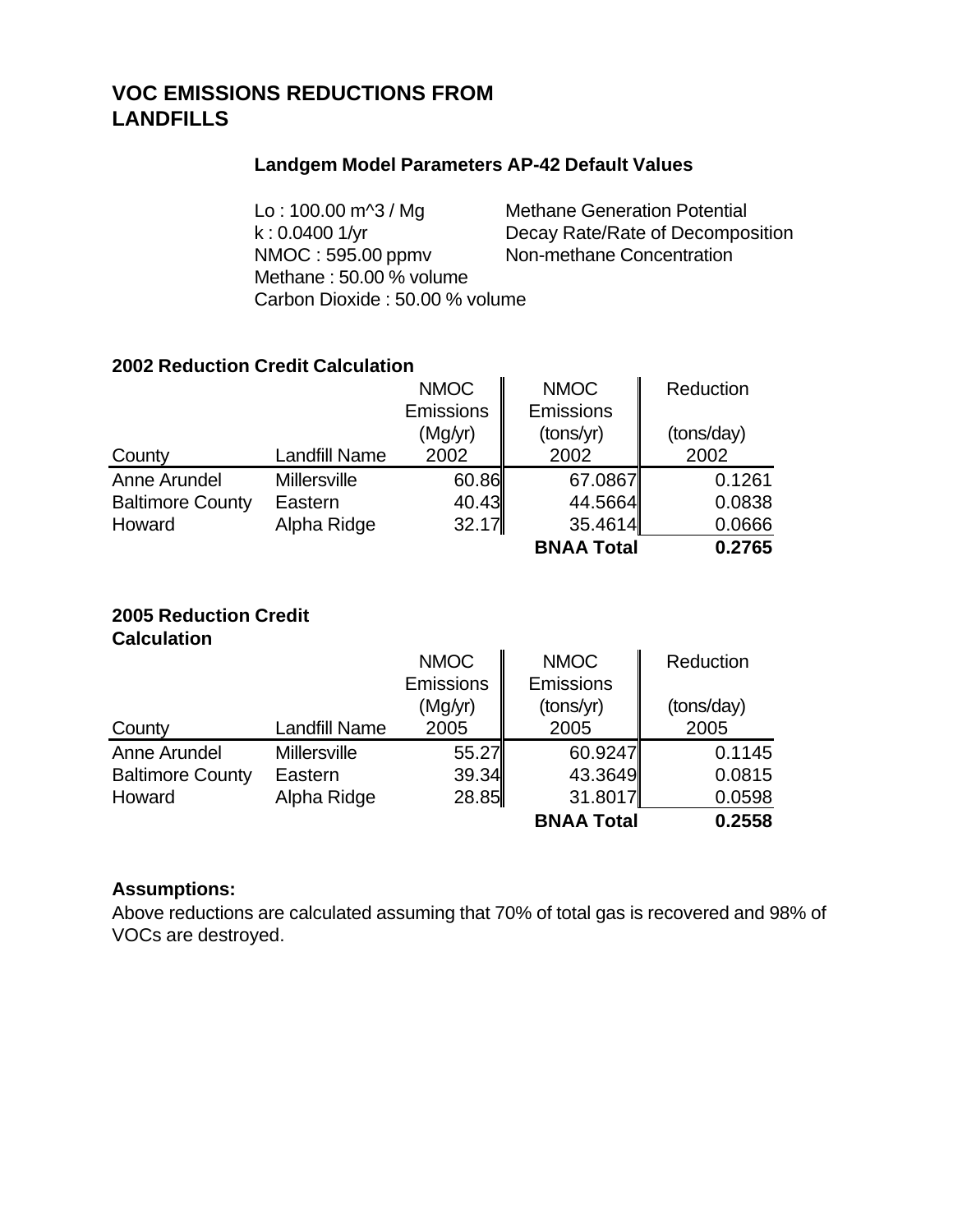# **Open Burning Ban**

This control measure bans open burning during the peak ozone season.

## *Description of Source Category*

Open burning refers to the method of burning that releases uncontrolled emissions. Open burning is primarily used for the disposal of brush, trees, and yard waste and as a method of land clearing by both developers and individual citizens alike. Emissions from open burning include oxides of nitrogen, hydrocarbons, carbon dioxide, carbon monoxide and other toxic compounds. Emissions levels from open burning are high due to the inefficient and uncontrolled manner in which the material is burned.

### *Control Strategy*

The Department adopted a regulation that prohibits open burning during the peak ozone period (June to August). The seasonal prohibition affects only those counties that lie within the serious and severe nonattainment areas. Certain exemptions however must be in place so as not to adversely affect the agriculture industry or restrict fire training and recreational activities.

### *Estimated Emissions Reductions and Methodology*

The 1990 base year emissions estimate for the Baltimore area using EPA approved emission factors for this category was 3.6 tons per day of VOC and 0.8 tons per day of NOx. No growth is assumed for the projected emissions.

The control measure for this category consists of an open burning ban, therefore, the emissions reductions expected would equal the emissions estimate.

The expected emission reductions by in tons per day are:

|                  | <b>2002 VOC</b> | <b>2002 NOx</b> | <b>2005 VOC</b> | <b>2005 NOx</b> |
|------------------|-----------------|-----------------|-----------------|-----------------|
| <b>Baltimore</b> | 3.640           | 0.76            | 3.640           | 0.76            |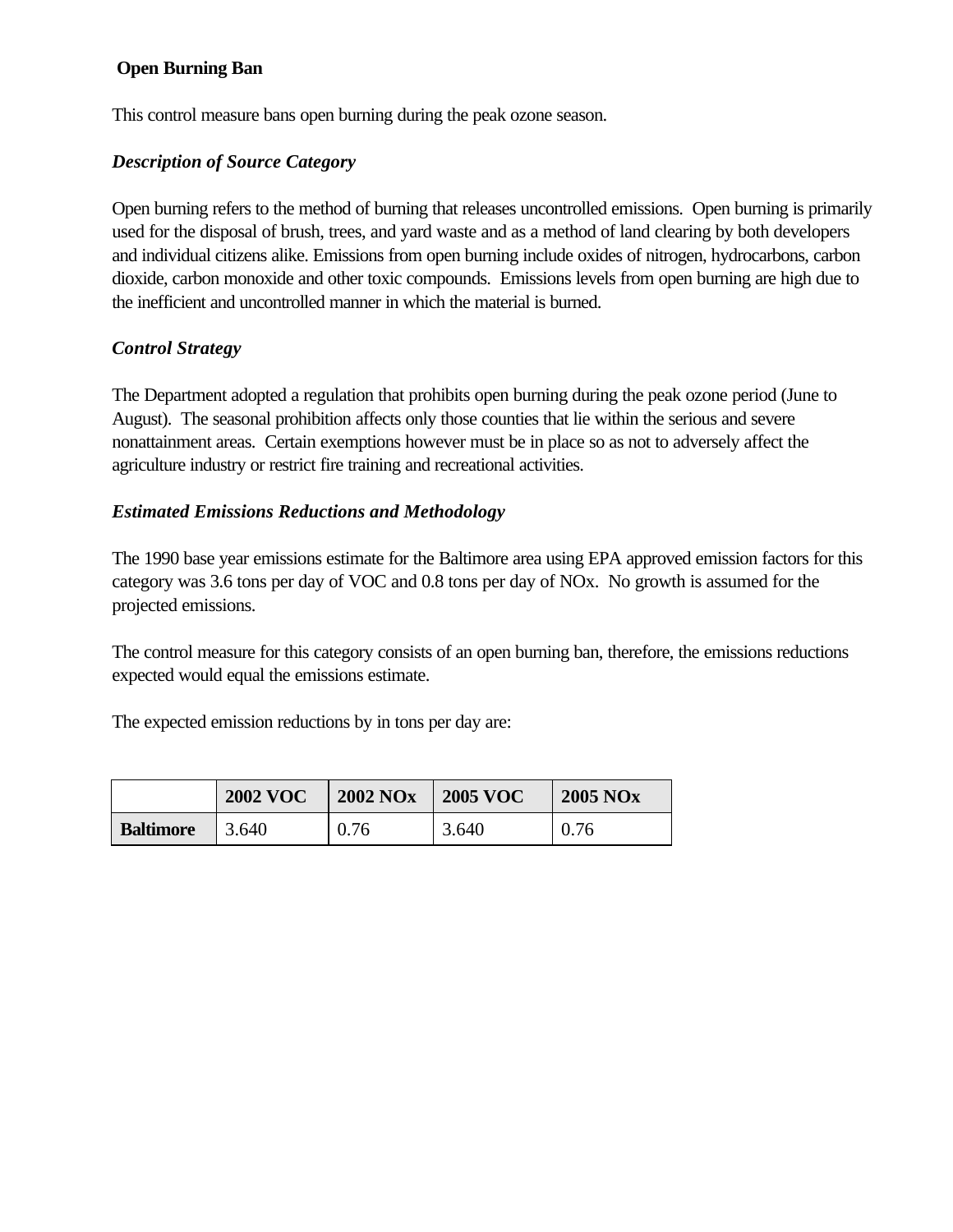### **Surface Cleaning/Degreasing**

This control measure requires small degreasing operations like gasoline stations, autobody paint shops and machine shops to use less polluting degreasing solvents.

### *Description of Source Category*

Cold degreasing is an operation that uses solvents and other materials to remove oils and grease from metal parts including automotive parts, machined products and fabricated metal components.

## *Control Strategies for Source Categories*

The regulation, COMAR 26.11.19.09, requires the reformulation of cold degreasers to either aqueous solutions or low VOC formulations.

The reductions do not include rule effectiveness in the calculation because the control requirement involved the use of reformulation. Therefore, the emissions are calculated by means of a direct determination. EPA guidance on rule effectiveness states that it is not required for sources for which emissions are calculated by means of a direct determination (Guidelines for Estimating and Applying Rule Effectiveness for Ozone/CO SIP Base Year Inventories, EPA-454/R-92-010).

After a detailed review of all cost-effective approaches to reduce emissions from this source category, the Department adopted a final rule that will achieve greater reductions that originally projected. Maryland's regulation required that the vapor pressure of the degreasing solvent not exceed 1 mm Hg, which will produce a greater than 67 percent reduction in the vapor pressure of degreasing materials. As a result of this part of the regulation, the final rule will achieve emission reductions of 7.6 tons per day. This regulation became effective on June 5, 1995 and was submitted to the EPA on July 12, 1995.

### *Expected Emissions Reductions, Methodology and Sample Calculation*

The regulation should result in a 70 percent reduction in VOC emissions.

The 2002 emission reductions for the Baltimore nonattainment area were calculated as follows:

1990 Emissions (Tons per day) \* BEA Growth Factor \* Expected Emissions Reductions (Percentage) = Expected Emissions Reduction in 2002 (Tons per day)

10.42 Tons per day  $*$  0.99  $*$  0.70 = 7.22 Tons per day

The expected emission reductions in tons per day are the following:

|                  | <b>2002 VOC</b> | <b>2002 NOx</b> | <b>2005 VOC</b> | 2005 NO <sub>x</sub> |  |
|------------------|-----------------|-----------------|-----------------|----------------------|--|
| <b>Baltimore</b> | 7.223           | $0.0\,$         | 7.200           | 0.0                  |  |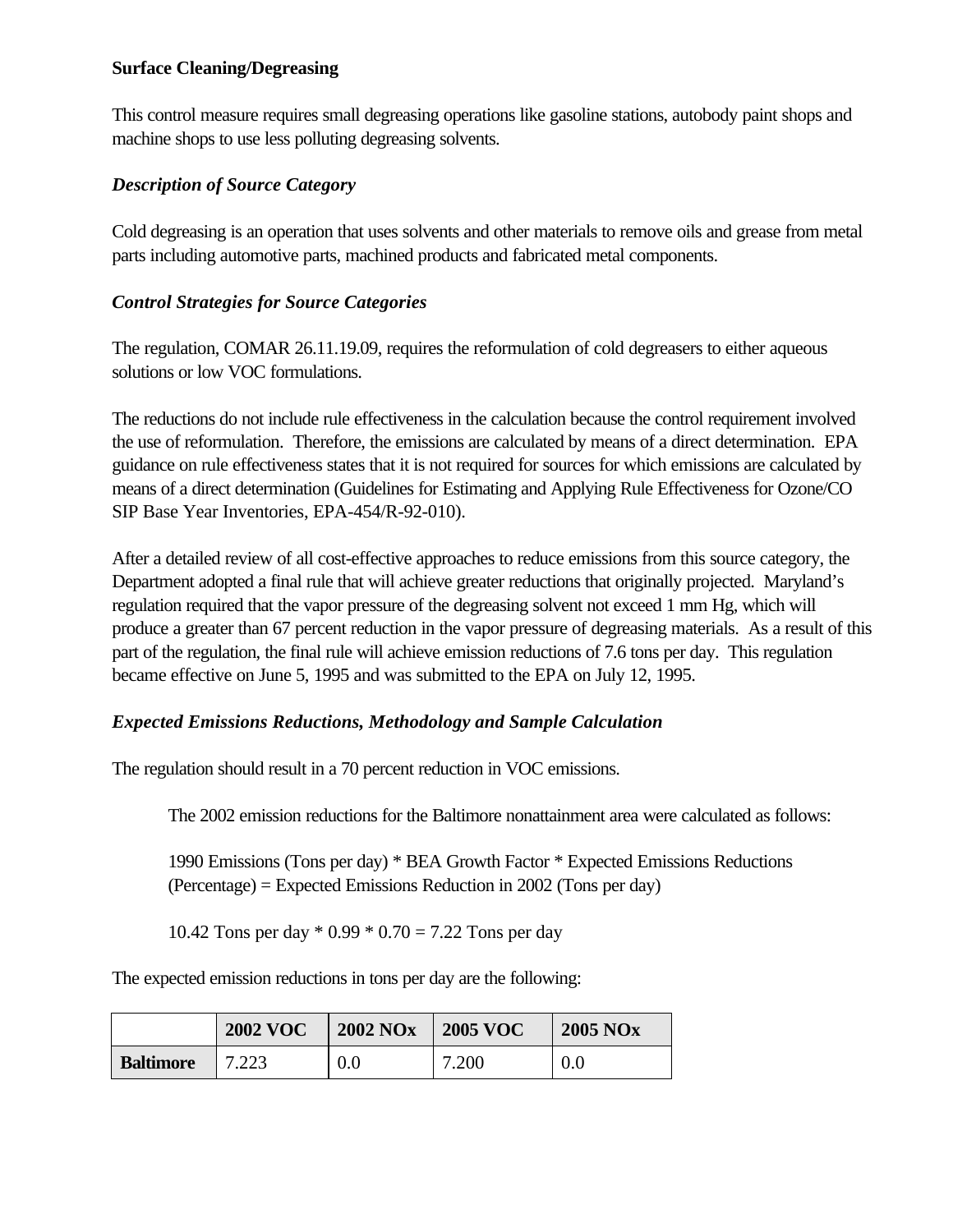# **Architectural and Industrial Maintenance Coatings**

This federal measure requires reformulation of architectural and industrial maintenance coatings.

### *Description of Source Category*

Architectural and industrial maintenance coatings are field-applied coatings used by industry, contractors, and homeowners to coat houses, buildings, highway surfaces, and industrial equipment for decorative or protective purposes. The different types of coatings include flat, non-flat coatings, and numerous specialty coatings. VOC emissions result from the evaporation of solvents from the coatings during application and drying.

### *Control Strategy for Source Category*

The users of these coatings are small and widespread, making the use of add-on control devices is technically and economically infeasible. Reductions in VOC emissions must therefore be obtained through product reformulation.

Product reformulation is the process of modifying the current formulation of the coating, in this case to obtain a lower VOC content. Product reformulation can involve one or several of the following approaches:

- replacing VOC solvents with non-VOC solvents;
- $\mathbf{\hat{P}}$  increasing the solids content of the coating;
- $\bullet$  altering the chemistry of the resin so that less solvent is needed for the required viscosity;
- witching to a waterborne latex or water-soluble resin system.

The reductions do not include rule effectiveness in the calculation because the control requirement involved the use of reformulation. Therefore, the emissions are calculated by means of a direct determination. EPA guidance on rule effectiveness states that it is not required for sources for which emissions are calculated by means of a direct determination (Guidelines for Estimating and Applying Rule Effectiveness for Ozone/CO SIP Base Year Inventories, EPA-454/R-92-010).

### *Estimated Emissions Reductions, Methodology and Sample Calculation*

On March 22, 1995, the EPA issued a guidance memorandum on credit for reductions from the Architectural and Industrial Maintenance (AIM) Coating Rule. The memorandum stated that the federal AIM coating rule resulted in an overall reduction estimate of 20 percent.

The AIM rule is applicable to the following source categories: Architectural Surface Coating, Traffic Marking, Industrial Maintenance Coatings, and Other Coatings. The 2002 emission reductions for the Baltimore nonattainment area were calculated as follows:

{[1990 Emissions from the Architectural Surface Coating \* Respective BEA Growth Factor] +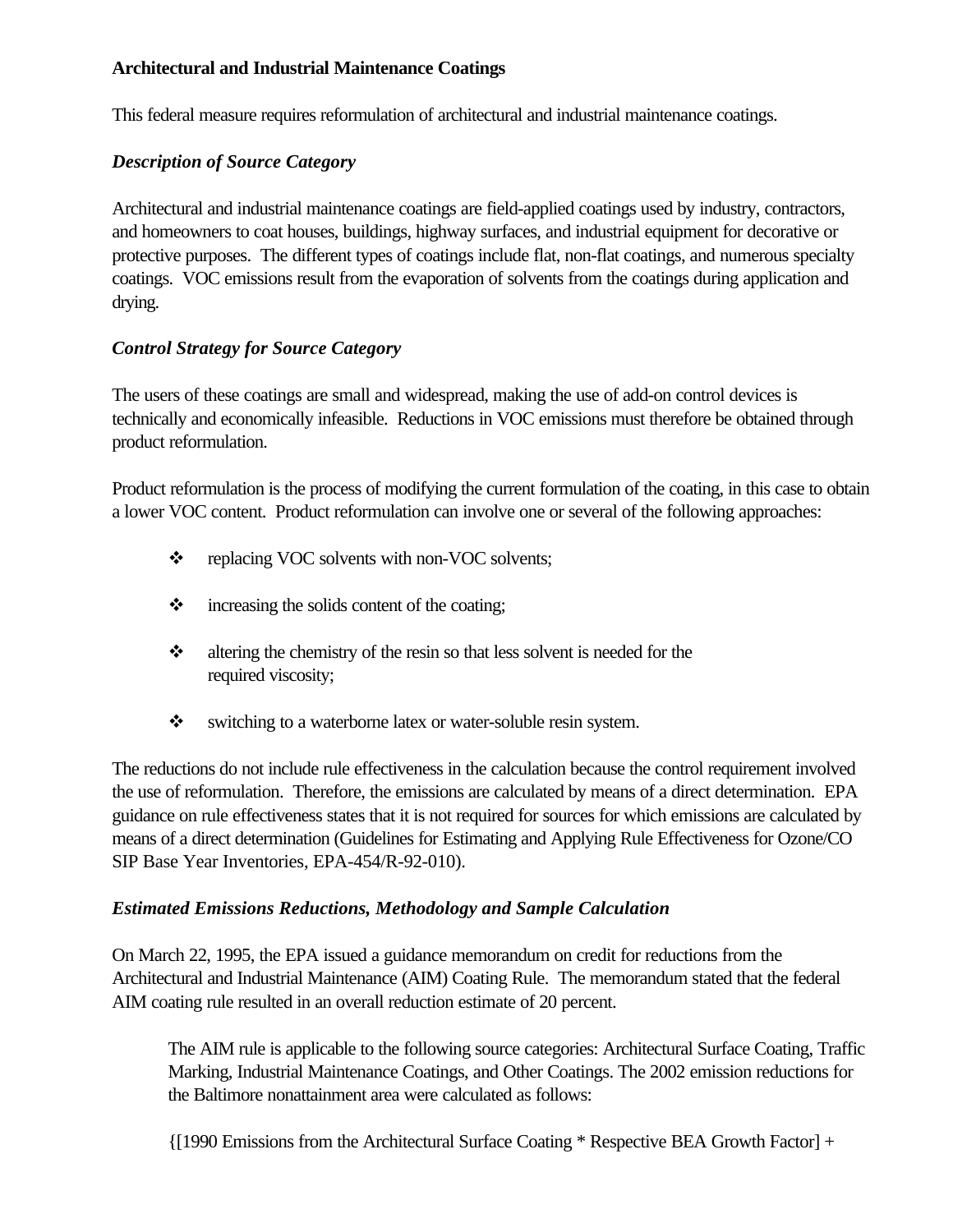[1990 Emissions from the Traffic Paint Categories \* Respective BEA Growth Factor] + [1990 Emissions from the Industrial Maintenance Coatings \* Respective BEA Growth Factor] + [1990 Emissions from the Other Coatings Categories \* Respective BEA Growth Factor]} \* Expected Emissions Reductions (Percentage) = Expected Emissions Reduction in 2002 (Tons per day)

 $\{(19.23 * 1.106) + (0.610 * 1.106) + (3.617 * 0.783) + (3.617 * 0.783)\} * 0.20 = 5.52$  Tons per day

The 2005 emission reductions were calculated in a similar fashion with their respective growth factors.

|                  | <b>2002 VOC</b> | <b>2002 Nox</b> | <b>2005 VOC</b> | <b>2005 NOx</b> |
|------------------|-----------------|-----------------|-----------------|-----------------|
| <b>Baltimore</b> | 5.52            | 0.0             | 5.55            | 0.0             |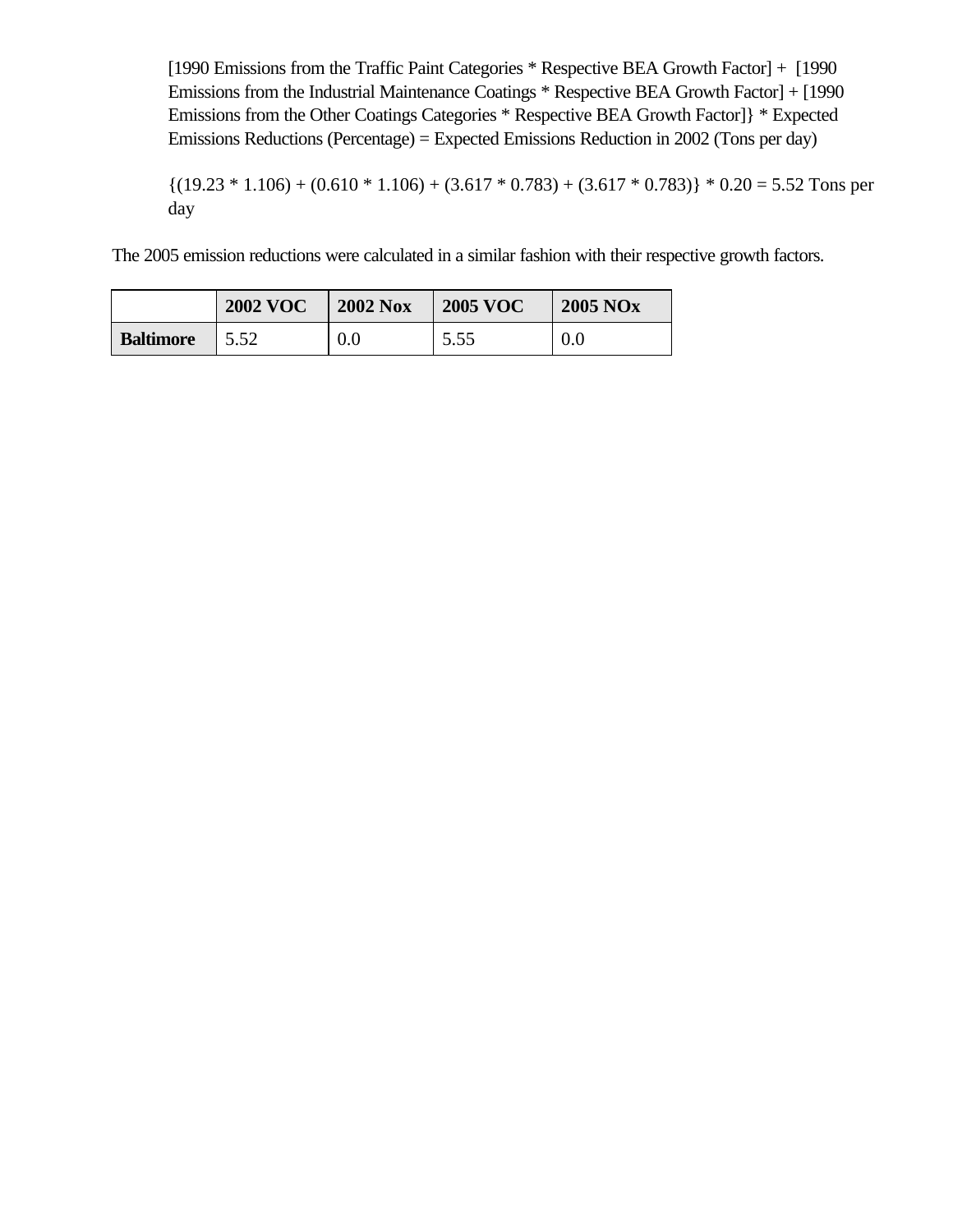#### **Commercial and Consumer Products**

This measure requires the reformulation of certain consumer products to reduce their VOC content.

### *Description of Source Category*

Consumer and commercial products are items sold to retail customers for household, personal or automotive use, along with the products marketed by wholesale distributors for use in institutional or commercial settings such as beauty shops, schools, and hospitals. VOC emissions result from the evaporation of solvent contents in the products or solvents used as propellants.

## *Control Strategy for Source Category*

Control strategies to reduce emissions from consumer products include reformulation of the product, modified and alternative dispensing or delivery systems, and product substitution or elimination.

Product reformulation can be accomplished by substituting water, other non-VOC ingredients, or low-VOC solvents for VOCs in the product.

Alternative application techniques modify the product delivery system and include traditional as well as innovative ways to reduce VOC emissions. This option applies primarily to aerosol products, which produce the majority of the VOC emissions from this category. Methods include the substitution of a handpump in replacement of the traditional propellants to deliver the product or changing the delivery system from an aerosol to a liquid, solid or powder form.

Product substitution or elimination involves replacing high-VOC products with low or non-VOC emitting products.

The Department used VOC emissions reductions required through the implementation of federal regulations that would establish VOC content standards for various consumer product categories.

The reductions do not include rule effectiveness in the calculation because the control requirement involved the use of reformulation. Therefore, the emissions are calculated by means of a direct determination. EPA guidance on rule effectiveness states that it is not required for sources for which emissions are calculated by means of a direct determination (Guidelines for Estimating and Applying Rule Effectiveness for Ozone/CO SIP Base Year Inventories, EPA-454/R-92-010).

### *Expected Emissions Reductions, Methodology and Sample Calculation*

The EPA issued a memorandum on June 22, 1995, which provided the regulatory schedule and guidance on the expected emission reduction for the federal consumer products rule.

According to the memorandum, the baseline emission factor from the regulated subset resulting from the federal rule is 3.9 pounds per person annually. The emissions reductions are 20% of this subset. The calculation is as follows:

1990 Emissions from regulated subset  $=$  (2,348,219 persons affected by rule) x (3.9 lbs/yr/ person) x (1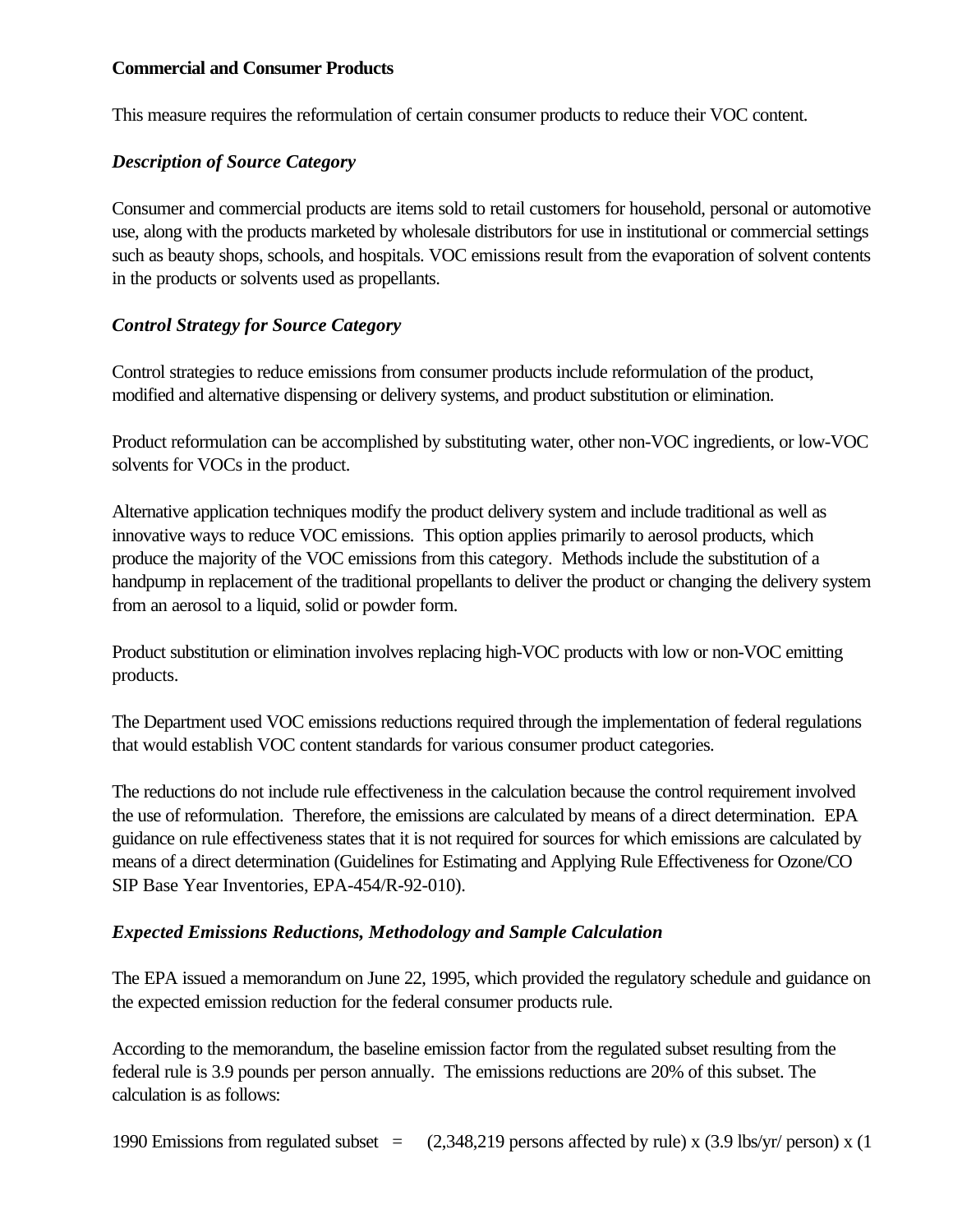## yr/365 days) x (1 ton/2000 lbs)  $= 12.545$  TPD

2002 Emissions from regulated subset  $= 1990$  emissions x growth factor

$$
= 12.545 \text{ TPD} \times 1.106 \text{ (1.128 in 2005)}
$$
  
= 13.875 TPD

 $2002$  Emission reduction  $= 2002$  Emissions from the regulated subset x 20%

- $=$  13.875 x 0.20
- $=$  2.775 TPD

The expected emission reductions in tons per day are:

|                  | <b>2002 VOC</b> | <b>2002 NOx</b> | <b>2005 VOC</b> | <b>2005 Nox</b> |  |
|------------------|-----------------|-----------------|-----------------|-----------------|--|
| <b>Baltimore</b> | 2.775           | 0.0             | 2.830           | 0.0             |  |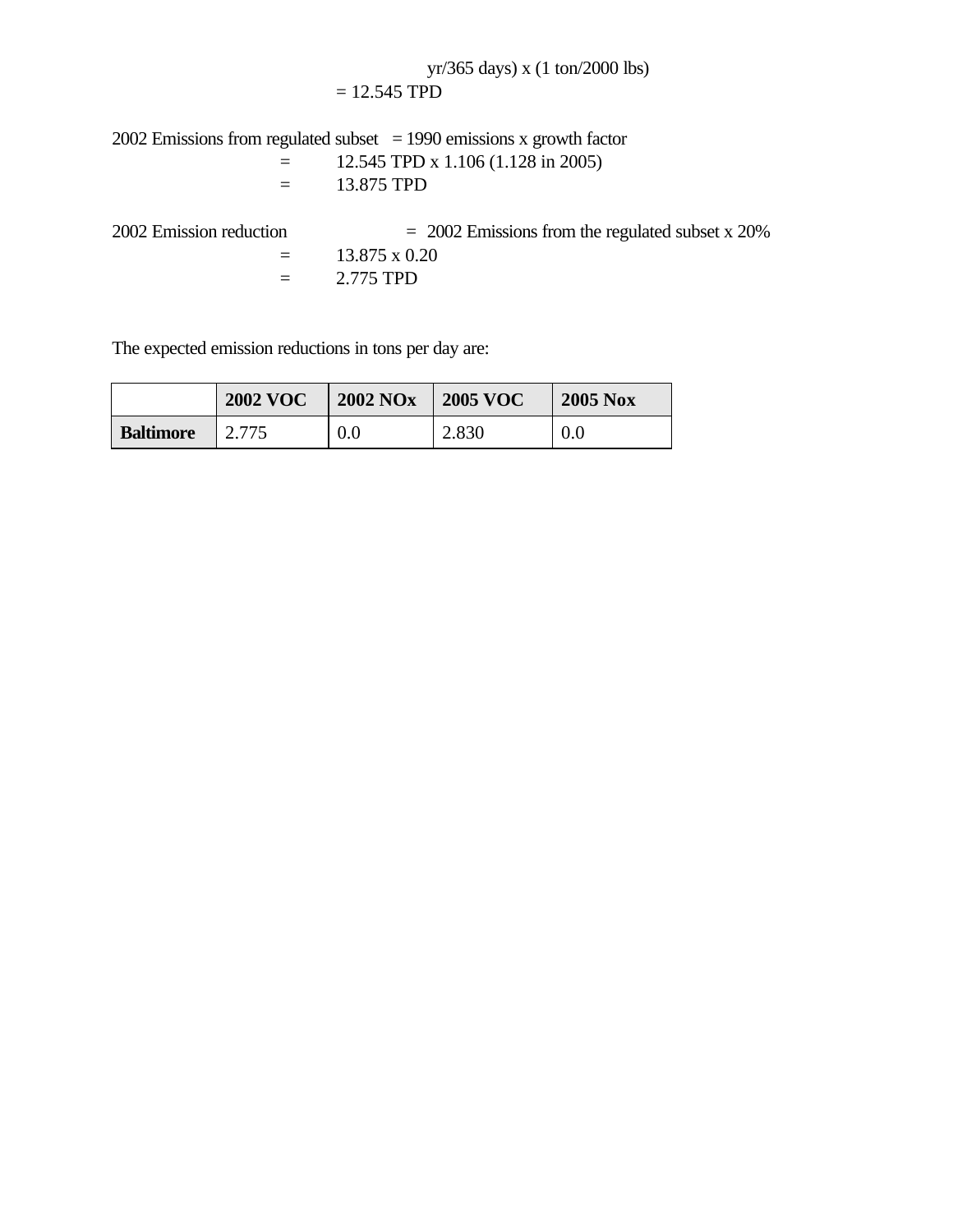#### **Automobile Refinishing**

This measure based on state regulation requires large and small autobody refinishing operations to use low VOC content materials in the refinishing process and cleanup and to use spray guns to control application.

### *Description of Source Type*

Automobile refinishing is the repainting of worn or damaged automobiles, light trucks and other vehicles. The different types of coatings include primers, surfacers, sealers, topcoats and some specialty coatings. Volatile organic compound emissions result from the evaporation of solvents from the coatings during application, drying and clean up techniques.

### *Control Strategy for Source Type*

The Department adopted regulations requiring the use of reformulated coatings that would reflect standards similar to those in EPA's draft, CTGs for Automobile Refinishing (1991c,e). In addition, the regulation requires the use of equipment with greater transfer efficiency in the application of the coatings, and regulates the use of solvents to clean application equipment.

The reductions do not include rule effectiveness in the calculation because the control requirement involved the use of reformulation. Therefore, the emissions are calculated by means of a direct determination. EPA guidance on rule effectiveness states that it is not required for sources for which emissions are calculated by means of a direct determination (Guidelines for Estimating and Applying Rule Effectiveness for Ozone/CO SIP Base Year Inventories, EPA-454/R-92-010).

### *Expected Emissions Reductions, Methodology and Sample Calculation*

The regulation results in a 45 percent reduction in VOC emissions.

The 2002 emissions reductions for the Baltimore nonattainment area were calculated as follows:

1990 Emissions (Tons per day) \* BEA Growth Factor \* Expected Emissions Reductions (Percentage) = Expected Emissions Reduction in 2002 (Tons per day)

10.39 Tons per day \* 1.249 (1.294 in 2005)\* 0.45 = 5.84 Tons per day

The 2005 emissions reductions were calculated in a similar fashion with their respective growth factors.

The expected emission reductions in tons per day are:

|                  | <b>2002 VOC</b> | <b>2002 NOx</b> | <b>2005 VOC</b> | <b>2005 NOx</b> |
|------------------|-----------------|-----------------|-----------------|-----------------|
| <b>Baltimore</b> | 5.84            | 0.0             | 6.05            | 0.6             |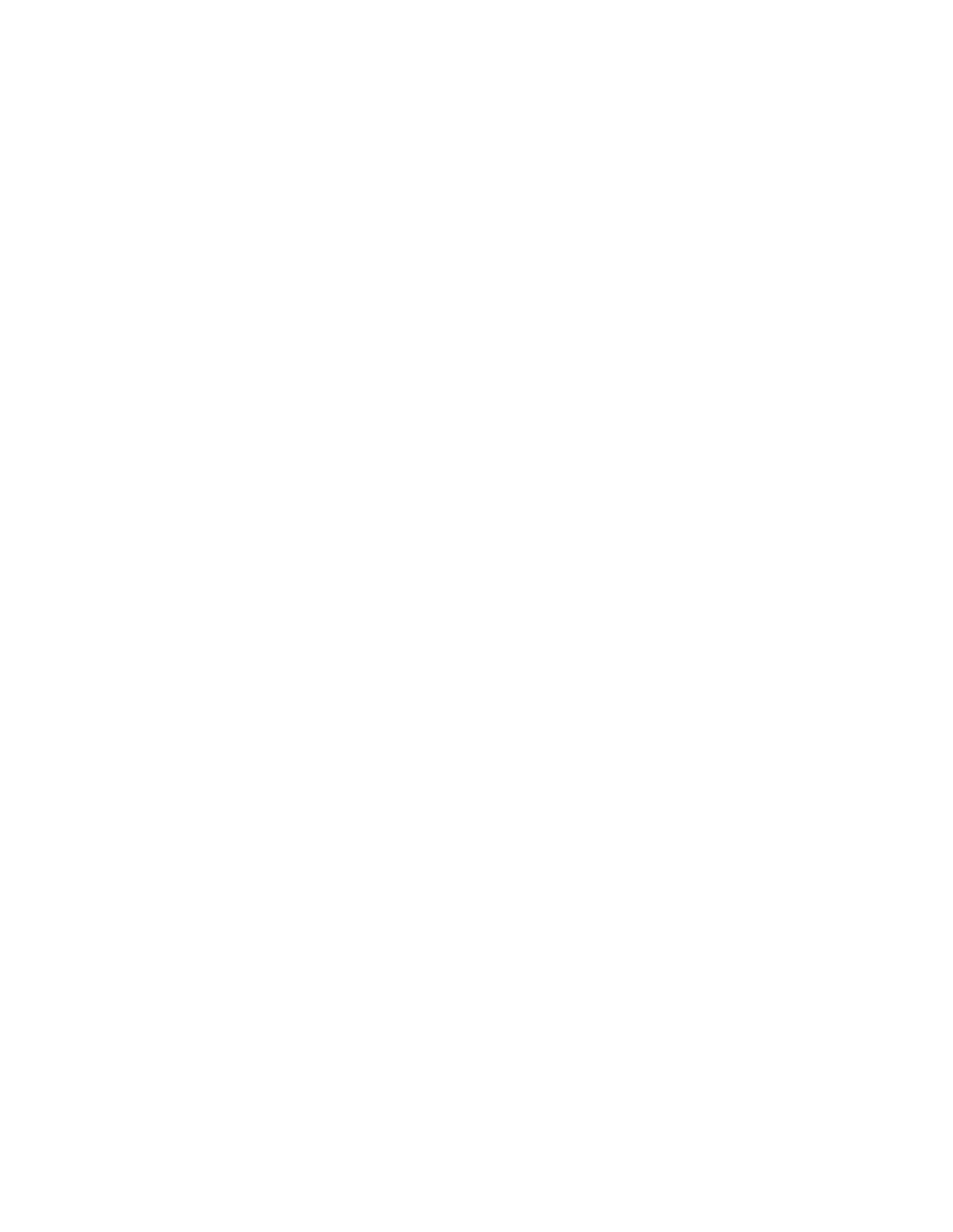#### **Nonroad Small Gasoline Engines**

This measure requires small gasoline-powered engine equipment, such as lawn and garden equipment, manufactured after August 1, 1996 to meet federal emissions standards.

### *Description of Source Category*

Small gasoline-powered engine equipment includes lawn mowers, trimmers, generators, compressors, etc. These measures apply to equipment with engines of less than 25 horsepower. VOC emissions result from combustion and evaporation of gasoline used to power this equipment.

## *Control Strategy*

EPA promulgated regulations for this type of equipment in two phases. In the first phase, EPA developed regulations similar to California's regulation for 1995 and later utility and lawn and garden equipment engines through the normal regulatory process. The second phase of regulation used a consultative approach of negotiated rulemaking to develop consensus on important issues, such as useful life, in-use emissions, evaporative emissions, test procedures, and market based incentive programs.

## *Expected Emissions Reductions, Methodology and Sample Calculation*

The regulation results in a 32 percent reduction in VOC emissions for Phase I. Phase II will produce an additional 4.38% for handheld spark ignition engines and 8.67% reduction for non-handheld spark ignition engines by 2002. Phase II with produce an additional 43.18% for handheld spark ignition engines and 23.88% reduction for non-handheld spark ignition engines by 2005.

The following is a sample calculation of 2002 emissions reductions for the Baltimore nonattainment for trimmers/edgers/brush cutters:

Phase I Emission Reductions:

1990 Emissions (Tons per day) \* BEA Growth Factor \* Expected Phase I Emissions Reduction (Percentage) = Expected Phase I Emissions Reduction in 2002 (Tons per day)

 $(2.143$  Tons per day  $* 1.174 * 0.32) = 0.805082$  Tons per day

### Phase II Emission Reductions:

{[1990 Emissions (Tons per day) \* BEA Growth Factor] – Phase I Emission Reductions} \* Expected Additional Phase II Emissions Reductions (Percentage) = Expected Phase II Emissions Reduction in 2002 (Tons per day)

 $[(2.143$  Tons per day  $* 1.174) - 0.805082] * 0.0438 = 0.074933$  Tons per day

Total Phase I and Phase II Emission Reductions: Phase I Emission Reductions + Phase II Emission Reductions = Total Emission Reductions

 $0.805082 + 0.074933 = 0.880015$  Tons per day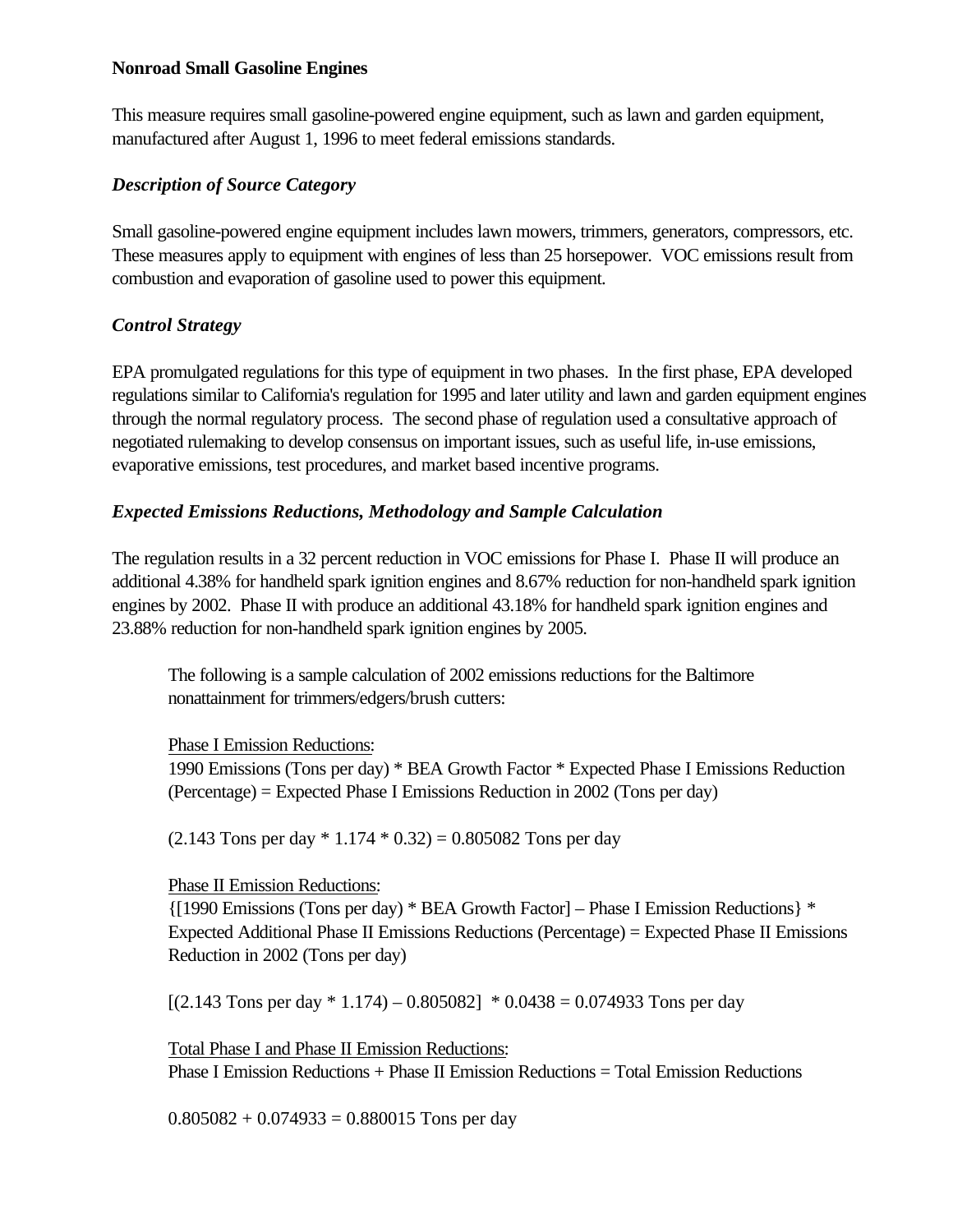The 2002 and 2005 emissions reductions for all involved categories were calculated in a similar fashion with their respective growth factors. A spreadsheet with calculations for this category follow this description.

The expected emission reductions by 2002 and 2005 in tons per day are:

|                  | <b>2002 VOC</b> | <b>2002 NOx</b> | <b>2005 VOC</b> | <b>2005 Nox</b> |  |
|------------------|-----------------|-----------------|-----------------|-----------------|--|
| <b>Baltimore</b> | 9.69            | $-0.37$         | 16.69           | $-0.45$         |  |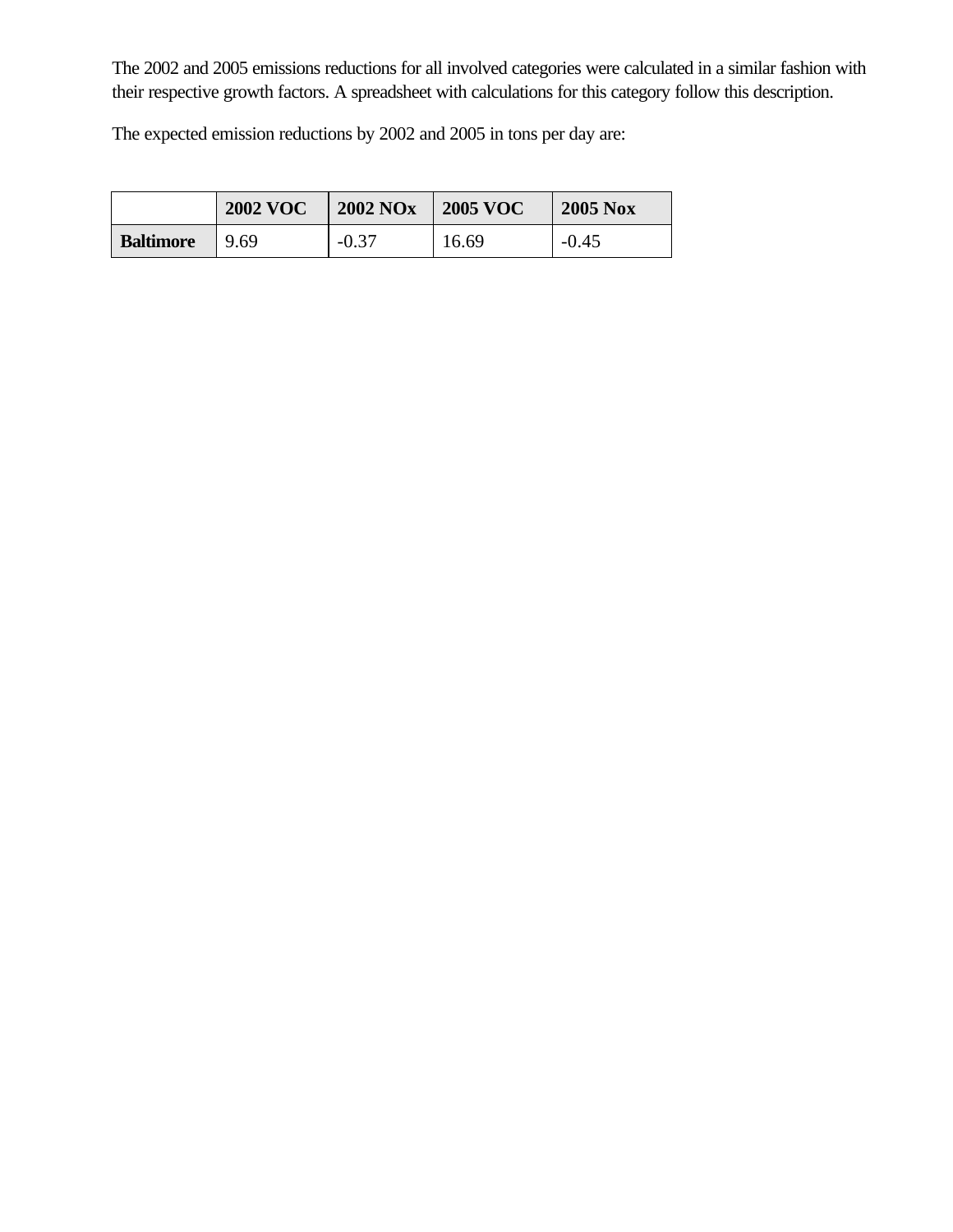|                                                     |                   | 2002 VOC Emission Credits |                  |                  |                  |                         |                  |                                  |                  |  |
|-----------------------------------------------------|-------------------|---------------------------|------------------|------------------|------------------|-------------------------|------------------|----------------------------------|------------------|--|
| Equipment Type                                      | Equip             | Cat                       | Diesel           | 4-Stroke         | 2-Stroke         | <b>Small Gas Engine</b> |                  | <b>Small Gas Engine Emission</b> |                  |  |
|                                                     | Cat               | Type                      | <b>VOC</b>       | <b>VOC</b>       | <b>VOC</b>       | Emission                | Emission         | Emission                         | Total PH 1 & PH  |  |
|                                                     |                   |                           |                  |                  |                  |                         |                  |                                  | $\overline{2}$   |  |
|                                                     |                   |                           | tpsd             | tpsd             | tpsd             | PH 1 Reduction          | After Ph 1       | PH 2 Reduction                   | Reduction        |  |
| Trimmers/Edgers/Brush Cutters                       | $\mathbf{1}$      | $\mathbf{1}$              | 0.0000           | 0.0000           | 2.5162           | 0.8052                  | 1.7110           | 0.0749                           | 0.8801           |  |
| Lawn Mowers                                         | $\mathbf{1}$      | $\overline{c}$            | 0.0000           | 5.3376           | 3.5992           | 2.8598                  | 6.0770           | 0.2662                           | 3.1259           |  |
| Leaf Blowers/Vacuums                                | 1                 | 3                         | 0.0000           | 0.0000           | 0.8761           | 0.2804                  | 0.5958           | 0.0261                           | 0.3065           |  |
| Rear Engine Riding Mowers                           | $\mathbf{1}$      | $\overline{4}$            | 0.0000           | 0.1788           | 0.0000           | 0.0572                  | 0.1216           | 0.0053                           | 0.0626           |  |
| Front Mowers                                        | $\mathbf{1}$      | 5                         | 0.0000           | 0.0655           | 0.0000           | 0.0209                  | 0.0445           | 0.0019                           | 0.0229           |  |
| Chainsaws <4HP                                      | 1                 | 6                         | 0.0000           | 0.0000           | 3.5453           | 1.1345                  | 2.4108           | 0.1056                           | 1.2401           |  |
| Shredders <5HP<br>Tillers <5HP                      | $\mathbf{1}$      | 7                         | 0.0000           | 0.0144           | 0.0036           | 0.0058                  | 0.0122           | 0.0005                           | 0.0063           |  |
|                                                     | $\mathbf{1}$      | 8                         | 0.0000           | 0.4642           | 0.0108           | 0.1520                  | 0.3230           | 0.0141                           | 0.1662           |  |
| Lawn & Garden Tractors                              | $\mathbf{1}$      | 9                         | 0.0108           | 1.6375           | 0.0000           | 0.5240                  | 1.1135           | 0.0488                           | 0.5728<br>0.0318 |  |
| Wood Splitters                                      | 1                 | 10                        | 0.0000<br>0.0000 | 0.0909           | 0.0000           | 0.0291                  | 0.0618           | 0.0027                           |                  |  |
| Snowblowers                                         | 1                 | 11                        |                  | 0.0455           | 0.0160           | 0.0197                  | 0.0418           | 0.0018                           | 0.0215           |  |
| Chippers/Stump Grinders                             | 1                 | 12<br>13                  | 0.0108           | 0.4565           | 0.0000           | 0.0000                  | 0.4565           | 0.0000                           | 0.0000           |  |
| Commercial Turf Equip.                              | 1<br>$\mathbf{1}$ | 14                        | 0.0000<br>0.0000 | 1.8020<br>0.0234 | 0.0000           | 0.5767<br>0.0190        | 1.2254<br>0.0404 | 0.0537<br>0.0018                 | 0.6303<br>0.0208 |  |
| Other Lawn & Garden Equip.                          | $\mathbf{2}$      | $\mathbf{1}$              | 0.0623           | 0.0514           | 0.0360<br>0.0000 | 0.0000                  | 0.0514           | 0.0000                           | 0.0000           |  |
| Aircraft Support Equip.<br><b>Terminal Tractors</b> | $\mathbf{2}$      | $\overline{c}$            | 0.7945           | 0.3327           | 0.0039           | 0.0000                  | 0.3366           | 0.0000                           | 0.0000           |  |
| All Terrain Vehicles                                | 3                 | $\mathbf{1}$              | 0.0000           | 0.1863           | 0.1033           | 0.0000                  | 0.2895           | 0.0000                           | 0.0000           |  |
| Minibikes                                           | 3                 | $\overline{c}$            | 0.0000           | 0.0000           | 0.0000           | 0.0000                  | 0.0000           | 0.0000                           | 0.0000           |  |
| Off-Road Motorcycles                                | 3                 | 3                         | 0.0000           | 0.0053           | 0.1098           | 0.0000                  | 0.1151           | 0.0000                           | 0.0000           |  |
| Golf Carts                                          | 3                 | $\overline{4}$            | 0.0000           | 0.1773           | 0.2755           | 0.1449                  | 0.3079           | 0.0267                           | 0.1716           |  |
| Snowmobiles                                         | 3                 | 5                         | 0.0000           | 0.0000           | 0.0307           | 0.0000                  | 0.0307           | 0.0000                           | 0.0000           |  |
| Specialty Vehicle Carts                             | 3                 | 6                         | 0.0000           | 0.0144           | 0.1151           | 0.0414                  | 0.0881           | 0.0076                           | 0.0491           |  |
| Vessels w/Inboard Engines                           | $\overline{4}$    | $\mathbf{1}$              | 0.0411           | 1.0470           | 0.0000           | 0.0000                  | 1.0470           | 0.0000                           | 0.0000           |  |
| Vessels w/Outboard Engines                          | $\overline{4}$    | $\overline{c}$            | 0.0000           | 0.0041           | 6.6542           | 0.8523                  | 5.8060           | 0.0000                           | 0.8523           |  |
| Vessels w/Sternboard Engines                        | $\overline{4}$    | 3                         | 0.0000           | 1.2488           | 0.0000           | 0.0000                  | 1.2488           | 0.0000                           | 0.0000           |  |
| Sailboat Auxiliary Inboard Engines                  | $\overline{4}$    | $\overline{4}$            | 0.0123           | 0.0021           | 0.0000           | 0.0000                  | 0.0021           | 0.0000                           | 0.0000           |  |
| Sailboat Auxiliary Outboard                         | $\overline{4}$    | 5                         | 0.0000           | 0.0000           | 0.0246           | 0.0032                  | 0.0215           | 0.0000                           | 0.0032           |  |
| Engines                                             |                   |                           |                  |                  |                  |                         |                  |                                  |                  |  |
| Generator Sets <50 HP                               | 5                 | $\mathbf{1}$              | 0.0398           | 1.9872           | 1.7000           | 1.1799                  | 2.5073           | 0.1098                           | 1.2897           |  |
| Pumps <50 HP                                        | 5                 | $\overline{c}$            | 0.0108           | 0.4186           | 0.0361           | 0.1455                  | 0.3092           | 0.0135                           | 0.1591           |  |
| Air Compressors <50 HP                              | 5                 | 3                         | 0.0072           | 0.2564           | 0.0000           | 0.0820                  | 0.1743           | 0.0076                           | 0.0897           |  |
| Gas Compressors <50 HP                              | 5                 | $\overline{4}$            | 0.0000           | 0.0000           | 0.0145           | 0.0000                  | 0.0145           | 0.0000                           | 0.0000           |  |
| Welders <50 HP                                      | 5                 | 5                         | 0.0253           | 0.3802           | 0.0000           | 0.1217                  | 0.2586           | 0.0113                           | 0.1330           |  |
| Pressure Washers <50 HP                             | 5                 | 6                         | 0.0000           | 0.1380           | 0.0000           | 0.0441                  | 0.0938           | 0.0041                           | 0.0483           |  |
| Aerial Lifts                                        | 6                 | $\mathbf{1}$              | 0.0105           | 0.1500           | 0.0105           | 0.0000                  | 0.1605           | 0.0000                           | 0.0000           |  |
| Forklifts                                           | 6                 | $\overline{c}$            | 0.1434           | 0.9260           | 0.6190           | 0.0000                  | 1.5451           | 0.0000                           | 0.0000           |  |
| Sweepers/Scrubbers                                  | 6                 | 3                         | 0.1119           | 0.0732           | 0.0216           | 0.0000                  | 0.0949           | 0.0000                           | 0.0000           |  |
| Other Industrial Equip.                             | 6                 | $\overline{4}$            | 0.0280           | 0.0452           | 0.0945           | 0.0447                  | 0.0950           | 0.0042                           | 0.0489           |  |
| Other Material Handling Equip.                      | 6                 | 5                         | 0.0035           | 0.0035           | 0.0000           | 0.0000                  | 0.0035           | 0.0000                           | 0.0000           |  |
| <b>Asphalt Pavers</b>                               | 7                 | $\mathbf{1}$              | 0.0107           | 0.0054           | 0.0000           | 0.0000                  | 0.0054           | 0.0000                           | 0.0000           |  |
| Tampers/Rammers                                     | 7                 | $\overline{c}$            | 0.0000           | 0.0000           | 0.1610           | 0.0515                  | 0.1095           | 0.0048                           | 0.0563           |  |
| Plate Compactors                                    | 7                 | 3                         | 0.0000           | 0.0498           | 0.2616           | 0.0996                  | 0.2117           | 0.0093                           | 0.1089           |  |
| Concrete Pavers                                     | 7                 | $\overline{4}$            | 0.0107           | 0.0000           | 0.0000           | 0.0000                  | 0.0000           | 0.0000                           | 0.0000           |  |
| Rollers                                             | $\tau$            | 5                         | 0.0376           | 0.0791           | 0.0000           | 0.0253                  | 0.0538           | 0.0047                           | 0.0300           |  |
| Scrapers                                            | $\tau$            | 6                         | 0.1664           | 0.0000           | 0.0000           | 0.0000                  | 0.0000           | 0.0000                           | 0.0000           |  |
| Paving Equipment                                    | 7                 | 7                         | 0.0644           | 0.1356           | 0.1610           | 0.0949                  | 0.2017           | 0.0175                           | 0.1124           |  |
| <b>Surfacing Equipment</b>                          | $\tau$            | 8                         | 0.0000           | 0.0456           | 0.0000           | 0.0146                  | 0.0310           | 0.0027                           | 0.0173           |  |
| Signal Boards                                       | 7                 | 9                         | 0.0054           | 0.0000           | 0.0000           | 0.0000                  | 0.0000           | 0.0000                           | 0.0000           |  |
| Trenchers                                           | 7                 | 10                        | 0.0590           | 0.0577           | 0.0000           | 0.0000                  | 0.0577           | 0.0000                           | 0.0000           |  |
| Bore/Drill Rigs                                     | $\tau$            | 11                        | 0.0376           | 0.0299           | 0.0107           | 0.0000                  | 0.0406           | 0.0000                           | 0.0000           |  |
| Excavators                                          | 7                 | 12                        | 0.2200           | 0.0000           | 0.0000           | 0.0000                  | 0.0000           | 0.0000                           | 0.0000           |  |
| Concrete/Industrial Saws                            | $\overline{7}$    | 13                        | 0.0000           | 0.1810           | 0.0000           | 0.0579                  | 0.1231           | 0.0054                           | 0.0633           |  |
| Cement and Mortar Mixers                            | $\tau$            | 14                        | 0.0000           | 0.0741           | 0.0000           | 0.0237                  | 0.0504           | 0.0044                           | 0.0281           |  |
| Cranes                                              | 7                 | 15                        | 0.3918           | 0.0161           | 0.0000           | 0.0000                  | 0.0161           | 0.0000                           | 0.0000           |  |
| Graders                                             | 7                 | 16                        | 0.2576           | 0.0000           | 0.0000           | 0.0000                  | 0.0000           | 0.0000                           | 0.0000           |  |
| Off-Highway Trucks                                  | $\overline{7}$    | 17                        | 0.4562           | 0.0000           | 0.0000           | 0.0000                  | 0.0000           | 0.0000                           | 0.0000           |  |
| Crushing/Proc. Equip.                               | $\tau$            | 18                        | 0.0429           | 0.0054           | 0.0000           | 0.0000                  | 0.0054           | 0.0000                           | 0.0000           |  |
| Rough Terrain Forklifts                             | $\tau$            | 19                        | 0.1395           | 0.0149           | 0.0000           | 0.0000                  | 0.0149           | 0.0000                           | 0.0000           |  |
| Rubber Tired Loaders                                | 7                 | 20                        | 0.6601           | 0.0161           | 0.0000           | 0.0000                  | 0.0161           | 0.0000                           | 0.0000           |  |
| Rubber Tired Dozers                                 | $\overline{7}$    | 21                        | 0.0590           | 0.0000           | 0.0000           | 0.0000                  | 0.0000           | 0.0000                           | 0.0000           |  |
| Tractors/Loaders/Backhoes                           | $\tau$            | 22                        | 0.6601           | 0.0054           | 0.0000           | 0.0000                  | 0.0054           | 0.0000                           | 0.0000           |  |
| <b>Crawler Tractors</b>                             | 7                 | 23                        | 1.4744           | 0.0000           | 0.0000           | 0.0000                  | 0.0000           | 0.0000                           | 0.0000           |  |
| Skid Steer Loaders                                  | 7                 | 24                        | 0.2683           | 0.0418           | 0.0000           | 0.0000                  | 0.0418           | 0.0000                           | 0.0000           |  |
| Off-Highway Tractors                                | $\tau$            | 25                        | 0.6172           | 0.0000           | 0.0000           | 0.0000                  | 0.0000           | 0.0000                           | 0.0000           |  |
| Dumpers/Tenders                                     | 7                 | 26                        | 0.0000           | 0.0054           | 0.0000           | 0.0017                  | 0.0036           | 0.0003                           | 0.0020           |  |
| Other Construction Equip.                           | $\tau$            | 27                        | 0.0429           | 0.0203           | 0.0000           | 0.0000                  | 0.0203           | 0.0000                           | 0.0000           |  |
| 2-Wheel Tractors                                    | 8                 | $\mathbf{1}$              | 0.0000           | 0.0000           | 0.0000           | 0.0000                  | 0.0000           | 0.0000                           | 0.0000           |  |
| <b>Agricultural Tractors</b>                        | 8                 | $\overline{c}$            | 1.4904           | 0.0175           | 0.0000           | 0.0000                  | 0.0175           | 0.0000                           | 0.0000           |  |
| <b>Agricultural Mowers</b>                          | 8                 | 3                         | 0.0000           | 0.0000           | 0.0000           | 0.0000                  | 0.0000           | 0.0000                           | 0.0000           |  |
| Combines                                            | 8                 | $\overline{4}$            | 0.0438           | 0.0000           | 0.0000           | 0.0000                  | 0.0000           | 0.0000                           | 0.0000           |  |
| Sprayers                                            | 8                 | 5                         | 0.0000           | 0.0088           | 0.0000           | 0.0028                  | 0.0060           | 0.0005                           | 0.0033           |  |
| Balers                                              | 8                 | 6                         | 0.0000           | 0.0000           | 0.0000           | 0.0000                  | 0.0000           | 0.0000                           | 0.0000           |  |
| Tillers >5HP                                        | 8                 | $\tau$                    | 0.0000           | 0.1161           | 0.0000           | 0.0372                  | 0.0790           | 0.0068                           | 0.0440           |  |
| Swathers                                            | 8                 | 8                         | 0.0044           | 0.0283           | 0.0000           | 0.0000                  | 0.0283           | 0.0000                           | 0.0000           |  |
|                                                     |                   |                           |                  |                  |                  |                         |                  |                                  |                  |  |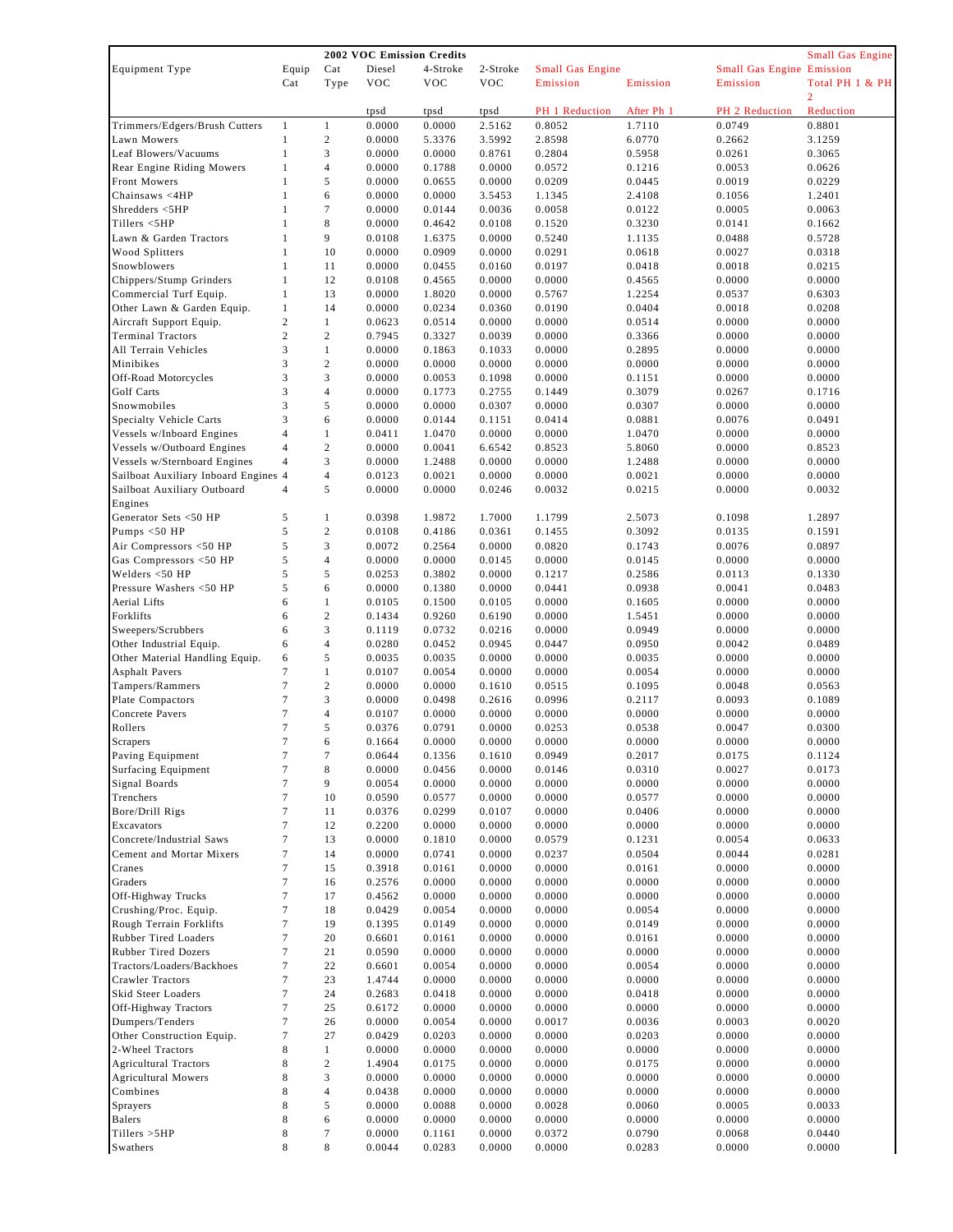| <b>Marine Vessels Reduction Total 0.8554</b><br><b>Total SI Engines minus Marine Vessels 8.828</b> |   |    |        |        |        |        |        |        |        |  |
|----------------------------------------------------------------------------------------------------|---|----|--------|--------|--------|--------|--------|--------|--------|--|
|                                                                                                    |   |    |        |        |        |        |        |        |        |  |
| Fellers/Bunchers                                                                                   |   | 4  | 0.0000 | 0.0000 | 0.0000 | 0.0000 | 0.0000 | 0.0000 | 0.0000 |  |
| Skidders                                                                                           |   |    | 0.0000 | 0.0000 | 0.0000 | 0.0000 | 0.0000 | 0.0000 | 0.0000 |  |
| Shredders > 5HP                                                                                    |   |    | 0.0000 | 0.0000 | 0.0000 | 0.0000 | 0.0000 | 0.0000 | 0.0000 |  |
| Chainsaws >4HP                                                                                     |   |    | 0.0000 | 0.0000 | 0.4039 | 0.1292 | 0.2746 | 0.0120 | 0.1413 |  |
| Other Agricultural Equip.                                                                          |   | 10 | 0.0044 | 0.0000 | 0.0000 | 0.0000 | 0.0000 | 0.0000 | 0.0000 |  |
| Hydro Power Units                                                                                  | x |    | 0.0000 | 0.0044 | 0.0000 | 0.0014 | 0.0030 | 0.0003 | 0.0017 |  |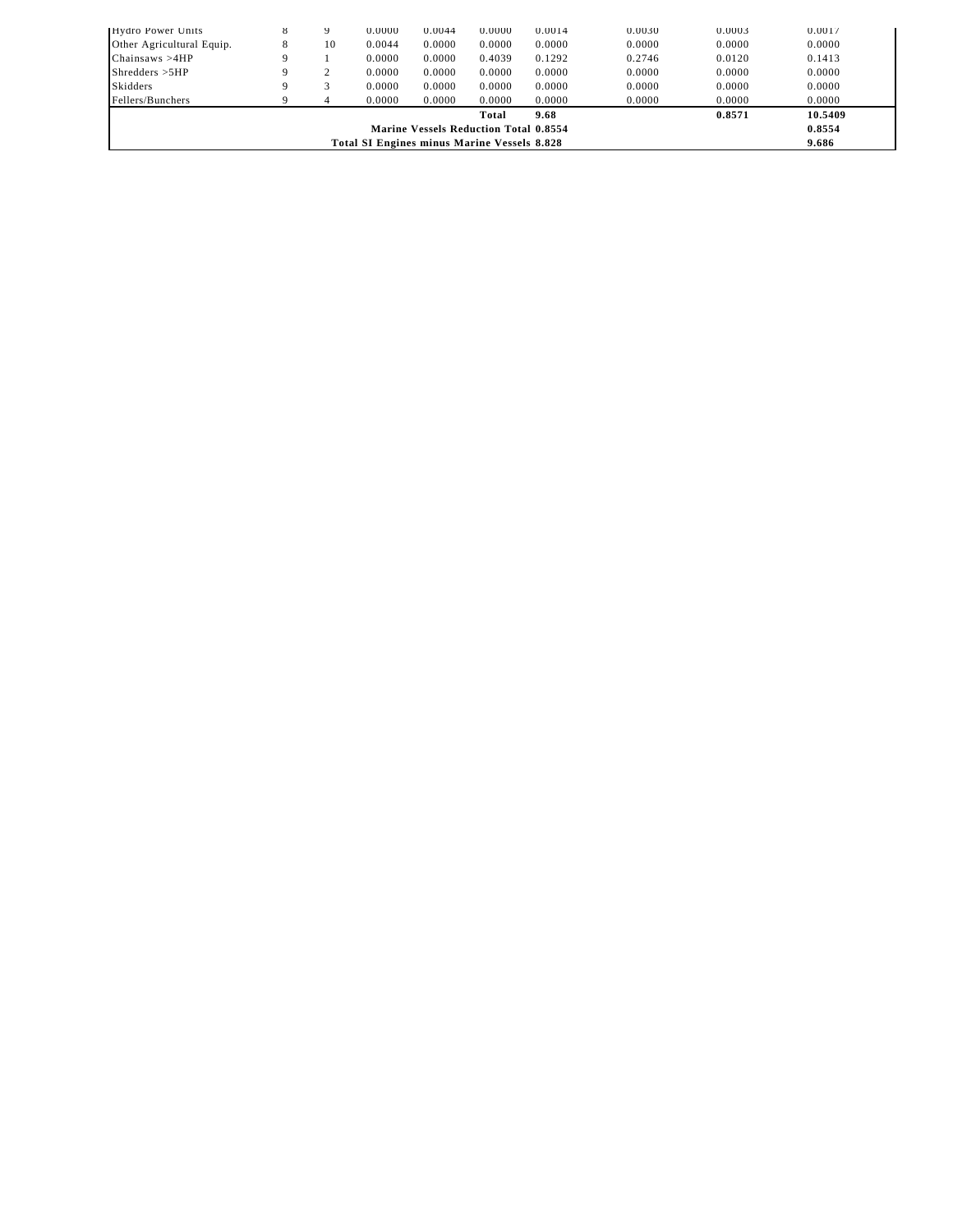|                                                         |                              | 2005 VOC Emission Credits |                  |                  |                  |                         |                  |                                  | <b>Small Gas Engine</b> |
|---------------------------------------------------------|------------------------------|---------------------------|------------------|------------------|------------------|-------------------------|------------------|----------------------------------|-------------------------|
| Equipment Type                                          | Equip                        | Cat                       | Diesel           | 4-Stroke         | 2-Stroke         | <b>Small Gas Engine</b> |                  | <b>Small Gas Engine Emission</b> |                         |
|                                                         | Cat                          | Type                      | <b>VOC</b>       | <b>VOC</b>       | <b>VOC</b>       | Emission                | Emission         | Emission                         | Total PH 1 & PH         |
|                                                         |                              |                           |                  |                  |                  |                         |                  |                                  | $\overline{2}$          |
|                                                         |                              |                           | tpsd             | tpsd             | tpsd             | PH 1 Reduction          | After PH 1       | PH 2 Reduction                   | Reduction               |
| Trimmers/Edgers/Brush Cutters                           | $\mathbf{1}$                 | $\mathbf{1}$              | 0.0000           | 0.0000           | 2.5971           | 0.8311                  | 1.7660           | 0.7626                           | 1.5936                  |
| Lawn Mowers                                             | $\mathbf{1}$                 | $\boldsymbol{2}$          | 0.0000           | 5.5091           | 3.7148           | 2.9517                  | 6.2723           | 2.7084                           | 5.6600                  |
| Leaf Blowers/Vacuums                                    | $\mathbf{1}$                 | 3                         | 0.0000           | 0.0000           | 0.9043           | 0.2894                  | 0.6149           | 0.2655                           | 0.5549                  |
| Rear Engine Riding Mowers<br>Front Mowers               | $\mathbf{1}$<br>$\mathbf{1}$ | $\overline{4}$<br>5       | 0.0000<br>0.0000 | 0.1846<br>0.0676 | 0.0000<br>0.0000 | 0.0591<br>0.0216        | 0.1255<br>0.0459 | 0.0542<br>0.0198                 | 0.1133<br>0.0415        |
| Chainsaws <4HP                                          | $\mathbf{1}$                 | 6                         | 0.0000           | 0.0000           | 3.6593           | 1.1710                  | 2.4883           | 1.0745                           | 2.2454                  |
| Shredders <5HP                                          | $\mathbf{1}$                 | $\tau$                    | 0.0000           | 0.0149           | 0.0037           | 0.0059                  | 0.0126           | 0.0055                           | 0.0114                  |
| Tillers <5HP                                            | $\mathbf{1}$                 | 8                         | 0.0000           | 0.4791           | 0.0112           | 0.1569                  | 0.3334           | 0.1440                           | 0.3009                  |
| Lawn & Garden Tractors                                  | $\mathbf{1}$                 | 9                         | 0.0112           | 1.6902           | 0.0000           | 0.5408                  | 1.1493           | 0.4963                           | 1.0371                  |
| Wood Splitters                                          | $\mathbf{1}$                 | 10                        | 0.0000           | 0.0938           | 0.0000           | 0.0300                  | 0.0638           | 0.0275                           | 0.0576                  |
| Snowblowers                                             | $\mathbf{1}$                 | 11                        | 0.0000           | 0.0469           | 0.0166           | 0.0203                  | 0.0432           | 0.0186                           | 0.0390                  |
| Chippers/Stump Grinders                                 | $\mathbf{1}$                 | 12                        | 0.0112           | 0.4711           | 0.0000           | 0.0000                  | 0.4711           | 0.0000                           | 0.0000                  |
| Commercial Turf Equip.                                  | $\mathbf{1}$                 | 13                        | 0.0000           | 1.8599           | 0.0000           | 0.5952                  | 1.2648           | 0.5461                           | 1.1413                  |
| Other Lawn & Garden Equip.                              | $\mathbf{1}$                 | 14                        | 0.0000           | 0.0241           | 0.0372           | 0.0196                  | 0.0417           | 0.0180                           | 0.0376                  |
| Aircraft Support Equip.                                 | $\overline{c}$               | $\mathbf{1}$              | 0.0701           | 0.0578           | 0.0000           | 0.0000                  | 0.0578           | 0.0000                           | 0.0000                  |
| <b>Terminal Tractors</b>                                | $\overline{c}$               | $\boldsymbol{2}$          | 0.8942           | 0.3745           | 0.0044           | 0.0000                  | 0.3789           | 0.0000                           | 0.0000                  |
| All Terrain Vehicles                                    | 3                            | $\mathbf{1}$              | 0.0000           | 0.1914           | 0.1061           | 0.0000                  | 0.2975           | 0.0000                           | 0.0000                  |
| Minibikes                                               | 3                            | $\overline{c}$            | 0.0000           | 0.0000           | 0.0000           | 0.0000                  | 0.0000           | 0.0000                           | 0.0000                  |
| Off-Road Motorcycles                                    | 3                            | 3                         | 0.0000           | 0.0054           | 0.1128           | 0.0000                  | 0.1183           | 0.0000                           | 0.0000                  |
| Golf Carts                                              | 3<br>3                       | $\overline{4}$            | 0.0000           | 0.1822           | 0.2831           | 0.1489                  | 0.3164           | 0.0756                           | 0.2245                  |
| Snowmobiles<br>Specialty Vehicle Carts                  | 3                            | 5<br>6                    | 0.0000<br>0.0000 | 0.0000<br>0.0148 | 0.0315<br>0.1183 | 0.0000<br>0.0426        | 0.0315<br>0.0905 | 0.0000<br>0.0216                 | 0.0000<br>0.0642        |
| Vessels w/Inboard Engines                               | $\overline{4}$               | $\mathbf{1}$              | 0.0424           | 1.0810           | 0.0000           | 0.0000                  | 1.0810           | 0.0000                           | 0.0000                  |
| Vessels w/Outboard Engines                              | $\overline{4}$               | $\overline{c}$            | 0.0000           | 0.0042           | 6.8704           | 1.7874                  | 5.0872           | 0.0000                           | 1.7874                  |
| Vessels w/Sternboard Engines                            | $\overline{4}$               | 3                         | 0.0000           | 1.2893           | 0.0000           | 0.0000                  | 1.2893           | 0.0000                           | 0.0000                  |
| Sailboat Auxiliary Inboard Engines                      | $\overline{4}$               | $\overline{4}$            | 0.0127           | 0.0022           | 0.0000           | 0.0000                  | 0.0022           | 0.0000                           | 0.0000                  |
| Sailboat Auxiliary Outboard                             | $\overline{4}$               | 5                         | 0.0000           | 0.0000           | 0.0254           | 0.0066                  | 0.0188           | 0.0000                           | 0.0066                  |
| Engines                                                 |                              |                           |                  |                  |                  |                         |                  |                                  |                         |
| Generator Sets <50 HP                                   | 5                            | $\mathbf{1}$              | 0.0432           | 2.1592           | 1.8471           | 1.2820                  | 2.7243           | 1.1764                           | 2.4584                  |
| Pumps <50 HP                                            | 5                            | $\overline{c}$            | 0.0118           | 0.4548           | 0.0392           | 0.1581                  | 0.3360           | 0.1451                           | 0.3032                  |
| Air Compressors <50 HP                                  | 5                            | 3                         | 0.0079           | 0.2786           | 0.0000           | 0.0891                  | 0.1894           | 0.0818                           | 0.1709                  |
| Gas Compressors <50 HP                                  | 5                            | $\overline{4}$            | 0.0000           | 0.0000           | 0.0157           | 0.0000                  | 0.0157           | 0.0000                           | 0.0000                  |
| Welders <50 HP                                          | 5                            | 5                         | 0.0275           | 0.4131           | 0.0000           | 0.1322                  | 0.2809           | 0.1213                           | 0.2535                  |
| Pressure Washers <50 HP                                 | 5                            | 6                         | 0.0000           | 0.1499           | 0.0000           | 0.0480                  | 0.1019           | 0.0440                           | 0.0920                  |
| Aerial Lifts                                            | 6                            | $\mathbf{1}$              | 0.0113           | 0.1610           | 0.0113           | 0.0000                  | 0.1722           | 0.0000                           | 0.0000                  |
| Forklifts                                               | 6                            | $\overline{c}$            | 0.1540           | 0.9940           | 0.6645           | 0.0000                  | 1.6585           | 0.0000                           | 0.0000                  |
| Sweepers/Scrubbers                                      | 6                            | 3                         | 0.1202           | 0.0786           | 0.0232           | 0.0000                  | 0.1018           | 0.0000                           | 0.0000                  |
| Other Industrial Equip.                                 | 6<br>6                       | $\overline{4}$            | 0.0300           | 0.0486           | 0.1014           | 0.0480                  | 0.1020           | 0.0440                           | 0.0920                  |
| Other Material Handling Equip.<br><b>Asphalt Pavers</b> | $\overline{7}$               | 5<br>$\mathbf{1}$         | 0.0038<br>0.0115 | 0.0038<br>0.0057 | 0.0000<br>0.0000 | 0.0000<br>0.0000        | 0.0038<br>0.0057 | 0.0000<br>0.0000                 | 0.0000<br>0.0000        |
| Tampers/Rammers                                         | 7                            | $\boldsymbol{2}$          | 0.0000           | 0.0000           | 0.1724           | 0.0552                  | 0.1172           | 0.0506                           | 0.1058                  |
| Plate Compactors                                        | 7                            | 3                         | 0.0000           | 0.0533           | 0.2801           | 0.1067                  | 0.2267           | 0.0979                           | 0.2046                  |
| Concrete Pavers                                         | 7                            | $\overline{4}$            | 0.0115           | 0.0000           | 0.0000           | 0.0000                  | 0.0000           | 0.0000                           | 0.0000                  |
| Rollers                                                 | $\overline{7}$               | 5                         | 0.0402           | 0.0847           | 0.0000           | 0.0271                  | 0.0576           | 0.0138                           | 0.0409                  |
| Scrapers                                                | 7                            | 6                         | 0.1781           | 0.0000           | 0.0000           | 0.0000                  | 0.0000           | 0.0000                           | 0.0000                  |
| Paving Equipment                                        | 7                            | $\boldsymbol{7}$          | 0.0689           | 0.1451           | 0.1724           | 0.1016                  | 0.2159           | 0.0516                           | 0.1532                  |
| <b>Surfacing Equipment</b>                              | 7                            | 8                         | 0.0000           | 0.0488           | 0.0000           | 0.0156                  | 0.0332           | 0.0079                           | 0.0235                  |
| Signal Boards                                           | $\overline{7}$               | 9                         | 0.0057           | 0.0000           | 0.0000           | 0.0000                  | 0.0000           | 0.0000                           | 0.0000                  |
| Trenchers                                               | 7                            | 10                        | 0.0632           | 0.0617           | 0.0000           | 0.0000                  | 0.0617           | 0.0000                           | 0.0000                  |
| Bore/Drill Rigs                                         | $\tau$                       | 11                        | 0.0402           | 0.0320           | 0.0115           | 0.0000                  | 0.0435           | 0.0000                           | 0.0000                  |
| Excavators                                              | 7                            | 12                        | 0.2356           | 0.0000           | 0.0000           | 0.0000                  | 0.0000           | 0.0000                           | 0.0000                  |
| Concrete/Industrial Saws                                | 7                            | 13                        | 0.0000           | 0.1938           | 0.0000           | 0.0620                  | 0.1318           | 0.0569                           | 0.1189                  |
| Cement and Mortar Mixers                                | 7                            | 14                        | 0.0000           | 0.0793           | 0.0000<br>0.0000 | 0.0254                  | 0.0539           | 0.0129                           | 0.0383                  |
| Cranes<br>Graders                                       | $\tau$<br>7                  | 15                        | 0.4194<br>0.2758 | 0.0172<br>0.0000 | 0.0000           | 0.0000<br>0.0000        | 0.0172<br>0.0000 | 0.0000<br>0.0000                 | 0.0000<br>0.0000        |
| Off-Highway Trucks                                      | $\tau$                       | 16<br>17                  | 0.4884           | 0.0000           | 0.0000           | 0.0000                  | 0.0000           | 0.0000                           | 0.0000                  |
| Crushing/Proc. Equip.                                   | 7                            | 18                        | 0.0460           | 0.0057           | 0.0000           | 0.0000                  | 0.0057           | 0.0000                           | 0.0000                  |
| Rough Terrain Forklifts                                 | $\tau$                       | 19                        | 0.1494           | 0.0160           | 0.0000           | 0.0000                  | 0.0160           | 0.0000                           | 0.0000                  |
| Rubber Tired Loaders                                    | 7                            | 20                        | 0.7067           | 0.0172           | 0.0000           | 0.0000                  | 0.0172           | 0.0000                           | 0.0000                  |
| Rubber Tired Dozers                                     | $\tau$                       | 21                        | 0.0632           | 0.0000           | 0.0000           | 0.0000                  | 0.0000           | 0.0000                           | 0.0000                  |
| Tractors/Loaders/Backhoes                               | 7                            | 22                        | 0.7067           | 0.0057           | 0.0000           | 0.0000                  | 0.0057           | 0.0000                           | 0.0000                  |
| <b>Crawler Tractors</b>                                 | $\tau$                       | 23                        | 1.5786           | 0.0000           | 0.0000           | 0.0000                  | 0.0000           | 0.0000                           | 0.0000                  |
| Skid Steer Loaders                                      | 7                            | 24                        | 0.2873           | 0.0447           | 0.0000           | 0.0000                  | 0.0447           | 0.0000                           | 0.0000                  |
| Off-Highway Tractors                                    | $\tau$                       | 25                        | 0.6608           | 0.0000           | 0.0000           | 0.0000                  | 0.0000           | 0.0000                           | 0.0000                  |
| Dumpers/Tenders                                         | 7                            | 26                        | 0.0000           | 0.0057           | 0.0000           | 0.0018                  | 0.0039           | 0.0009                           | 0.0028                  |
| Other Construction Equip.                               | 7                            | 27                        | 0.0460           | 0.0217           | 0.0000           | 0.0000                  | 0.0217           | 0.0000                           | 0.0000                  |
| 2-Wheel Tractors                                        | 8                            | $\mathbf{1}$              | 0.0000           | 0.0000           | 0.0000           | 0.0000                  | 0.0000           | 0.0000                           | 0.0000                  |
| <b>Agricultural Tractors</b>                            | 8                            | $\sqrt{2}$                | 1.4904           | 0.0175           | 0.0000           | 0.0000                  | 0.0175           | 0.0000                           | 0.0000                  |
| <b>Agricultural Mowers</b>                              | 8                            | 3                         | 0.0000           | 0.0000           | 0.0000           | 0.0000                  | 0.0000           | 0.0000                           | 0.0000                  |
| Combines                                                | 8<br>8                       | $\overline{4}$            | 0.0438           | 0.0000           | 0.0000           | 0.0000                  | 0.0000           | 0.0000                           | 0.0000                  |
| Sprayers<br>Balers                                      | 8                            | 5<br>6                    | 0.0000<br>0.0000 | 0.0088<br>0.0000 | 0.0000<br>0.0000 | 0.0028<br>0.0000        | 0.0060<br>0.0000 | 0.0014<br>0.0000                 | 0.0042<br>0.0000        |
| Tillers >5HP                                            | 8                            | 7                         | 0.0000           | 0.1161           | 0.0000           | 0.0372                  | 0.0790           | 0.0189                           | 0.0560                  |
| Swathers                                                | 8                            | $\,$ 8 $\,$               | 0.0044           | 0.0283           | 0.0000           | 0.0000                  | 0.0283           | 0.0000                           | 0.0000                  |
| Hydro Power Units                                       | 8                            | 9                         | 0.0000           | 0.0044           | 0.0000           | 0.0014                  | 0.0030           | 0.0007                           | 0.0021                  |
|                                                         |                              |                           |                  |                  |                  |                         |                  |                                  |                         |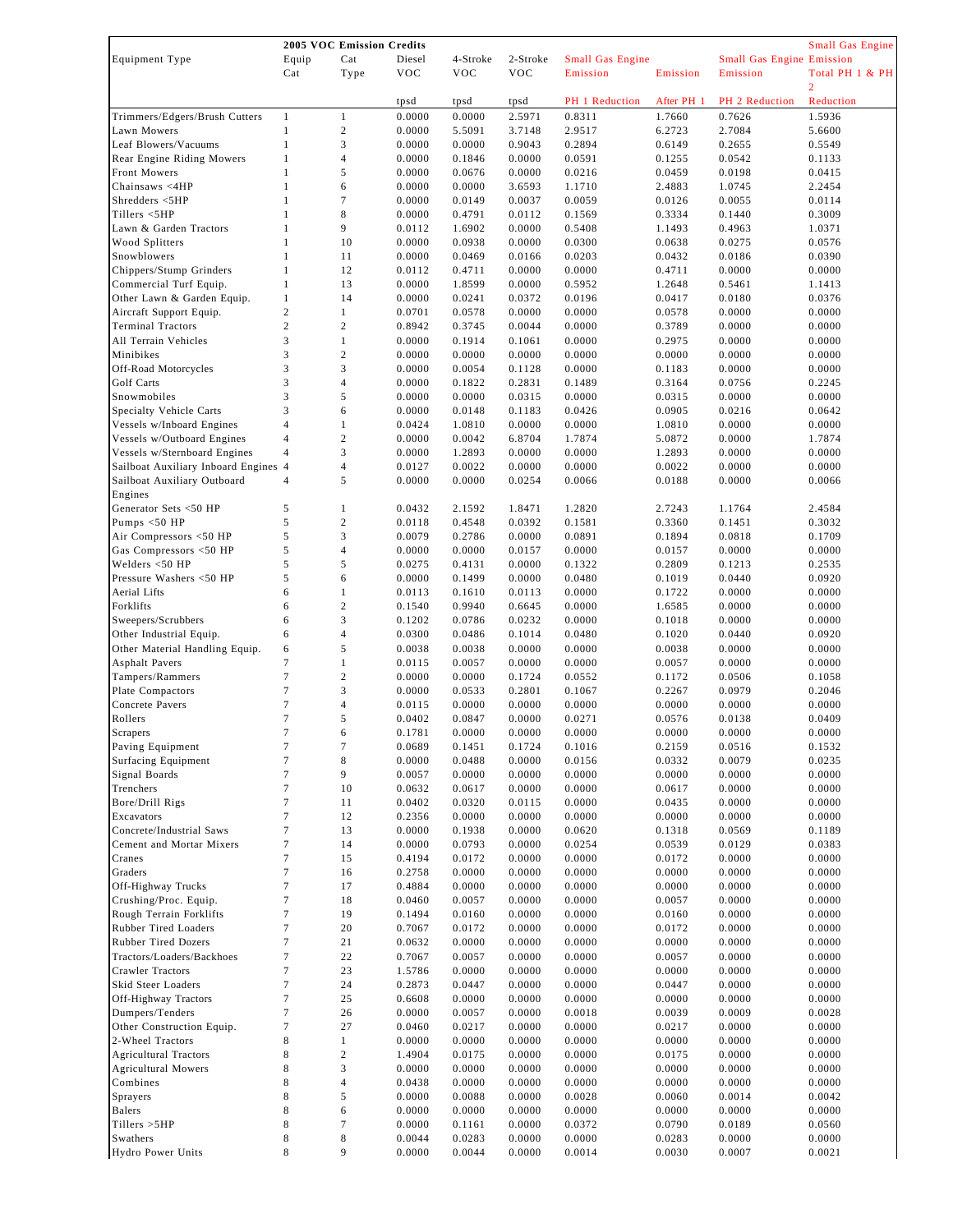| <b>Total SI Engines minus Marine Vessels 9.219</b> |  |    |        |                                             |        |        |        |        | 17.512 |
|----------------------------------------------------|--|----|--------|---------------------------------------------|--------|--------|--------|--------|--------|
|                                                    |  |    |        | <b>Marine Vessels Reduction Total 1.794</b> |        |        |        |        | 1.794  |
|                                                    |  |    |        |                                             | Total  | 11.013 |        | 8.293  | 19.306 |
| Fellers/Bunchers                                   |  | 4  | 0.0000 | 0.0000                                      | 0.0000 | 0.0000 | 0.0000 | 0.0000 | 0.0000 |
| Skidders                                           |  |    | 0.0000 | 0.0000                                      | 0.0000 | 0.0000 | 0.0000 | 0.0000 | 0.0000 |
| Shredders > 5HP                                    |  | ∼  | 0.0000 | 0.0000                                      | 0.0000 | 0.0000 | 0.0000 | 0.0000 | 0.0000 |
| Chainsaws > 4HP                                    |  |    | 0.0000 | 0.0000                                      | 0.4394 | 0.1406 | 0.2988 | 0.1290 | 0.2696 |
| Other Agricultural Equip.                          |  | 10 | 0.0044 | 0.0000                                      | 0.0000 | 0.0000 | 0.0000 | 0.0000 | 0.0000 |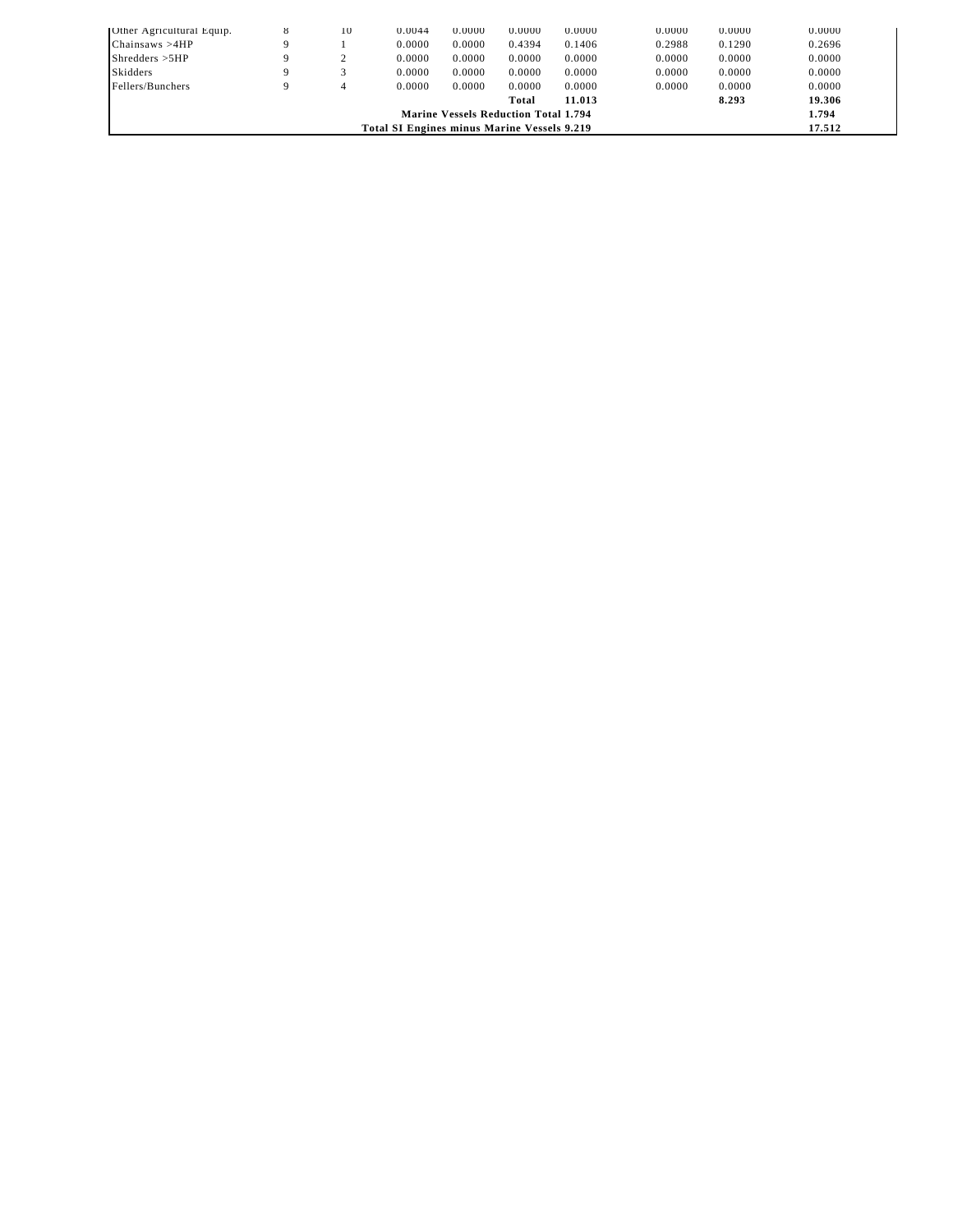### **Non-Road Diesel Engines**

This measure requires heavy-duty farm, construction equipment, and other equipment manufactured after 1996 to meet federal emission standards.

## *Description of Source Category*

Heavy-duty farm and construction equipment includes asphalt pavers, rollers, scrapers, rubber-tired dozers, agricultural tractors, combines, balers, and harvesters. This measure applies to all compression-ignition engines at or above 37 KW (50 horsepower) except engines used in aircraft, marine vessels, locomotives and underground mining activity. NOx emissions result from combustion of diesel fuel used to power this equipment.

## *Control Strategy*

EPA has the authority to require emission standards for nonroad mobile sources under section 213(a)(3) of the Act. EPA has promulgated regulations for NOx emissions and smoke standards for new heavy duty farm and construction equipment with gross maximum power output measured at or above 37 KW (50 horsepower). The NOx emissions standard is 9.2 grams per kilowatt-hour (6.9 grams per brake horsepower hour). NOx standards will be phased in depending upon the horsepower of the engine, beginning with the 1996 model year. The first standards to take effect will be for engines at or above 175 hp and at or below 750 hp.

Projected reductions are technically achievable within a short time period because the emissions control technologies necessary to meet the proposed standards are known to be effective on similar on-highway engines.

# *Expected Emissions Reductions, Methodology and Sample Calculation*

The regulation results in NOx emissions reductions of 16.2% by 2002 and 23.5% by 2005.

The following is a sample calculation of 2002 emissions reductions for the Baltimore nonattainment for agricultural tractors:

1990 Emissions (Tons per day) \* BEA Growth Factor \* Expected Emissions Reduction (Percentage) = Expected Emissions Reduction in 2002 (Tons per day)

7.364 Tons per day  $* 1.0 * 0.162 = 1.19$  Tons per day

The 2002 and 2005 emissions reductions were calculated in a similar fashion with their respective growth factors. A spreadsheet with calculations for this category follow this description.

The expected emission reductions by 2002 and 2005 in tons per day are:

|                  | <b>2002 VOC</b> | <b>2002 NOx</b> | <b>2005 VOC</b> | <b>2005 Nox</b> |  |
|------------------|-----------------|-----------------|-----------------|-----------------|--|
| <b>Baltimore</b> | 0.0             | 10.96           | 0.0             | 16.13           |  |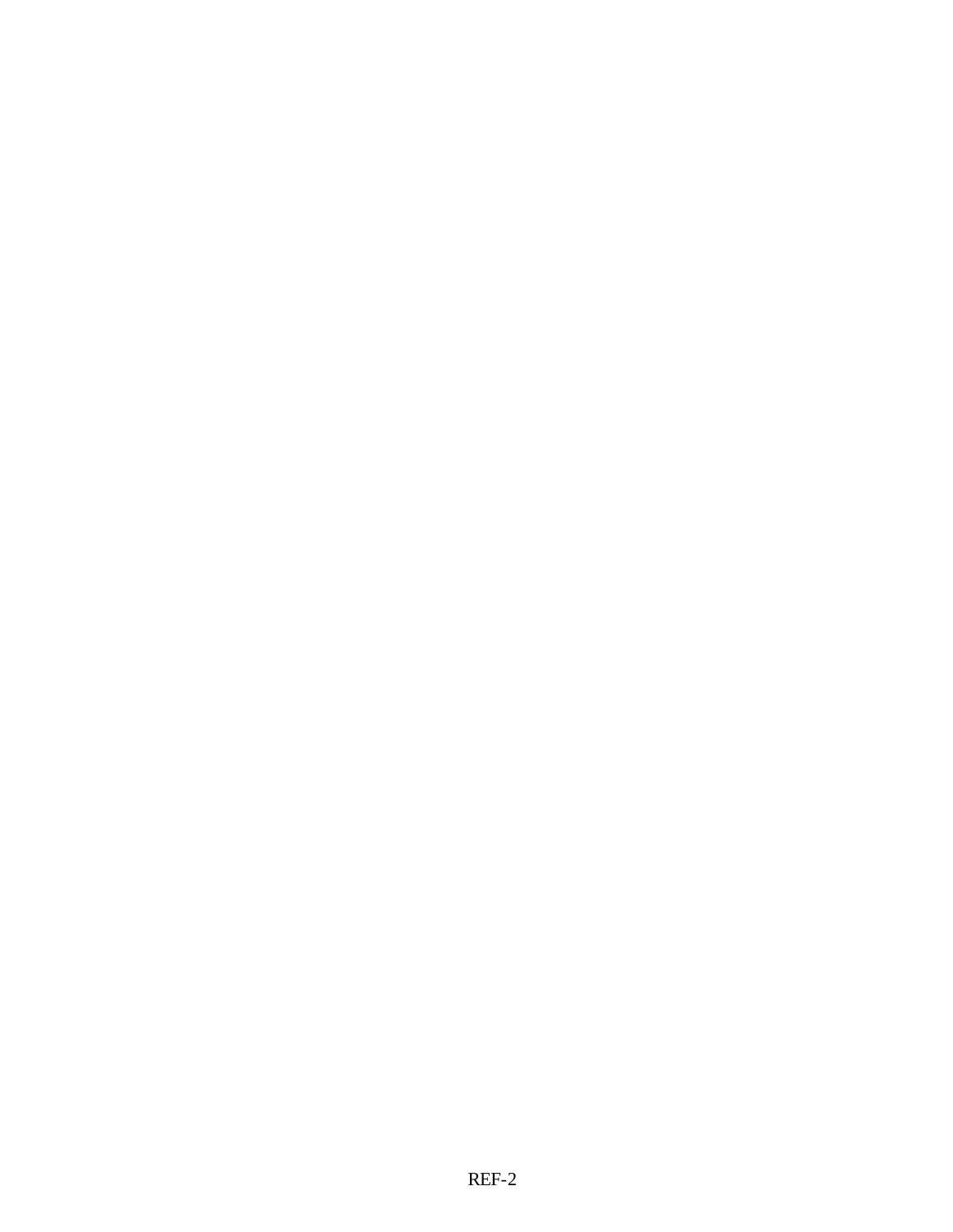|                                     |                  |                         |         |          | 2002 NOx Emission HD Diesel Reductions and Small Enginge Increases |                  |                     |
|-------------------------------------|------------------|-------------------------|---------|----------|--------------------------------------------------------------------|------------------|---------------------|
| Equipment Type                      | Equip            | Cat                     | Diesel  | 4-Stroke | 2-Stroke                                                           | <b>HD</b> Diesel | <b>Small Engine</b> |
|                                     | Cat              | Type                    | NOx     | NOx      | NOx                                                                | <b>NOx</b>       | Emission            |
|                                     |                  |                         | tpsd    | tpsd     | tpsd                                                               | Reductions       | <b>Increases</b>    |
| Trimmers/Edgers/Brush Cutters       | $\mathbf{1}$     | $\mathbf{1}$            | 0.0000  | 0.0000   | 0.0036                                                             | 0.0000           | $-0.0034$           |
| Lawn Mowers                         | $\mathbf{1}$     | $\overline{c}$          | 0.0000  | 0.0465   | 0.0036                                                             | 0.0000           | $-0.0473$           |
| Leaf Blowers/Vacuums                | $\mathbf{1}$     | 3                       | 0.0000  | 0.0000   | 0.0036                                                             | 0.0000           | $-0.0034$           |
| Rear Engine Riding Mowers           | 1                | $\overline{4}$          | 0.0000  | 0.0036   | 0.0000                                                             | 0.0000           | $-0.0034$           |
| Front Mowers                        | $\mathbf{1}$     | 5                       | 0.0000  | 0.0000   | 0.0000                                                             | 0.0000           | 0.0000              |
| Chainsaws <4HP                      | 1                | 6                       | 0.0000  | 0.0000   | 0.0045                                                             | 0.0000           | $-0.0042$           |
| Shredders <5HP                      | $\mathbf{1}$     | 7                       | 0.0000  | 0.0000   | 0.0000                                                             | 0.0000           | 0.0000              |
| Tillers <5HP                        | $\mathbf{1}$     | 8                       | 0.0000  | 0.0036   | 0.0000                                                             | 0.0000           | $-0.0034$           |
| Lawn & Garden Tractors              | $\mathbf{1}$     | 9                       | 0.0680  | 0.0501   | 0.0000                                                             | 0.0000           | $-0.0473$           |
| Wood Splitters                      | 1                | 10                      | 0.0000  | 0.0000   | 0.0000                                                             | 0.0000           | 0.0000              |
| Snowblowers                         | 1                | 11                      | 0.0000  | 0.0000   | 0.0000                                                             | 0.0000           | 0.0000              |
| Chippers/Stump Grinders             | $\mathbf{1}$     | 12                      | 0.0751  | 0.0143   | 0.0000                                                             | 0.0122           | 0.0000              |
| Commercial Turf Equip.              | 1                | 13                      | 0.0000  | 0.0680   | 0.0000                                                             | 0.0000           | $-0.0642$           |
| Other Lawn & Garden Equip.          | 1                | 14                      | 0.0000  | 0.0000   | 0.0000                                                             | 0.0000           | 0.0000              |
| Aircraft Support Equip.             | $\,2$            | 1                       | 0.5468  | 0.0193   | 0.0000                                                             | 0.0886           | 0.0000              |
| <b>Terminal Tractors</b>            | $\overline{c}$   | $\overline{c}$          | 6.8537  | 0.1348   | 0.0077                                                             | 1.1103           | 0.0000              |
| All Terrain Vehicles                | $\mathfrak 3$    | $\mathbf{1}$            | 0.0000  | 0.0000   | 0.0000                                                             | 0.0000           | 0.0000              |
| Minibikes                           | 3                | $\boldsymbol{2}$        | 0.0000  | 0.0000   | 0.0000                                                             | 0.0000           | 0.0000              |
| Off-Road Motorcycles                | 3                | 3                       | 0.0000  | 0.0000   | 0.0000                                                             | 0.0000           | 0.0000              |
| <b>Golf Carts</b>                   | 3                | $\overline{\mathbf{4}}$ | 0.0000  | 0.0000   | 0.0000                                                             | 0.0000           | 0.0000              |
| Snowmobiles                         | 3                | 5                       | 0.0000  | 0.0000   | 0.0000                                                             | 0.0000           | 0.0000              |
| Specialty Vehicle Carts             | 3                | 6                       | 0.0000  | 0.0000   | 0.0000                                                             | 0.0000           | 0.0000              |
| Vessels w/Inboard Engines           | $\overline{4}$   | $\mathbf{1}$            | 0.2981  | 0.2768   | 0.0000                                                             | 0.0000           | 0.0000              |
| Vessels w/Outboard Engines          | $\overline{4}$   | $\overline{c}$          | 0.0000  | 0.0043   | 0.0681                                                             | 0.0000           | $-0.0102$           |
| Vessels w/Sternboard Engines        | $\overline{4}$   | 3                       | 0.0000  | 0.4514   | 0.0000                                                             | 0.0000           | 0.0000              |
| Sailboat Auxiliary Inboard Engines  | $\overline{4}$   | $\overline{\mathbf{4}}$ | 0.0170  | 0.0000   | 0.0000                                                             | 0.0000           | 0.0000              |
| Sailboat Auxiliary Outboard Engines | $\overline{4}$   | 5                       | 0.0000  | 0.0000   | 0.0000                                                             | 0.0000           | 0.0000              |
| Generator Sets <50 HP               | 5                | $\mathbf{1}$            | 0.2945  | 0.0668   | 0.0000                                                             | 0.0000           | $-0.0631$           |
| Pumps $<$ 50 HP                     | 5                | $\boldsymbol{2}$        | 0.0903  | 0.0118   | 0.0079                                                             | 0.0000           | $-0.0186$           |
| Air Compressors <50 HP              | 5                | 3                       | 0.0432  | 0.0079   | 0.0000                                                             | 0.0000           | $-0.0074$           |
| Gas Compressors <50 HP              | 5                | $\overline{\mathbf{4}}$ | 0.0000  | 0.0000   | 0.0118                                                             | 0.0000           | 0.0000              |
| Welders <50 HP                      | 5                | 5                       | 0.1846  | 0.0118   | 0.0000                                                             | 0.0000           | $-0.0111$           |
| Pressure Washers <50 HP             | 5                | 6                       | 0.0000  | 0.0039   | 0.0000                                                             | 0.0000           | $-0.0037$           |
| Aerial Lifts                        | 6                | $\mathbf{1}$            | 0.0977  | 0.0639   | 0.0300                                                             | 0.0000           | 0.0000              |
| Forklifts                           | 6                | $\overline{c}$          | 1.3446  | 0.3869   | 1.6714                                                             | 0.2178           | 0.0000              |
| Sweepers/Scrubbers                  | 6                | 3                       | 1.0254  | 0.0300   | 0.0563                                                             | 0.1661           | 0.0000              |
| Other Industrial Equip.             | 6                | $\overline{\mathbf{4}}$ | 0.2704  | 0.0188   | 0.0000                                                             | 0.0438           | $-0.0177$           |
| Other Material Handling Equip.      | 6                | 5                       | 0.0488  | 0.0038   | 0.0000                                                             | 0.0079           | 0.0000              |
| <b>Asphalt Pavers</b>               | 7                | $\mathbf{1}$            | 0.1954  | 0.0000   | 0.0000                                                             | 0.0317           | 0.0000              |
| Tampers/Rammers                     | $\tau$           | $\overline{c}$          | 0.0000  | 0.0000   | 0.0000                                                             | 0.0000           | 0.0000              |
| Plate Compactors                    | $\overline{7}$   | 3                       | 0.0000  | 0.0057   | 0.0000                                                             | 0.0000           | $-0.0054$           |
| Concrete Pavers                     | $\tau$           | $\overline{4}$          | 0.1092  | 0.0000   | 0.0000                                                             | 0.0177           | 0.0000              |
| Rollers                             | $\overline{7}$   | 5                       | 0.4770  | 0.0057   | 0.0000                                                             | 0.0773           | $-0.0054$           |
| Scrapers                            | 7                | 6                       | 2.1148  | 0.0000   | 0.0000                                                             | 0.3426           | 0.0000              |
| Paving Equipment                    | $\tau$           | $\tau$                  | 0.7241  | 0.0115   | 0.0000                                                             | 0.1173           | $-0.0109$           |
| Surfacing Equipment                 | 7                | 8                       | 0.0000  | 0.0057   | 0.0000                                                             | 0.0000           | $-0.0054$           |
| Signal Boards                       | $\boldsymbol{7}$ | 9                       | 0.0345  | 0.0000   | 0.0000                                                             | 0.0000           | 0.0000              |
| Trenchers                           | $\tau$           | 10                      | 0.4080  | 0.0230   | 0.0000                                                             | 0.0661           | 0.0000              |
| Bore/Drill Rigs                     | $\tau$           | 11                      | 0.2988  | 0.0115   | 0.0000                                                             | 0.0484           | 0.0000              |
| Excavators                          | $\tau$           | 12                      | 3.5286  | 0.0000   | 0.0000                                                             | 0.5716           | 0.0000              |
| Concrete/Industrial Saws            | $\tau$           | 13                      | 0.0000  | 0.0230   | 0.0000                                                             | 0.0000           | $-0.0217$           |
| Cement and Mortar Mixers            | $\tau$           | 14                      | 0.0057  | 0.0057   | 0.0000                                                             | 0.0000           | $-0.0054$           |
| Cranes                              | $\tau$           | 15                      | 3.3561  | 0.0057   | 0.0000                                                             | 0.5437           | 0.0000              |
| Graders                             | $\tau$           | 16                      | 1.6723  | 0.0000   | 0.0000                                                             | 0.2709           | 0.0000              |
| Off-Highway Trucks                  | $\tau$           | 17                      | 5.4308  | 0.0000   | 0.0000                                                             | 0.8798           | 0.0000              |
| Crushing/Proc. Equip.               | $\tau$           | 18                      | 0.3735  | 0.0057   | 0.0000                                                             | 0.0605           | 0.0000              |
| Rough Terrain Forklifts             | $\tau$           | 19                      | 0.7011  | 0.0057   | 0.0000                                                             | 0.1136           | 0.0000              |
| Rubber Tired Loaders                | $\tau$           | 20                      | 8.4363  | 0.0115   | 0.0000                                                             | 1.3667           | 0.0000              |
| Rubber Tired Dozers                 | $\tau$           | 21                      | 0.7298  | 0.0000   | 0.0000                                                             | 0.1182           | 0.0000              |
| Tractors/Loaders/Backhoes           | $\tau$           | 22                      | 4.9768  | 0.0057   | 0.0000                                                             | 0.8062           | 0.0000              |
| Crawler Tractors                    | $\tau$           | 23                      | 12.6085 | 0.0000   | 0.0000                                                             | 2.0426           | 0.0000              |
| Skid Steer Loaders                  | $\tau$           | 24                      | 1.2873  | 0.0172   | 0.0000                                                             | 0.0000           | 0.0000              |
| Off-Highway Tractors                | $\tau$           | 25                      | 3.1378  | 0.0000   | 0.0000                                                             | 0.5083           | 0.0000              |
| Dumpers/Tenders                     | $\tau$           | 26                      | 0.0000  | 0.0000   | 0.0000                                                             | 0.0000           | 0.0000              |
| Other Construction Equip.           | $\tau$           | 27                      | 0.3678  | 0.0057   | 0.0000                                                             | 0.0596           | 0.0000              |
| 2-Wheel Tractors                    | 8                | $\mathbf{1}$            | 0.0000  | 0.0000   | 0.0000                                                             | 0.0000           | 0.0000              |
| <b>Agricultural Tractors</b>        | $\,$ 8 $\,$      | $\sqrt{2}$              | 7.3644  | 0.0088   | 0.0000                                                             | 1.1930           | 0.0000              |
| <b>Agricultural Mowers</b>          | 8                | 3                       | 0.0000  | 0.0000   | 0.0000                                                             | 0.0000           | 0.0000              |
| Combines                            | 8                | $\overline{4}$          | 0.3989  | 0.0000   | 0.0000                                                             | 0.0646           | 0.0000              |
| Sprayers                            | 8                | 5                       | 0.0044  | 0.0044   | 0.0000                                                             | 0.0007           | $-0.0041$           |
| <b>Balers</b>                       | $\,$ 8 $\,$      | 6                       | 0.0044  | 0.0000   | 0.0000                                                             | 0.0007           | 0.0000              |
| Tillers >5HP                        | $\,$ 8 $\,$      | 7                       | 0.0000  | 0.0000   | 0.0000                                                             | 0.0000           | 0.0000              |
| Swathers                            | $\,$ 8 $\,$      | 8                       | 0.0614  | 0.0044   | 0.0000                                                             | 0.0099           | 0.0000              |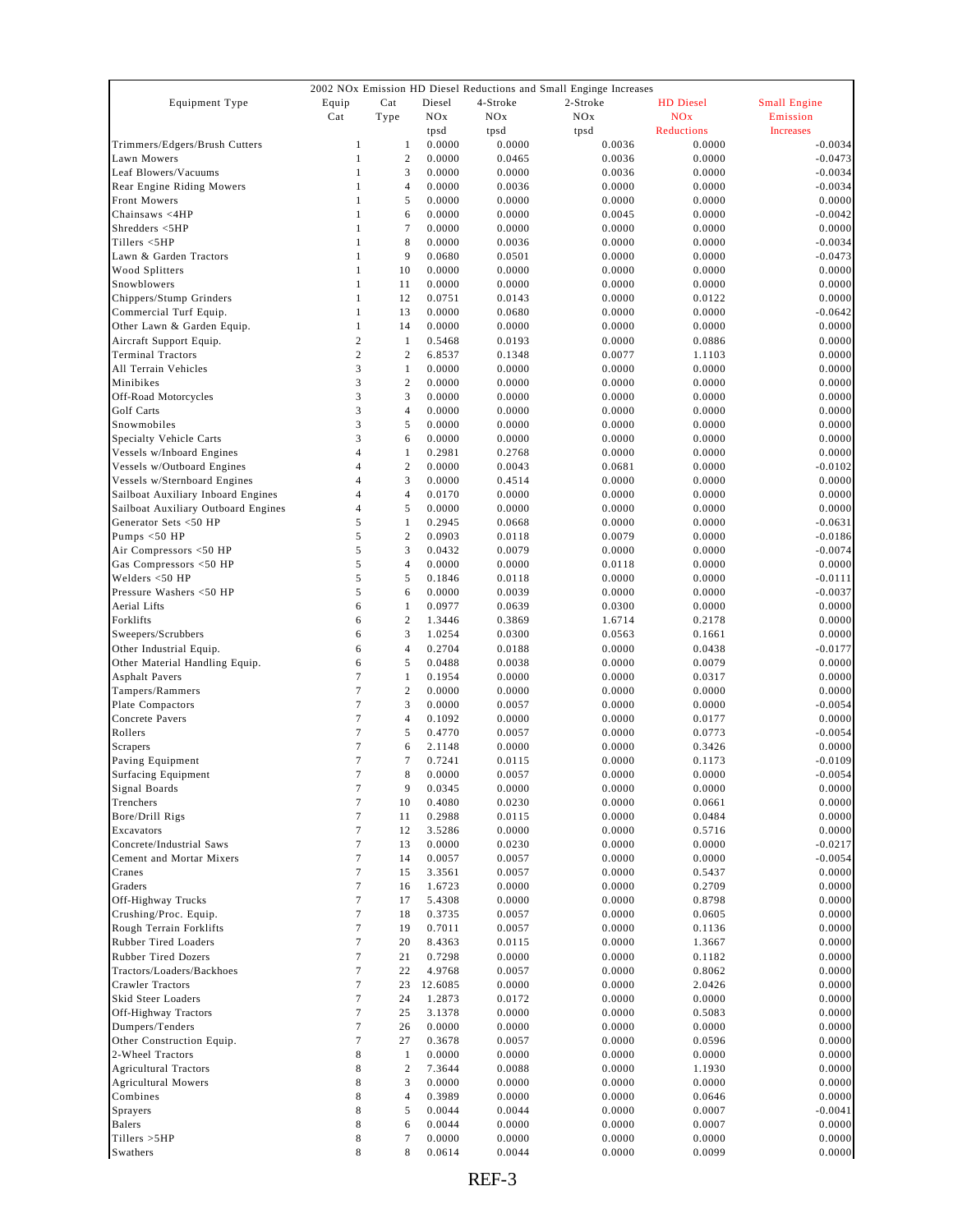| Hydro Power Units         |  | 0.0000 | 0.0000 | 0.0000 | 0.0000 | 0.0000  |
|---------------------------|--|--------|--------|--------|--------|---------|
| Other Agricultural Equip. |  | 0.0175 | 0.0000 | 0.0000 | 0.0028 | 0.0000  |
| Chainsaws > 4HP           |  | 0.0000 | 0.0000 | 0.0000 | 0.0000 | 0.0000  |
| Shredders > 5HP           |  | 0.0000 | 0.0000 | 0.0000 | 0.0000 | 0.0000  |
| Skidders                  |  | 0.0000 | 0.0000 | 0.0000 | 0.0000 | 0.0000  |
| Fellers/Bunchers          |  | 0.0000 | 0.0000 | 0.0000 | 0.0000 | 0.0000  |
| Total                     |  |        |        |        | 10.96  | $-0.37$ |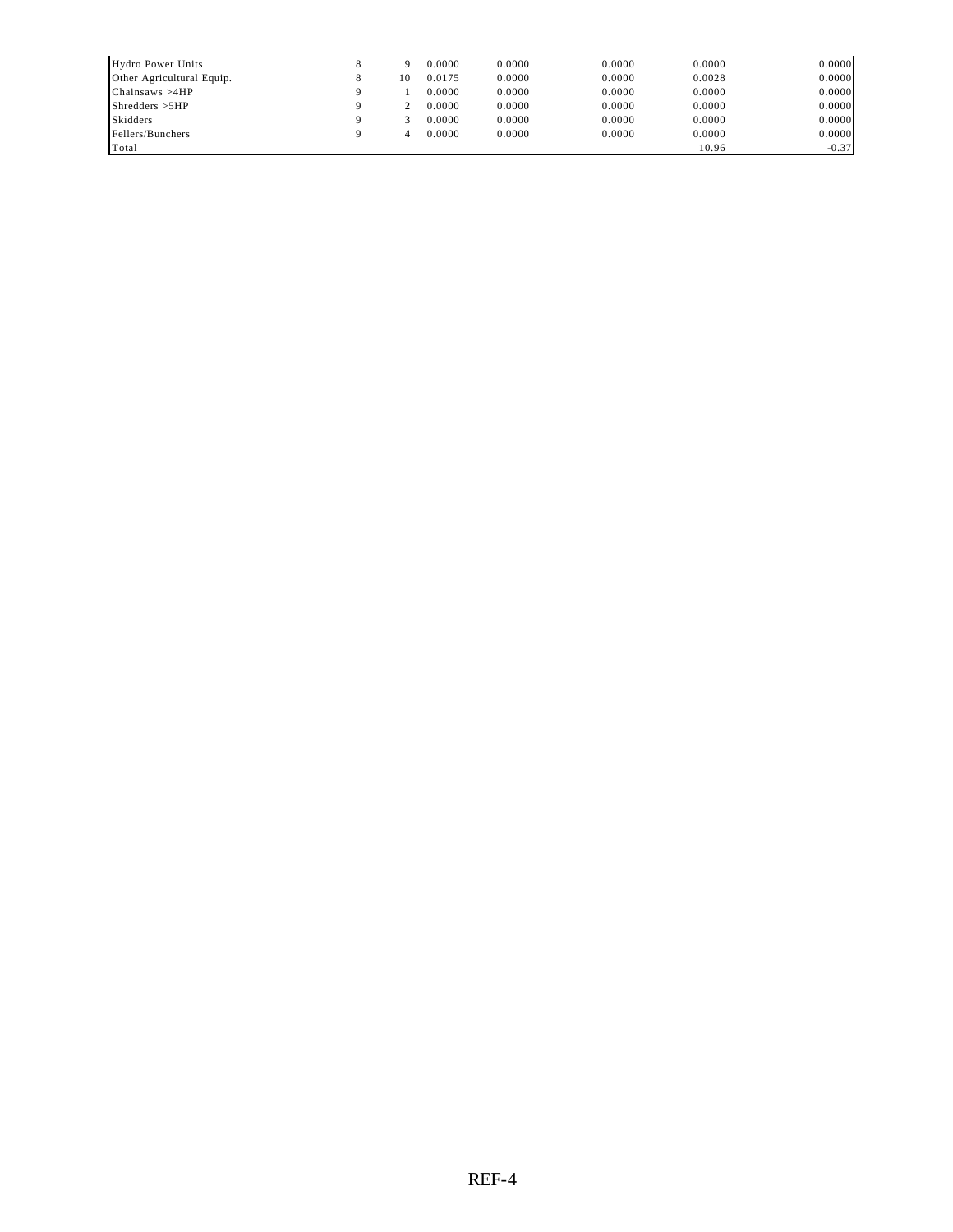|                                     |                  |                  |         |          | 2005 NOx Emission HD Diesel Reductions and Small Enginge Increases |                  |                     |
|-------------------------------------|------------------|------------------|---------|----------|--------------------------------------------------------------------|------------------|---------------------|
| Equipment Type                      | Equip            | Cat              | Diesel  | 4-Stroke | 2-Stroke                                                           | <b>HD</b> Diesel | <b>Small Engine</b> |
|                                     | Cat              | Type             | NOx     | NOx      | NOx                                                                | <b>NOx</b>       | Emission            |
|                                     |                  |                  | tpsd    | tpsd     | tpsd                                                               | Reductions       | <b>Increases</b>    |
| Trimmers/Edgers/Brush Cutters       | $\mathbf{1}$     | $\mathbf{1}$     | 0.0000  | 0.0000   | 0.0037                                                             | 0.0000           | $-0.0036$           |
| Lawn Mowers                         | $\mathbf{1}$     | $\overline{c}$   | 0.0000  | 0.0479   | 0.0037                                                             | 0.0000           | $-0.0505$           |
| Leaf Blowers/Vacuums                | $\mathbf{1}$     | 3                | 0.0000  | 0.0000   | 0.0037                                                             | 0.0000           | $-0.0036$           |
| Rear Engine Riding Mowers           | 1                | $\overline{4}$   | 0.0000  | 0.0037   | 0.0000                                                             | 0.0000           | $-0.0036$           |
| Front Mowers                        | $\mathbf{1}$     | 5                | 0.0000  | 0.0000   | 0.0000                                                             | 0.0000           | 0.0000              |
| Chainsaws <4HP                      | 1                | 6                | 0.0000  | 0.0000   | 0.0046                                                             | 0.0000           | $-0.0045$           |
| Shredders <5HP                      | $\mathbf{1}$     | 7                | 0.0000  | 0.0000   | 0.0000                                                             | 0.0000           | 0.0000              |
| Tillers <5HP                        | $\mathbf{1}$     | 8                | 0.0000  | 0.0037   | 0.0000                                                             | 0.0000           | $-0.0036$           |
| Lawn & Garden Tractors              | 1                | 9                | 0.0700  | 0.0516   | 0.0000                                                             | 0.0000           | $-0.0505$           |
| Wood Splitters                      | 1                | 10               | 0.0000  | 0.0000   | 0.0000                                                             | 0.0000           | 0.0000              |
| Snowblowers                         | 1                | 11               | 0.0000  | 0.0000   | 0.0000                                                             | 0.0000           | 0.0000              |
| Chippers/Stump Grinders             | $\mathbf{1}$     | 12               | 0.0773  | 0.0147   | 0.0000                                                             | 0.0182           | 0.0000              |
| Commercial Turf Equip.              | 1                | 13               | 0.0000  | 0.0700   | 0.0000                                                             | 0.0000           | $-0.0685$           |
| Other Lawn & Garden Equip.          | 1                | 14               | 0.0000  | 0.0000   | 0.0000                                                             | 0.0000           | 0.0000              |
| Aircraft Support Equip.             | $\,2$            | 1                | 0.6200  | 0.0218   | 0.0000                                                             | 0.1457           | 0.0000              |
| <b>Terminal Tractors</b>            | $\overline{c}$   | $\overline{2}$   | 7.7719  | 0.1528   | 0.0087                                                             | 1.8264           | 0.0000              |
| All Terrain Vehicles                | $\mathfrak z$    | $\mathbf{1}$     | 0.0000  | 0.0000   | 0.0000                                                             | 0.0000           | 0.0000              |
| Minibikes                           | 3                | $\boldsymbol{2}$ | 0.0000  | 0.0000   | 0.0000                                                             | 0.0000           | 0.0000              |
| Off-Road Motorcycles                | 3                | 3                | 0.0000  | 0.0000   | 0.0000                                                             | 0.0000           | 0.0000              |
| <b>Golf Carts</b>                   | 3                | $\overline{4}$   | 0.0000  | 0.0000   | 0.0000                                                             | 0.0000           | 0.0000              |
| Snowmobiles                         | 3                | 5                | 0.0000  | 0.0000   | 0.0000                                                             | 0.0000           | 0.0000              |
| Specialty Vehicle Carts             | 3                | 6                | 0.0000  | 0.0000   | 0.0000                                                             | 0.0000           | 0.0000              |
| Vessels w/Inboard Engines           | $\overline{4}$   | $\mathbf{1}$     | 0.2981  | 0.2768   | 0.0000                                                             | 0.0000           | 0.0000              |
| Vessels w/Outboard Engines          | $\overline{4}$   | $\overline{c}$   | 0.0000  | 0.0043   | 0.0681                                                             | 0.0000           | $-0.0709$           |
| Vessels w/Sternboard Engines        | $\overline{4}$   | 3                | 0.0000  | 0.4514   | 0.0000                                                             | 0.0000           | 0.0000              |
| Sailboat Auxiliary Inboard Engines  | $\overline{4}$   | $\overline{4}$   | 0.0170  | 0.0000   | 0.0000                                                             | 0.0000           | 0.0000              |
| Sailboat Auxiliary Outboard Engines | $\overline{4}$   | 5                | 0.0000  | 0.0000   | 0.0000                                                             | 0.0000           | 0.0000              |
| Generator Sets <50 HP               | 5                | $\mathbf{1}$     | 0.2945  | 0.0668   | 0.0000                                                             | 0.0000           | $-0.0654$           |
| Pumps $<$ 50 HP                     | 5                | $\boldsymbol{2}$ | 0.0903  | 0.0118   | 0.0079                                                             | 0.0000           | $-0.0192$           |
| Air Compressors <50 HP              | 5                | 3                | 0.0432  | 0.0079   | 0.0000                                                             | 0.0000           | $-0.0077$           |
| Gas Compressors <50 HP              | $\sqrt{5}$       | $\overline{4}$   | 0.0000  | 0.0000   | 0.0118                                                             | 0.0000           | 0.0000              |
| Welders <50 HP                      | 5                | 5                | 0.1846  | 0.0118   | 0.0000                                                             | 0.0000           | $-0.0115$           |
| Pressure Washers <50 HP             | $\sqrt{5}$       | 6                | 0.0000  | 0.0039   | 0.0000                                                             | 0.0000           | $-0.0038$           |
| Aerial Lifts                        | 6                | $\mathbf{1}$     | 0.0977  | 0.0639   | 0.0300                                                             | 0.0000           | 0.0000              |
| Forklifts                           | 6                | $\overline{c}$   | 1.3446  | 0.3869   | 1.6714                                                             | 0.3160           | 0.0000              |
| Sweepers/Scrubbers                  | 6                | 3                | 1.0254  | 0.0300   | 0.0563                                                             | 0.2410           | 0.0000              |
| Other Industrial Equip.             | 6                | $\overline{4}$   | 0.2704  | 0.0188   | 0.0000                                                             | 0.0636           | $-0.0184$           |
| Other Material Handling Equip.      | 6                | 5                | 0.0488  | 0.0038   | 0.0000                                                             | 0.0115           | 0.0000              |
| <b>Asphalt Pavers</b>               | 7                | $\mathbf{1}$     | 0.1954  | 0.0000   | 0.0000                                                             | 0.0459           | 0.0000              |
| Tampers/Rammers                     | $\tau$           | $\overline{c}$   | 0.0000  | 0.0000   | 0.0000                                                             | 0.0000           | 0.0000              |
| Plate Compactors                    | $\overline{7}$   | 3                | 0.0000  | 0.0057   | 0.0000                                                             | 0.0000           | $-0.0056$           |
| Concrete Pavers                     | $\tau$           | $\overline{4}$   | 0.1092  | 0.0000   | 0.0000                                                             | 0.0257           | 0.0000              |
| Rollers                             | $\overline{7}$   | 5                | 0.4770  | 0.0057   | 0.0000                                                             | 0.1121           | $-0.0056$           |
| Scrapers                            | $\tau$           | 6                | 2.1148  | 0.0000   | 0.0000                                                             | 0.4970           | 0.0000              |
| Paving Equipment                    | $\tau$           | $\tau$           | 0.7241  | 0.0115   | 0.0000                                                             | 0.1702           | $-0.0113$           |
| Surfacing Equipment                 | 7                | 8                | 0.0000  | 0.0057   | 0.0000                                                             | 0.0000           | $-0.0056$           |
| Signal Boards                       | $\boldsymbol{7}$ | 9                | 0.0345  | 0.0000   | 0.0000                                                             | 0.0000           | 0.0000              |
| Trenchers                           | $\tau$           | 10               | 0.4080  | 0.0230   | 0.0000                                                             | 0.0959           | 0.0000              |
| Bore/Drill Rigs                     | $\tau$           | 11               | 0.2988  | 0.0115   | 0.0000                                                             | 0.0702           | 0.0000              |
| Excavators                          | $\tau$           | 12               | 3.5286  | 0.0000   | 0.0000                                                             | 0.8292           | 0.0000              |
| Concrete/Industrial Saws            | $\tau$           | 13               | 0.0000  | 0.0230   | 0.0000                                                             | 0.0000           | $-0.0225$           |
| Cement and Mortar Mixers            | $\tau$           | 14               | 0.0057  | 0.0057   | 0.0000                                                             | 0.0000           | $-0.0056$           |
| Cranes                              | $\tau$           | 15               | 3.3561  | 0.0057   | 0.0000                                                             | 0.7887           | 0.0000              |
| Graders                             | $\tau$           | 16               | 1.6723  | 0.0000   | 0.0000                                                             | 0.3930           | 0.0000              |
| Off-Highway Trucks                  | $\tau$           | 17               | 5.4308  | 0.0000   | 0.0000                                                             | 1.2762           | 0.0000              |
| Crushing/Proc. Equip.               | $\tau$           | 18               | 0.3735  | 0.0057   | 0.0000                                                             | 0.0878           | 0.0000              |
| Rough Terrain Forklifts             | $\tau$           | 19               | 0.7011  | 0.0057   | 0.0000                                                             | 0.1648           | 0.0000              |
| Rubber Tired Loaders                | $\tau$           | 20               | 8.4363  | 0.0115   | 0.0000                                                             | 1.9825           | 0.0000              |
| Rubber Tired Dozers                 | $\tau$           | 21               | 0.7298  | 0.0000   | 0.0000                                                             | 0.1715           | 0.0000              |
| Tractors/Loaders/Backhoes           | $\tau$           | 22               | 4.9768  | 0.0057   | 0.0000                                                             | 1.1695           | 0.0000              |
| Crawler Tractors                    | $\tau$           | 23               | 12.6085 | 0.0000   | 0.0000                                                             | 2.9630           | 0.0000              |
| Skid Steer Loaders                  | $\tau$           | 24               | 1.2873  | 0.0172   | 0.0000                                                             | 0.0000           | 0.0000              |
| Off-Highway Tractors                | $\tau$           | 25               | 3.1378  | 0.0000   | 0.0000                                                             | 0.7374           | 0.0000              |
| Dumpers/Tenders                     | $\tau$           | 26               | 0.0000  | 0.0000   | 0.0000                                                             | 0.0000           | 0.0000              |
| Other Construction Equip.           | $\tau$           | 27               | 0.3678  | 0.0057   | 0.0000                                                             | 0.0864           | 0.0000              |
| 2-Wheel Tractors                    | 8                | $\mathbf{1}$     | 0.0000  | 0.0000   | 0.0000                                                             | 0.0000           | 0.0000              |
| <b>Agricultural Tractors</b>        | $\,$ 8 $\,$      | $\sqrt{2}$       | 7.3644  | 0.0088   | 0.0000                                                             | 1.7306           | 0.0000              |
| <b>Agricultural Mowers</b>          | 8                | 3                | 0.0000  | 0.0000   | 0.0000                                                             | 0.0000           | 0.0000              |
| Combines                            | 8                | $\overline{4}$   | 0.3989  | 0.0000   | 0.0000                                                             | 0.0937           | 0.0000              |
| Sprayers                            | 8                | 5                | 0.0044  | 0.0044   | 0.0000                                                             | 0.0010           | $-0.0043$           |
| <b>Balers</b>                       | $\,$ 8 $\,$      | 6                | 0.0044  | 0.0000   | 0.0000                                                             | 0.0010           | 0.0000              |
| Tillers >5HP                        | $\,$ 8 $\,$      | 7                | 0.0000  | 0.0000   | 0.0000                                                             | 0.0000           | 0.0000              |
| Swathers                            | $\,$ 8 $\,$      | 8                | 0.0614  | 0.0044   | 0.0000                                                             | 0.0144           | 0.0000              |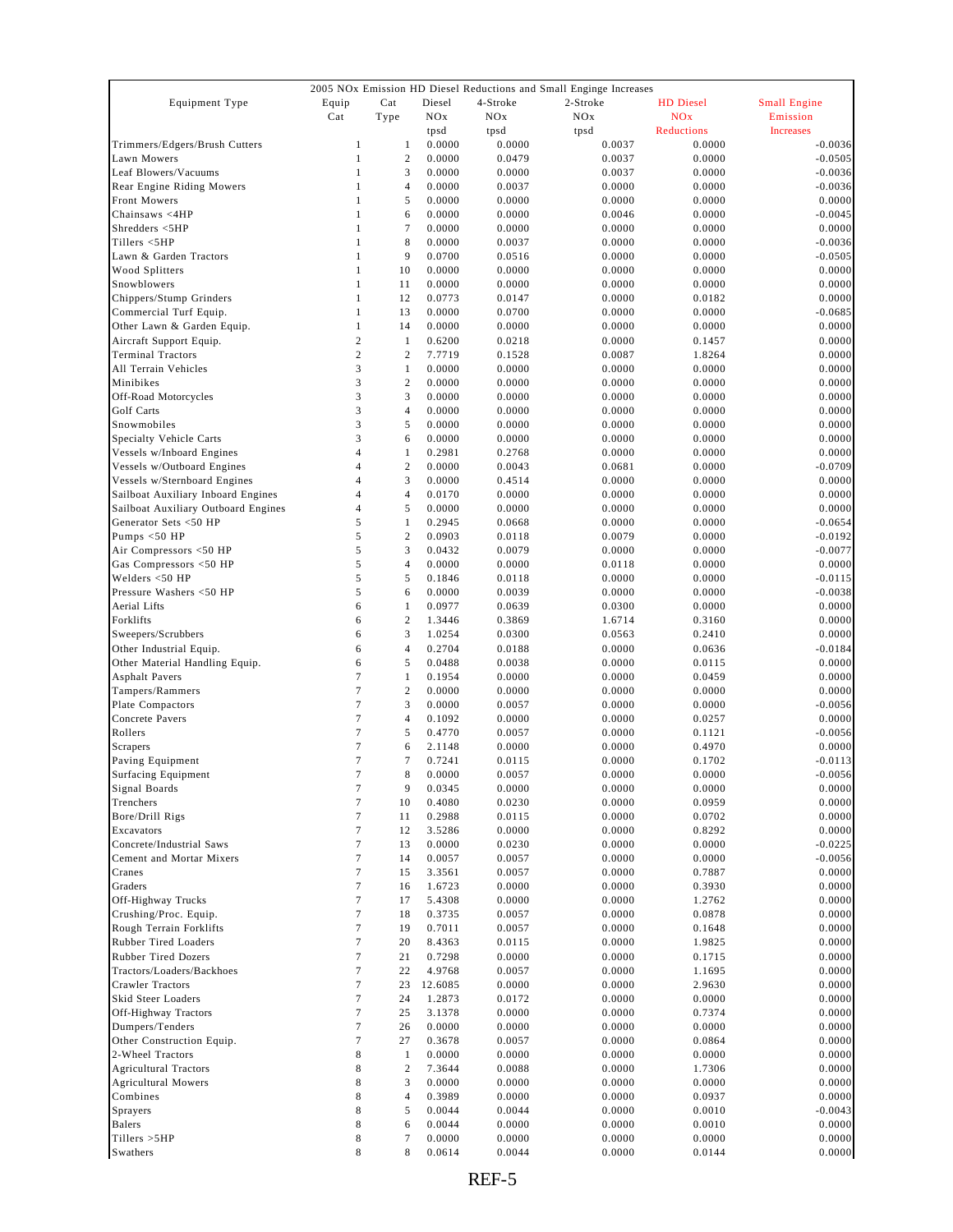| Hydro Power Units         |  | 0.0000 | 0.0000 | 0.0000 | 0.0000 | 0.0000  |
|---------------------------|--|--------|--------|--------|--------|---------|
| Other Agricultural Equip. |  | 0.0175 | 0.0000 | 0.0000 | 0.0041 | 0.0000  |
| Chainsaws > 4HP           |  | 0.0000 | 0.0000 | 0.0000 | 0.0000 | 0.0000  |
| Shredders > 5HP           |  | 0.0000 | 0.0000 | 0.0000 | 0.0000 | 0.0000  |
| Skidders                  |  | 0.0000 | 0.0000 | 0.0000 | 0.0000 | 0.0000  |
| Fellers/Bunchers          |  | 0.0000 | 0.0000 | 0.0000 | 0.0000 | 0.0000  |
| Total                     |  |        |        |        | 16.13  | $-0.45$ |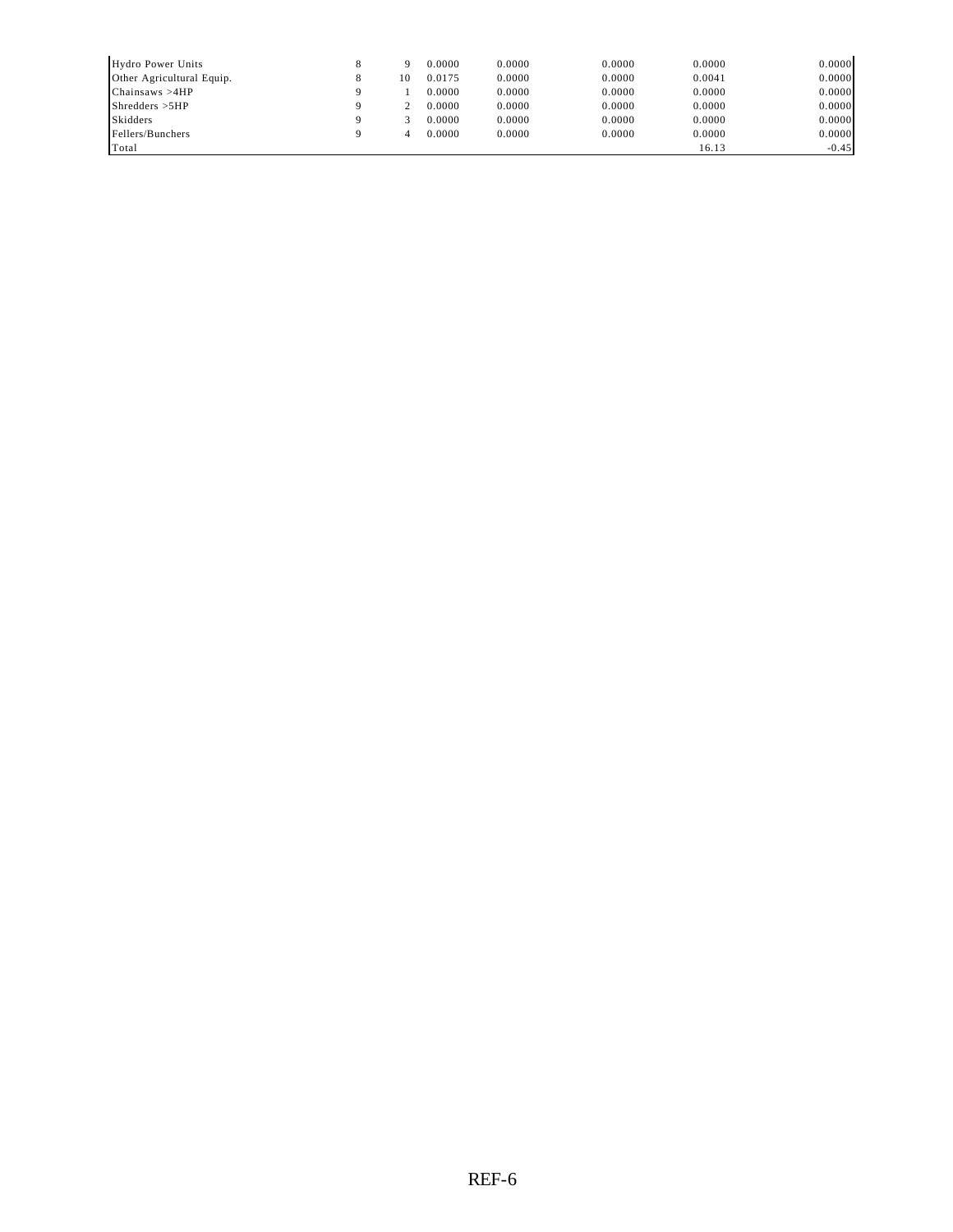## **Marine Engine Standards**

This measure controls exhaust emissions from new spark-ignition (SI) gasoline marine engines, including outboard engines, personal watercraft engines, and jet boat engines. Of nonroad sources studied by EPA, gasoline marine engines were found to be one of the largest contributors of hydrocarbon (HC) emissions (30% of the nationwide nonroad total).

## *Control Strategy for Source Type*

Once the program is fully implemented, manufacturers of these engines must demonstrate to EPA that hydrocarbon emissions are reduced by 75 percent from present levels, by testing engines representative of the product line before sale and after use. EPA is imposing emission standards for  $2$  – stroke technology, outboard and personal watercraft engines. This will involve increasingly stringent HC control over the course of a nine-year phase-in period beginning in model year 1998. By the end of the phase-in, each manufacturer must meet an HC and NOx emission standard that represents a 75% reduction in HC compared to unregulated levels.

Each manufacturer is allowed to decide the type of control technologies to be applied to each engine type. However, there will be a pre-production certification program that requires all gasoline marine engine families to be certified by EPA as meeting applicable emissions standards before they are introduced into commerce. Manufacturers will comply by testing engines as they leave the production line, at appropriate sampling rates. Manufacturers will also have to test a portion of their fleet each year to determine if their engines are meeting emission standards while in use. These standards do not apply to any currently owned engines or boats.

### *Expected Emissions Reductions*

The Code of Federal Register (40 CFR Parts 89, 90 and 91) rule entitled Control of Air Pollution; Final Rule for New Gasoline Spark-Ignition Marine Engines; Exemptions for New Nonroad Compression-Ignition Engines at or Above 37 Kilowatts and New Nonroad Spark-Ignition Engines at or Below 19 Kilowatts lists the projected inventory reductions for outboard/personal watercraft (OB/PWC) engines. These reduction percentages are listed in Table 3 of the document and are reproduced below.

| Year | Percent reduction in OB/PWC HC inventory |
|------|------------------------------------------|
| 2000 |                                          |
| 2005 | 26                                       |
| 2010 | 52                                       |
| 2015 | 68                                       |
| 2020 | 73                                       |
| 2030 |                                          |

#### TABLE 3. – PROJECTED INVENTORY REDUCTIONS

Linearly extrapolating the data between 2000 and 2005 yields a 2002 percent reduction in HC inventory of 12.8 percent. The expected emissions reductions by 2005 in tons per day are as follows:

|  | <b>2002 VOC</b> | 2002 NOx | $\mid$ 2005 VOC | 2005 NOx |
|--|-----------------|----------|-----------------|----------|
|--|-----------------|----------|-----------------|----------|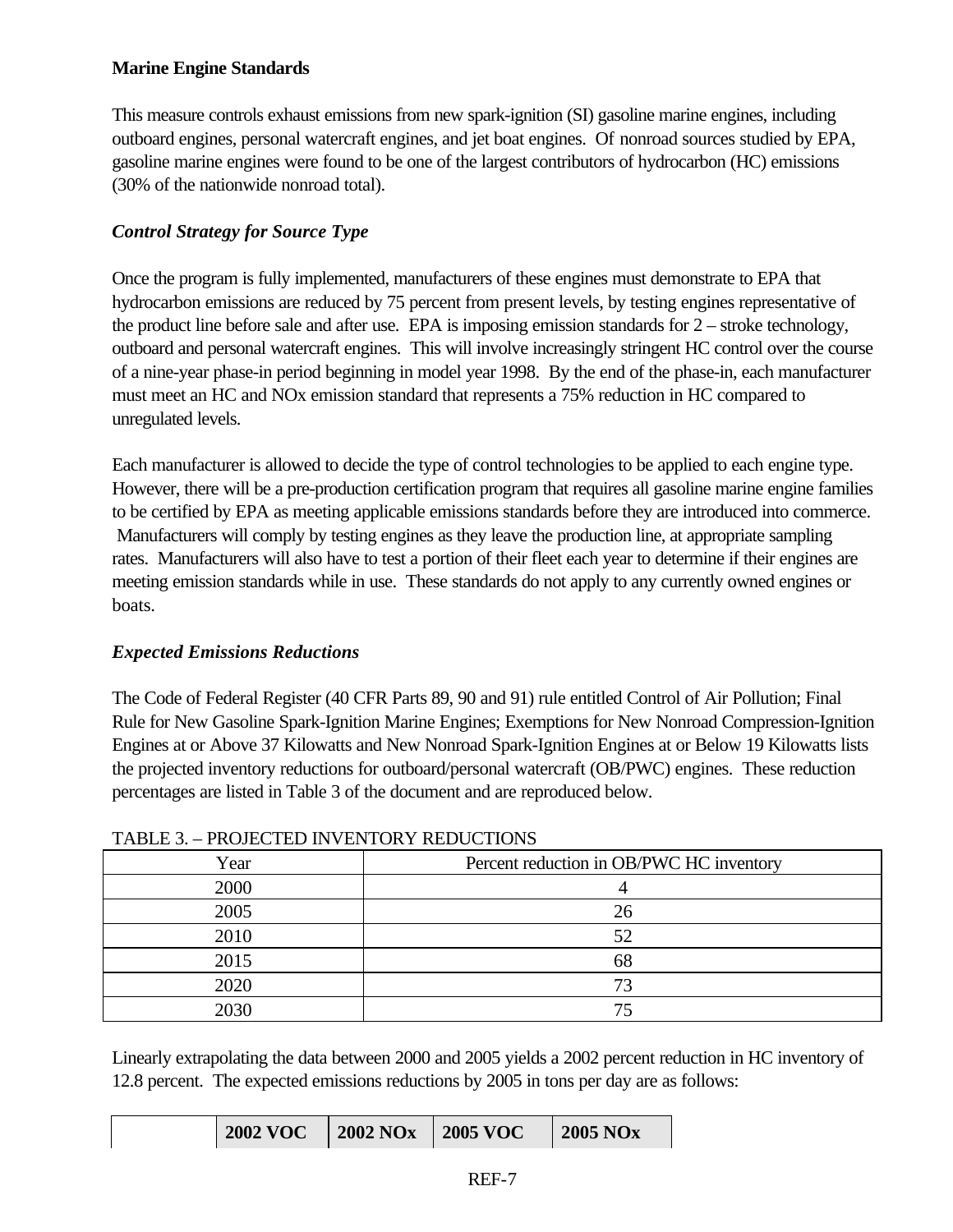| <b>Baltimore</b> | ℩୵ | - | 70, | - 1 |
|------------------|----|---|-----|-----|
|------------------|----|---|-----|-----|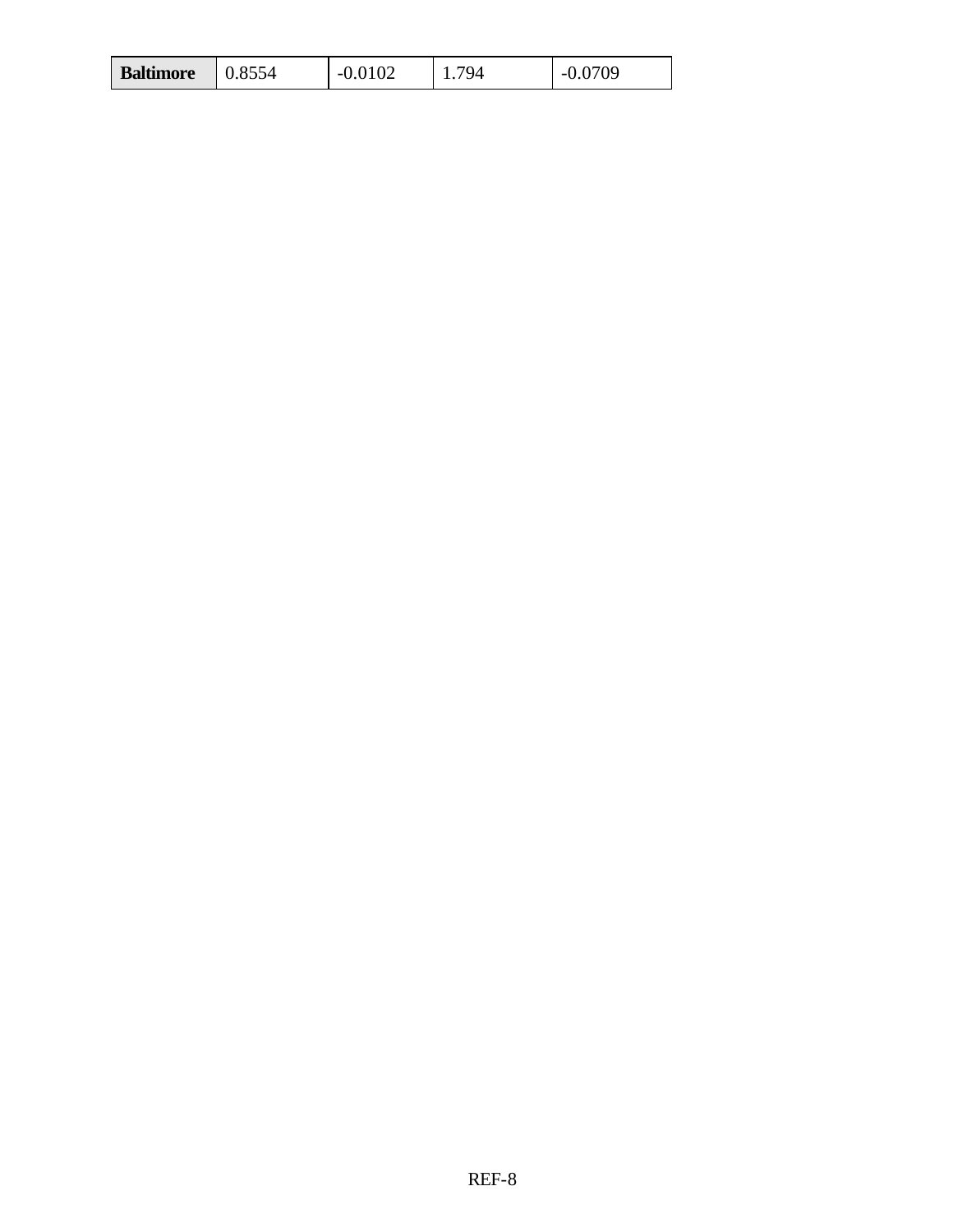## **Railroad Engine Standards**

This measure establishes emission standards for oxides of nitrogen (NOx), hydrocarbons (HC), carbon monoxide (CO), particulate matter (PM) and smoke for newly manufactured and remanufactured dieselpowered locomotives and locomotive engines, which have previously been unregulated.

# *Control Strategy for Source Type*

This regulation will take effect in 2000 and will affect railroad manufacturers and locomotive remanufacturers. It involves adoption of three separate sets of emission standards with applicability dependent on the date a locomotive is first manufactured. The first set of standards (Tier 0) applies to locomotives originally manufactured from 1973 through 2000. The second set of standards (Tier 1) applies to locomotives and locomotive engines manufactured from 2002 through 2004. The final set of standards (Tier 2) apply tolocomotives and locomotive engines origninally manufactured in 2005 and later. Locomotives and locomotive engines will be required to meet the Tier 1 standards at original manufacture and at each subsequent remanufacture.

EPA has adopted a production line testing (PLT) program that requires manufacturers, and in some cases, remanufacturers of locomotives to perform production line testing of newly manufactured and remanufactured locomotives as they leave the point where the manufacture or remanufacture is completed. EPA is also planning to adopt an in-use-testing program to ensure that locomotives continue to meet emission standards during actual operation. EPA has also adopted averaging, banking and trading (ABT) provisions to allow manufacturers and remanufacturers the flexibility to meet overall emissions goals at the lowest cost, while allowing EPA to set emissions standards at levels more stringent than they would be if each and every engine family had to comply with the standards.

# *Expected Emissions Reductions, Methodology and Sample Calculation*

According to the EPA, the regulation should result in NOx emissions reductions of 23.9 % by 2002 and 41.8 % by 2005.

The following is a sample calculation of 2002 emissions reductions for the Baltimore nonattainment area for agricultural tractors:

1990 Emissions (Tons per day) \* BEA Growth Factor \* Expected Emissions Reductions (Percentage) = Expected Emissions Reduction in 2002 (Tons per day)

10.58 Tons per day  $*$  0.956  $*$  0.239 = 2.425 Tons per day

The 2005 emissions reductions were calculated in a similar fashion with their respective growth factors. A spreadsheet with calculations for this category follow this description.

The expected emissions reductions by 2002 and 2005 in tons per day are:

|                  | <b>2002 VOC</b> | <b>2002 NOx</b> | <b>2005 VOC</b> | <b>2005 Nox</b> |
|------------------|-----------------|-----------------|-----------------|-----------------|
| <b>Baltimore</b> |                 | 2.42            | 0.0             | 4.20            |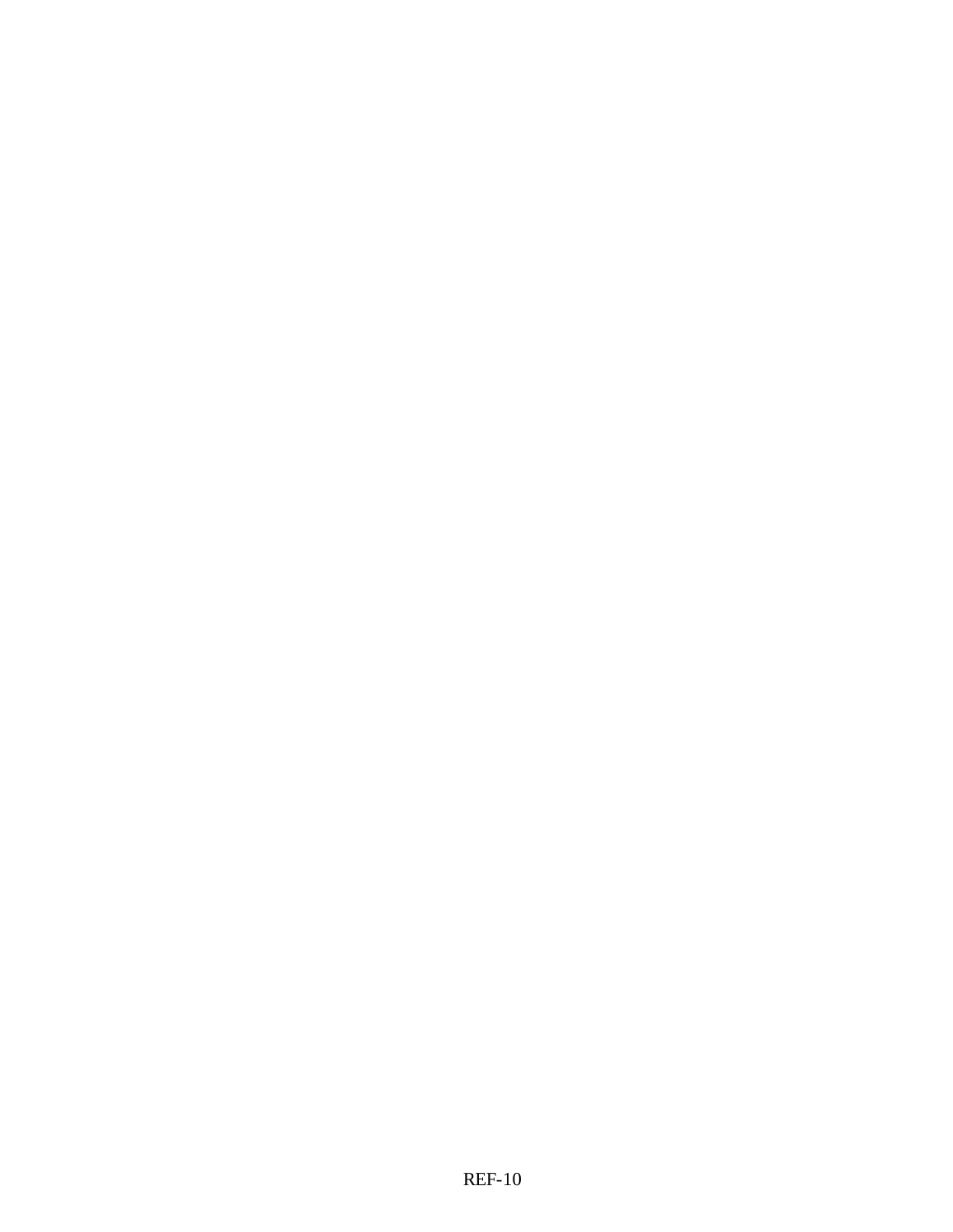## **Expandable Polystyrene Products**

This measure requires RACT to be installed at operations that manufacture foam cups, foam insulation and other foam products.

## *Description of Source Type*

These sources use expandable polystyrene beads that contain pentane, a VOC, to manufacture foam products such as foam cups, board insulation, and custom shapes.

There are three different stages of operation during which VOC emissions typically occur: storage and preexpansion of the beads, manufacturing the product, and aging emissions that occur because of the slow diffusion of the blowing agent (pentane) from the foam before shipping.

### *Control Strategy for Source Type*

COMAR 26.11.19.19 requiresVOC emissions reductions that has the following general requirements:

- A person who owns or operates an expandable polystyrene operation (EPO) subject to this regulation may not cause or permit the discharge of VOC into the atmosphere unless one of the following control measures is implemented:
	- A VOC collection and destruction system to control emissions from the preexpander by 85 percent or more overall; or
	- A VOC collection system that ducts emissions from the preexpander into the fire box of fuel burning equipment.
- As an alternative to meeting the above requirements in of this regulation, the following manufacturing requirements may be implemented:
	- **Manufacturers of block products using reduced VOC content beads that have a bead VOC content** greater than 6.5 percent shall use 10 percent or more recycled expanded polystyrene;
	- Manufacturers of block products that cannot use recycled expanded polystyrene shall use beads with a VOC content of 6.5 percent or less;
	- Manufacturers of shape molded products, including cups, shall use beads with a VOC content of 6 percent or less; and
	- Manufacturers of specialty products shall use reduced VOC content beads.
- Compliance with the bead VOC content for each product in §C(2) of this regulation shall be determined as a daily average.

This regulation became effective on July 3, 1995 and was submitted to the EPA on July 12, 1995.

# *Expected Emissions Reductions, Methodology and Sample Calculation*

The sources subject to this measure are located in the Baltimore nonattainment area. The 1990 base year emissions estimate using EPA published emission factors for this category was 0.34 tons per day (MDE, 1993). This figure is the total of the estimates for the polystyrene blowing operations in the Baltimore nonattainment area. The proposed measure results in a 30 percent reduction in VOC emissions.

The 2002 emissions reductions were calculated as follows: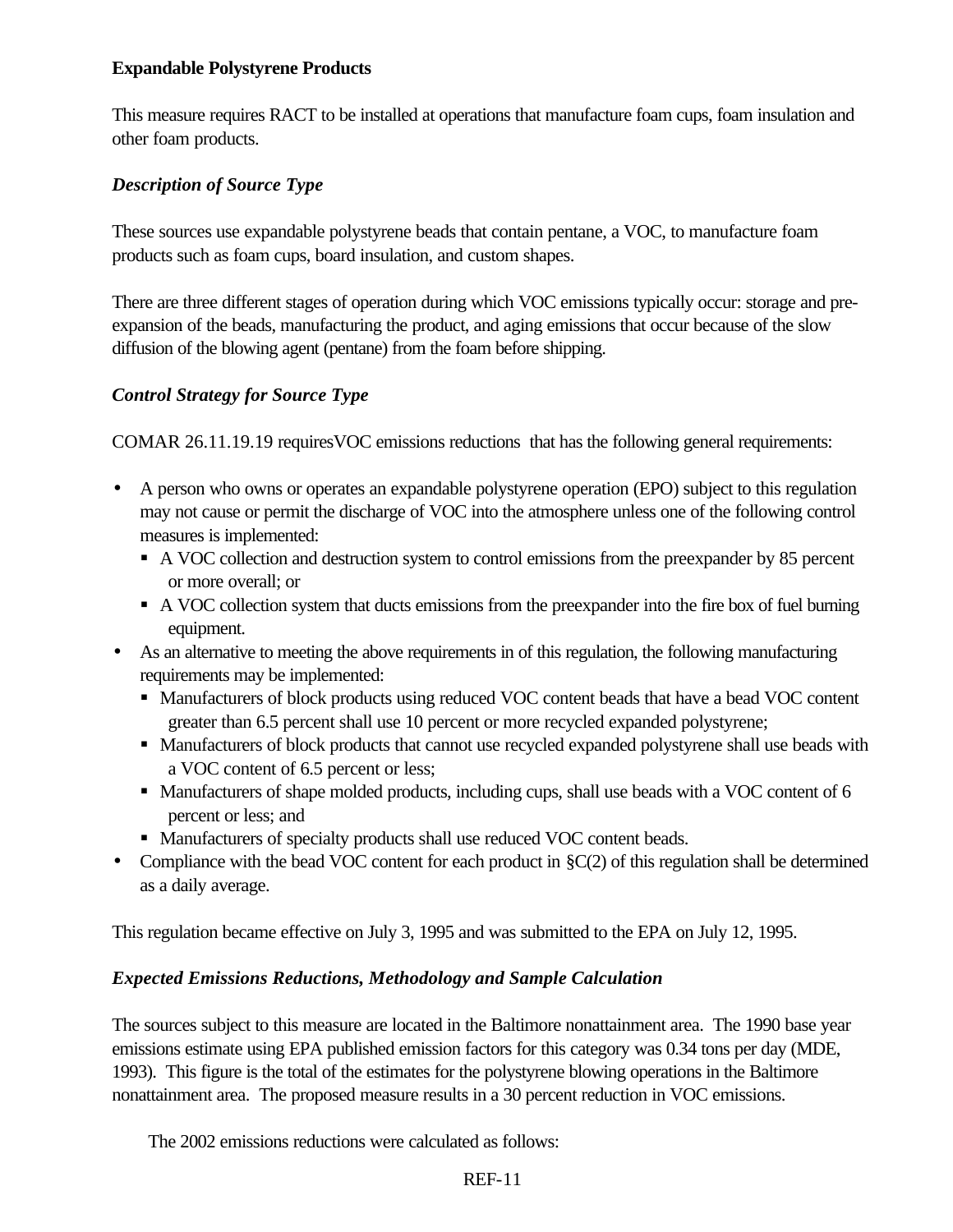1990 Emissions (Tons per day) \* BEA Growth Factor \* Expected Emissions Reduction (Percentage) = Expected Emissions Reduction in 2002 (Tons per day)

0.34 Tons per day  $* 1.15 * 0.30 = 0.1173$  Tons per day

The 2005 emissions reductions were calculated in a similar fashion except that the 2005 BEA projection factor of 1.205 was used.

The reductions do not include rule effectiveness in the calculation because the control requirement involved the use of reformulation. Therefore, the emissions are calculated by means of a direct determination. EPA guidance on rule effectiveness states that it is not required for sources for which emissions are calculated by means of a direct determination (Guidelines for Estimating and Applying Rule Effectiveness for Ozone/CO SIP Base Year Inventories, EPA-454/R-92-010).

The expected emissions reductions by 2002 and 2005 in tons per day are:

|                  | <b>2002 VOC</b> | <b>2002 NOx</b> | <b>2005 VOC</b> | <b>2005 Nox</b> |
|------------------|-----------------|-----------------|-----------------|-----------------|
| <b>Baltimore</b> | 0.1173          | 0.0             | 0.1229          | 0.0             |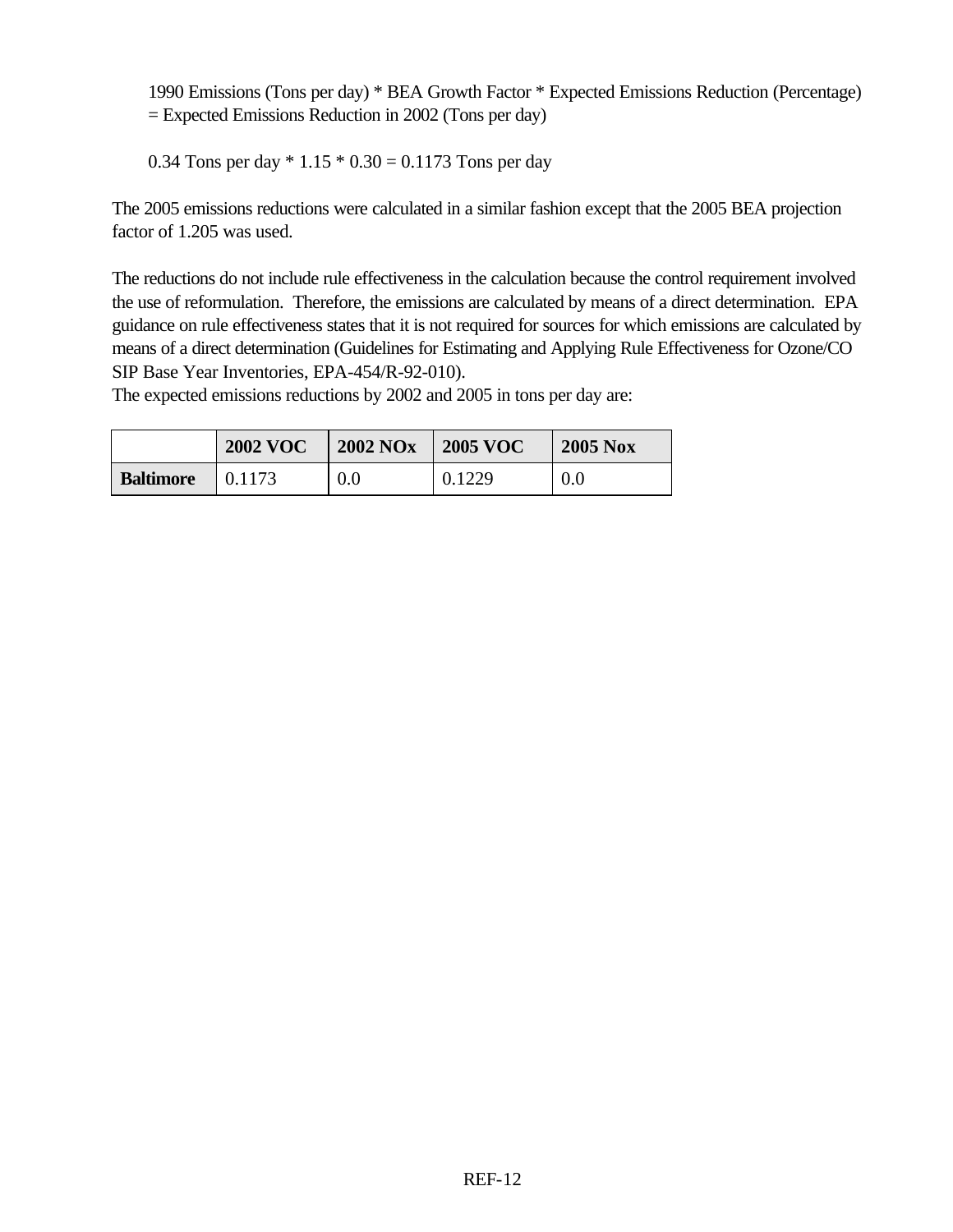### **Yeast Manufacturing**

This measure requires RACT to be installed at two yeast-manufacturing operations in the Baltimore nonattainment area.

## *Description of Source Type*

Yeast is produced using an aerated fermentation process under controlled conditions. The fermentation process generates significant quantities of ethanol and other VOC's. The yeast is used in baking and wine processes.

## *Control Strategy for Source Type*

COMAR 26.11.19.17 requires the use of improved process control techniques to obtainVOC emission reductions. This regulation became effective on June 5, 1995, was submitted to the EPA on July 12, 1995, and is now part of Maryland's SIP. The regulation obtains an overall emission reduction of approximately 60 to 70 percent from the 1990 baseline by requiring affected sources to meet specific VOC emission standards.

The 15% RPP did not include rule effectiveness in the calculation because the control requirement involved the use of reformulation. Therefore, the emissions are calculated by means of a direct determination. EPA guidance on rule effectiveness states that it is not required for sources for which emissions are calculated by means of a direct determination (Guidelines for Estimating and Applying Rule Effectiveness for Ozone/CO SIP Base Year Inventories, EPA-454/R-92-010).

### *Expected Emissions Reductions, Methodology, and Sample Calculations*

The 1990 base year emissions estimate using EPA published emission factors for this category was 0.976 tons per day. This represents 0.778 tons per day of VOC emitted by Red Star Yeast and 0.198 tons per day emitted by American Yeast.

The 2002 emission reductions were calculated as follows:

1990 Emissions (Tons Per Day) \* BEA Growth Factor \* Expected Control Efficiency (Percent) = Expected Emission Reductions in 2002 (Tons Per Day)

0.976 Tons Per Day  $* 1.263 * 0.66 = 0.8136$  Tons Per Day

The calculation for the 2005 reductions is similar except for a growth factor of 1.349. The expected emissions reductions by 2002 and 2005 in tons per day are as follows:

|                  | <b>2002 VOC</b> | <b>2002 Nox</b> | <b>2005 VOC</b> | <b>2005 NOx</b> |
|------------------|-----------------|-----------------|-----------------|-----------------|
| <b>Baltimore</b> | 0.814           | 0.0             | 0.869           | 0.0             |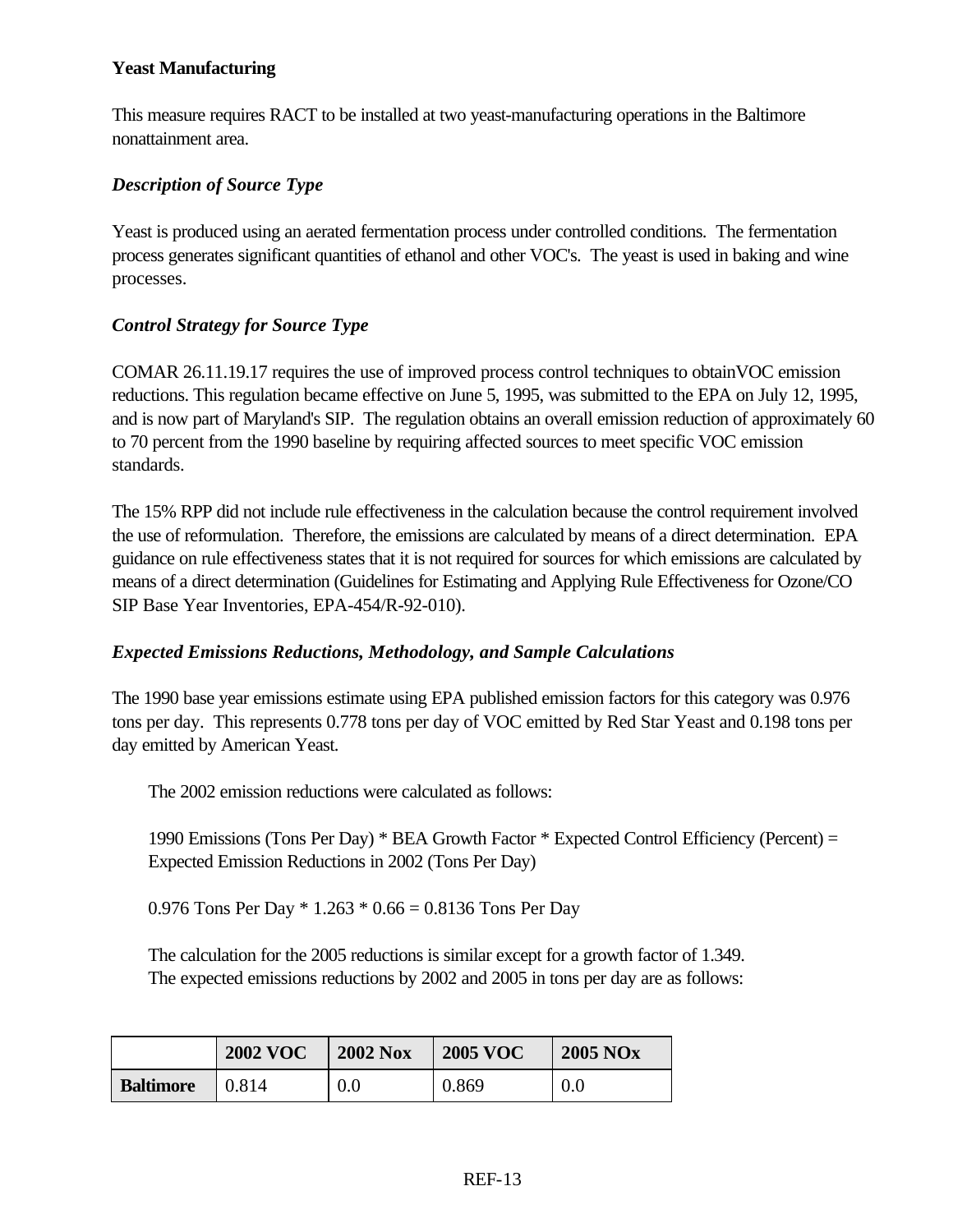### **Commercial Bakery Ovens**

This measure requires commercial bakeries using yeast to leaven bread and bread products to install RACT.

#### *Description of Source Type*

Commercial bakeries generate VOC emissions from the fermentation and baking processes used to produce yeast-raised baked goods. These emissions are primarily ethanol. VOC resulting from the fermentation and baking are currently discharged directly into the air.

#### *Control Strategy for Source Type*

The regulation requires control equipment dependent upon thresholds that are based on cost effectiveness criteria. The finalized regulation requires 80% control efficiency, with a rule effectiveness of 80%.

This regulation, COMAR 26.11.19.21, became effective on July 3, 1995 and was submitted to the EPA on July 12, 1995.

#### *Expected Emissions Reductions, Methodology, and Sample Calculations*

In the Baltimore Area, the 1990 base year emissions estimate using stack test data and EPA approved emission factors for this category was 0.72 tons per day (MDE 1993). The 1996 projected emissions were 0.74 tons per day.

Five point sources were identified within the Baltimore Nonattainment Area as bakeries. These are H&S Bakery, Hauswald Bakery, Crispy Bagel, Automatic Rolls, and Schmidt Bakery. Of these five sources the proposed Bakery RACT applies to Schmidt Bakery and Automatic Rolls. Schmidt Bakery has installed a Humidification/Conditioner innovative control technology device and Automatic Rolls has installed a Catalytic Afterburner control device.

For the 66 year old Hauswald's bakery oven, a detailed cost analysis was conducted to determine the economic impact. Control costs in terms of capital investment at this facility exceed the value of the existing production equipment. The cost effectiveness is \$4,198 per ton of VOC reduced. Since the age of the equipment and condition is such that the high capital expenditure of \$853,528 along with high operating costs cannot be justified, the oven has been exempted from control requirements until it is replaced.

Voluntary actions taken by Maryland baking companies within the Baltimore Non-Attainment Area will produce other VOC reductions. Crispy Bagel (formerly A & P Bakery) has scaled-back production at the facility with an expected emission reduction of 34.99 Tons per Year. This voluntary reduction is documented within emission certification reports over this time period as shown below:

| Year | <b>Reported Facility Emissions</b> |  |  |  |
|------|------------------------------------|--|--|--|
|      | Tons per Year                      |  |  |  |
| 1991 | 37.61                              |  |  |  |
| 1992 | 38.45                              |  |  |  |
| 1993 | 172                                |  |  |  |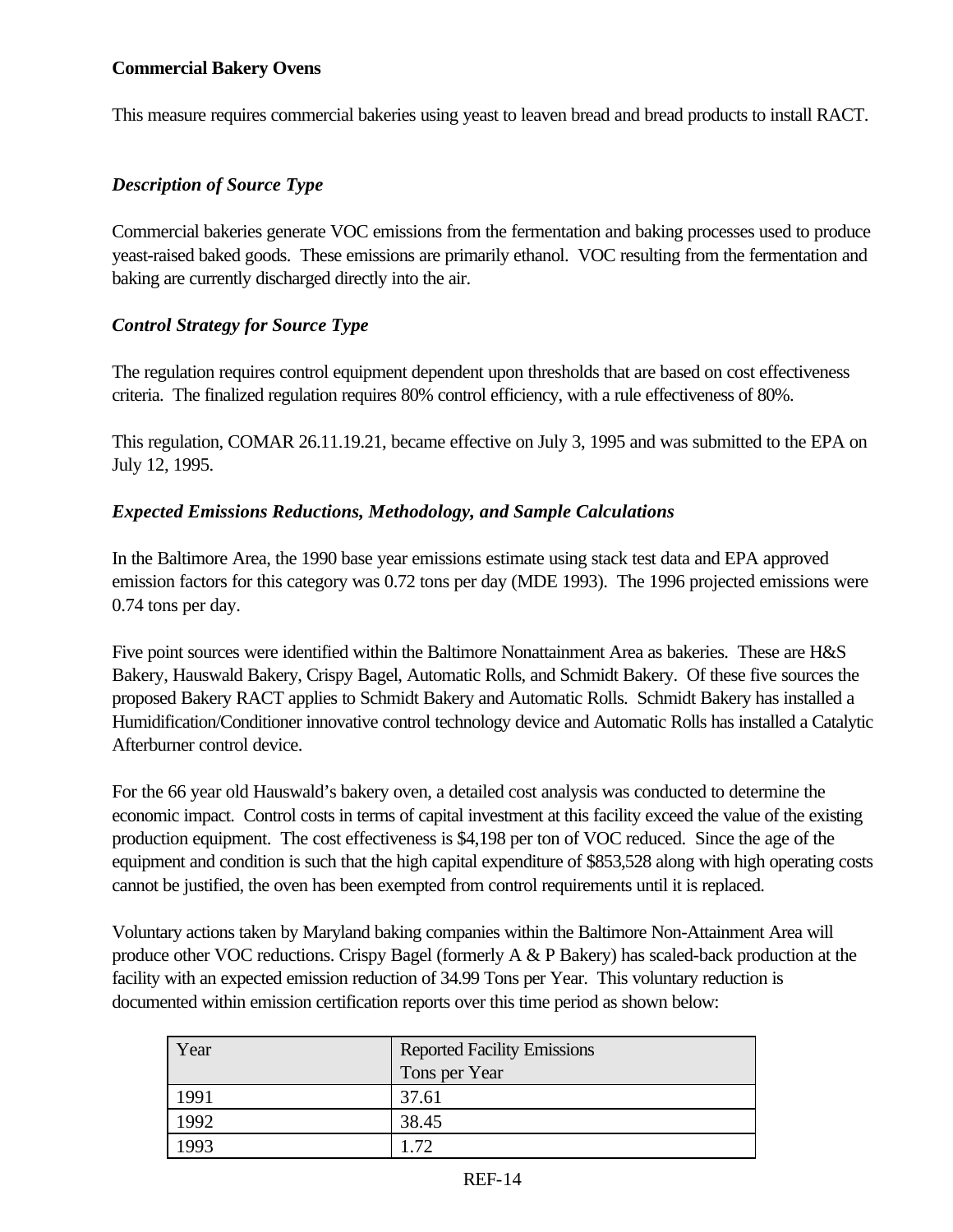| 1994 | 1.04 |
|------|------|
| 1995 | 0.98 |
| 1996 | 3.51 |
| 1997 | 4.5  |
| 1998 | 6.32 |

| Year | Reported<br>Facility<br>Emissions<br>Tons per Year | Growth<br>Factors<br>from $1992$                          | <b>Grown Emissions</b><br>$(1992$ Emissions $*$ GF)<br>Tons per Year | <b>Emission Reduction</b><br>Grown Emissions - Reported Emissions<br>Tons per Year |  |  |
|------|----------------------------------------------------|-----------------------------------------------------------|----------------------------------------------------------------------|------------------------------------------------------------------------------------|--|--|
| 1991 | 37.61                                              |                                                           |                                                                      |                                                                                    |  |  |
| 1992 | 38.45                                              |                                                           |                                                                      |                                                                                    |  |  |
| 1993 | 1.72                                               | Facility sold to Crispy Bagel – Not operating at capacity |                                                                      |                                                                                    |  |  |
| 1994 | 1.04                                               |                                                           | Facility sold to Crispy Bagel – Not operating at capacity            |                                                                                    |  |  |
| 1995 | 0.98                                               |                                                           | Facility sold to Crispy Bagel – Not operating at capacity            |                                                                                    |  |  |
| 1996 | 3.51                                               | 1.0187                                                    | 39.169                                                               | 35.659                                                                             |  |  |
| 1997 | 4.5                                                | 1.0341                                                    | 39.7611                                                              | 35.2611                                                                            |  |  |
| 1998 | 6.32                                               | 1.0496                                                    | 40.3571                                                              | 34.0371                                                                            |  |  |
| 1999 |                                                    | 1.0651                                                    | 40.9531                                                              |                                                                                    |  |  |

As shown in the table above the Crispy Bagels facility is reducing emissions levels by 34.99 Tons per Year computed as the average annual reductions for 1996-1998. According to MDE certified emission files, A&P Bakery operated two oven lines for 249 days in 1992. The 34.99 Tons per Year reduction in expected emissions then translates into 0.1405 Tons per Day.

The 2002 emission reductions were calculated as follows:

Expected total emission reductions for  $2002 =$  Schmidt Bakery Reduction + Automatic Rolls Reduction + Crispy Bagel Reduction

1990 Emissions (Tons per Day) \* BEA Growth Factor \* Control Efficiency (Percent) \* Rule Effectiveness (Percent) = Expected Emission Reductions in 2002 (Tons per Day)

Schmidt Bakery 0.876 Tons per Day  $* 1.064 * 0.8 * 0.8 = 0.5965$  Tons per Day

Automatic Rolls 0.160 Tons per Day \* 1.064 \* 0.8 \*0.8 = 0.10895 Tons per Day

Expected total emission reductions for  $2002 = 0.5965 + 0.10895 + 0.1405$ Expected total emission reductions for  $2002 = 0.8460$ 

The expected emission reductions for 2005 is calculated similarly except for the change in BEA growth factor to 1.089.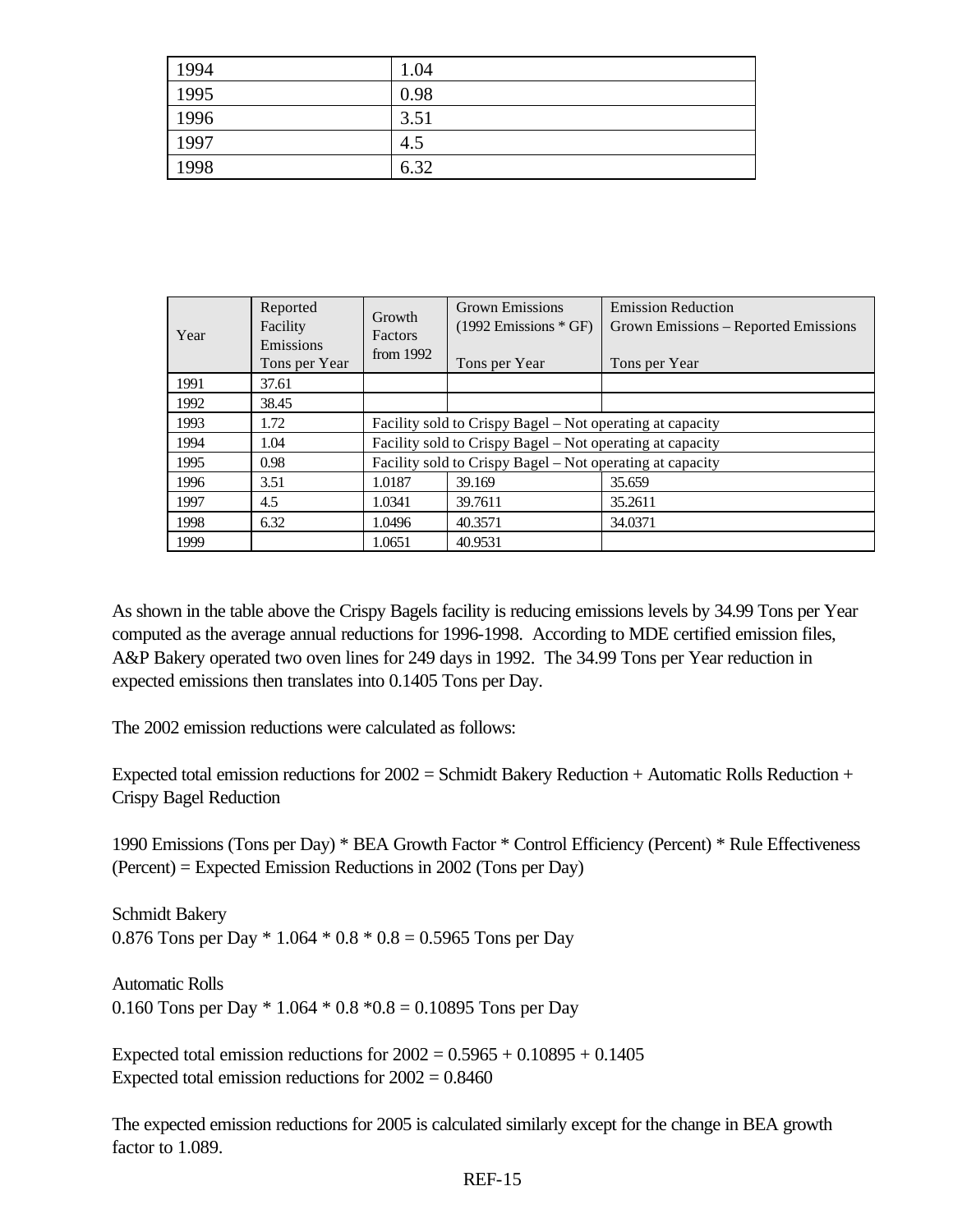|                  | 2002 VOC | 2002 Nox | 2005 VOC | 2005 Nox |
|------------------|----------|----------|----------|----------|
| <b>Baltimore</b> | 0.8460   | $0.0\,$  | 0.8626   | 0.0      |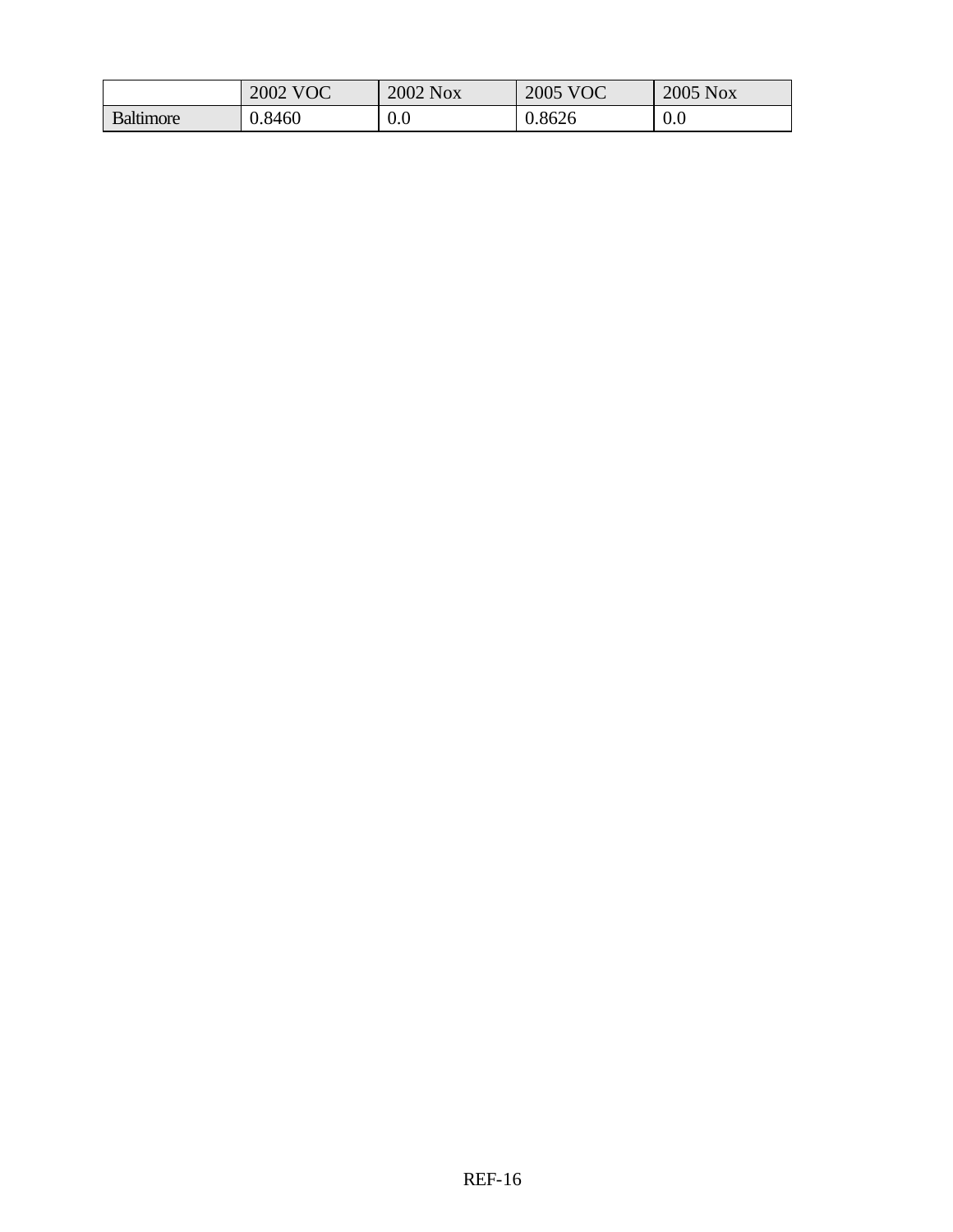## **Screen Printing**

This measure requires certain small printing operations to install RACT.

### *Description of Source Category*

A screen printing process is used to apply printing or an image to virtually any substrate. In the screen printing operation, ink is distributed through a porous screen mesh to which a stencil may have been applied to define an image to be printed on a substrate. The printed substrate is then placed on a drying rack or in a drying unit. After the screen is used, it is transferred to a screen reclamation process to be cleaned for reuse. During this process the ink residue is removed with solvents. Sometimes stencil material and hardened ink appears as a "ghost image" from previous stencil applications. Separate solvent material is used to remove this image.

VOC emissions result from the evaporation of ink solvents and from the use of solvents for cleaning. The major source of VOC emissions is the printing process.

#### *Control Strategy for Source Category*

Because the users of these coatings are relatively small, requiring the use of add-on control devices is technically and economically infeasible. Reductions in VOC emissions will be obtained through the use of ink reformulation, process printing modification, and material substitution for cleaning operations.

Ink reformulation is the process of modifying the current formulation of the ink to a lower VOC content. Ink reformulation can involve one or several of the following approaches:

Replacing the VOC solvents with non-VOC solvents;

Increasing the solids content of the coating;

Altering the chemistry of the resin;

In a printing process modification, a typical VOC solvent based printing operation may be replaced with an ultraviolet (UV) ink operation. The UV inks are cured by exposing the printed substrate to an ultraviolet light source. Ultraviolet inks do not contain VOC nor is VOC added to the inks during the operation. For a high production facility, a cost saving can be attributed to using an ultraviolet system over a conventional ink system. For the screen cleaning process there are a number of cleaning systems which contain lower amounts of VOC.

The Department promulgated a regulation with ink standards that would be dependent upon the printed substrate. The cleaning solvents were required to have a lower VOC content. The regulation reflects standards similar to the South Coast Air Quality Management District's (SCAQMD) regulation for screen printing.

The 15% RPP did not include rule effectiveness in the calculation because the control requirement involved the use of reformulation. Therefore, the emissions are calculated by means of a direct determination. EPA guidance on rule effectiveness states that it is not required for sources for which emissions are calculated by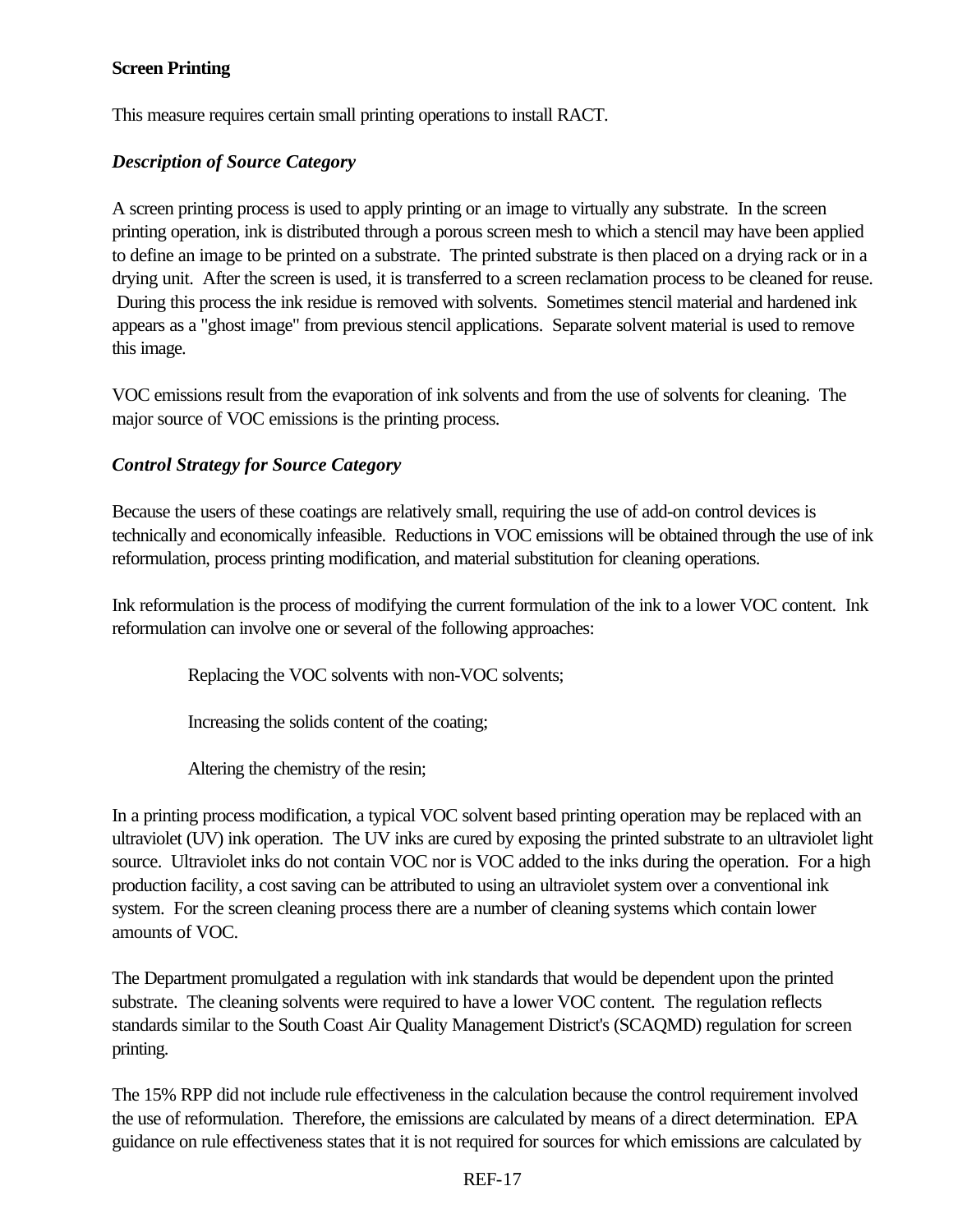means of a direct determination (Guidelines for Estimating and Applying Rule Effectiveness for Ozone/CO SIP Base Year Inventories, EPA-454/R-92-010).

This regulation became effective on June 5, 1995 and submitted to the EPA on July 12, 1995.

### *Expected Emissions Reductions, Methodology and Sample Calculation*

The Department expects four sources in the Baltimore area's point source inventory with expected total emissions of 0.44 tons per day to be subject to this measure. In addition, approximately 3 to 5 percent (or 0.135 tons per day) of the graphic arts area source inventory can be attributed to screen printing sources. Therefore, the total expected emissions for this category is 0.575 tons per day.

Based upon the SCAQMD rule reductions, the Department expects to obtain a 35% emission reduction from the implementation of this rule (SCAQMD, 1991b). Using this emissions reduction percentage, the expected emissions reductions for this category is 0.5 tons per day by 2005. The 2002 emissions reductions were calculated as follows:

1990 Emissions (Tons per day) \* BEA Growth Factor \* Expected Emissions Reduction (Percentage) = Expected Emissions Reduction (Tons per day)

0.575 Tons per day  $*$  1.19 (1.24 in 2005)  $*$  0.35 = 0.24 Tons per day

The expected emission reductions by 2002 and 2005 in tons per day are as follows:

|                  | <b>2002 VOC</b> | <b>2002 NOx</b> | <b>2005 VOC</b> | <b>2005 NOx</b> |
|------------------|-----------------|-----------------|-----------------|-----------------|
| <b>Baltimore</b> | 0.24            | 0.0             | 0.25            | 0.0             |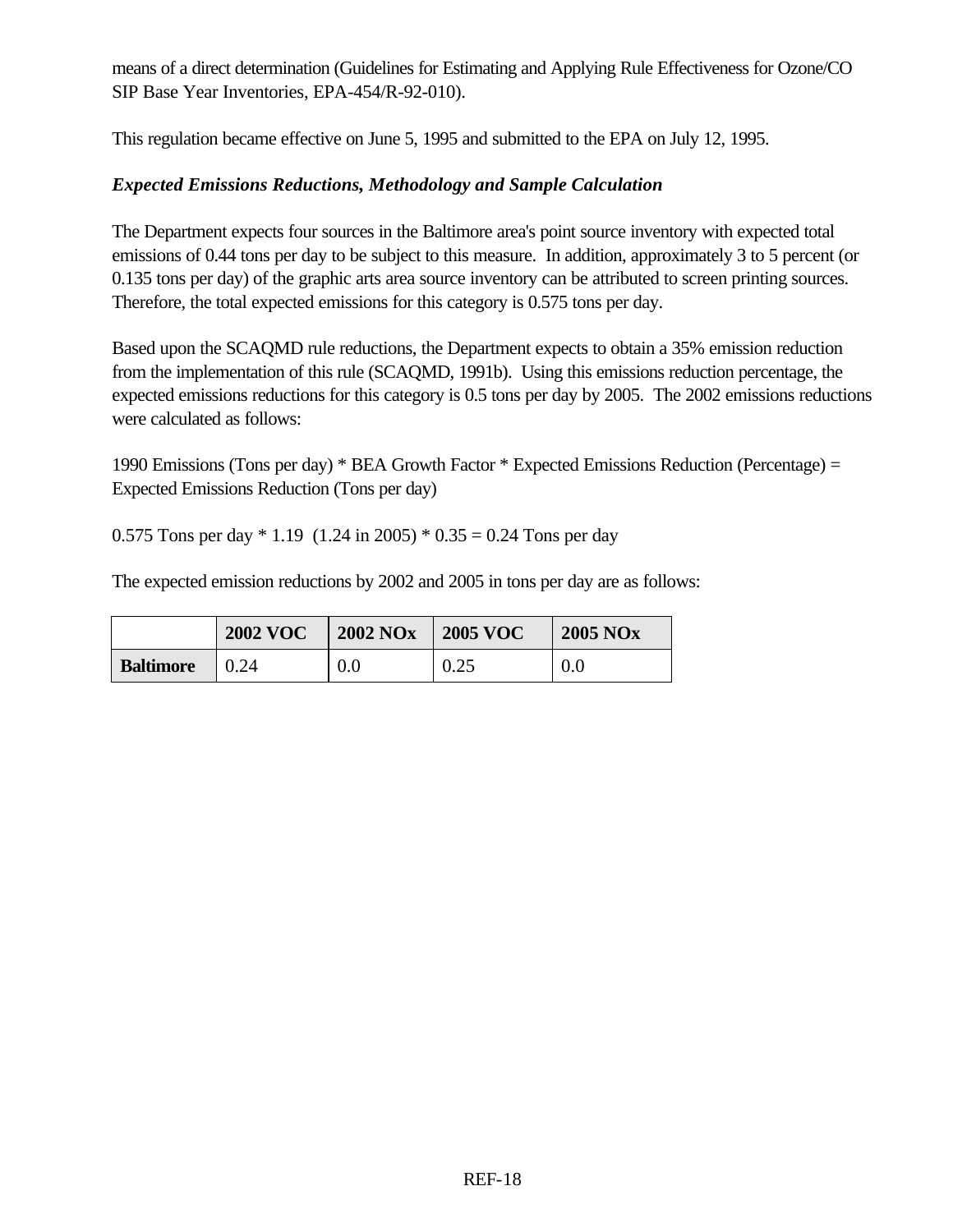# **Federal Air Toxics**

This measure covers sources that are required to comply with Federal air toxics requirements that have or will achieve VOC reduction between 1990 and 1996.

### *Control Strategy*

The Department has delegation to implement Federal air toxics rules that will achieve VOC emissions reductions creditable towards the RPP and adopts rules as EPA promulgates them. Federal rules that may achieve such reductions include Federal NESHAPs for vinyl chloride production plants and benzene emissions from equipment leaks, benzene storage vessels, coke by-product recovery plants, benzene transfer operations and waste operations.

In addition this measure could include reductions from Maximum Achievable Control Technology (MACT) standards scheduled for completion in November of 1992 and 1994 with full implementation required in November of 1995 and 1997 respectively. Source categories covered by the 1992 MACT standards include the Hazardous Organic NESHAP (HON), coke ovens, dry cleaners, and chromium electroplating.

### *Federal Air Toxics Requirements*

The Department has delegation to implement Federal air toxics rules that will achieve VOC emissions reductions creditable towards the Rate of Progress Plan and has adopted by reference the following rules as EPA has promulgated them.

### *NESHAP for Coke Oven Batteries*

### *Benzene NESHAP*

The Final Rule for the NESHAP is for organic hazardous air pollutants from the synthetic organic chemical manufacturing industry (SOCMI). As of September 1, 1993, the one premise in Maryland that was covered by this regulation ceased from using benzene in its processes.

The expected emission reductions by 1999, 2002, and 2005 in tons per day are the following:

|                  | <b>2002 VOC</b> | <b>2002 NOx</b> | <b>2005 VOC</b> | <b>2005 NOx</b> |
|------------------|-----------------|-----------------|-----------------|-----------------|
| <b>Baltimore</b> |                 | $0.0\,$         | 0.5             | 0.0             |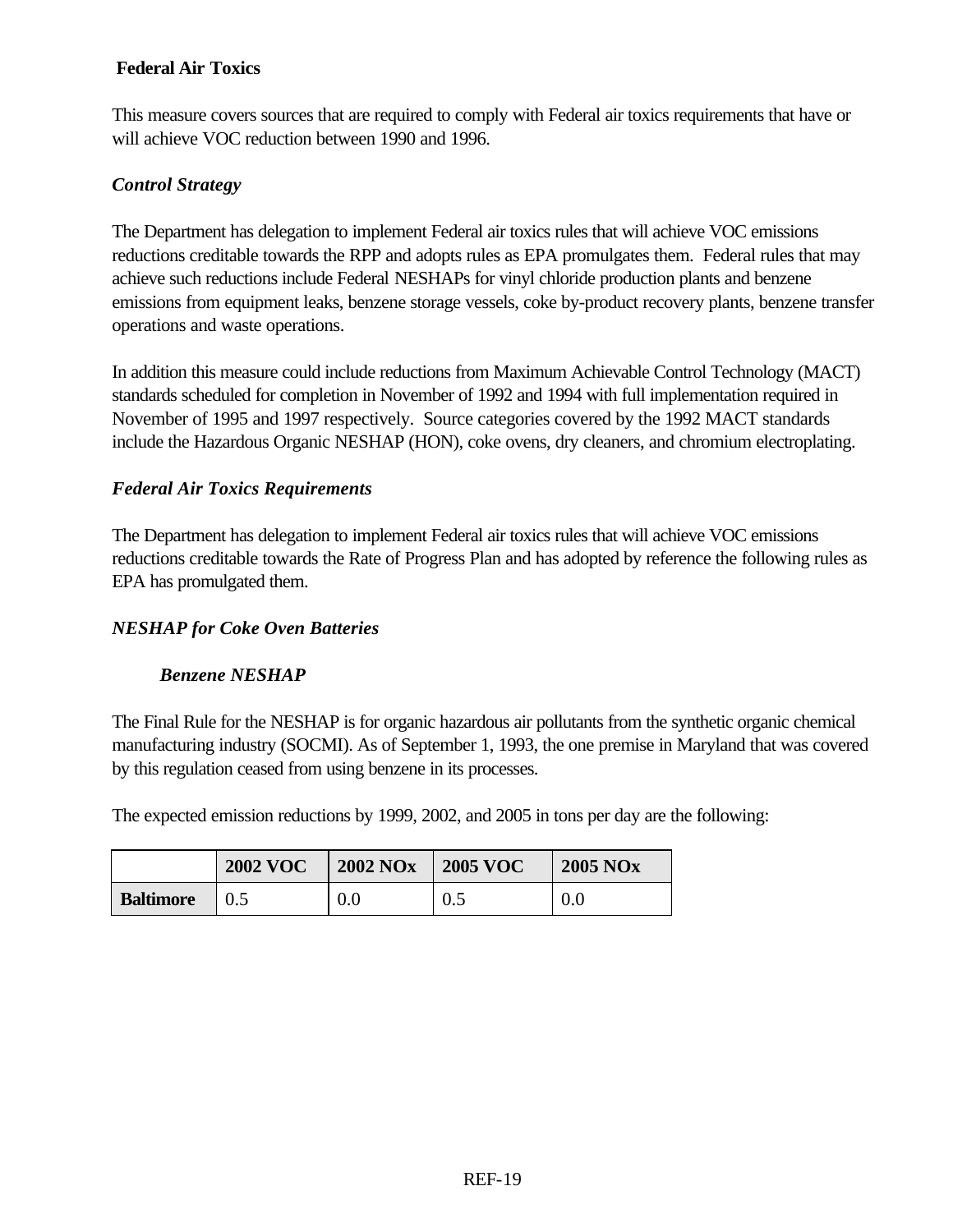### **Graphic Arts – Lithographic Printing**

This measure requires smaller printers to use control devices and/or low VOC materials to reduce VOC emissions.

### *Description of Source Type*

This source category consists of numerous small sheet-fed printers that perform non-continuous printing and web printers that print on a continuous web or roll. Heat-set web printers use drying ovens to force dry the printed matter. Web printing sources perform high volume printing on paper or paperboard.

VOC emissions to the air are caused by evaporation of the ink solvents, alcohol in the fountain or dampening solution, and equipment wash solvents. Emissions from sheet fed presses are minimal because most of the VOC from the inks are absorbed in the printed matter. About one third of the VOC from web printing ink is absorbed in the printed matter. Higher VOC emissions are caused by heat-set inks because of the elevated temperatures. These VOC discharges may also cause visible emissions and nuisance odors.

Historically, lithographic web printers have used up to 35 percent isopropyl alcohol (IPA) in the fountain solutions. The volatile alcohol evaporated relatively quickly causing significant VOC emissions. The industry eventually found non-volatile substitutes for the isopropyl alcohol. Web printers are able to utilize 100 percent substitution, however, sheet fed printers with older design printing presses may require a limited amount of alcohol to achieve the required dampening.

### *Control Strategy for Source Type*

Although several control devices were evaluated over the years for web printers, a catalytic oxidizer has proven to be most successful. For heat-set web printers, the dryer emissions are ducted directly into the oxidizer yielding a 100 percent capture of emissions. A typical oxidizer yields 96-98 percent destruction of VOC.

The measure requires that:

- $\mathbf{\hat{\cdot}}$  Web printers use no alcohol in the fountain solutions;
- $\triangleleft$  Heat-set web printers install an afterburner on the oven exhaust if plant wide emissions exceed 20 pounds per day; and
- $\cdot$  Sheet fed printers use no more than 8.5 percent isopropyl alcohol in the fountain solution and the solution must be refrigerated to  $55^{\circ}$ F or less.

The EPA Control Techniques Guideline (CTG) included the following controls:

| <b>Emission Source</b>   | <b>CTG Recommended Control</b>                                  |  |  |
|--------------------------|-----------------------------------------------------------------|--|--|
| <b>Inks</b>              | 90% control (condenser filters) for heatset plants              |  |  |
| <b>Fountain Solution</b> | 1.6% isopropyl alcohol (IPA) for heatset plants (90% reduction) |  |  |
|                          | alcohol substitution for non-heatset (99% reduction)            |  |  |
|                          | 5% IPA for sheet-fed (50% reduction)                            |  |  |
|                          |                                                                 |  |  |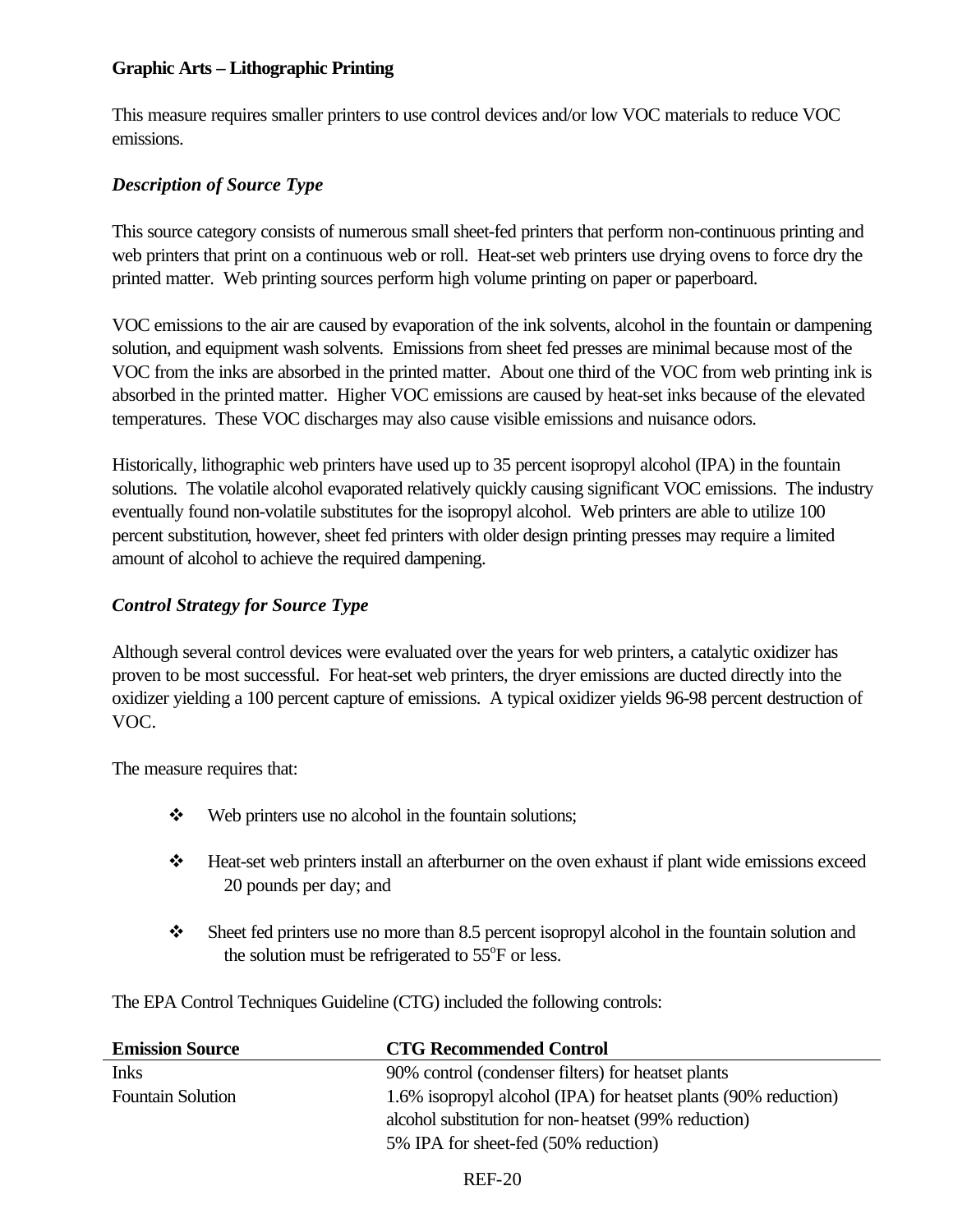The emission reductions described in the 15% RPP for this control measure takes into consideration only one type of printer, lithographic printing. The Department adopted a regulation (COMAR 26.11.19.11 C & D) that limits the amount of isopropyl alcohol in the fountain solutions. Web printers are prohibited from using IPA (100 percent control) while sheet-fed printers are limited to no more than 8.5 percent IPA in the fountain solution. Previously, fountain solutions typically contained 16 percent IPA in the fountain solution (46.88 percent reduction). The IPA requirements in these regulations became effective on January 1, 1992.

The 15% RPP did not include rule effectiveness in the calculation for point sources because this measure constitutes an irreversible process change for the web printers. EPA guidance on rule effectiveness states that it is not required for sources for which an irreversible process change has been applied (Guidelines for Estimating and Applying Rule Effectiveness for Ozone/CO SIP Base Year Inventories, EPA-454/R-92- 010).

## *Expected Emissions Reductions, Methodology, and Sample Calculations*

Based on the CTG (based on employment), it was assumed that offset lithographic printing accounts for 64% of total graphic arts emissions. This percentage contribution was applied to total graphic arts area source emissions to estimate total emissions from offset lithography.

The CTG estimated overall reduction for four model plants: heatset web, non-heatset web, non-heatset sheet-fed, and newspaper non-heated web. Since the CTG did not classify the population of sources into these model plants, the numerical average of the overall sources was used for the nonattainment area reductions.

The average control efficiency of 75% (from the CTG) and the 64 % penetration were applied to area source graphic art emissions to determine total reductions.

The expected area source emission reductions for 2002 are calculated as follows:

1990 Emissions (Tons per day) \* BEA Growth Factor \* Expected Emissions Reduction (Percentage) \* Rule Effectiveness (Percentage) \* Penetration (Percentage) = Expected Emissions Reduction (Tons per day)

4.496 Tons per day \* 1.166 (1.194 in 2005) \* 0.75 \* 0.8 \* 0.64 = 2.012 Tons per day

The expected point source emission reduction from this control measure is estimated to be 0.5 tons per day (0.6 tons per day in 2002 and 2005). This estimate is based upon a survey of all point sources subject to the measure conducted by the Department. The total annual usage of IPA was proportioned to estimate 0.5 tons per day emissions. It was assumed that these emissions (0.5 tons per day) would be eliminated totally.

For sheet-fed lithographic presses, VOC emissions from the fountain solution are estimated by dividing the total annual alcohol use by the operating days. VOC emissions are directly proportional to the amount of wash solvent used or annual consumption divided by operating days. It is assumed that all VOC in the ink is absorbed in the printed matter.

For non-heat-set web systems, calculations are performed the same as for sheet fed but it is assumed 30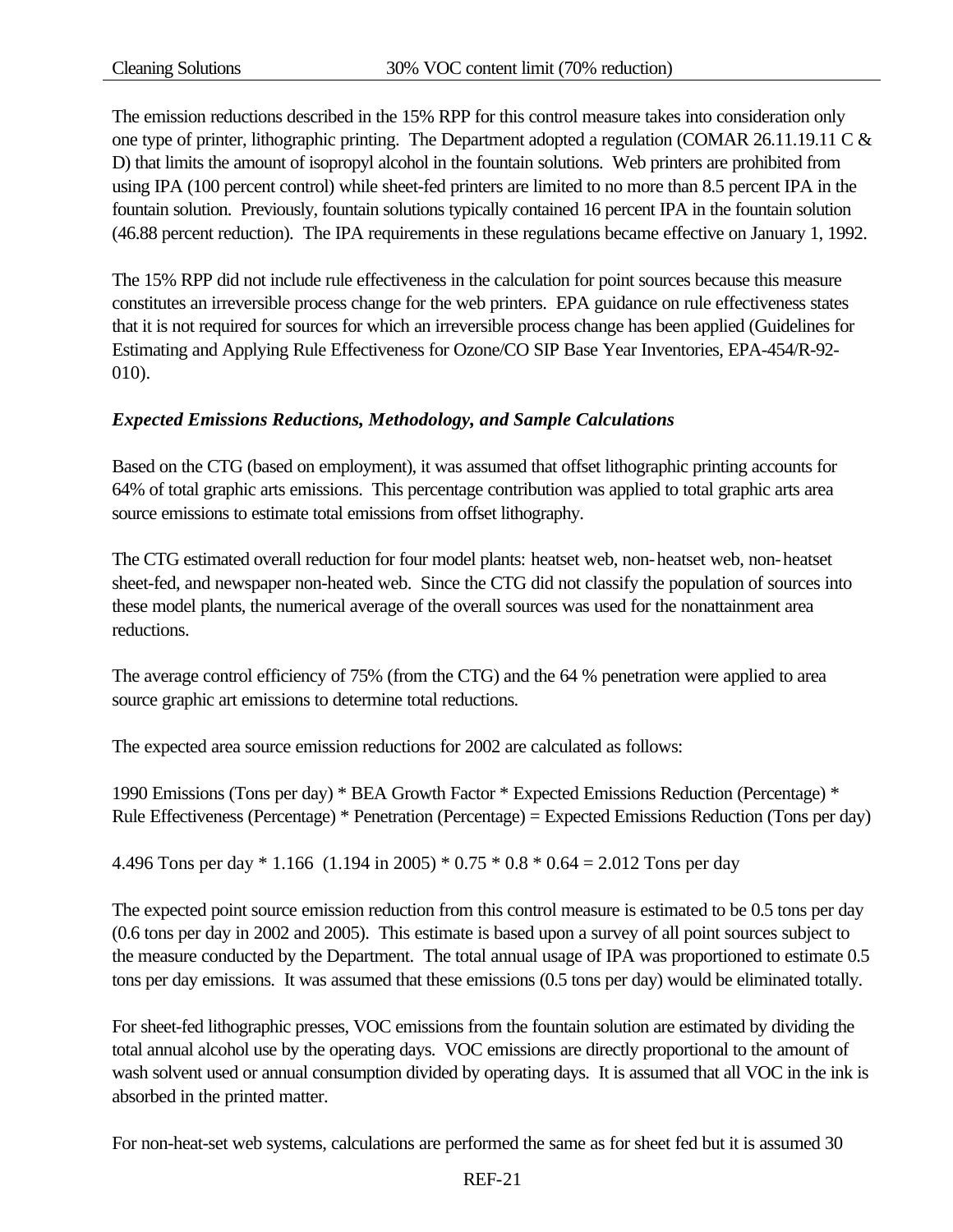percent of the ink solvent is absorbed in the printed matter and the remainder emitted to the atmosphere. Therefore, no VOC reductions are associated with non-heat-set web systems.

For heat-set web systems, a stack test must be performed to determine destruction efficiency (100 percent capture). It is assumed 30 percent of the ink solvent is absorbed in the printed matter and the remainder ducted to the control device.

The total expected emission reductions for the Graphic Arts – Lithographic category in tons per day are the following:

|                  | <b>2002 VOC</b> | <b>2002 NOx</b> | <b>2005 VOC</b> | <b>2005 NOx</b> |
|------------------|-----------------|-----------------|-----------------|-----------------|
| <b>Baltimore</b> | 2.612           | 0.0             | 2.6609          | 0.0             |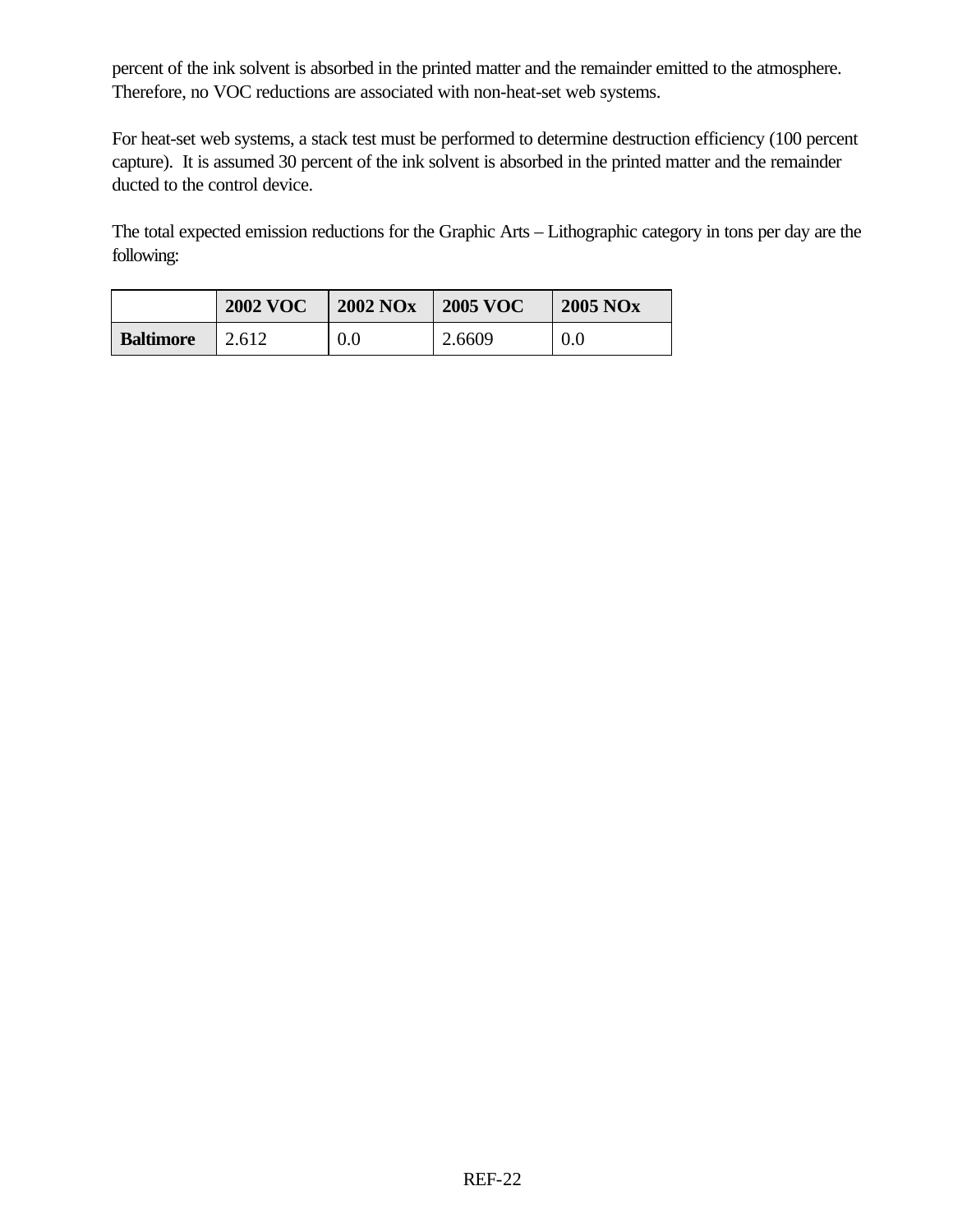## **Graphic Arts – Flexographic and Rotogravure Printing**

This measure requires smaller printers to use control devices and/or low VOC materials to reduce VOC emissions.

### *Description of Source Type*

This source category consists of numerous small flexographic or rotogravure printers that perform noncontinuous sheet fed printing and continuous web or roll printing.

Flexographic printing employs plates with raised images and only the raised image comes in contact with the substrate during printing. Typically, flexographic plates are made of plastic, rubber, or some other flexible material, which is attached to a roller or cylinder for ink application. Modern presses are now equipped with enclosed doctor blade systems which eliminate the fountain roller and fountain, thereby reducing evaporation loss. In a typical flexographic printing operation, the cylinder plate is removed from the press and is cleaned in a separate area.

Gravure printing uses almost exclusively electro-mechanically engraved copper image carriers to separate the image area from the non-image area. Typically, the gravure image carrier is a cyclinder. In gravure printing, ink is applied to the engraved cylinder, then wiped from the surface by the doctor blade, leaving ink only on the engraved image area. The printing substrate is brought into contact with the cylinder with sufficient pressure so that it picks up the ink left in the depressions on the cylinder. In a typical gravure printing operation, the cylinder is removed from the press and is re-plated for the new process.

VOC emissions to the air are caused almost entirely by evaporation of the ink solvents.

### *Control Strategy for Source Type*

Although several control devices were evaluated over the years for rotogravure and flexographic web printers, a catalytic oxidizer has proven to be most successful. For heat set web printers, the dryer emissions are ducted directly into the oxidizer yielding nearly a 100 percent capture of emissions. A typical oxidizer yields 96-98 percent destruction of VOC.

The measure requires that:

- v Printers reduce emissions by using water-based inks that contain less that 25 percent VOC by volume of the volatile portion of the ink, or high solids inks that contain not less than 60 percent nonvolatiles; or
- $\cdot \cdot$  If compliance with these requirements cannot be achieved, reduce the VOC content of each ink, or reduce the average VOC content of inks used at each press as follows;
	- $\div$  60 percent reduction for flexographic presses,
	- $\div$  65 percent reduction for packaging rotogravure presses, and
	- 75 percent reduction for publication rotogravure presses.

Maryland adopted a printing regulation in 1987 that required any person who causes or permits the

#### REF-23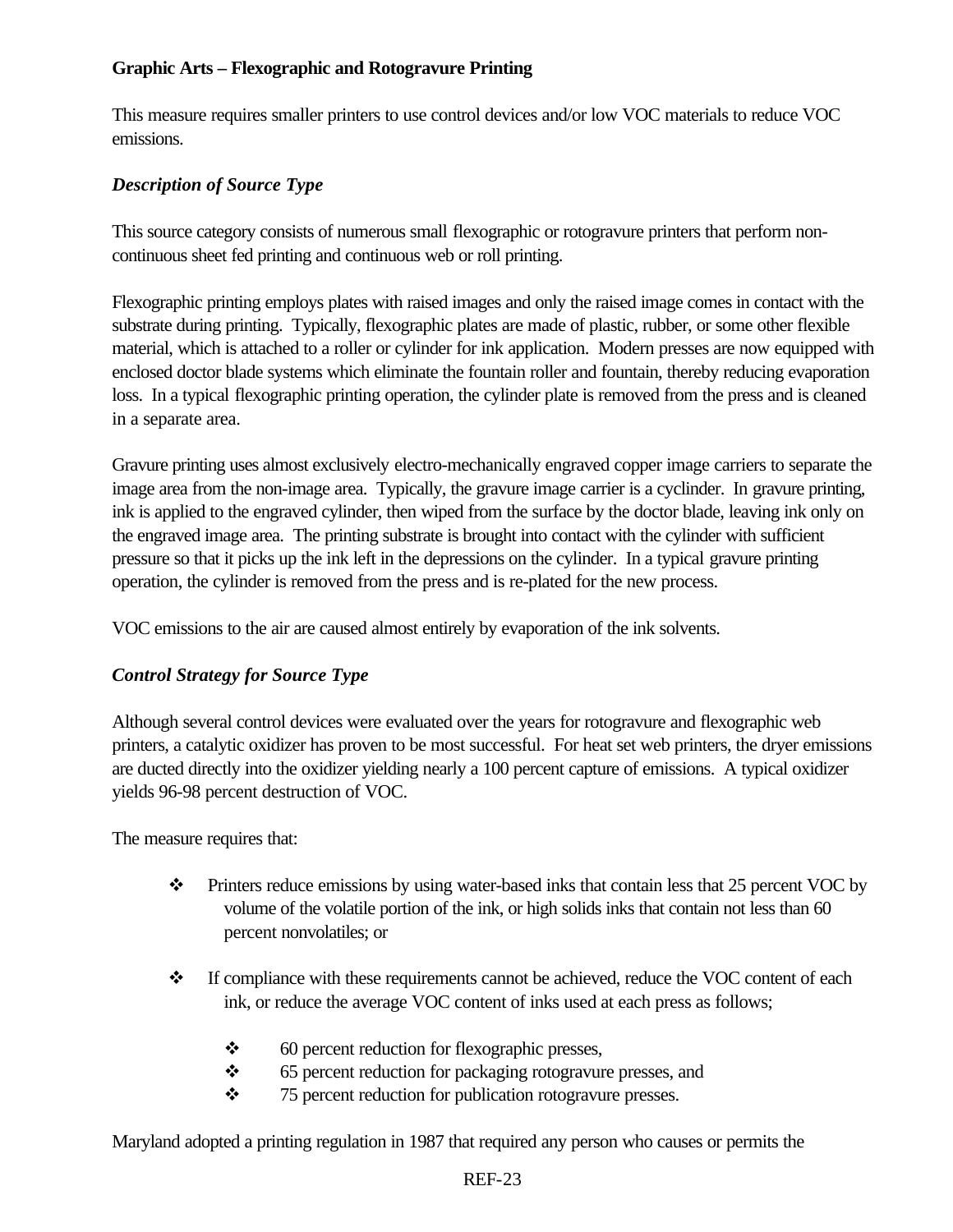discharge of any emissions of VOC from any roll-printing utilizing flexography, packaging rotogravure, or publication rotogravure in excess of 550 pounds per day to reduce the discharge by the following percentage indicated:

| <b>Roll Printing Method</b>    | Reduction |
|--------------------------------|-----------|
| Flexography                    | 60%       |
| Packaging Rotogravure          | 65%       |
| <b>Publication Rotogravure</b> | 75%       |

This regulation is applicable only to sources emitting over 550 pounds per day and thus only addresses certain point sources. Some web printers were in compliance with this requirement in 1990. Also many printers installed stack afterburners or oxidizers because they were cited for visible emission or nuisance odor violations. Most sources were in compliance with all requirements by early 1992.

The Maryland regulation was amended at the end of 1993 to change the trigger level for installing a control device to 100 pounds per day. In addition, the regulation now addresses all flexographic, packaging rotogravure and publication rotogravure printers who apply a clear protective coating over the printed matter. The provisions of the regulation do not apply to printing on fabric, metal or plastic.

Therefore, the expected point source emission reduction from this control measure are included in the base year uncontrolled emission inventory. However, area source controls have not been reflected in the base year emission inventory.

The 15% RPP did not include rule effectiveness in the calculation for point sources because this measure constitutes an irreversible process change for the web printers. EPA guidance on rule effectiveness states that it is not required for sources for which an irreversible process change has been applied to (Guidelines for Estimating and Applying Rule Effectiveness for Ozone/CO SIP Base Year Inventories, EPA-454/R-92- 010).

# *Expected Emissions Reductions, Methodology, and Sample Calculations*

Based on a November 1996 EIIP document entitled Graphic Arts, the estimated percentage of product market share for rotogravure printing is 18 percent and the estimated percentage of market share for flexographic printing is 18 percent. This percentage contribution was applied to total graphic arts area source emissions, to estimate total emissions from either flexographic or rotogravure printing.

The average control efficiency for flexographic printers is assumed to be 60% (from COMAR 26.11.19.10) \* 90% (estimated percent of emisssions attibutable to evaporation of ink solvent).

The average control efficiency for rotogravure printers is assumed to be 70% (from COMAR 26.11.19.10) \* 90% (estimated percent of emisssions attibutable to evaporation of ink solvent).

The average control efficiency for each type of printing operation and the 18 % penetration were applied to area source graphic art emissions to determine total reductions.

The expected area source emission reductions for 2002 are calculated as follows: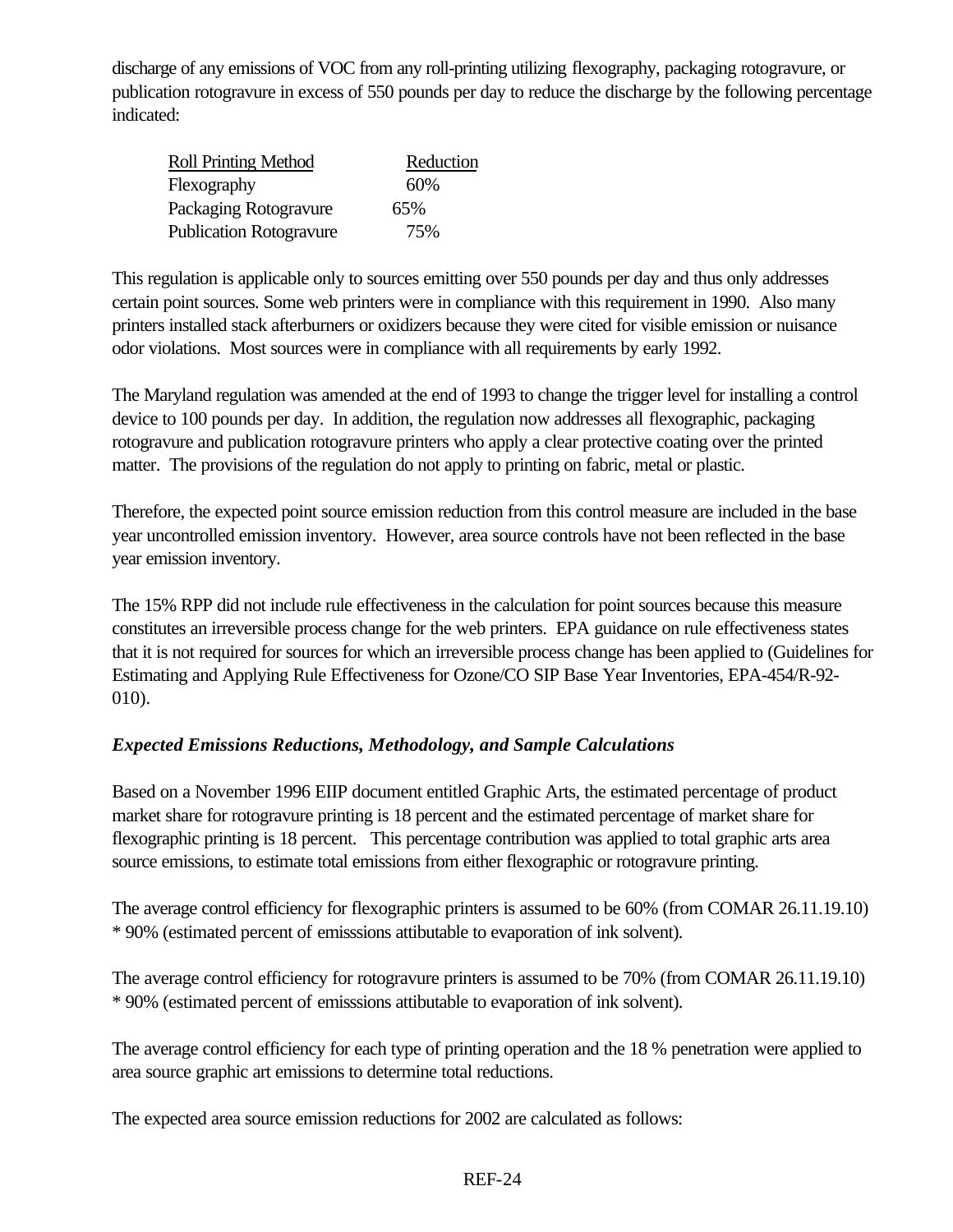1990 Emissions (Tons per day) \* BEA Growth Factor \* Expected Emissions Reduction (Percentage) \* Rule Effectiveness (Percentage) \* Penetration (Percentage) = Expected Emissions Reduction (Tons per day)

#### **Flexographic Printing**

4.496 Tons per day \* 1.166  $(1.194 \text{ in } 2005)$  \*  $(0.6 * 0.9)$  \*  $0.8 * 0.18 = 0.408$  Tons per day

# **Rotogravure Printing**

4.496 Tons per day \* 1.166  $(1.194 \text{ in } 2005)$  \*  $(0.70 \times 0.9) \times 0.8 \times 0.18 = 0.476$  Tons per day

The total expected emission reductions in tons per day are the following:

|                  | <b>2002 VOC</b> | <b>2002 NOx</b> | <b>2005 VOC</b> | <b>2005 NOx</b> |
|------------------|-----------------|-----------------|-----------------|-----------------|
| <b>Baltimore</b> | 0.8832          | 0.0             | 0.9044          | 0.0             |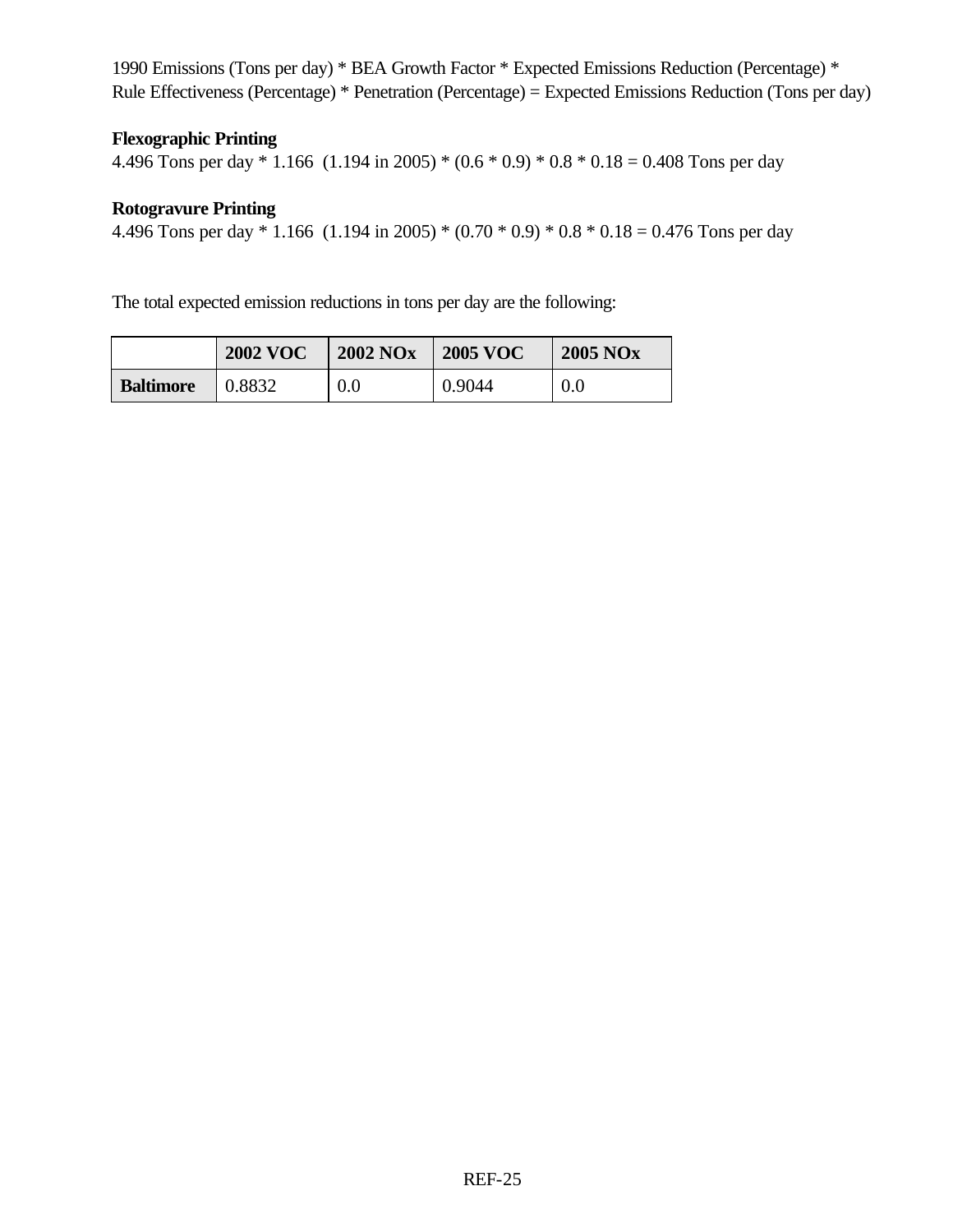### **Enhanced Rule Compliance**

This measure involves enhancing rule compliance by increasing or in other ways improving the enforcement of existing regulations.

# *Description of Sources Covered*

Enhanced rule compliance or rule effectiveness reflects the ability of a regulatory program to achieve all the emission reductions that could have been achieved by *full compliance* with the applicable regulations at *all* sources at *all times*.

This control measure covers the specific sources and source categories listed in Table 6.5. These sources and source categories have been determined by the Department to be areas in which rule effectiveness can be improved.

# *Control Strategy*

Enhanced Rule Compliance or rule effectiveness (RE) improvement refers to an improvement in the implementation of and compliance with a regulation. These RE improvements may take several forms, ranging from more frequent and in-depth training of inspectors to larger fines for sources that do not comply with a given rule. RE improvements are important control strategies in areas that have already adopted RACT for many of their larger sources prior to 1990.

The purpose of a RE improvement is to give state and local agencies additional means for achieving actual reductions for their State Implementation Plans (SIPs). Title I of the Clean air Act identifies RE improvements as one of the measures that can be used to meet the 15-percent volatile organic compound (VOC) reduction requirements by November 15, 1996.

To estimate the creditable emission reduction from enhanced rule compliance, and to determine an appropriate RE value, the Department used the EPA developed methodology (matrix method) to quantify the predicted improvement. The RE value was calculated to be 92% for the source categories affected by the regulation. This yields a RE improvement of 12% over the 80% default value. Other source categories listed in the RPP and Stage I vapor recovery yield RE improvements of 7%. This corresponds to a total emission reduction of 4.5 tons per day.

### *Expected Emission Reductions*

To estimate creditable emissions reductions from RE improvements, state and local agencies require a methodology to quantify the predicted RE increase. The methodology must measure the impact of specific improvement measures available to a state or local agency. In the absence of any compliance or emissions data to quantitatively assess RE improvement measures, EPA's Ozone/Carbon Monoxide Programs branch developed a RE matrix. The RE matrix is based on a questionnaire that EPA used to estimate base rule effectiveness for source categories. The following principles guided the development of the matrix:

- v All state and local agencies should be guaranteed at least 80 percent base RE;
- v State and local agencies with an RE well above the 80-percent default should receive more emissions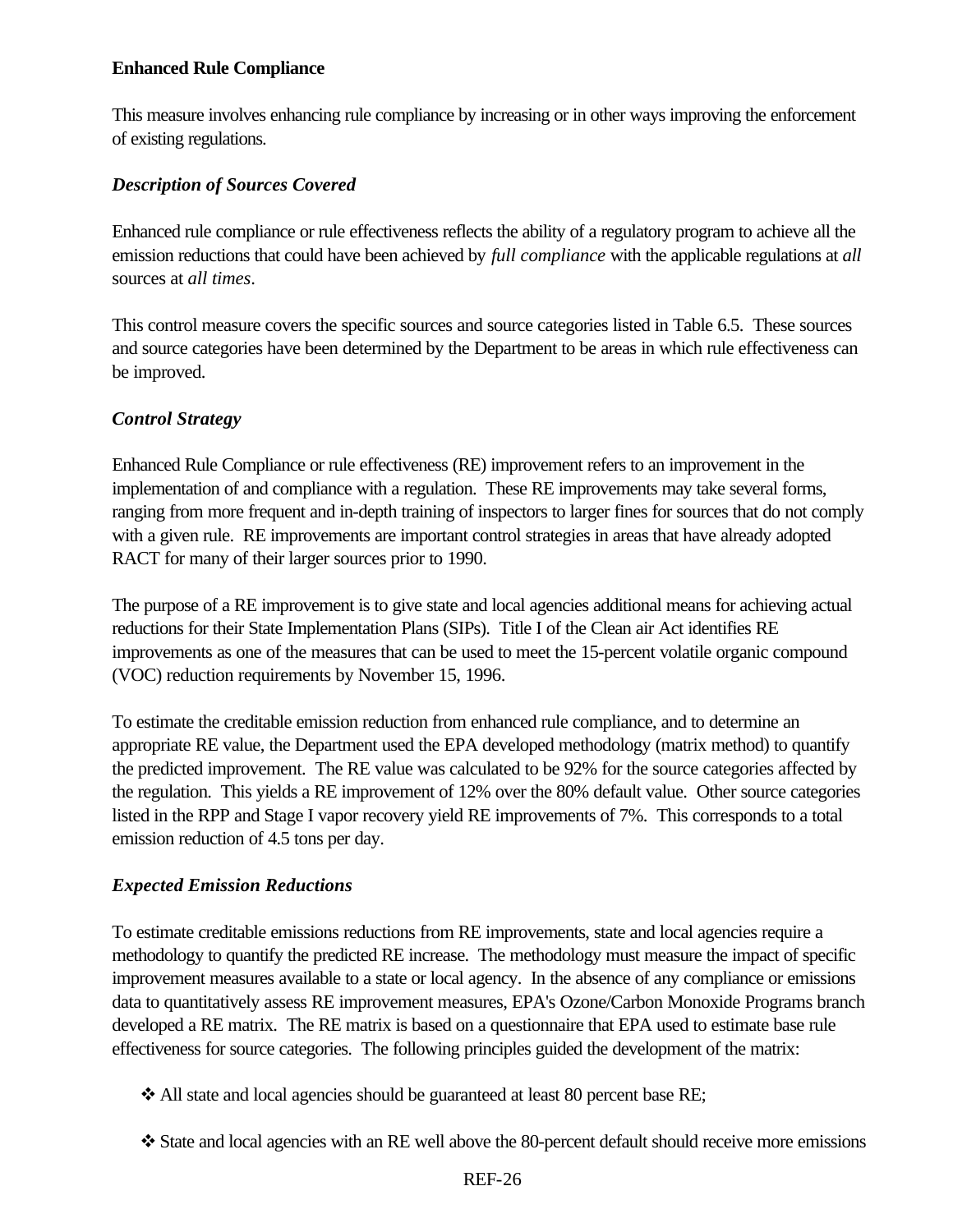reduction credits for an RE improvement than agencies near the 80-percent default;

- \* RE improvements should be documented in a permit or in a SIP revision; and,
- v One-hundred-percent RE is achieved in cases of direct determination of emissions or elimination of VOCs or other pollutants through an irreversible process change.

The matrix is divided into 13 categories representing the range of activities and conditions that influence rule effectiveness. The 13 categories are:

- Training of Plant Operators
- Inspector Training
- Educational Opportunities for Source
- Procedures for Operation and Maintenance of Control and/or Process Equipment
- Clarity of Testing Procedures and Schedules
- Rule Effectiveness Evaluation Program
- Monitoring
- Type of Inspection
- Administrative Authority-Prison
- Administrative Authority-Fines
- Administrative Authority-Citations
- Media Publication of Enforcement Action
- Follow-up Inspections

The matrix includes subcategories for six of these categories. Control measures, which are the most specific item in the matrix, are arranged in descending order, with the first measure having the most significant impact on RE.

The table following shows the expected emission reductions through 2005.

### *Implementation Schedule*

Since 1990, MDE has obtained the authority to impose administrative penalties of up to \$2,500 per day per violation and civil penalties of up to \$25,000 per day per violation. MDE also has the authority to pursue criminal penalties of up to \$25,000 and one year in jail for a first offense, and up to \$50,000 and two years in jail for subsequent offenses.

Enhanced monitoring of sources has also increased since 1990. Several sources are telemetered and can be evaluated from the office continuously. These sources also submit quarterly compliance summaries.

MDE has also held workshops for regulated sources on new regulatory requirements.

By 1996, many Title V permits will include the requirement that equipment operators follow and sign daily operation and maintenance instructions. The permits will also include specific stack testing requirements including, approved stack testing methods as well as the required frequency of the testing. In addition, by 1996, there will be in place increased inspector training and frequency of inspections, as well as, mandatory follow-up of violations within 30 days.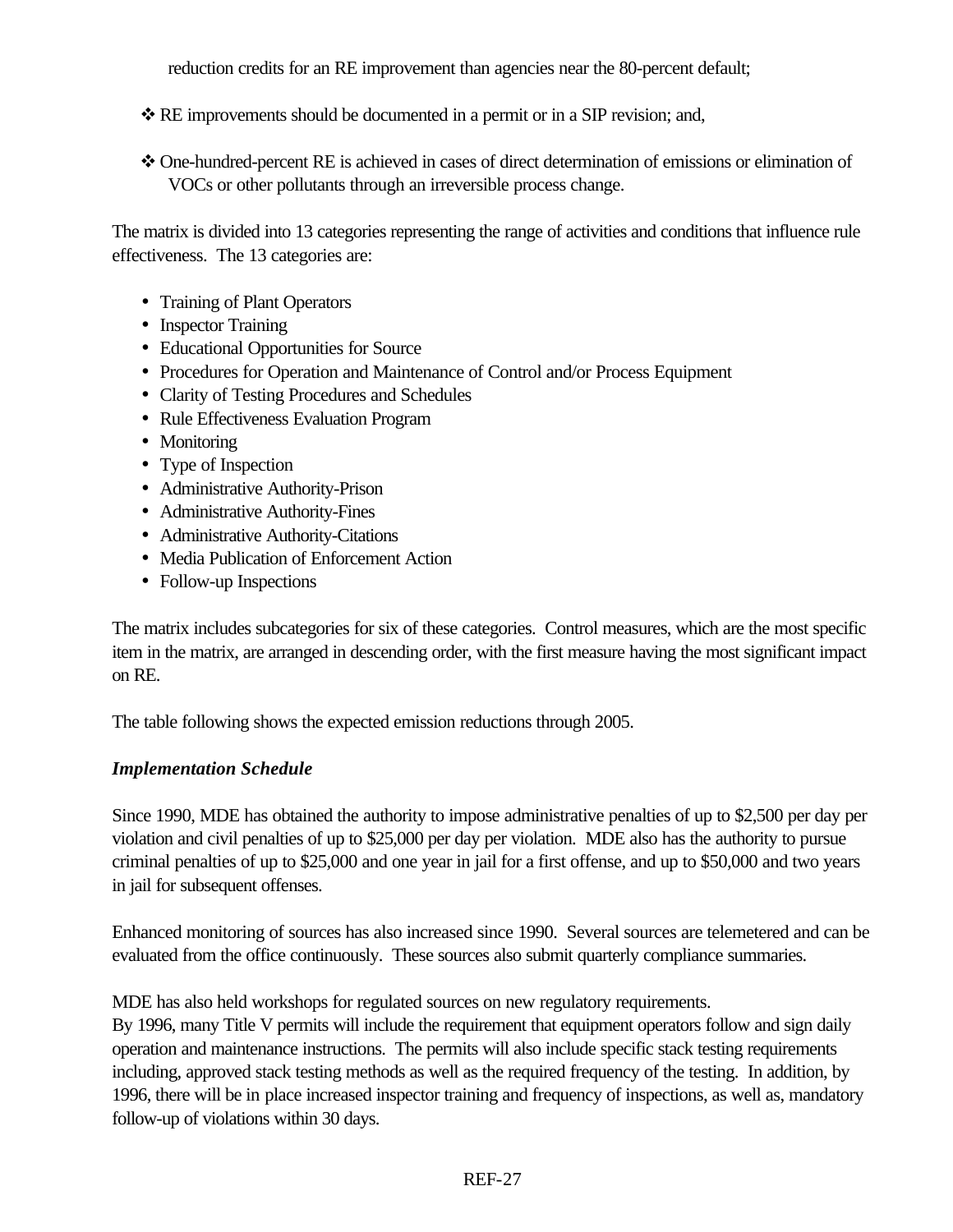The expected emission reductions in tons per day are the following:

|                  | <b>2002 VOC</b> | <b>2002 NOx</b> | <b>2005 VOC</b> | <b>2005 NOx</b> |
|------------------|-----------------|-----------------|-----------------|-----------------|
| <b>Baltimore</b> |                 | $0.0\,$         | ◡.              | 0.0             |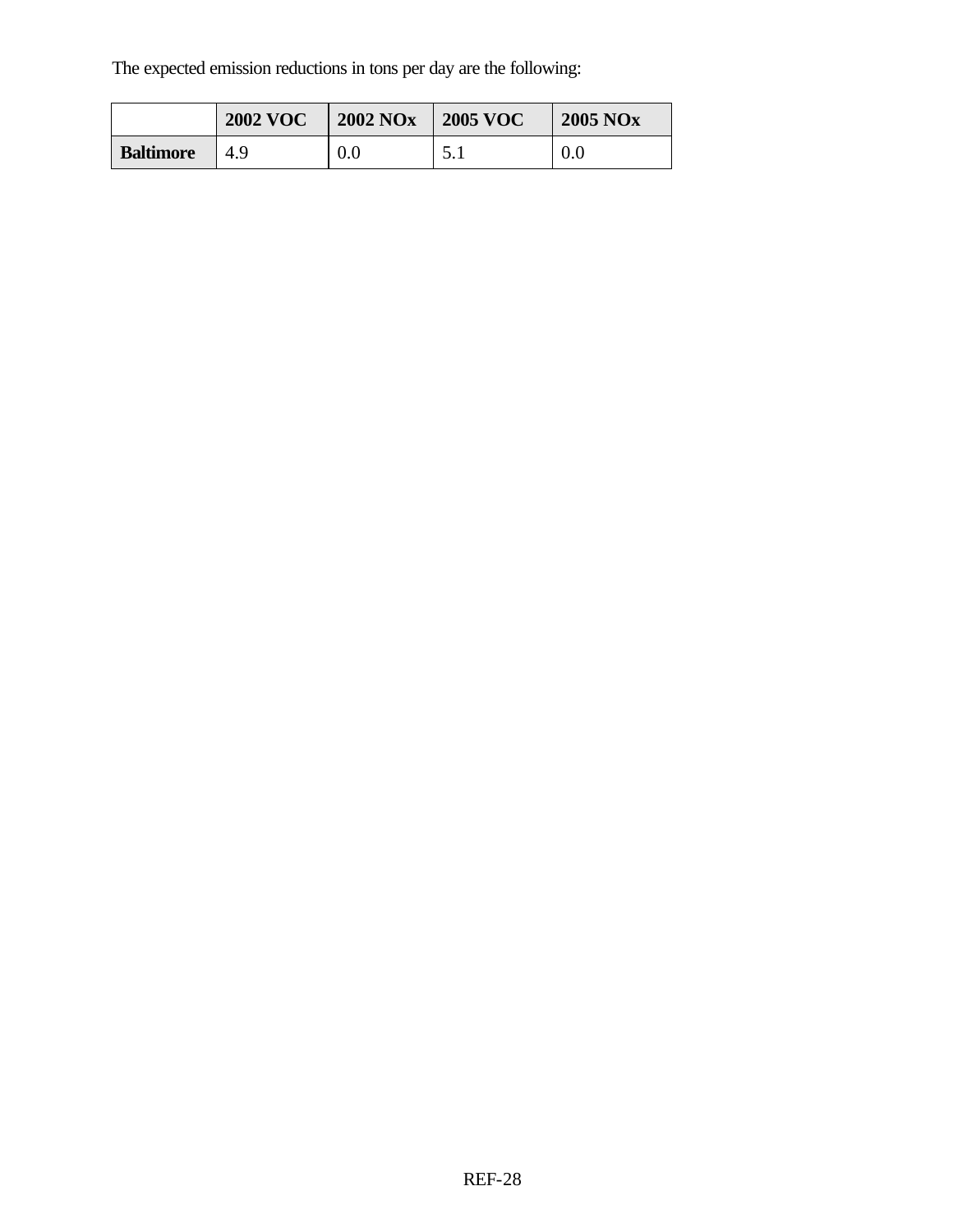### **State Air Toxics**

### *Description of Sources Covered*

This measure addresses stationary sources that are covered by Maryland's air toxics regulations that have achieved VOC reductions above and beyond current federally enforceable limits. In general, Maryland's air toxics regulations cover any source required to obtain a permit to construct or annually renewed state permit to operate.

### *Control Strategy*

The Department adopted the air toxics regulations in 1988. VOC reductions above and beyond current federally enforceable limits will be made federally enforceable through the use of Section 112(l) of the Act, Title V permits and The General Provisions of Title III of the Act. Maryland's Title V permit program is scheduled for adoption in 1994. The General Provisions for Title III were proposed in the Federal Register on August 11, 1993. Section 112(l) was proposed in the Federal Register on May 19, 1993.

#### *Expected Emissions Reductions*

Table 6.6 lists the specific sources covered by this measure, the 1990 base year VOC emissions, the estimated VOC reduction in tons per day and a brief explanation of why, under the State air toxics regulations, the reduction was required. The following table shows the expected emission reductions in tons per day for 2002 and 2005.

#### *Implementation Schedule*

Maryland's air toxics regulations were adopted in 1988. Maryland plans to include the sources covered by this measure in the earliest round of Title V permits.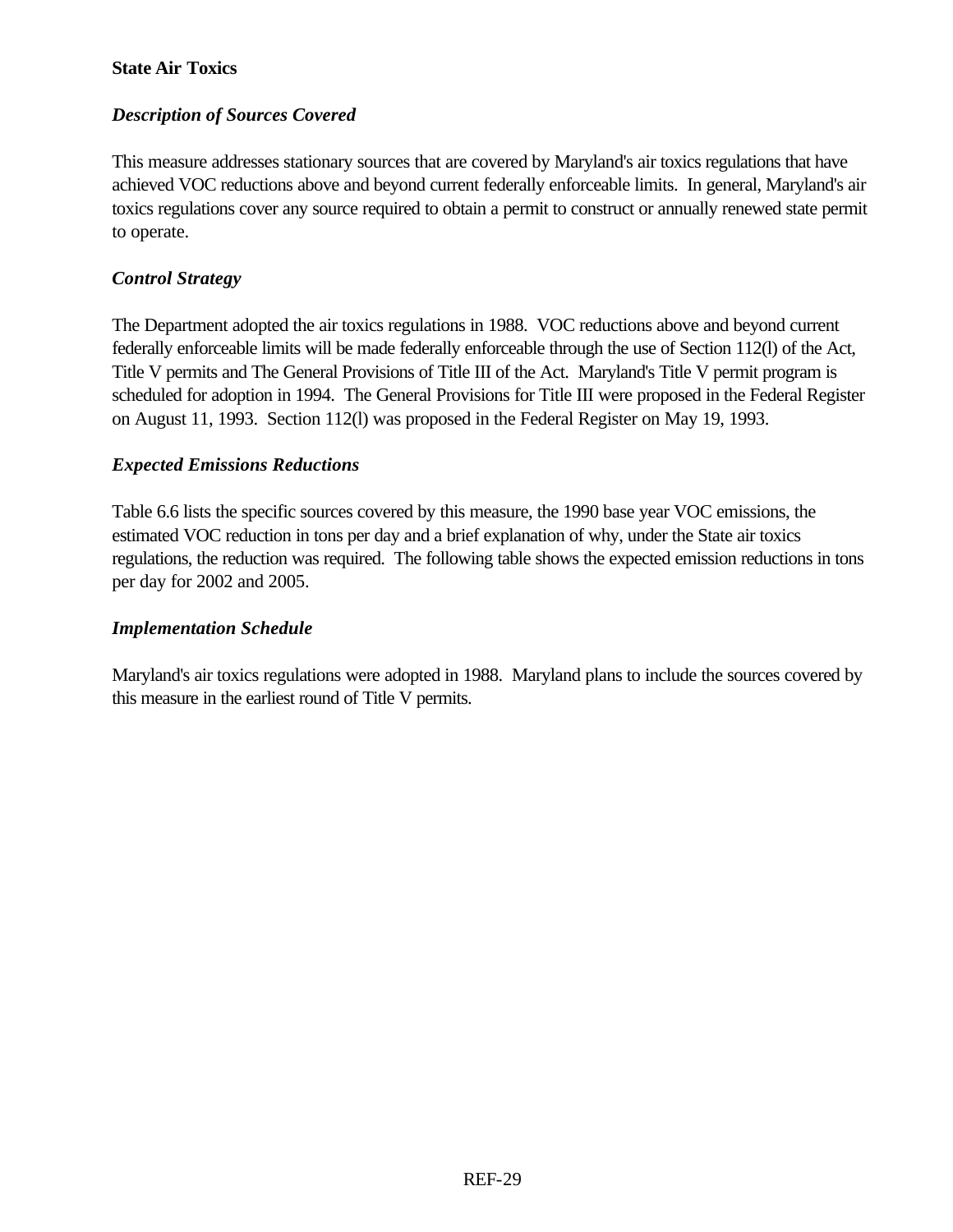# **TABLE 6.6. VOC EMISSION REDUCTIONS FROM STATE AIR TOXICS REQUIREMENTS**

| <b>Company</b>        | <b>1990 Base</b><br><b>Year Inventory</b><br><b>Emissions</b><br>(TPY) | <b>Emission</b><br><b>Reduction by</b><br>2002 (TPD) | <b>Emission</b><br><b>Reduction by</b><br>2005 (TPD) | <b>Description of Controls</b><br>used to obtain Emission<br><b>Reductions</b>    |
|-----------------------|------------------------------------------------------------------------|------------------------------------------------------|------------------------------------------------------|-----------------------------------------------------------------------------------|
| American Cyanamid     | 169                                                                    | 0.006                                                | 0.006                                                | Added after condensers on<br>"Daymax" mixers and<br>solvent storage tanks         |
| Quebecor              | 1068                                                                   | 0.90                                                 | 0.98                                                 | Increased capture efficiency<br>and ink reformulation to<br>lower toluene content |
| <b>Sweetheart Cup</b> | 59                                                                     | 0.11                                                 | 0.12                                                 | Use of infrared inks and<br>encapsulation of printing<br>units                    |
| Vista                 | 60                                                                     | 0.04                                                 | 0.05                                                 | Increased number of<br>process vents controlled<br>and installed flare            |
| <b>TOTAL</b>          |                                                                        | 1.1                                                  | 1.2                                                  |                                                                                   |

The expected emission reductions in tons per day are the following:

|                  | <b>2002 VOC</b> | <b>2002 NOx</b> | <b>2005 VOC</b> | <b>2005 NOx</b> |
|------------------|-----------------|-----------------|-----------------|-----------------|
| <b>Baltimore</b> |                 |                 | .               | 0.0             |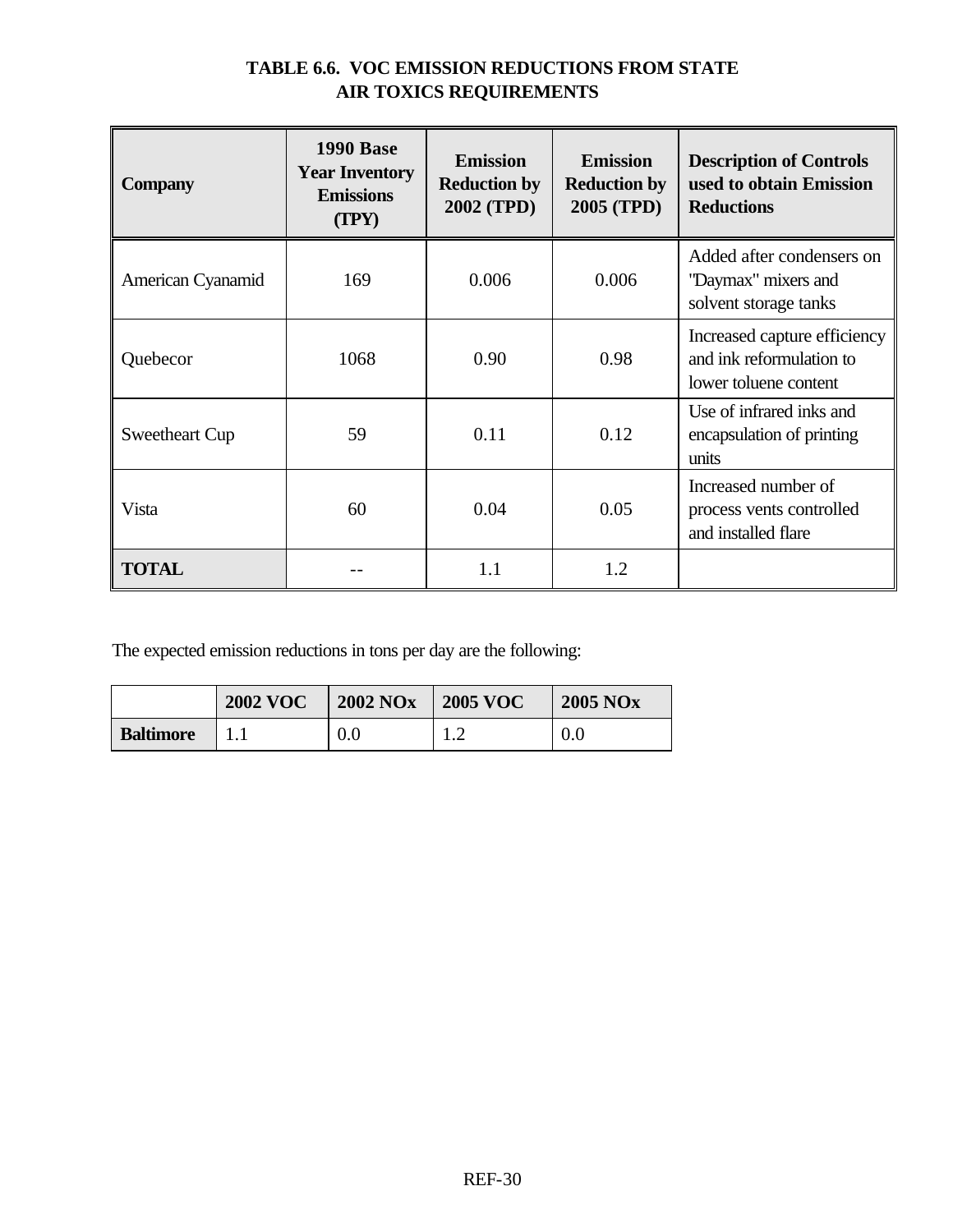# **Reasonably Available Control Technology -- NOx RACT**

This measure requires control of nitrogen oxides (NOx) emissions by installing RACT. *Description of Source Category*

NOx RACT will apply to industrial and commercial fuel burning equipment and combustion installations. Title I of the Act requires major sources to submit proposed RACT by November 15, 1993. Affected sources must achieve compliance with RACT by May 1995.

NOx emissions vary significantly from source to source, even with sources that are similar in size and design. NOx emissions depend upon numerous factors such as age of equipment, characteristics of fuel being burned, configuration of and type of burners, and operational techniques.

### *Control Strategy*

The Department currently has a NOx RACT regulation in place, which establishes requirements for source categories. The regulation allows affected sources several compliance options; meet applicable standards by reducing on-site emissions, using an averaging plan, meeting pre-established standards, or requesting an alternative standard.

### *Expected Emissions Reductions and Methodology*

The expected emission reductions were determined from the NOx RACT regulations which affected utilities for the Baltimore nonattainment area. The Department has determined the following emission reductions by 2002 and 2005 in tons per day which is carried forward from 1999:

|                  | <b>2002 VOC</b> | <b>2002 NOx</b> | <b>2005 VOC</b> | <b>2005 NOx</b> |
|------------------|-----------------|-----------------|-----------------|-----------------|
| <b>Baltimore</b> |                 | 43.5            | 0.0             | 43.5            |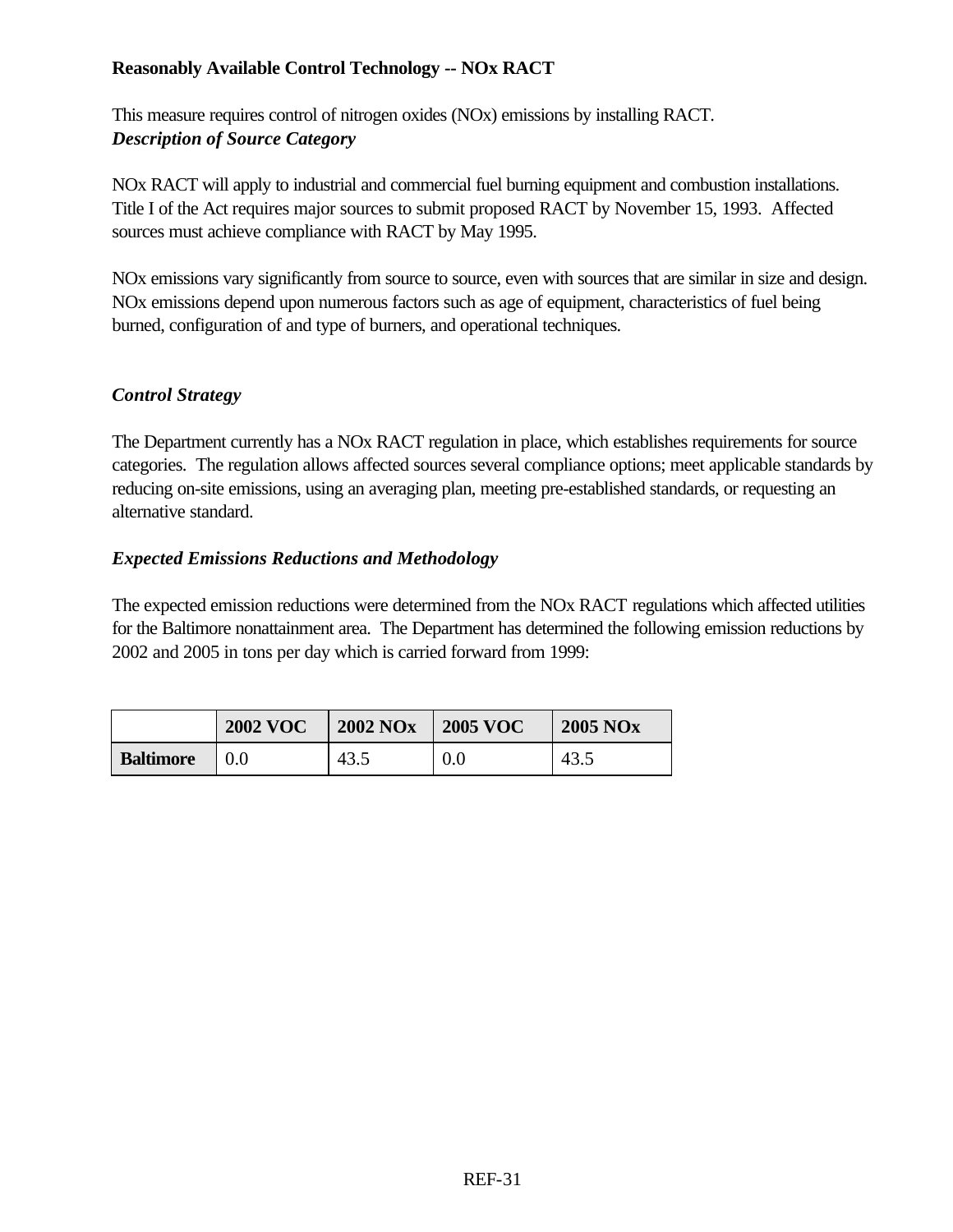# **Ozone Transport Commission (OTC) NOx Phase II**

### *Description of Source Category*

On Tuesday, September 27, 1994, the OTC initiated a major agreement to cut emissions of NOx from power plants and other major stationary sources of pollution throughout the Northeast and Mid-Atlantic States. The agreement, in the form of a Memorandum of Understanding (MOU), recognizes that further reductions in NOx emissions are needed to enable the entire Ozone Transport Region (OTR) to meet the NAAQS.

# *Control Strategy*

The agreement is a phased approach to controlling emissions of NOx from power plants and other large fuel combustion sources. The first phase (known as Phase II because one phase of emission reductions, RACT, has already been initiated) is to be implemented in May 1999. This phase includes three control zones in the region: an inner zone ranging from the Washington, D.C. metropolitan area northeast to southeastern New Hampshire; an outer zone ranging out from the inner zone to western Pennsylvania; and a northern zone which includes much of northern New York and northern New England, including most of New Hampshire.

Control requirements vary with the zone in which sources are located, but the most stringent requirements are in the inner zone. The next phase (known as Phase III) includes additional pollution reductions and the equalization of control requirements in the inner and outer zones. New scientific data and modeling studies could provide the basis for a modified plan. These pollution reductions would be initiated in May 2003.

### *Estimated Emissions Reductions and Methodology*

During Phase II, sources in the inner and outer zones will be required to limit emissions to 0.2 lbs of NOx per mmBTU or to make reductions of 55-65% from the 1990 base year inventory, whichever measure is less stringent. Sources in the northern zone will only be required to comply with RACT. Sources in the northern zone will be required to limit emissions to 0.2 lbs of NOx per mmBTU or to reduce emissions by 50-65%. Therefore, affected sources in the Baltimore nonattainment area must reduce their emissions by 65% from their 1990 levels by 1999. The NOx SIP Call requirements superseded Phase III of the OTC MOU. The expected emissions reductions in tons per day for Phase II in 2002 and the NOx SIP Call in 2005 are the following:

|                  | <b>2002 VOC</b> | <b>2002 NOx</b> | <b>2005 VOC</b> | <b>2005 NOx</b> |
|------------------|-----------------|-----------------|-----------------|-----------------|
| <b>Baltimore</b> |                 | 90.0            | 0.0             | 133.035         |